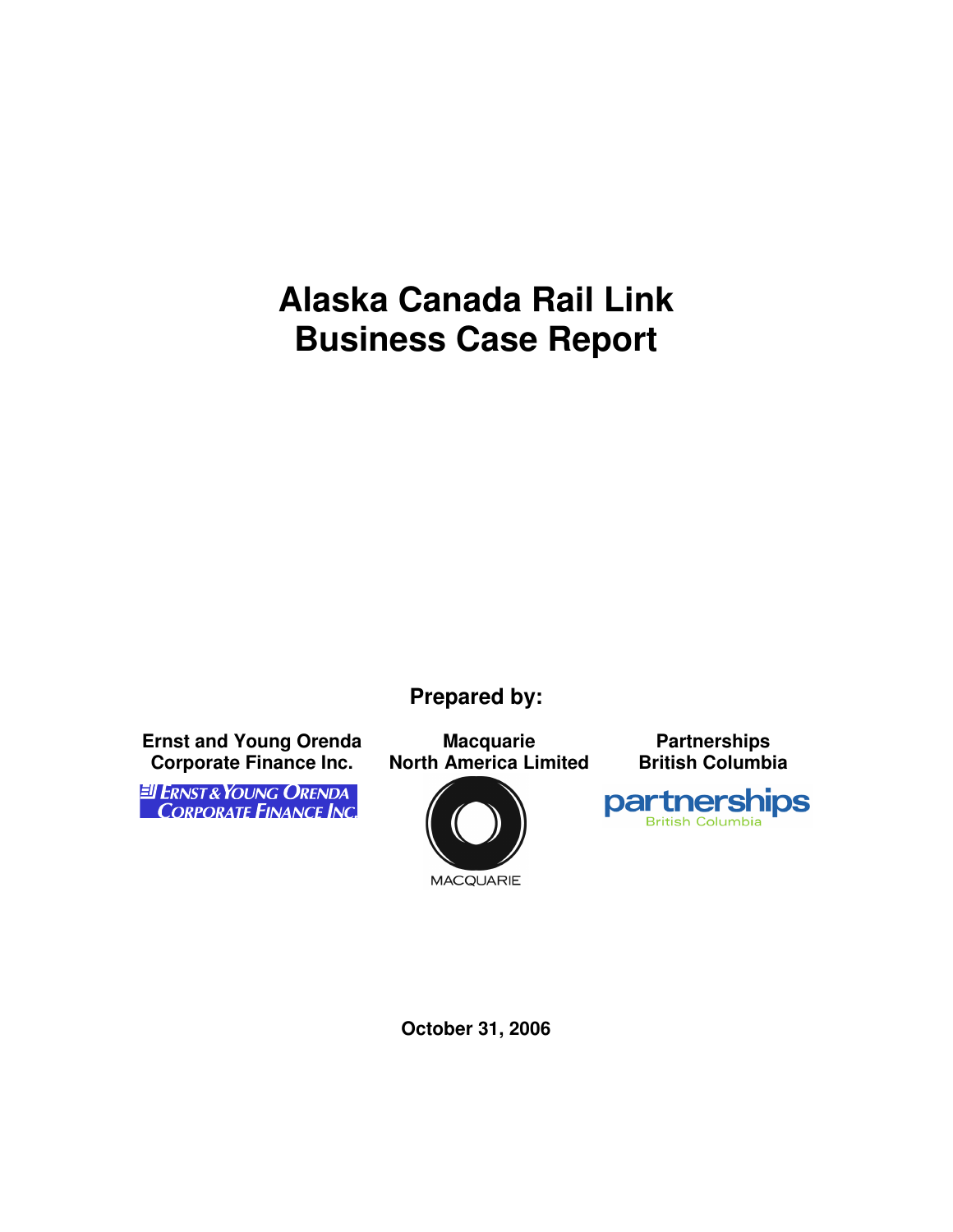| 1                                | <b>EXECUTIVE SUMMARY</b>                                           | 4   |  |
|----------------------------------|--------------------------------------------------------------------|-----|--|
| $\mathbf{2}$                     | <b>ERNST &amp; YOUNG PUBLIC SECTOR ASSESSMENT</b>                  | 17  |  |
|                                  |                                                                    |     |  |
|                                  |                                                                    |     |  |
|                                  | 2.3 INVESTMENT MODEL METHODOLOGY & ASSUMPTIONS  20                 |     |  |
|                                  |                                                                    |     |  |
|                                  | 2.5 FINANCIAL RESULTS OF INTEGRATED TRAFFIC FORECAST SCENARIO 39   |     |  |
|                                  | 2.6 COMMERCIAL VIABILITY ASSESSMENT OF INTEGRATED TRAFFIC FORECAST |     |  |
|                                  |                                                                    |     |  |
|                                  |                                                                    |     |  |
|                                  |                                                                    |     |  |
|                                  |                                                                    |     |  |
|                                  |                                                                    |     |  |
| 3                                | <b>MACQUARIE NORTH AMERICA PRIVATE SECTOR ASSESSMENT</b>           | 58  |  |
|                                  |                                                                    |     |  |
|                                  |                                                                    |     |  |
|                                  |                                                                    |     |  |
|                                  |                                                                    |     |  |
|                                  |                                                                    |     |  |
|                                  |                                                                    |     |  |
|                                  |                                                                    |     |  |
| 4                                | <b>PARTNERSHIPS BC QUALITATIVE ANALYSIS</b>                        | 90  |  |
|                                  |                                                                    |     |  |
|                                  |                                                                    |     |  |
|                                  |                                                                    |     |  |
|                                  |                                                                    |     |  |
|                                  |                                                                    |     |  |
| 5                                | <b>RECOMMENDATIONS</b>                                             | 128 |  |
| <b>APPENDIX A - CASE STUDIES</b> |                                                                    |     |  |
|                                  | <b>APPENDIX B-TOTAL TRAFFIC FORECAST PER YEAR BY REVENUE TYPE</b>  | 137 |  |
|                                  | APPENDIX B1 - FULL ROUTE FORECAST PER YEAR BY REVENUE TYPE         | 138 |  |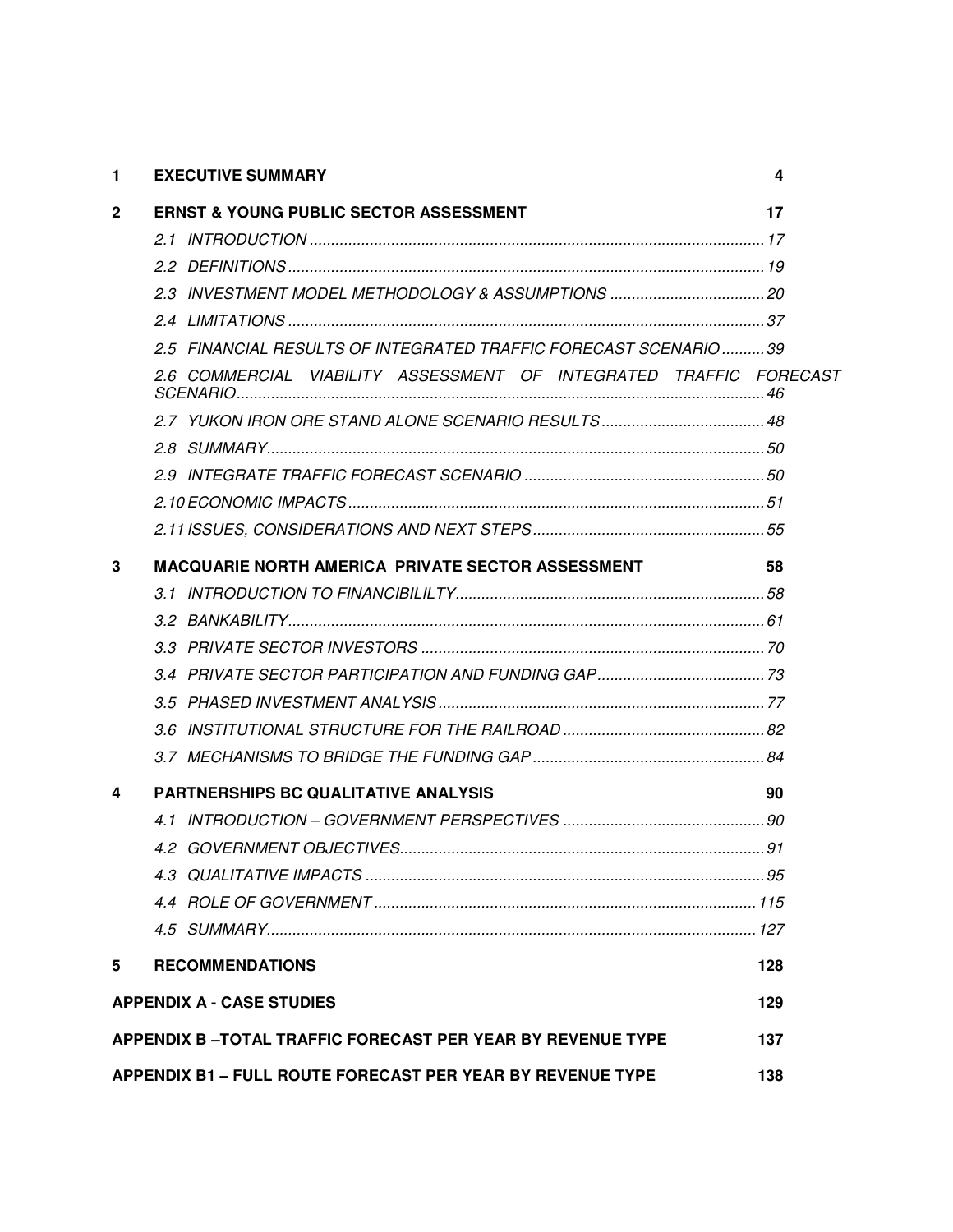| APPENDIX B2 - PHASED OPTION A (SKAGWAY TO CARMACKS) ROUTE FORECAST PER YEAR<br><b>BY REVENUE TYPE</b>  | 139 |  |
|--------------------------------------------------------------------------------------------------------|-----|--|
| APPENDIX B3 - PHASED OPTION B (HAZELTON TO CARMACKS) ROUTE FORECAST PER YEAR<br><b>BY REVENUE TYPE</b> | 140 |  |
| APPENDIX C - ADJUSTED FULL ROUTE DENSITY PER YEAR BY SEGMENT                                           | 141 |  |
| APPENDIX D - TOTAL TON MILES BY ROUTE OPTION                                                           | 142 |  |
| <b>APPENDIX E - TOTAL REVENUES PER YEAR BY ROUTE OPTION</b>                                            | 143 |  |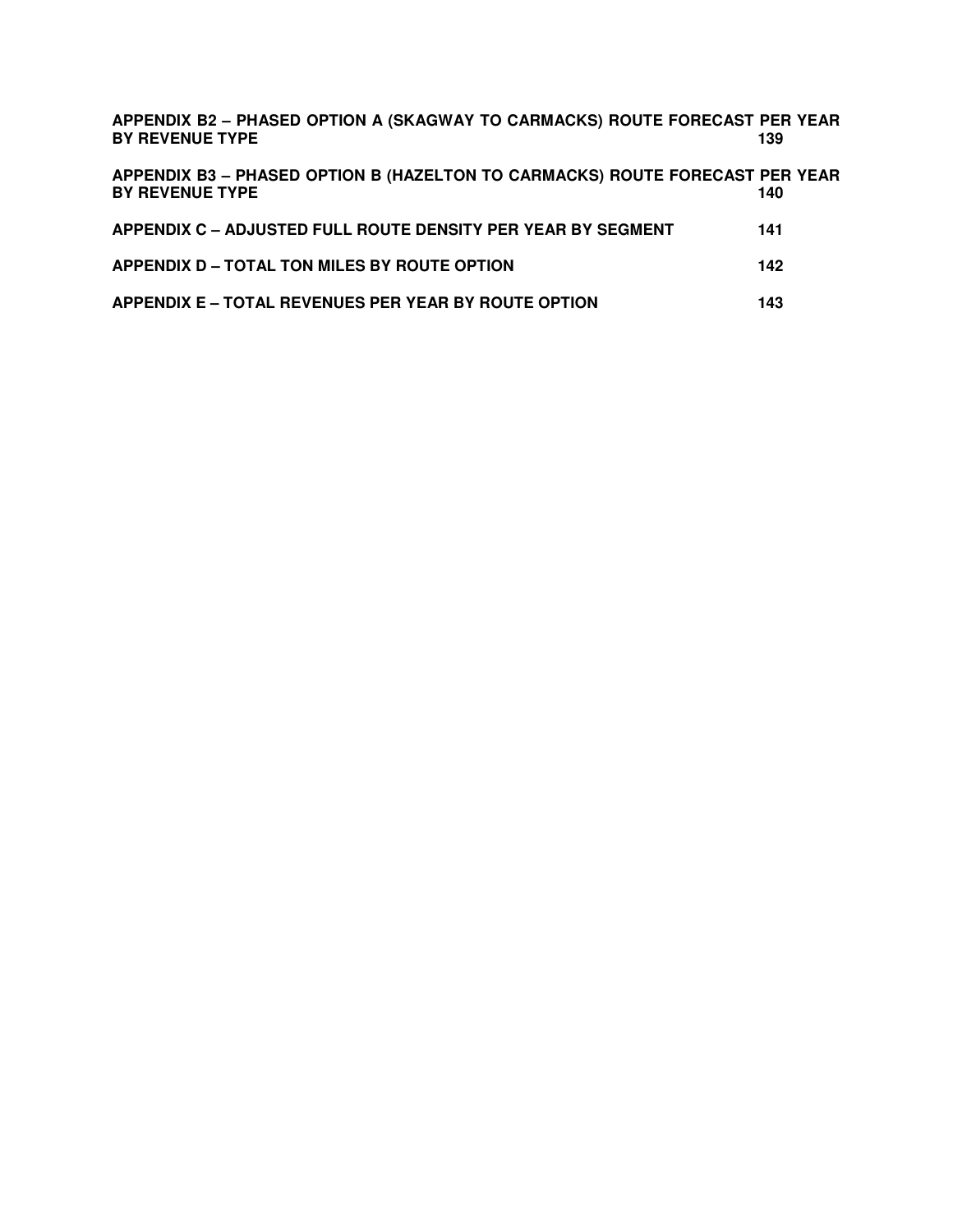## **1 EXECUTIVE SUMMARY**

In July of 2005, the State of Alaska and Yukon Territory agreed to cooperate on an Alaska Canada Rail Link ("ACRL") initiative to study the feasibility of constructing a rail link between Alaska and Canada. The Premier of the Yukon and the Governor of Alaska agreed to jointly chair a 10 member advisory committee that would oversee the initiative. Funding for the feasibility study was provided by the Yukon and Alaskan governments.

The Stage One of the feasibility study was conducted by a number of technical consultants who performed a variety of market analyses and technical studies. These studies included work to estimate the cost of building and operating the ACRL and the potential traffic volumes that the ACRL could expect to attract. The data collected by the Stage One consultants acted as the basis for the work of the Stage Two consultants; however, the Stage One consultants were independently engaged by the ACRL project office.

This business case report was developed as a result the investment analysis of the Alaska Canada Rail Link ("ACRL") conducted by the Stage Two consultants. The Stage Two consultants include: Partnerships British Columbia ("PBC"), Macquarie North America Limited ("MNAL") and Ernst & Young Orenda Corporate Finance Inc. ("E&Y"). E&Y was assigned the task of building an Investment Model to facilitate the analysis of the financial viability of the ACRL from the perspective of the public sector. This Investment Model was driven by the assumptions and data developed by the Stage One consultants. Building on the output from the Investment Model, MNAL conducted a review to assess the "financeability" and investment potential of the ACRL from the private sector perspective. Finally, PBC examined the qualitative impacts that the project would have on public sector objectives and identified steps that the public sector could take to manage risks associated with the project.

Although the three Stage Two consulting firms worked independently, there was collaboration to develop a coherent investment analysis and business case report. This report describes the findings of the Stage Two consulting firms. The forecasts and analysis discussed in this report are based on the preliminary work and assumptions conducted by the Stage One consultants. The work of these consultants was in no way audited or validated by E&Y, MNAL or PBC. Although E&Y, MNAL and PBC do not doubt the qualifications of the Stage One consultants, any errors or inaccuracies in their work will subsequently lead to inaccuracies in the work discussed in this report. This report was not prepared for investment purposes and actual results will vary from the forecasts and analysis described herein.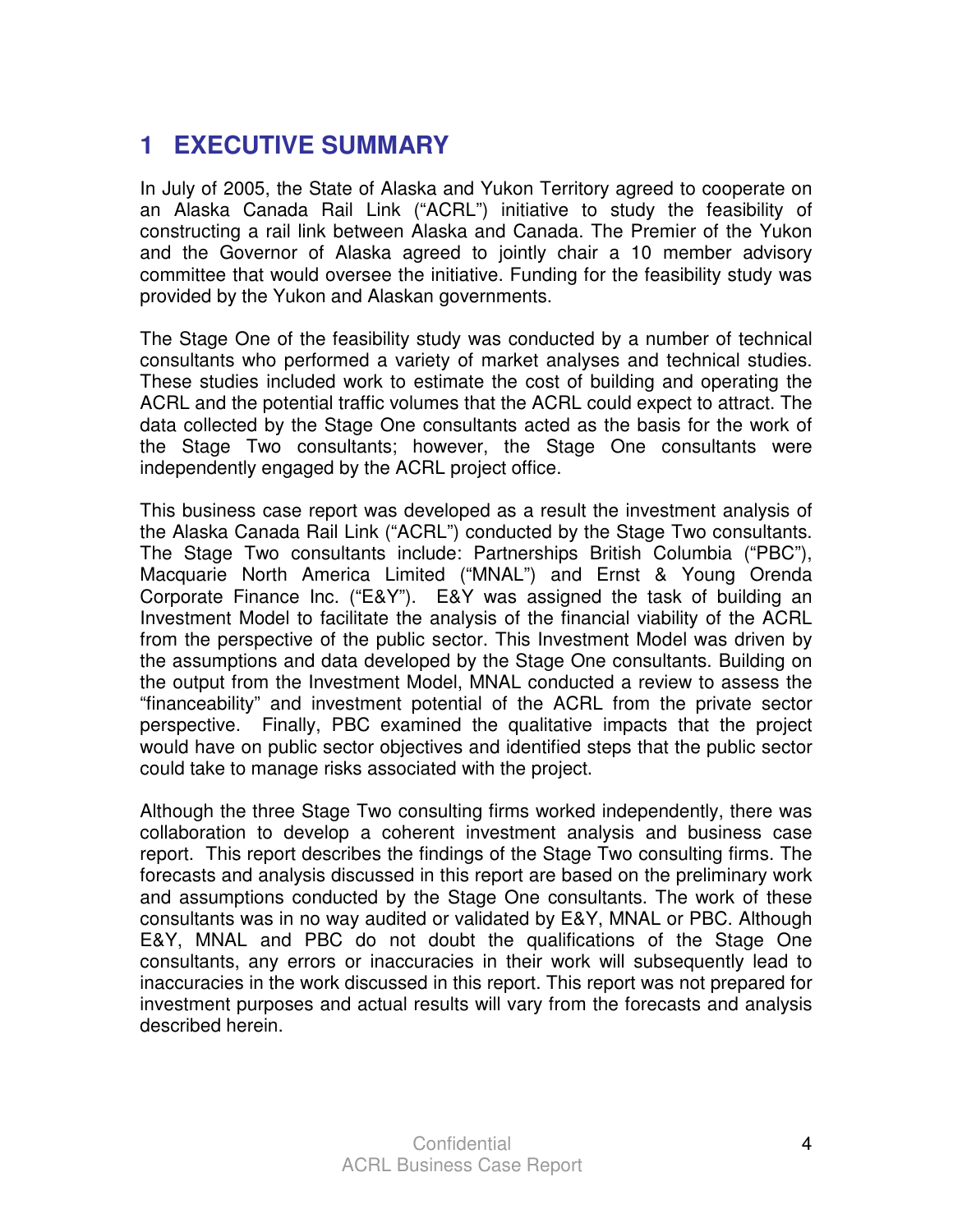The results discussed in this report can be divided into sections that were the responsibility of the individual consulting firms:

- E&Y was responsible for the Public Sector Assessment described in Section 2.
- MNAL was responsible for the Private Sector Assessment described in Section 3
- PBC was responsible for the Qualitative Assessment of the ACRL from a government perspective described in Section 4

#### **Ernst and Young Public Sector Assessment**

The Investment Model developed by E&Y is a consolidation model with extracted data such as traffic volume estimates, construction cost estimates and operations cost estimates from models created by the Stage One consultants. Some of the key assumptions included:

- 2 year construction period
- Annual capacity of 20 million gross tons per year
- 50 year operating period
- Nominal cost of capital of 5%
- Annualized inflation of 2% on free cash flows
- 50% of current intermodal traffic (as estimated by Stage One consultants) converts to rail
- 5 million tons of import intermodal container traffic flowing to North America through an Alaskan port
- Adjacent transportation infrastructure capable of handling the ACRL traffic (i.e. ports and connecting railways)
- Outbound mineral concentrate and inbound mine construction and operations traffic as predicted by Stage One consultant work
- Alaskan and Mackenzie gas pipelines constructed after the ACRL with associated traffic volumes as estimated by Stage One consultants

The model analyzed a number of different options including:

- A full route option connecting the Alaska Railroad in Delta Junction with the Canadian National Railroad in Hazelton including a connection between Carmacks and Skagway.
- A phased option of a route between Carmacks and Skagway.
- A phased option of a route between Carmacks and Delta Junction.
- A phased option of a route between Carmacks and Hazelton.

The traffic volumes for each of the options were largely dependent on the capacity of the railroad and the origination and destination of the traffic. For the full route option the traffic included a mix of pipeline, mineral and intermodal traffic but was dominated by intermodal traffic for regional re-supply and container traffic flowing to North America via an Alaskan port. Both the Skagway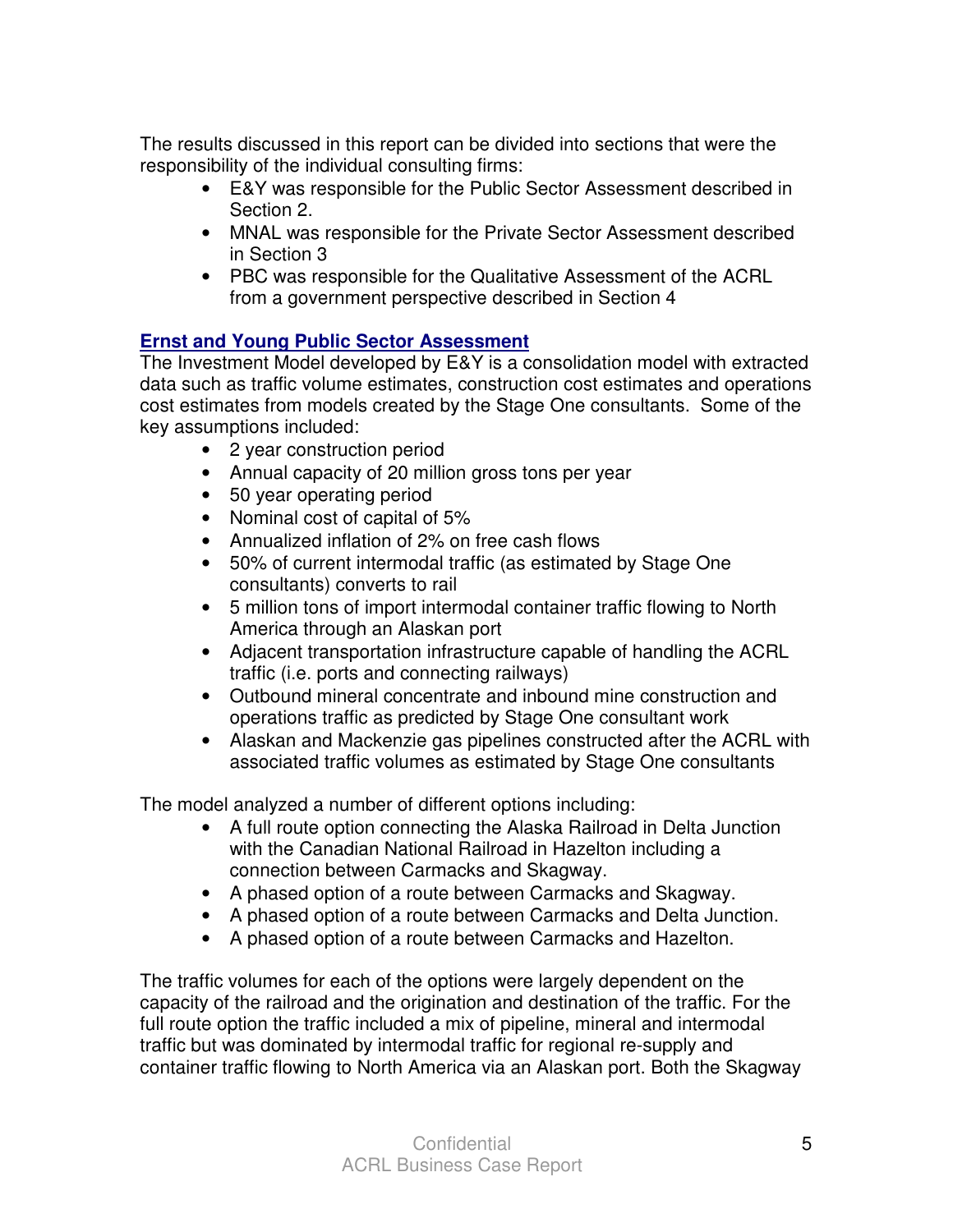and Hazelton phased options captured some mineral and pipeline volumes. The Delta Junction option only captured pipeline traffic volumes.





The results of this analysis are summarized in Table 1 below. Positive net discounted cash flows would be an indicator commercial viability. For all four options analyzed the net discounted cash flow is negative for both a discount rate of 5% and 10%. Although 5% may be close to the cost of government debt it is well below the likely cost of capital for this type of project. However, should government choose to invest in the railway, analysis using this rate gives government an indication of the gap between costs and revenues including the cost of government debt.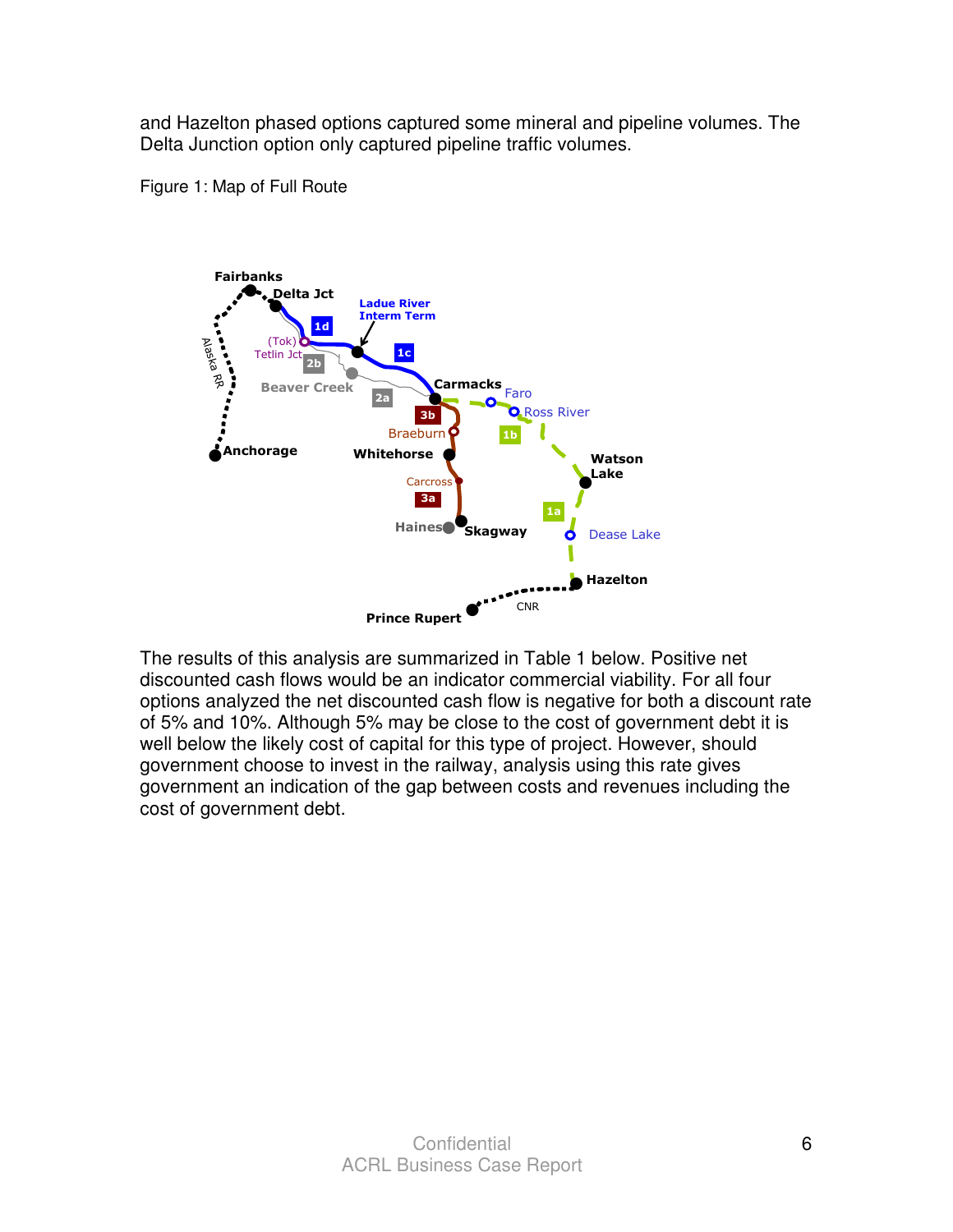#### **Table 1 – Investment Model results**

| <b>Operating Statistics of Route Options over the Operating Period</b> |                   |                                        |                                             |                                               |  |  |  |
|------------------------------------------------------------------------|-------------------|----------------------------------------|---------------------------------------------|-----------------------------------------------|--|--|--|
| (\$'s per ton mile)                                                    | <b>Full Route</b> | <b>Phased Option</b><br><b>Skagway</b> | <b>Phased Option</b><br><b>New Hazelton</b> | <b>Phased Option</b><br><b>Delta Junction</b> |  |  |  |
|                                                                        |                   |                                        |                                             |                                               |  |  |  |
| <b>Revenue per Ton Mile</b>                                            | 0.053             | 0.089                                  | 0.059                                       | 0.024                                         |  |  |  |
| <b>Operating Cost per Ton Mile</b>                                     | 0.014             | 0.064                                  | 0.022                                       | 6.531                                         |  |  |  |
| <b>Operating Ratio</b>                                                 | 26.8%             | 72.0%                                  | 37.4%                                       | N/A                                           |  |  |  |
| Route Option Net Cash Flows Discounted at 5%                           |                   |                                        |                                             |                                               |  |  |  |
| \$ millions                                                            | <b>Full Route</b> | <b>Phased Option</b><br><b>Skagway</b> | <b>Phased Option</b><br><b>New Hazelton</b> | <b>Phased Option</b><br><b>Delta Junction</b> |  |  |  |
|                                                                        |                   |                                        |                                             |                                               |  |  |  |
| <b>Initial Capex</b>                                                   | 10,537            | 652                                    | 6,946                                       | 2,938                                         |  |  |  |
| <b>Net Discounted Cash Flows</b>                                       | (2,743)           | (459)                                  | (4, 972)                                    | (3,053)                                       |  |  |  |
| <b>Recovery %</b>                                                      | 74%               | 30%                                    | 28%                                         | -4%                                           |  |  |  |
| Route Option Net Cash Flows Discounted at 10%                          |                   |                                        |                                             |                                               |  |  |  |
| \$ millions                                                            | <b>Full Route</b> | <b>Phased Option</b><br><b>Skagway</b> | <b>Phased Option</b><br><b>New Hazelton</b> | <b>Phased Option</b><br><b>Delta Junction</b> |  |  |  |
|                                                                        |                   |                                        |                                             |                                               |  |  |  |
| <b>Initial Capex</b>                                                   | 9,847             | 623                                    | 6,482                                       | 2,742                                         |  |  |  |
| <b>Net Discounted Cash Flows</b>                                       | (6, 421)          | (555)                                  | (5, 490)                                    | (2,804)                                       |  |  |  |
| Recovery %                                                             | 35%               | 11%                                    | 15%                                         | $-2%$                                         |  |  |  |

A scenario associated with a substantial iron ore deposit in the Yukon was also studied. The potential traffic volume associated with this deposit was so large that it exceeded the design capacity of the railroad and the operating parameters of the operations cost model. This traffic was analyzed on a stand alone basis for routing between Carmacks and Haines, Delta Junction, or Hazelton. The results of this analysis are summarized in Table 2 below. The analysis indicates that the lowest operating and capital cost per ton mile option for the transportation of the iron ore would be via a rail route connecting Carmacks and Hazelton. However, the longer distance between Carmacks and Hazelton means that the lowest cost option on a per ton basis is Carmacks to Haines.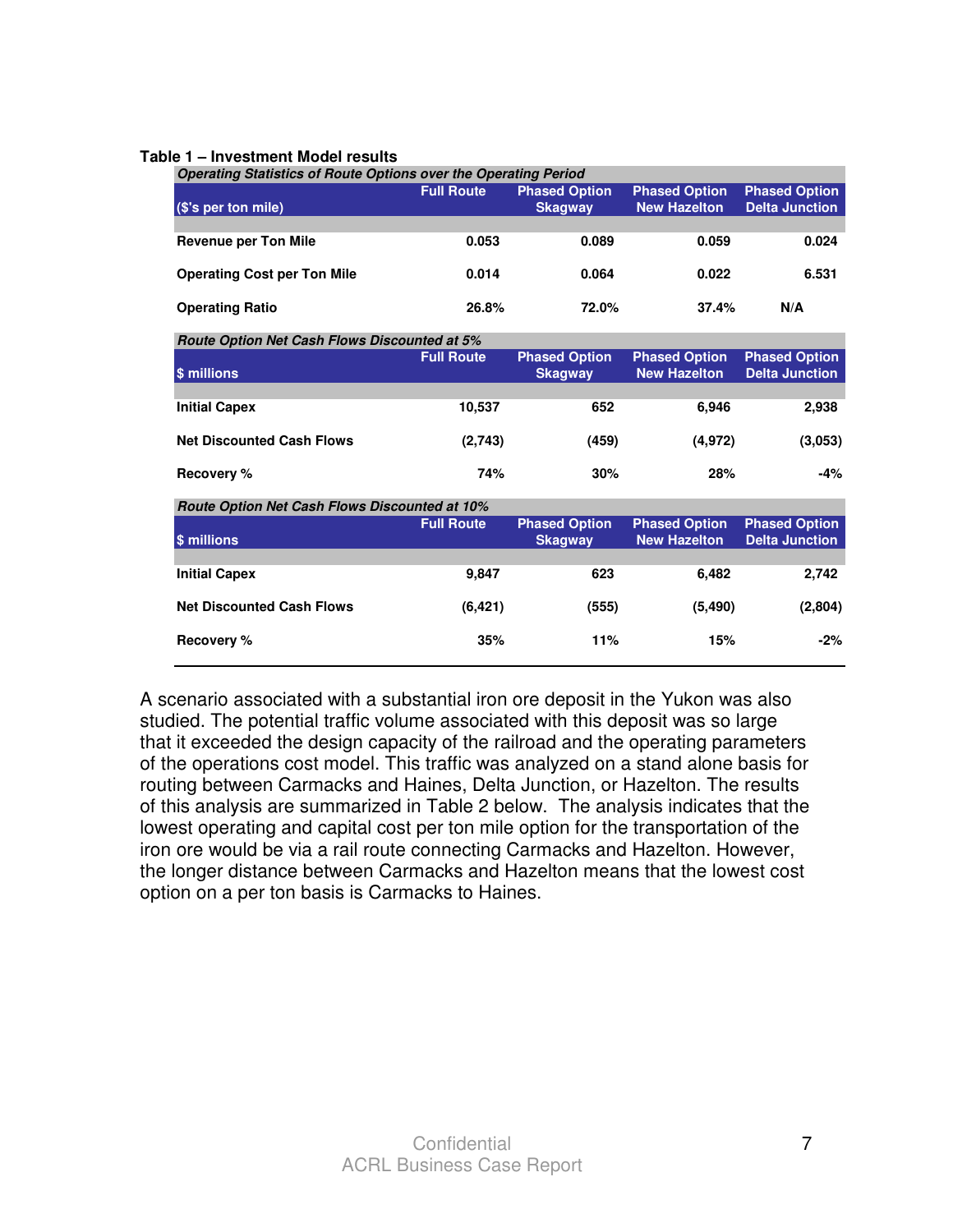|                                    | <b>Phased Option</b><br><b>Haines</b> | <b>Phased Option</b><br><b>New Hazelton</b> | <b>Phased Option</b><br><b>Delta Junction</b> |
|------------------------------------|---------------------------------------|---------------------------------------------|-----------------------------------------------|
|                                    |                                       |                                             |                                               |
| <b>Operating Cost per Ton Mile</b> | 0.0099                                | 0.0063                                      | 0.0081                                        |
| <b>Total Cost per Ton Mile</b>     | 0.0214                                | 0.0171                                      | 0.0292                                        |
| Total Cost per Ton (\$)            | 6.35                                  | 15.40                                       | 12.27                                         |

**Table 2 – Yukon Iron Ore – Investment Model results**

The economic impact work conducted by Stage One consultants was reviewed in an attempt to summarize the quantifiable benefits that the ACRL might have on the region. However, the results of the economic impact work only reflected the direct and indirect impact effects that the ACRL will have on the economy and did not account for many of the socio-economic costs that are associated with increased economic activity. The economic impact work also did not capture economic costs such as economic activity that is displaced by the development of the ACRL. A more detailed cost-benefit analysis will need to be undertaken to fully quantify the net benefit that the ACRL would have.

The Stage One consultant's economic impact work identified a number of potential savings that government might experience. The more significant potential savings include:

- A \$37 million reduction in the construction cost of the Alaska pipeline that would increase Alaska government revenues, federal tax receipts and revenues to industry.
- Savings of approximately  $$153$  million<sup>1</sup> in road maintenance.
- Reduced spending on road infrastructure resulting from less truck freight associated with the construction of the Alaska Gas pipeline in the order of \$800 million. Of this \$800 million, only \$250 to \$300 million will be saved as a result of the ACRL.
- Potential savings of approximately  $$1$ billion<sup>2</sup> on the cost of general merchandise in Alaska and Yukon as a result of lower transportation costs.

These savings are not net economic benefits but are indicative of the types of benefits that government might experience as a result of the ACRL. The economic impact study should be expanded to capture the full economic costs and benefits of the ACRL.

 $\overline{a}$ 

<sup>&</sup>lt;sup>1</sup> Assumed inflation of 2% per annum, discounted at 5% for the proposed assessment period of 50 years

 $2$  Assumed inflation of 2% per annum, discounted at 5% for the proposed assessment period of 50 years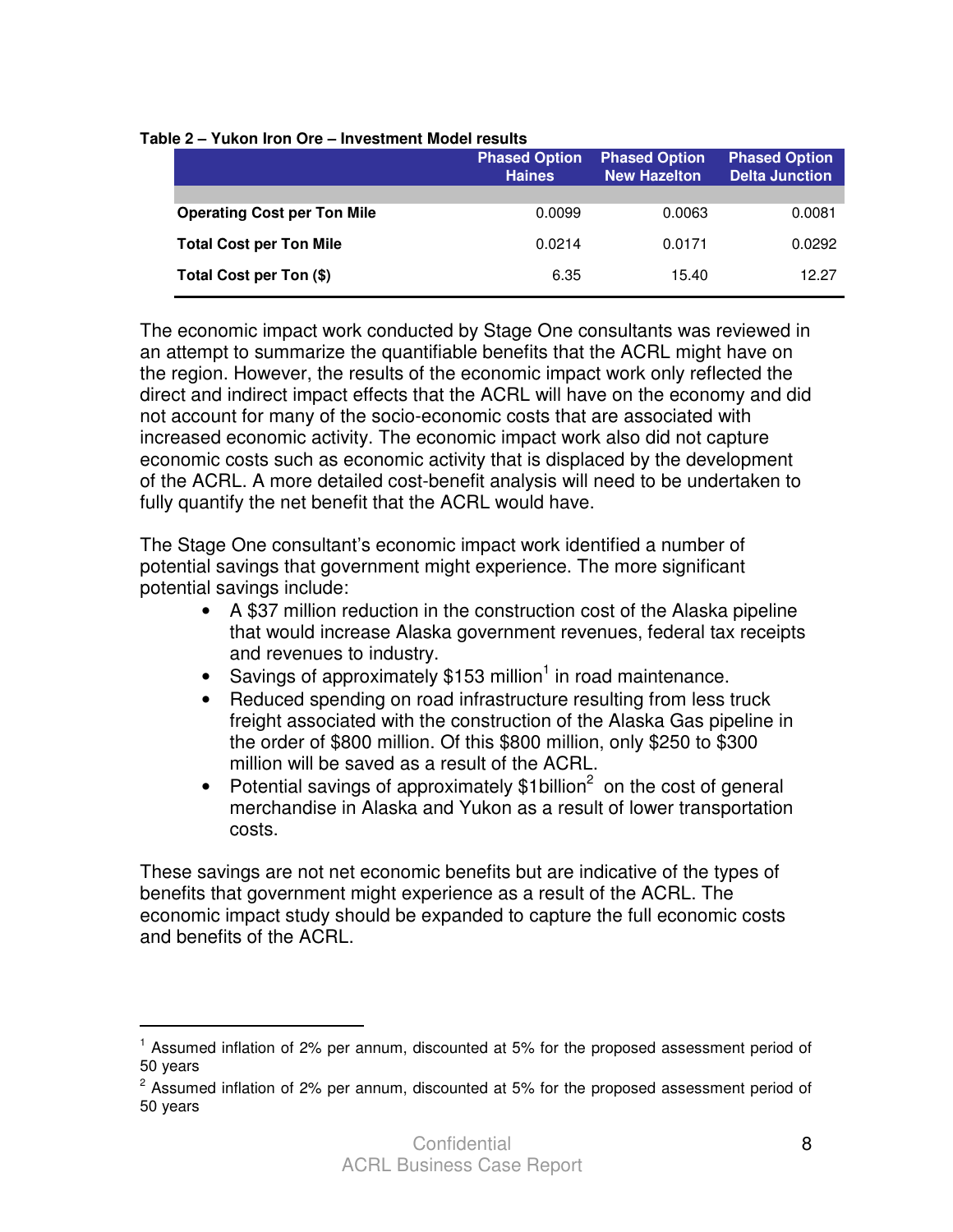#### **Macquarie North America Private Sector Assessment**

The analysis conducted by MNAL leveraged off the Investment Model created by E&Y. A key difference is that the MNAL analysis was done from the perspective of the private sector investor. The private sector investor requires a high degree of certainty in the value and timing of the cash flows to ensure that debt can be serviced and that a reasonable return can be provided to equity investors.

In the opinion of MNAL, none of the revenues have an adequate degree of certainty to attract private sector investment in their current form. However, MNAL identified those traffic volumes that they felt had the potential to attract private sector investment under the right circumstances. These are volumes that had been categorized as Tier 1 traffic.

Tier 1 traffic included the following traffic:

- **Inbound intermodal traffic** for this traffic to attract private sector investment it would need support from an existing shipping operator who owns one of the connecting rail links and a rail barge business which transport good from Seattle or Prince Rupert to Alaska.
- **Outbound intermodal traffic** it is difficult to assess the ability of this traffic to attract private sector investment without final results from research conducted to assess the potential for intermodal container traffic to flow to North America through an Alaskan port.
- **Bulk mineral traffic** none of the mines associated with this traffic are currently in production. To attract private sector investment the certainty of this traffic would have to be improved. This could be achieved through long-term take or pay contracts on the mineral volumes.
- **Industrial product traffic** the traffic associated with the construction and operation of the mines would be capable of attracting private sector investment if the mines were developed.
- **Pipeline traffic** once the timing of the construction of the pipelines is known these traffic volumes should be able to attract private sector investment.

The reliability of cost estimates will be equally as important to attracting private sector investment. MNAL felt the operating and capital costs were generally appropriate given the stage of the development of the project. However, operating costs were found to be on the low end and could be considered optimistic by private sector investors. The large capital cost of the railroad means that a small percentage change in capital costs could have a large impact to total costs. Furthermore, the assumption that the railroad will only take 2 years to complete is ambitious for a project of this size.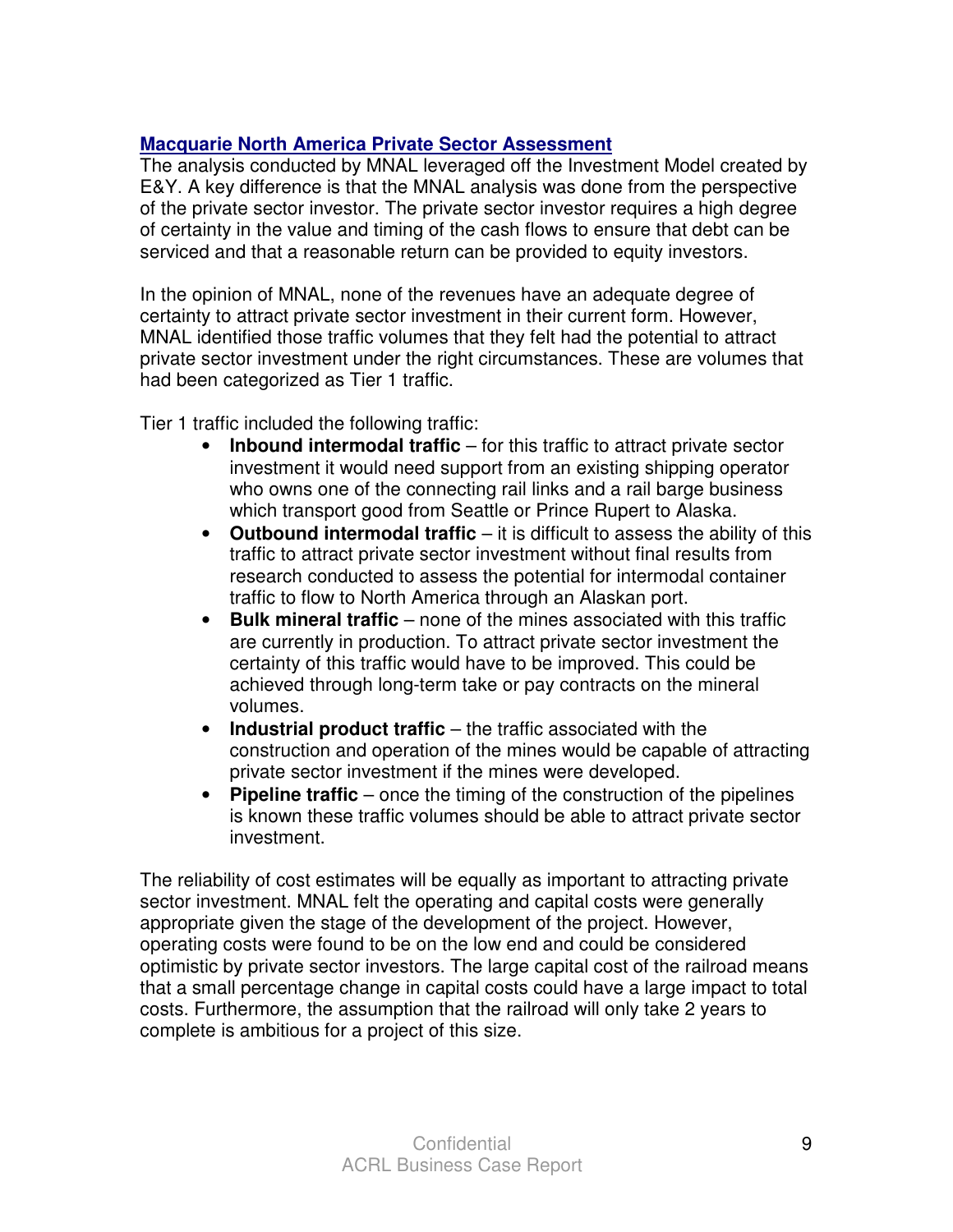MNAL felt that planning issues around the following would need to be addressed before the project could attract private sector investment:

- Port access and development
- Timing and cost for permitting and approval
- White Pass Railroad
- Alaska Railroad

MNAL identified three broad types of investors that might consider investing in the ACRL:

- 1. **Class I Railroad Investors** traditional owner operators of long haul railways
- 2. **Financial Investors** refers to a financial structure where the railway operations and ownership is divided into three separate companies.
	- I. A **"Track Company"** that owns or leases the track and is responsible for the maintenance of the track
	- II. An **"Operating Company"** that is responsible for operating the railway.
	- III. A **"Rolling Stock"** company that purchases the locomotives and leases them to the operating company.
- 3. **Supply Chain Investors** may be interested in investing in the railway to ensure reliability of supply of a mineral commodity or to ensure the development of land bridging opportunity

MNAL proceeded with the assessment of the same route options that E&Y studied only from the perspective of the private sector investors identified above. The results of this analysis are shown below in Table 3 and 4. The Carmacks to Delta Junction segment would attract no private sector investment because this phase has extremely low traffic volumes. Furthermore, the Carmacks to Hazelton segment would also fail to attract private sector investment because, in most years, the operating and maintenance costs are not covered by revenues.

| Table 3 Summary Table - Private Sector Participation - Full route |                                                  |                    |                              |                                                                     |  |  |  |  |
|-------------------------------------------------------------------|--------------------------------------------------|--------------------|------------------------------|---------------------------------------------------------------------|--|--|--|--|
|                                                                   | <b>Private</b><br><b>Sector</b><br>Participation | <b>Funding Gap</b> | <b>Revenue Gap</b><br>Annual | Multiple of<br>current rate<br>required to<br>achieve<br>revenue ga |  |  |  |  |
| Class 1<br>Railway                                                | \$2.1 billion                                    | \$9.0 billion      | \$1,200 million              | 3.2x                                                                |  |  |  |  |
| Financial<br>Investor                                             | \$4.4 billion                                    | \$6.7 billion      | \$360 million                | 1.7x                                                                |  |  |  |  |
| Chain<br>Supply<br>Investor                                       | \$3.4 billion                                    | \$7.7 billion      | \$654 million                | 2.2x                                                                |  |  |  |  |

tes  $\overline{a}$ 

rap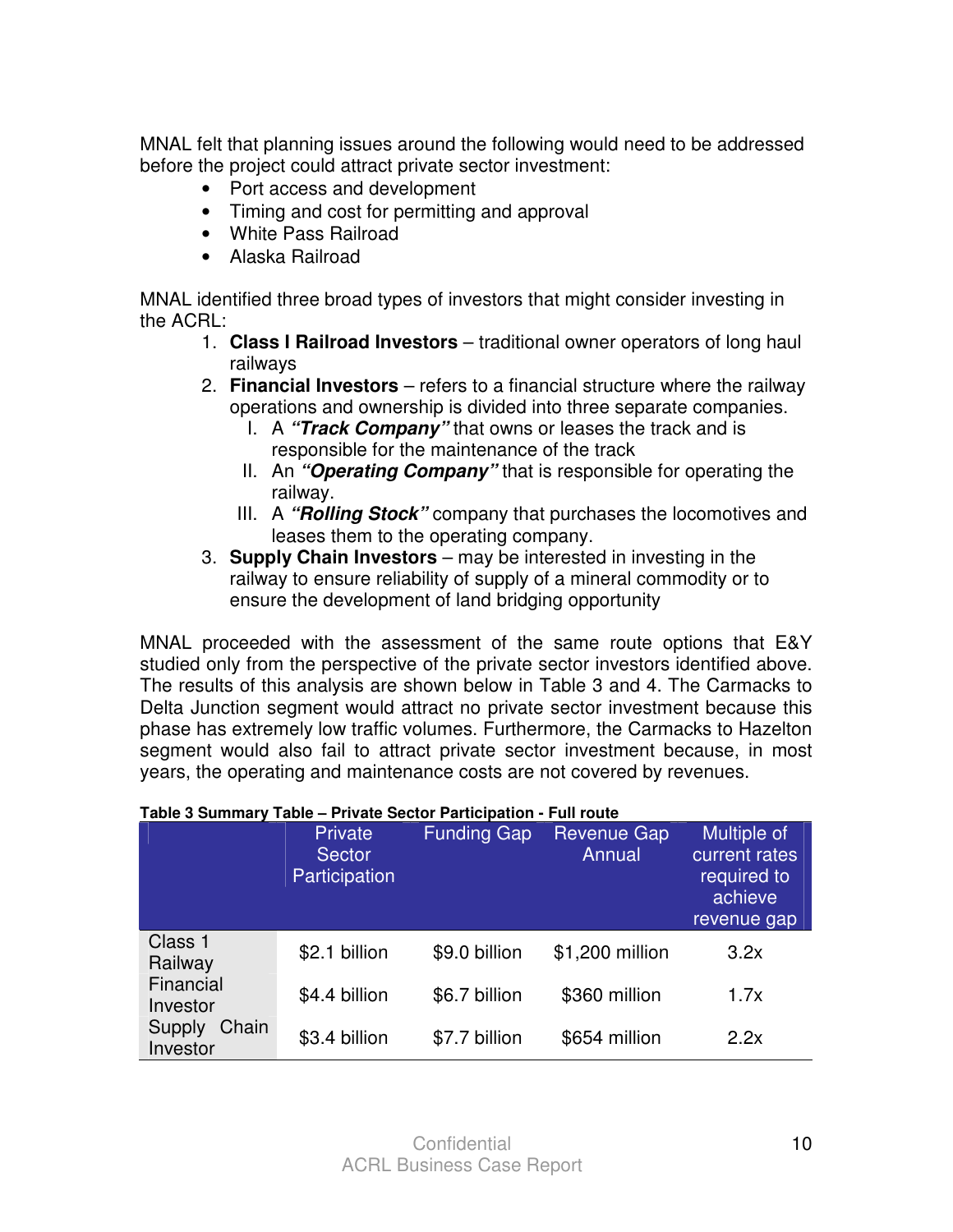|  |                       | <b>Private Sector</b><br>Participation | <b>Funding Gap</b> | <b>Revenue Gap</b><br>$-$ Annual |
|--|-----------------------|----------------------------------------|--------------------|----------------------------------|
|  | Class 1<br>Railway    | \$32 million                           | \$657 million      | \$94 million                     |
|  | Financial<br>Investor | \$72 million                           | \$617 million      | \$35 million                     |
|  | Strategic<br>Investor | \$55 million                           | \$633 million      | \$59 million                     |

**Table 4 Summary Table – Private Sector Participation - Carmacks to Skagway** 

From the private sector perspective, one of the advantages of developing the ACRL in stages is that it allows the large injection of capital to be spread over time. This may provide comfort to investors that the construction schedule can be met. Unfortunately, limited private sector financing is attracted to the phased options as a result of a lack of intermodal traffic.

MNAL also studied the development of a substantial iron ore deposit as a separate scenario from the perspective of a strategic investor. MNAL analyzed the possibility of shipping iron ore via the three phased options. MNAL estimated both the operating cost, inclusive of ongoing capital expenditure, per ton and the total operating cost and cost of capital per ton to ship iron ore from Carmacks to the end of the ACRL (i.e. extra costs would be incurred to ship the minerals from the end of the ACRL to port in the case of the Delta Junction and Hazelton options). The results of this analysis are shown in Table 5 below.

#### **Table 5 Summary Table Yukon Iron Ore (Strategic Investor Perspective)**

| per ton | Operating cost<br>per ton mile | Capital and<br>operating cost                                     |
|---------|--------------------------------|-------------------------------------------------------------------|
|         |                                | recover                                                           |
| \$ ton  | \$ ton mile                    | \$ ton                                                            |
| \$2.10  | \$0.012                        | \$13                                                              |
| \$2.50  | \$0.010                        | \$15                                                              |
| \$4.30  | \$0.008                        | \$33                                                              |
|         | <b>Operating cost</b>          | Nata: anavating agat is inglusive of angelian agaital avnonditure |

**Note: operating cost is inclusive of ongoing capital expenditure**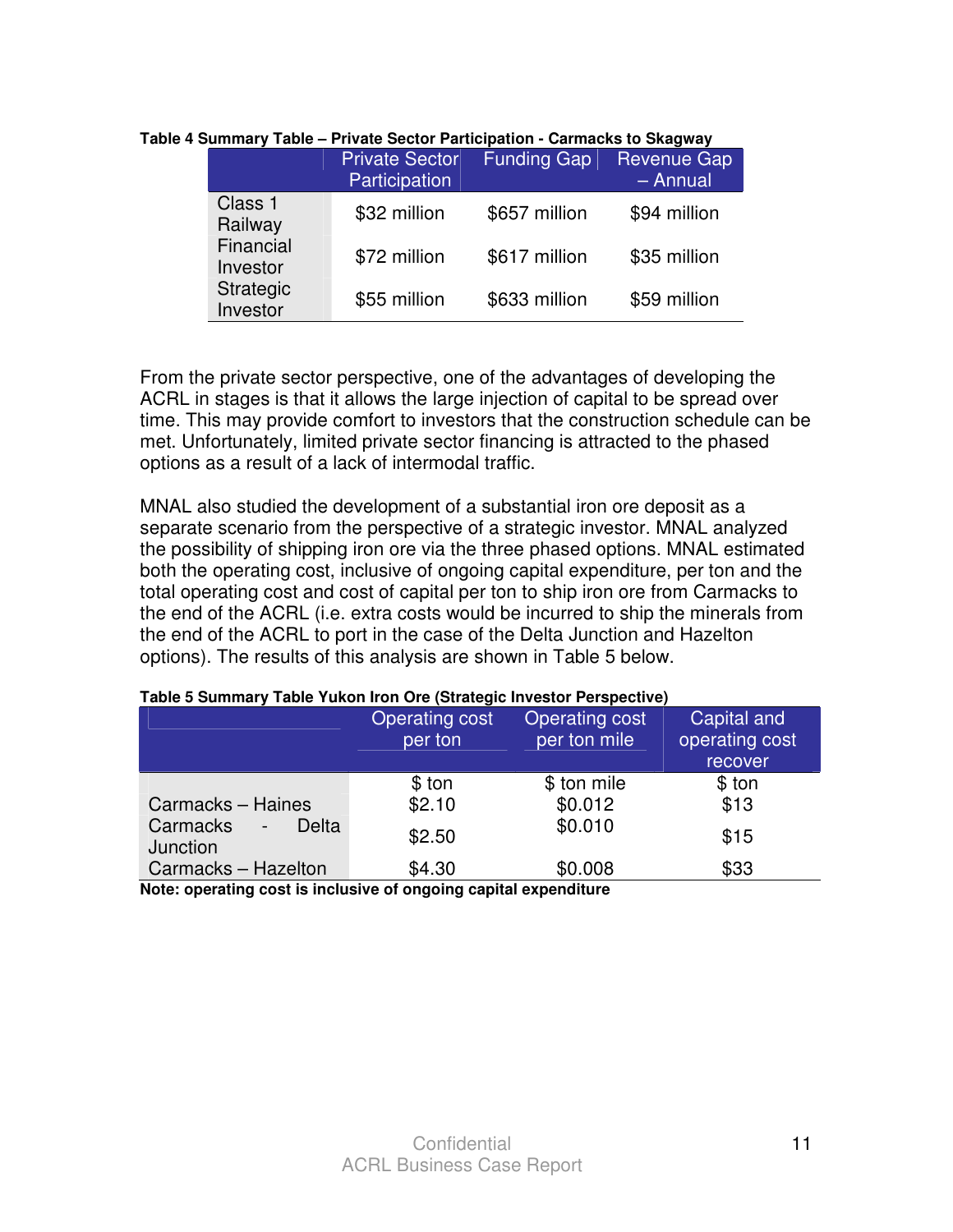As indicated earlier, there is a substantial funding gap that government will need to address. Some potential mechanisms for bridging this funding gap include:

- Capital grants during the construction period
- Operating period performance payments
- Revenue shortfall guarantees
- Subordinated debt instruments
- Subordinated equity instruments
- Contribution of existing assets
- Taxation incentives

Although the public sector will need to address the funding gap there are mechanisms that can be put in place to help ensure that government recoups a portion of their contribution to the project when and if it generates a significant commercial surplus. Some of these mechanisms include:

- **Upside sharing mechanism**  public sector acquires an increasing share of revenues over and above a pre-determined volume
- **Sharing of re-financing gains** public sector shares in the gain made from the refinancing of debt after the ACRL has demonstrated its operating performance.
- **Concession length** public sector can benefit from the residual value of the assets if it takes back ownership and control of the assets at the end of the concession period

#### **Partnerships BC Qualitative Assessment**

PBC studied a number of factors that are difficult to quantify but have important impacts on government objectives. These factors were evaluated for the impact that the construction of the ACRL would have relative to a base case where there is no significant mine development in the Yukon and regional re-supply continues to be done via the current transportation system. Each factor was assessed as to whether the construction of the ACRL would have a "Negative", "Neutral" or "Positive" net impact on government objectives.

The factors evaluated included:

- **Economic Development** construction of the ACRL should lead to lower transportation costs which should in turn increase the competitiveness of local businesses leading to further export development, lower the construction cost of the Alaska Gas pipeline, attract tourists, develop a new cargo transportation industry to handle Asian imports and encourage natural resource development.
- **North American Integration** construction of the ACRL would create an alternative mode for goods traveling to and from the region which should result in better economic integration of the region with the rest of Canada and the lower 48 states, improved Canadian and American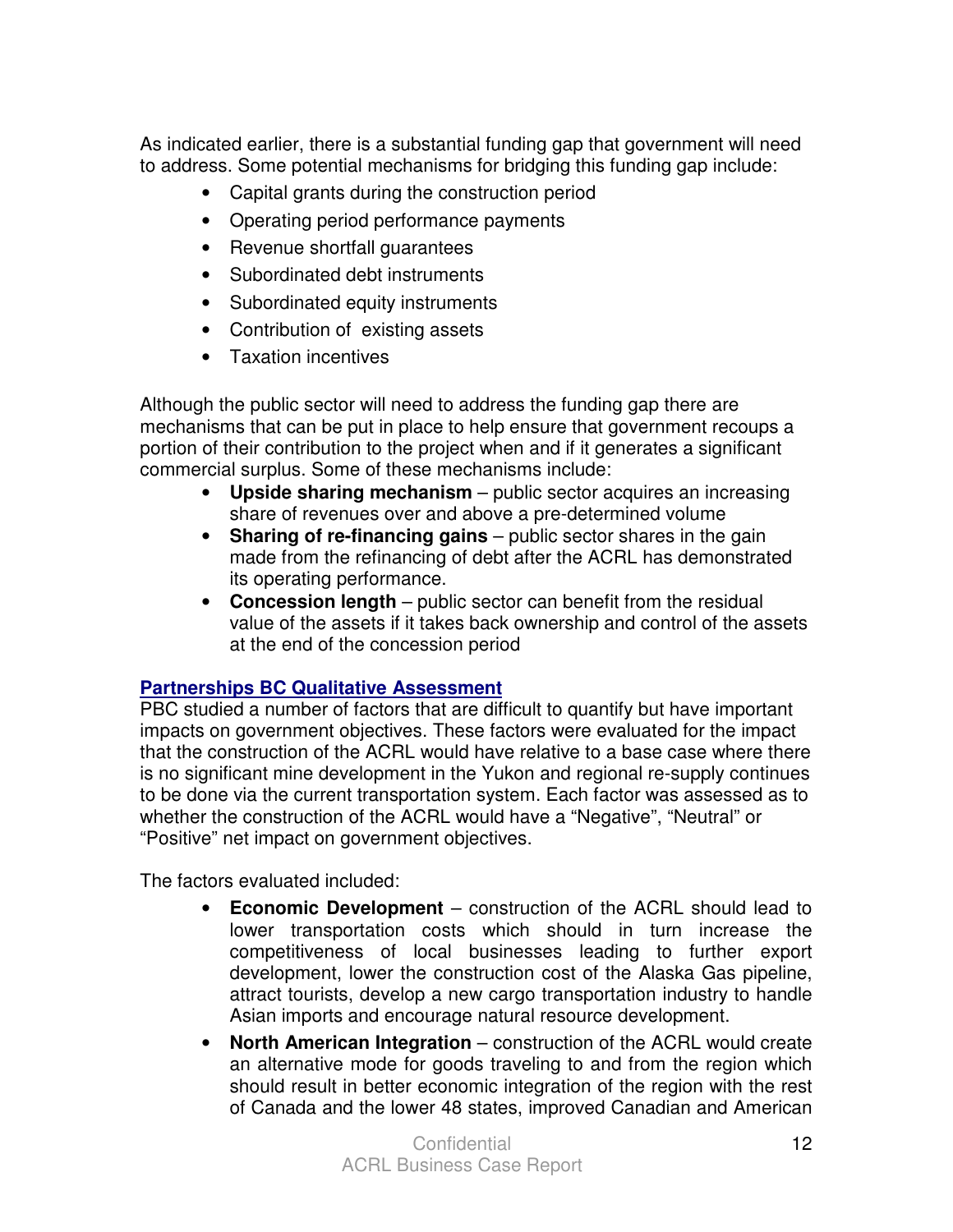national economic security and enhanced Canadian sovereignty in the Northwest.

- **Environmental** construction of the ACRL would lead to an increase in emissions associated with intermodal re-supply traffic, traffic associated with mine development and the container traffic flowing to North America through an Alaskan port. It would also increase the potential for hazardous material spills and have a negative impact on wildlife and habitat along the railroad right-of-way, at mine sites and along mine access roads that are developed as a result of the ACRL. Although the ACRL will have a net negative impact to the environment it should be noted that development of mines using the current road infrastructure could lead to significantly more emissions and a higher probability of smaller magnitude hazardous spills.
- **Transportation Safety** construction of the ACRL has the potential to improve highway safety by removing a significant percentage of existing Alaska Highway truck traffic and reducing potential truck traffic associated with the construction of the Alaska Gas pipeline. However, the ACRL will also have a negative impact on road safety as a result of a significant increase in traffic along mine access roads and the potential for accidents at railroad level crossings.
- **Transportation System Reliability** the ACRL would add considerable capacity and improve the reliability of the transportation system in the region. This strategic redundancy would help ensure reliable flow of freight in and out of the region.
- **Other Transportation Providers** the ACRL would increase competition and reduce demand for existing marine and truck transportation services. However, the mine development resulting from the creation of the ACRL would increase demand for trucking services between mines and the railhead.
- **Other Transportation Infrastructure** the ACRL would have an impact on other transportation infrastructure in the region such as:
	- o **Road Infrastructure** reduced highway traffic should lead to a reduction in highway maintenance costs but there should also be a significant increase in the maintenance and construction costs associated with mine access roads
	- o **Port Infrastructure** ports that currently handle re-supply traffic will have a reduction in demand for their services. Port facilities will need to be expanded to handle international container traffic and increased mineral volumes. West coast ports should also experience a reduction in congestion if international container traffic shifts to Alaskan ports and the ACRL.
	- o **Adjacent Rail Infrastructure** traffic on the ACRL will increase the utilization of adjacent railways.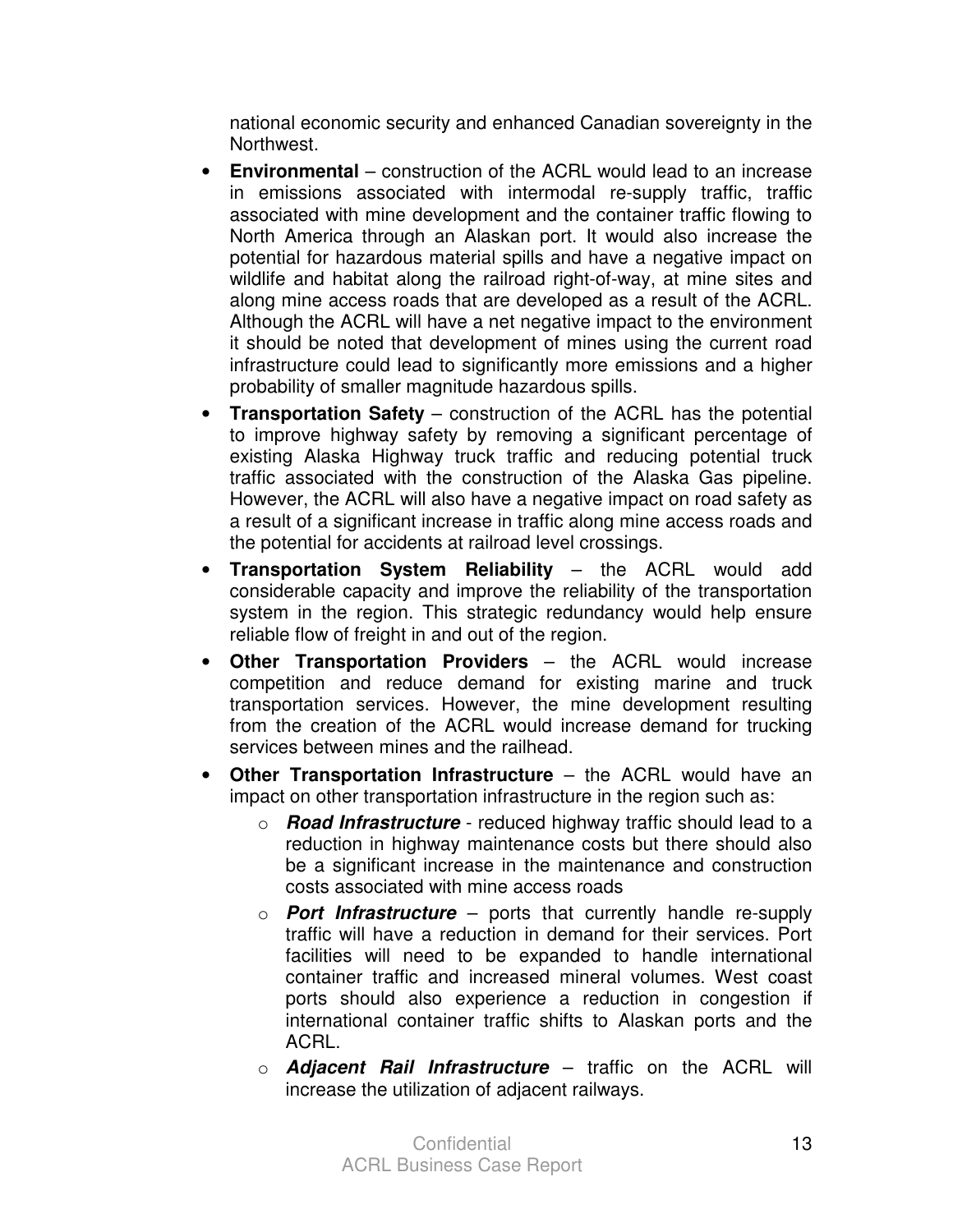- **Social** communities that the ACRL passed through should benefit from improved affordability of goods, better job opportunities and economies of scale in the provision of public services. However, those same communities may experience a strain on the capacity of community services during the construction of the ACRL and a permanent change in the character and aesthetic of the community.
- **First Nations and Alaska Native Corporations** in addition to the social impacts mentioned above, First Nations and Alaska Native communities would experience an impact to their traditional use of their lands and areas that are of archeological and spiritual importance.

The outcome of the qualitative impact analysis is shown in Table 6 below. It is important to note that the outcome of the analysis is not scored and summed across the various factors. Governments need to weigh each individual factor according to their perceptions of what is important to their publics and how they meet government objectives. Furthermore, government needs to carefully consider how they can enhance the positive impacts and mitigate the negative impacts.

|                                                     | <b>Build ACRL</b><br><b>versus</b><br><b>Status Quo</b> |
|-----------------------------------------------------|---------------------------------------------------------|
| Economic Development                                | <b>Net Positive</b>                                     |
| North American Integration                          | <b>Net Positive</b>                                     |
| Environmental                                       | <b>Net Negative</b>                                     |
| <b>Transportation Safety</b>                        | <b>Neutral</b>                                          |
| <b>Transportation System Reliability</b>            | <b>Net Positive</b>                                     |
| Impact on other Transportation providers            | <b>Net Negative</b>                                     |
| Impact on other Transportation Infrastructure       | <b>Neutral</b>                                          |
| Social                                              | <b>Net Positive</b>                                     |
| <b>First Nations and Alaska Native Corporations</b> | <b>Neutral</b>                                          |

#### **Table 6 Summary Qualitative Impacts**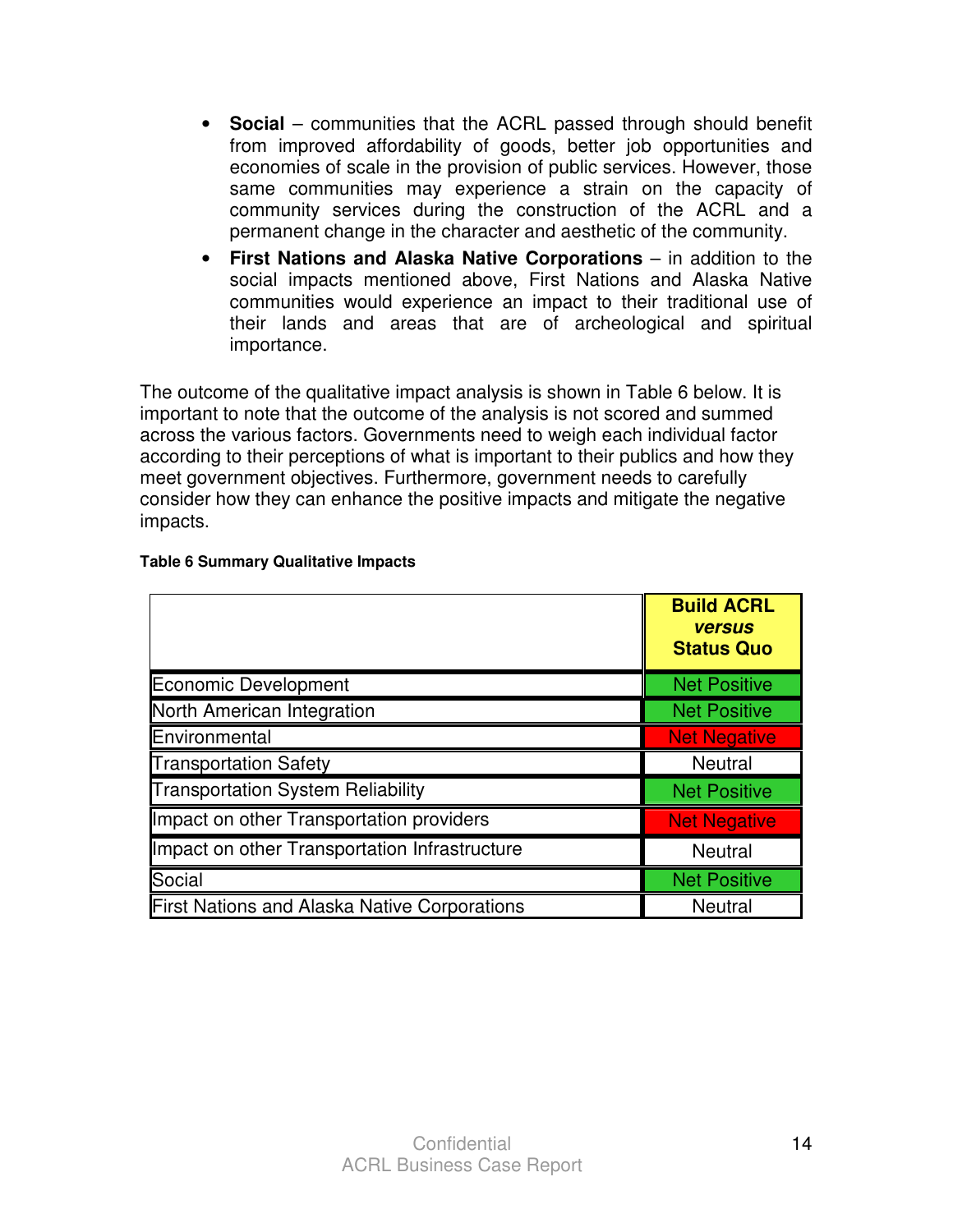As discussed by MNAL, the uncertainty of traffic volumes means that none of the revenue in its current form would attract private sector investment. PBC identified some of the key risks inhibiting private sector investment as political risk, cost risk and traffic volume risk. Government can help address these risks through actions such as:

- creating a favorable railway regulatory environment while still protecting public interests
- enshrining government commitments in long-term contracts
- coordinating railway policies with other government policies
- creating a dedicated project team
- conducting and funding technical and environmental studies
- facilitating inter-governmental approvals
- managing public, First Nations and Alaska Native Corporation consultations
- assembling the right-of-way and reducing land acquisition costs
- creating tax incentives to encourage investment
- creating tax structures to reduce operating construction costs
- accessing government debt instruments
- providing construction inputs at lower costs (e.g. royalty-free aggregate and ballast)

The financial modeling work conducted by E&Y indicates that, with a discount rate of 5%, the full route option will result in a 74% recovery of the initial \$10.9 billion in initial capital expenditures (CAPEX). This indicates that governments involved will need to take a lead role in the development of the ACRL.

Governments have a much broader and longer term perspective of the project and will need to consider how the project will impact their broader objectives. As shown in the economic impact analysis some of the broader economic implications of the ACRL could be quantified through a detailed cost-benefit analysis. However, it is important for governments to consider both the quantifiable and the non-quantifiable impacts when evaluating the ACRL project.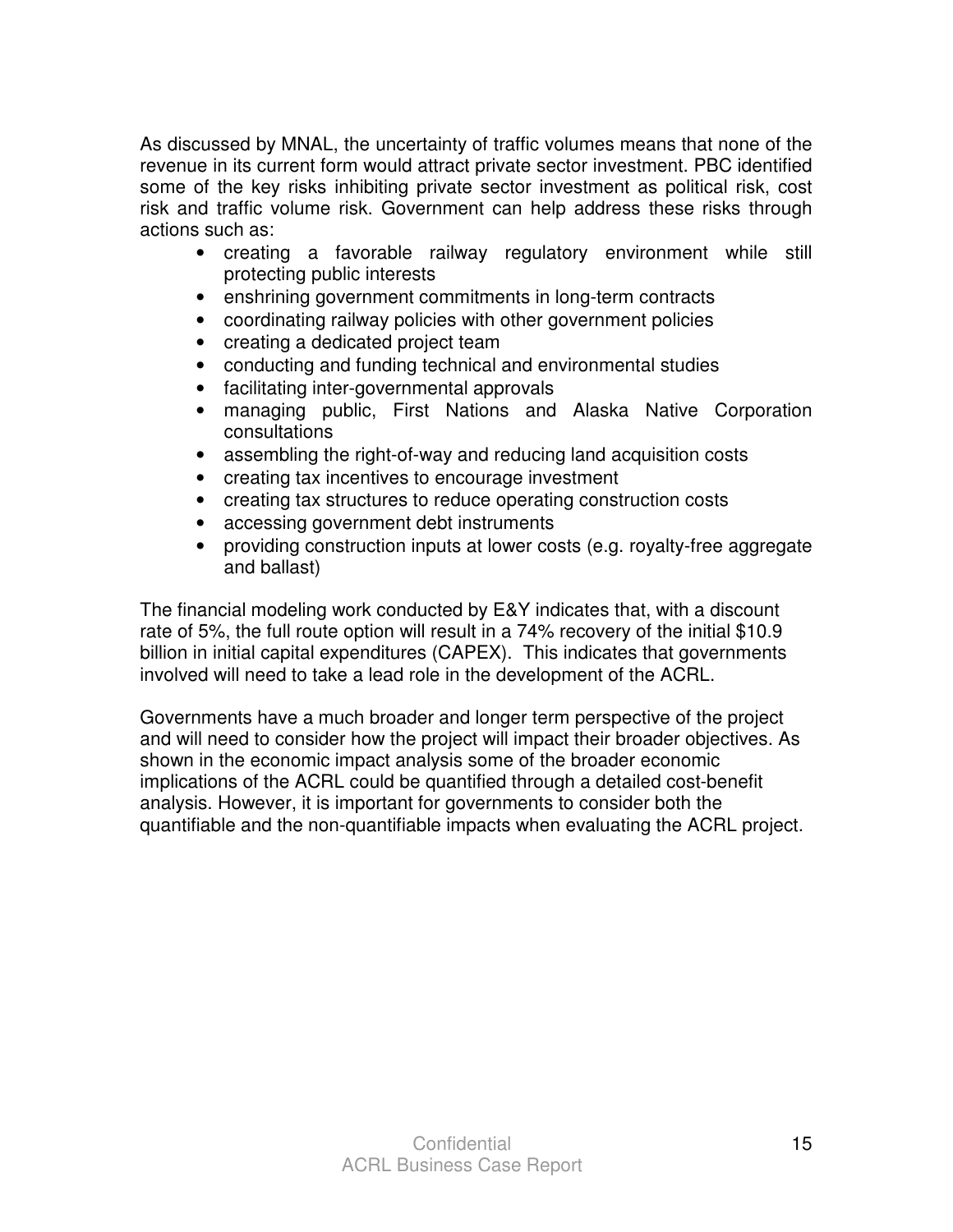#### **Recommendations:**

The results of the business case analysis discussed in this report indicate that the private sector would not invest in the project in its current form. The results indicate that if government were to develop the project on their own with a 5% cost of financing the project, they would fail to recoup their investment in the project. However, the study also points out that government may choose to pursue the development of the ACRL to meet their broader and longer term objectives.

If government decides to pursue the project they should conduct further detailed analysis to confirm that the benefits of the project, as identified by the analysis completed to date, will come to fruition. The studies conducted over the past year will help government identify the key benefits of the ACRL that warrant more detailed analysis.

Many of the key benefits are related to economic development that is a result of the ACRL. Some of the key benefits are associated with reduced transportation costs and the development of industries such as the mining industry and an international container shipping industry. Further analysis could include a more detailed study of the factors impeding Yukon mineral development to confirm that the mineral activity in the Yukon will in fact materialize if the railway is constructed. Additional analysis could also help to confirm the viability of international container traffic flowing through an Alaskan port to the rest of North America.

Government could also conduct further analysis into the key costs associated with the project such as the impact that the project may have on the environment. Building on the work conducted over the past year, a more detailed analysis of the key benefits in conjunction with further analysis of the key costs would allow a more detailed and fulsome economic analysis to be conducted. This would help support government's decision moving forward.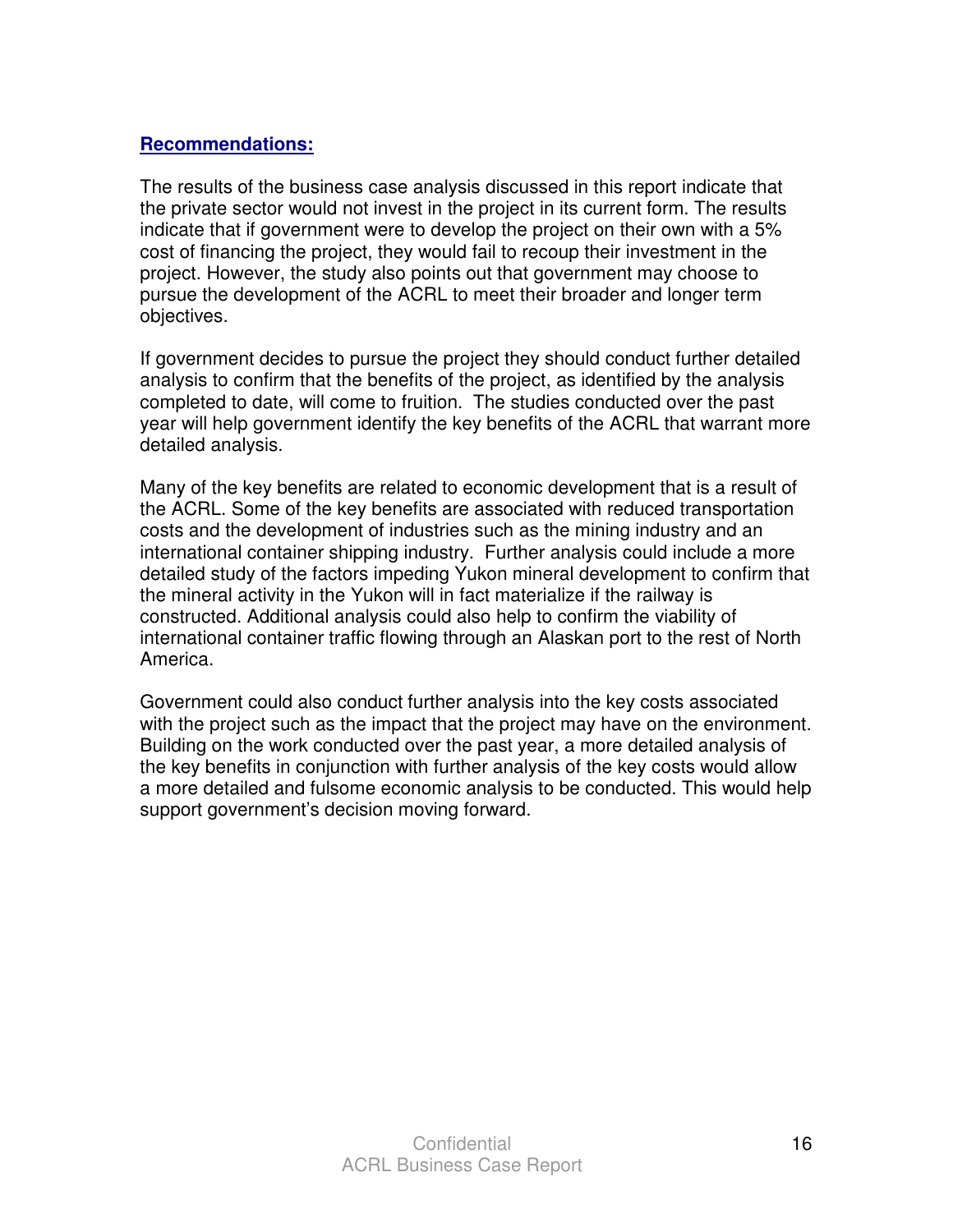## **2 ERNST & YOUNG PUBLIC SECTOR ASSESSMENT**

#### **2.1 INTRODUCTION**

E&Y has collaborated with PBC and MNAL to undertake a strategic investment analysis of the financial viability of the ACRL.

E&Y undertook the development of an Investment Model to facilitate the analysis of various route options developed by the Stage One consultants. The principal objective of this Investment Model was to provide a tool for the other Stage Two consultants that would extract information from a cost model developed by the Stage One consultant, Innovative Scheduling, Inc. (the "Cost Model") and allow for various route options and segmentation of revenues and expenses estimated through the assumptions contained in the Cost Model. MNAL then undertook a private sector "participation" assessment drawing on the outputs from the Investment Model. PBC undertook a qualitative analysis of the public policy considerations and summarized the outcome of the Stage Two study into a comprehensive report to the ACRL project management.

This section of the report provides an overview of the Investment Model and its findings.

The analysis contained herein is based on assumptions obtained from the Stage One consultants, the Yukon Economic Development group and consultation with the ACRL project management and its other Stage Two consultants. The sources of information and bases of the estimates and assumptions are summarized herein and can be found in greater detail in the respective Stage One consultants' final reports.

While we believe that the sources of information are reasonably reliable, E&Y has not, as part of developing the Investment Model performed an audit or reviewed any of the financial or other information used in the Cost Model and therefore cannot and does not express an opinion or any other form of assurances on the accuracy of such information.

The analyses contained in this report are not considered to be a "forecast" or a "projection" as technically defined by the Canadian Institute of Chartered Accountants ("CICA"). The use of the words "forecast," "project" or "projection" used alone within this report relates to broad expectations of future events or market conditions and the quantification of the potential results of operations under those conditions. Since the analyses are based on estimates and assumptions that are inherently subject to uncertainty and variation depending on evolving events, they are not represented as results that will be achieved. Some assumptions inevitably will not materialize, and unanticipated events and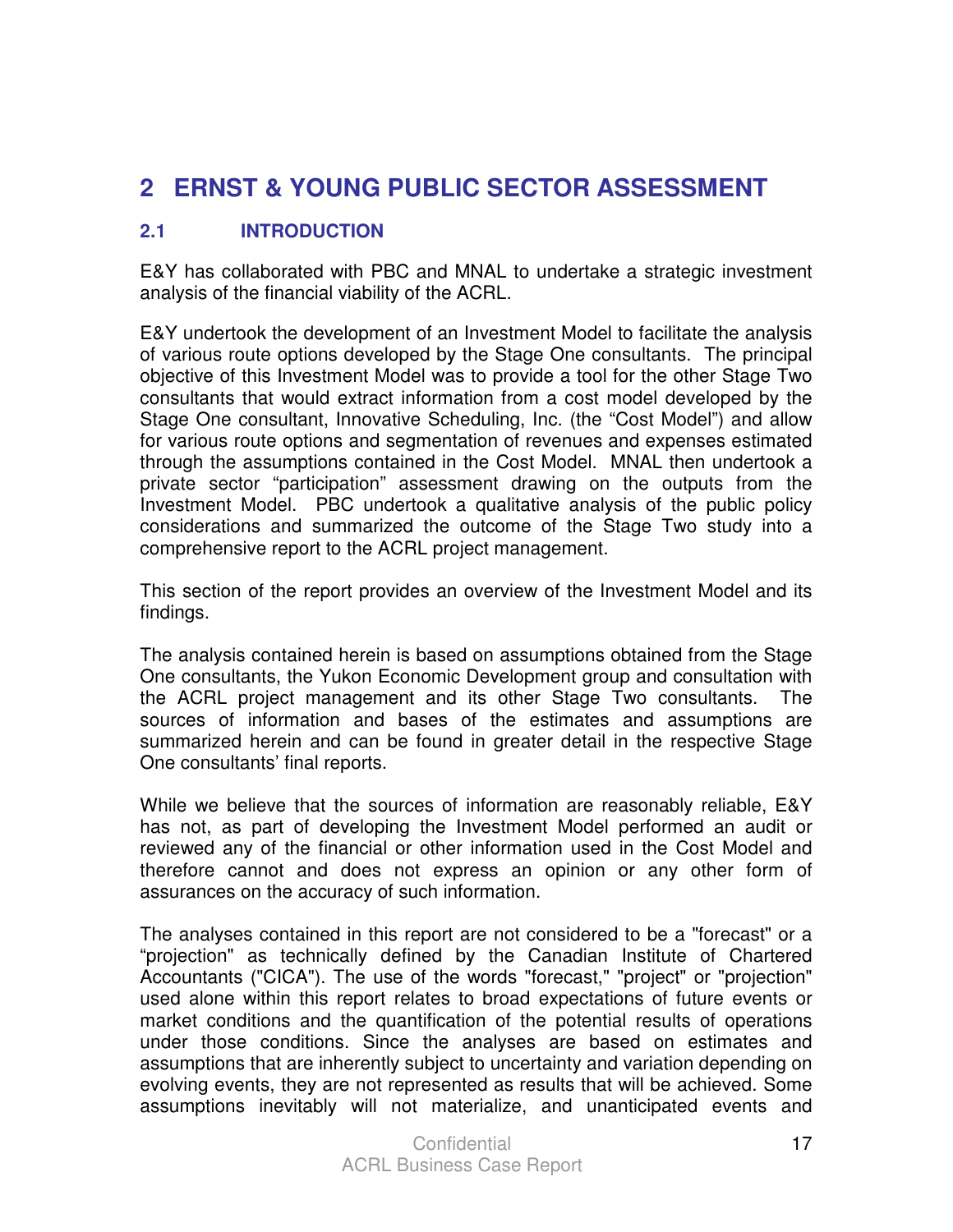circumstances may occur; therefore, the actual results achieved may vary materially from the estimates.

As part of this study, no verification of the legal, ownership, engineering and regulatory requirements applicable to the ACRL, including zoning and other provincial, state and local government regulations, permits and licenses was undertaken. Further, no effort has been made to determine the possible effect of present or future federal, provincial, state or local legislation, including any First Nations land claim, environmental or ecological matters or interpretations thereof.

With respect to the demand and revenue analyses for the ACRL, the work did not include a detailed quantification of the potential impact of any sharp rise or decline in local or macro economic conditions.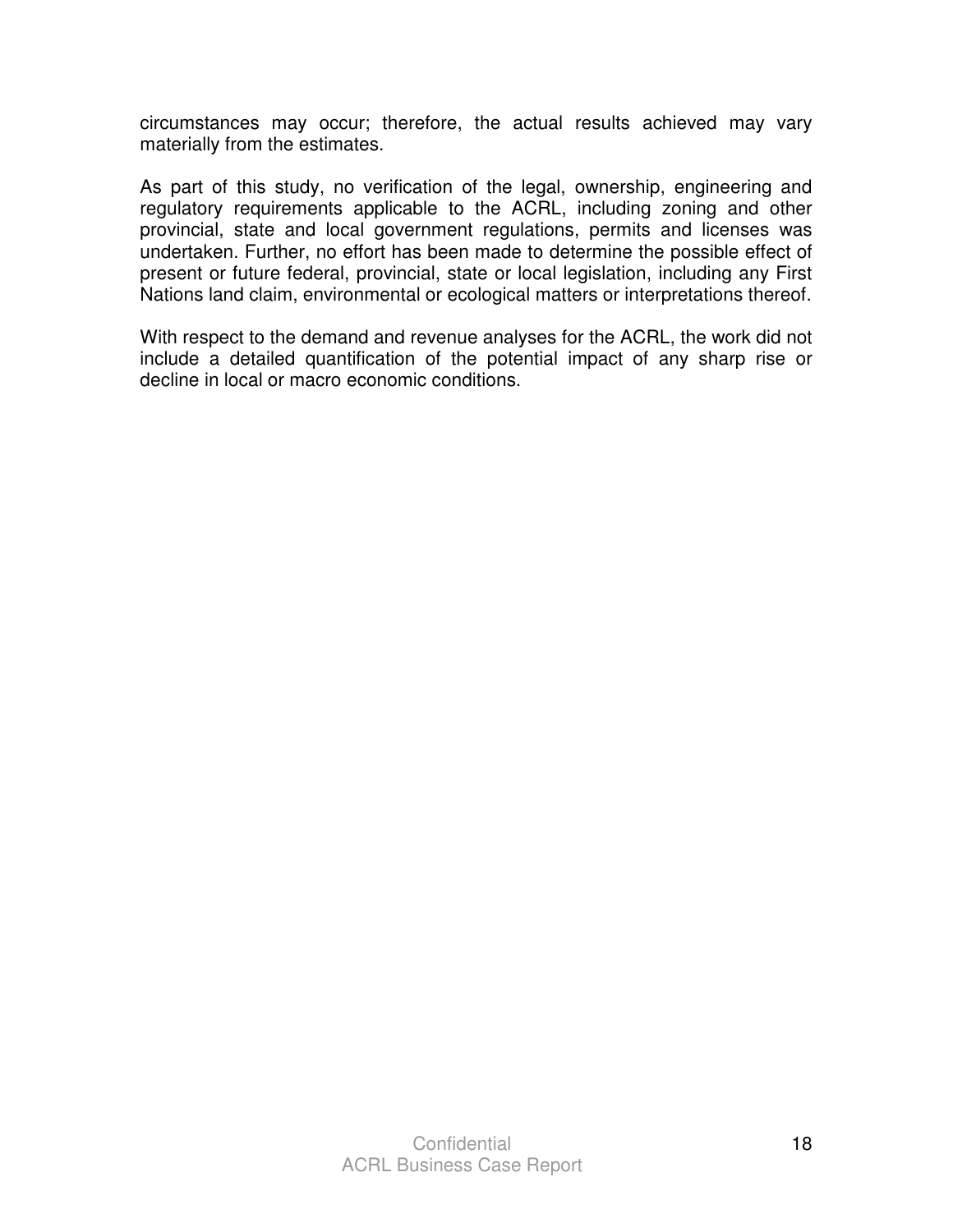### **2.2 DEFINITIONS**

These items referred to in the document have the following meanings:

- Dollars/\$ refers to US Dollars unless otherwise stated
- Weight Tons are Short Tons
- Distance miles
- **Investment Model E&Y Investment Model**
- **-** Cost Model Innovative Scheduling, Inc.'s Cost Model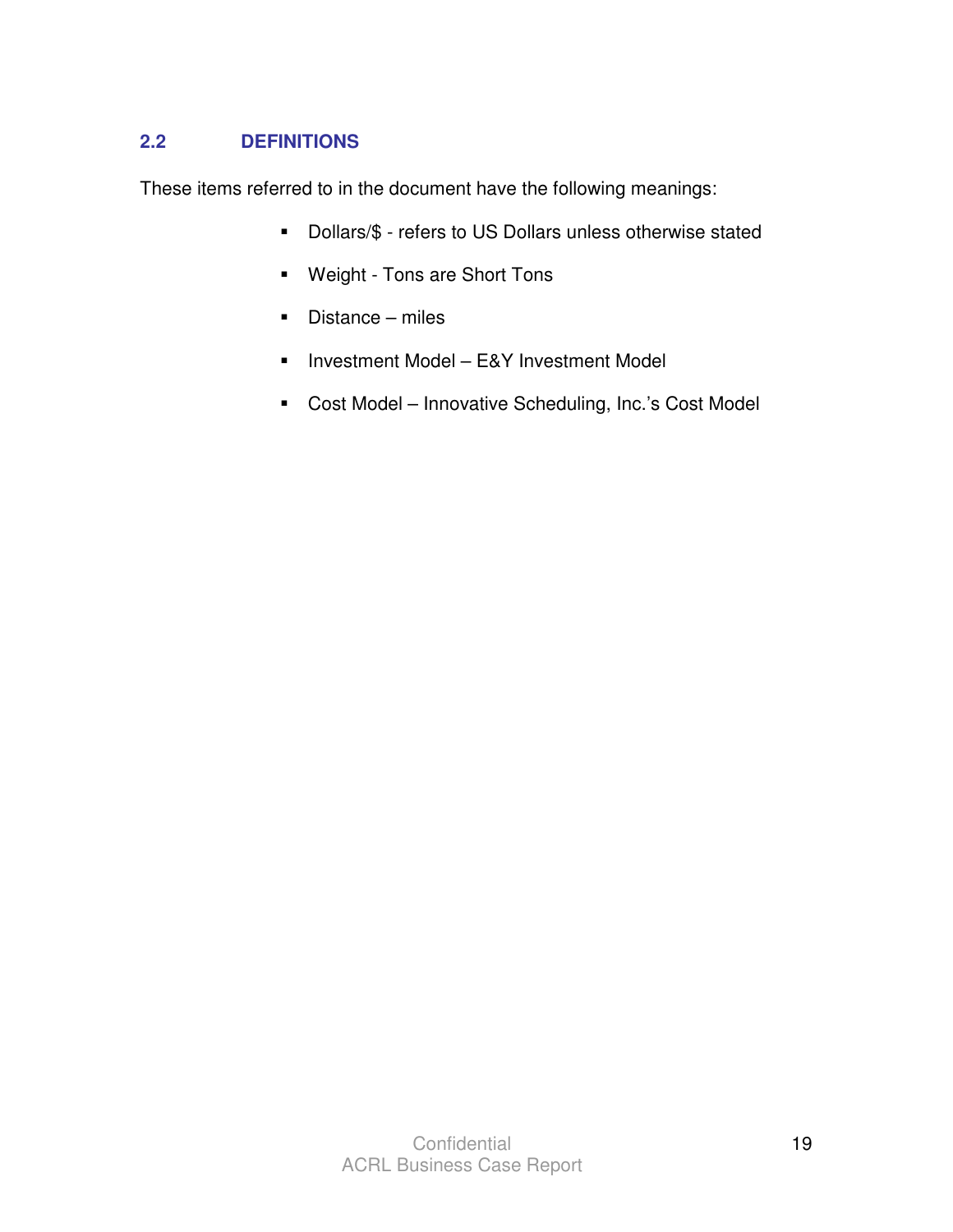#### **2.3 INVESTMENT MODEL METHODOLOGY & ASSUMPTIONS**

#### **Overview**

An assortment of data inputs in different forms have been produced by various project consultants, including, major assumptions about: the location of the rail link, the timing of its construction, its capital and operating costs, and the potential usage volumes from various transportation needs, such as intermodal usage, support of pipeline development and development and production from mineral deposits along the respective routes.

These inputs form the key drivers for Innovative Scheduling, Inc.'s Cost Model which consolidates this data in conjunction with their costing matrix for the ACRL. E&Y has not reviewed the workings of the project consultants, management steering committee or the formulas contained in Innovative Scheduling, Inc's Cost Model to ensure the assumptions and data used were adequately supported and reasonable or modeled accordingly.

E&Y has used the outputs from Innovative Scheduling, Inc.'s Cost Model as the basis for its analysis. These outputs are used as the key assumptions that drive the Investment Model developed by E&Y that is simply designed to assess the ACRL by route option and type of volume use. The Investment Model has been used to facilitate the analysis of two strategic investment scenarios, the first being the integrated traffic forecast of the entire route, including all traffic flows other than the Yukon Iron Ore and the second being the transportation of iron ore from the proposed Yukon Iron Ore deposit.

#### **Figure 2: Investment Model Overview**



Although the Yukon Iron Ore can be analyzed within the integrated traffic forecast scenario, given its significant size and potential production risks a separate scenario was created. Traffic volumes from the site are potentially 28 million tons per year at a maximum, more than all other traffic on the proposed rail link combined. Also, steel prices and global demand for iron ore pose a significant production risk to the development of the Yukon Iron Ore, as low steel prices would affect operating margins and the price per ton the rail link may charge. Given its size and pricing uncertainty, even small changes to the Yukon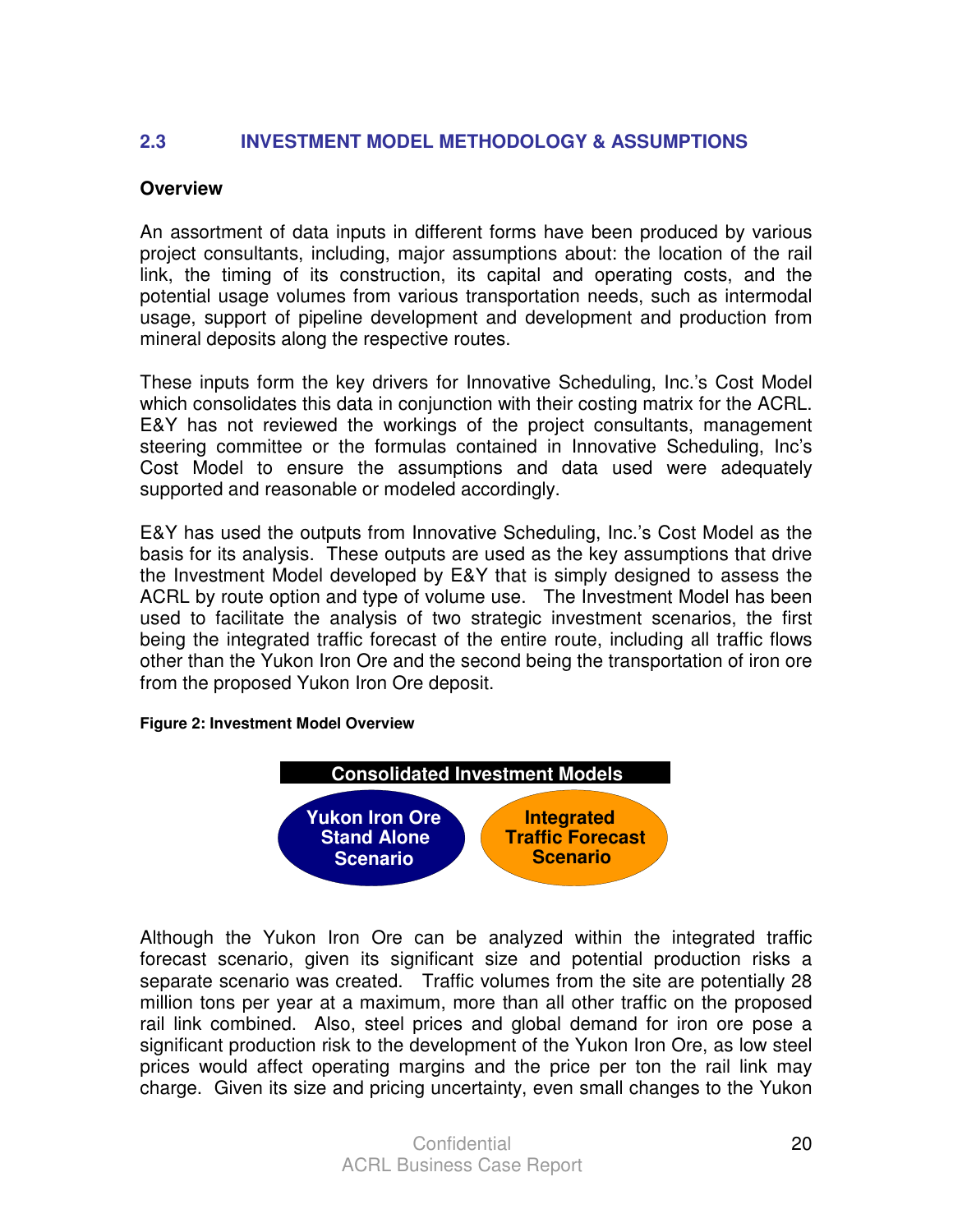Iron Ore assumptions will have a material effect on the financial analysis of the ACRL. Accordingly, it has been excluded from the integrated traffic forecast scenario and analyzed on a stand alone basis.

The Yukon Iron Ore stand alone scenario contains many of the same general assumptions as the integrated traffic forecast scenario; however, the tidewater port of Skagway cannot adequately support the proposed volumes of the Yukon Iron Ore, so it is assumed that the port of Haines is utilized in the Yukon Iron Ore stand alone scenario. This results in significantly higher capital expenditures (approximately \$1.8 billion) to build an entire new section of rail between Whitehorse and Haines, unlike the Skagway route, which will only require an upgrade from a narrow gauge track to a standard gauge track. An analysis of the Yukon Iron Ore follows the integrated traffic forecast scenario analysis in the sections below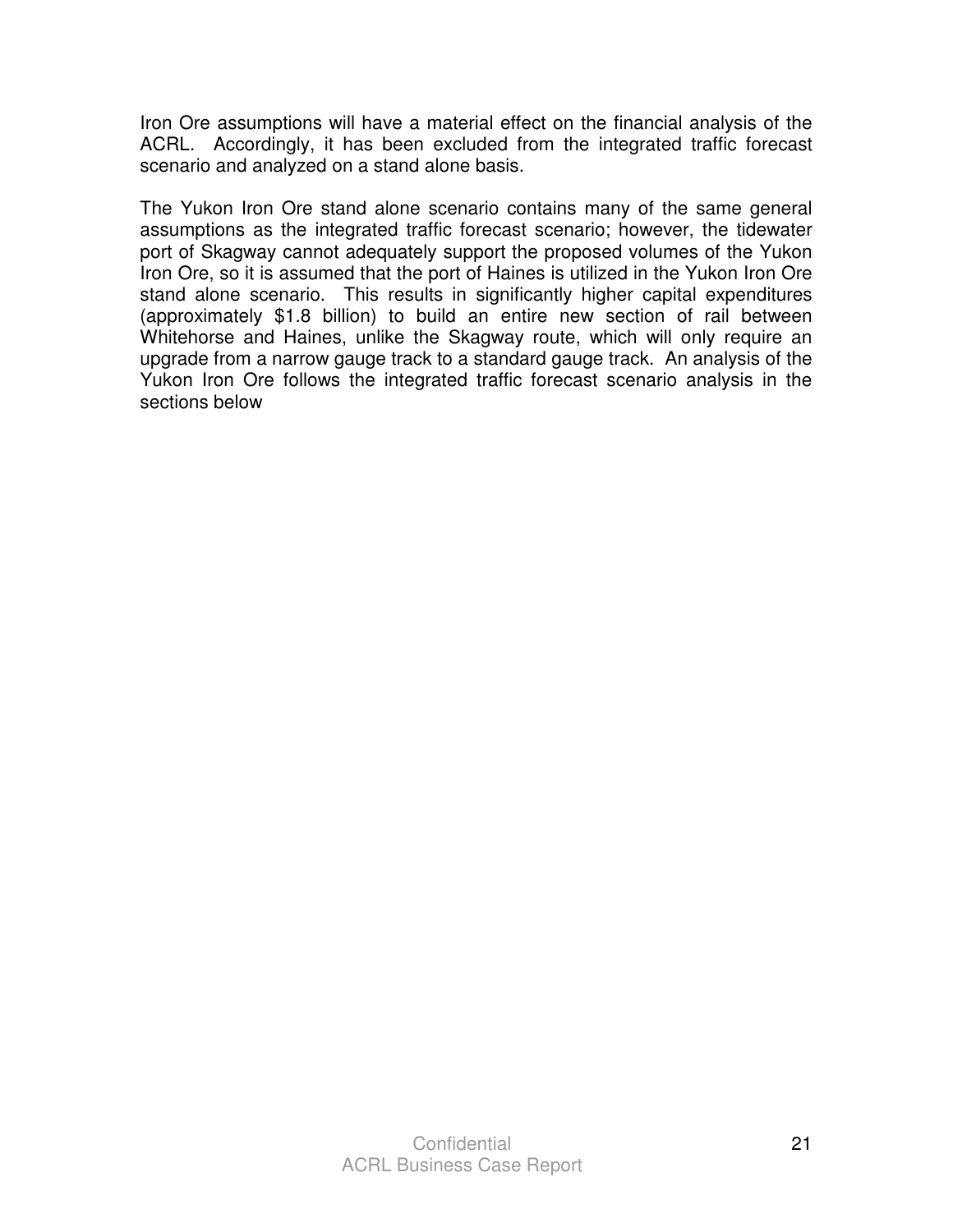#### **Integration of the Innovative Scheduling, Inc's Cost Model in the Integrated Traffic Forecast Scenario and the Yukon Iron Ore Stand Alone Scenario**

The following section provides a summary of the integrated traffic forecast scenario and the Yukon Iron Ore stand alone scenario as modeled through the Investment Model and Cost Model.

The integrated traffic forecast scenario provides a structure from which expected revenues and costs from the Cost Model can be dissected and consolidated for financial analysis. To achieve this, the Investment Model uses multiple versions of the Cost Model in order to capture all incremental revenue streams and associated operating costs while not double counting fixed operating or capital expenditure costs. This approach has been adopted to accommodate the additional volumes that were added to the forecast which differ in terms of robustness and timing of being realized when compared with the original volume forecast provided by the Stage One consultants QGI Consulting.



#### **Figure 3: Investment Model**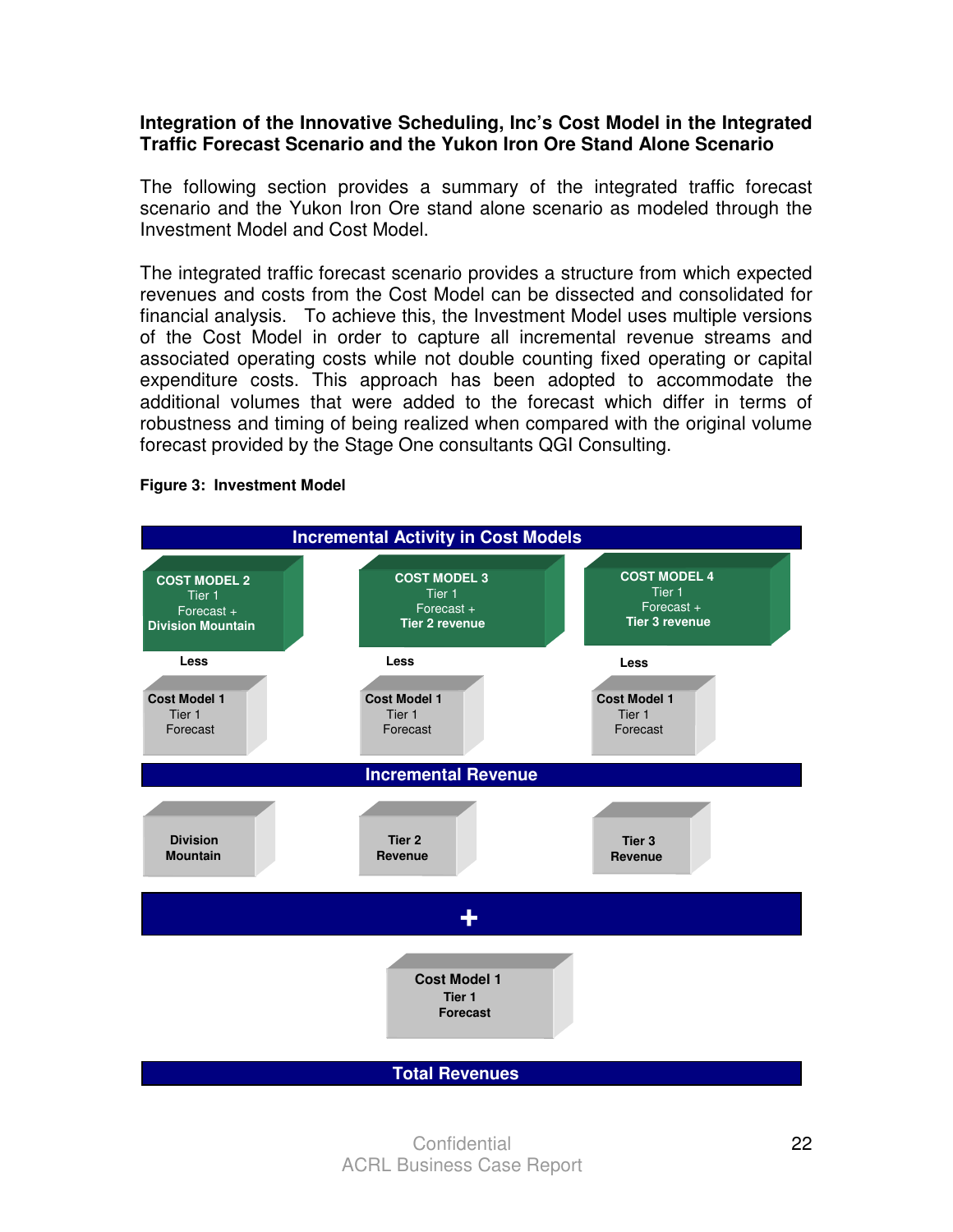Also, in order to analyze the different route options for the rail link, multiple cost models are used in the Yukon Iron Ore stand alone scenario.

#### **Figure 4: Yukon Iron Ore Stand Alone Scenario**



#### **Rail Route Options**

At the beginning of the Stage Two financial analysis, the ACRL project management identified the following route as the "preferred full route" and the one to be used in the financial analysis.

#### **Figure 5: Map of Full Route**



The full route is divided into the following segments:

Segment 1a – Hazelton to Watson Lake Segment 1b – Watson Lake to Carmacks

Segment 1c – Carmacks to Ladue River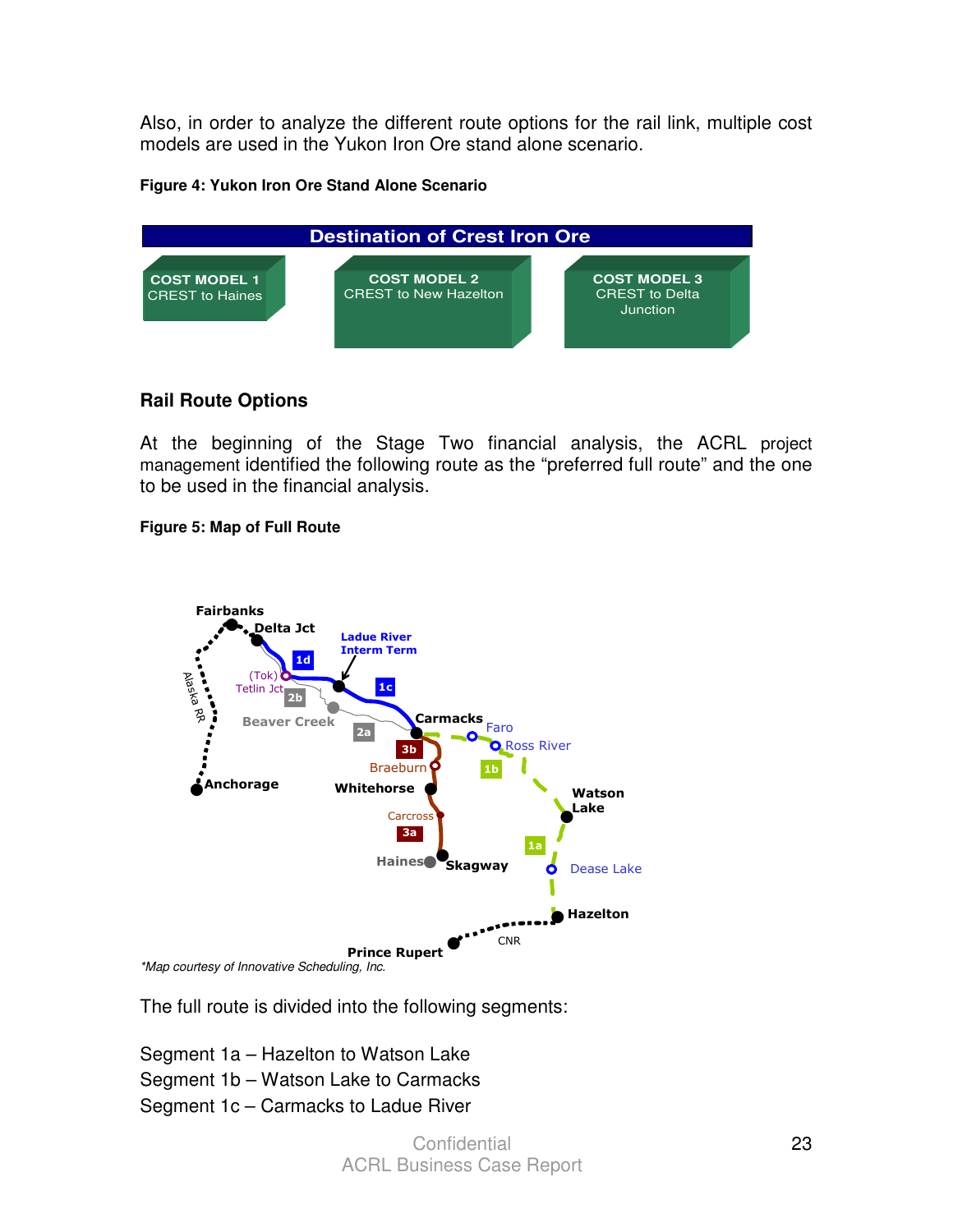Segment 1d – Ladue River to Delta Junction Segment 3b – Carmacks to Whitehorse Segment 3a – Whitehorse to Skagway

Preliminary analysis and discussions with the ACRL project management revealed that certain traffic flows, such as mineral exports, will not cross the full route in order to reach an export market and may contribute significantly to a specific segment's commercial viability. To investigate whether some segments or "phased routes" were more desirable than others, the integrated traffic forecast scenario and Yukon Iron Ore stand alone scenario were equipped with a switch that would select the segments built in the Cost Models. The following three phased routes were investigated for both models:

Phase Option A: Carmacks to Port of Skagway (Port of Haines in Yukon Iron Ore stand alone scenario)



#### **Figure 6: Segments 3a and 3b**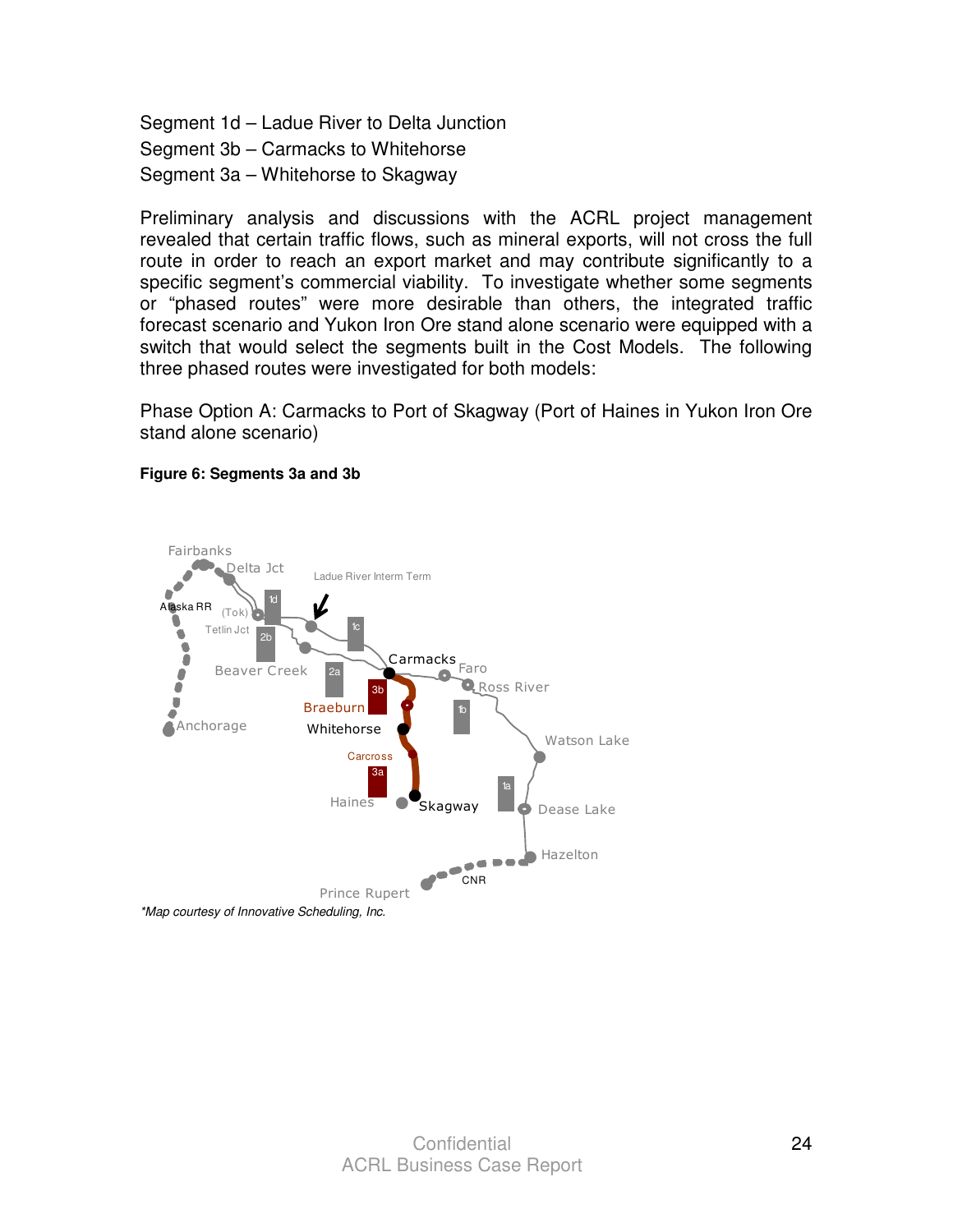Phase Option B: Carmacks to Hazelton (Ridley Terminal at Prince Rupert and Canadian National Railway)





\*Maps courtesy of Innovative Scheduling, Inc.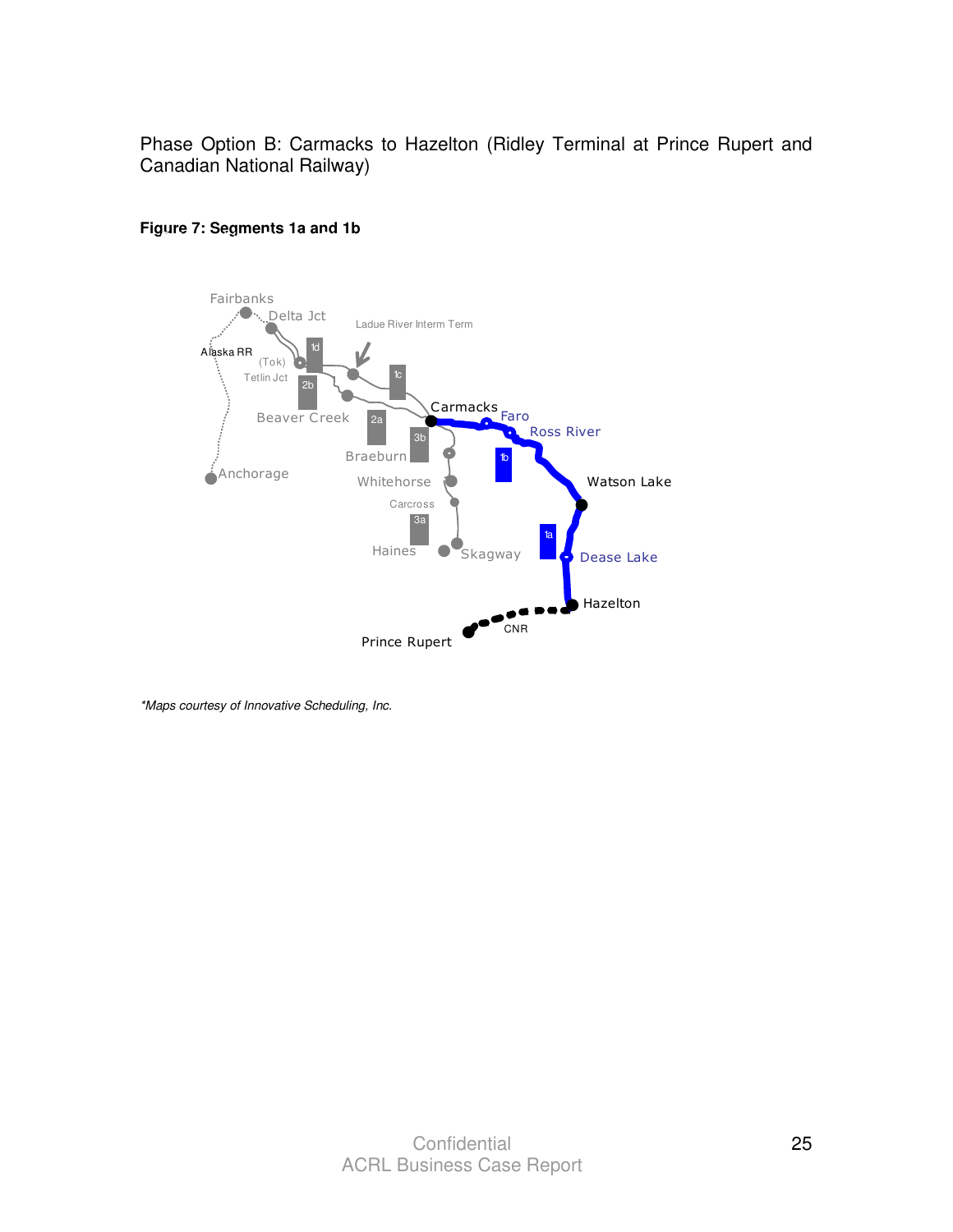Phase Option C: Carmacks to Delta Junction (Port McKenzie and the Alaska Rail Road)

#### **Figure 8: Segments 1c and 1d**



Each specific use of the railway traffic flow was reviewed to determine whether it would be fully captured along a phased route option. It is reasonable to assume that traffic would have to travel continuously along the phased route without interruption from a segment not being built. For instance, intermodal traffic bound for Alaska and coming onto the rail link at Hazelton would require segments 1a, 1b, 1c and 1d be built in order to be delivered to Alaska. If the analysis were for Phased Option B (1a and 1b) or Phased Option C (1c and 1d), this Intermodal traffic would not be captured as only part of the required route would be modeled under these options.

In the case of the Yukon Iron Ore, its mineral export traffic will also travel from Carmacks to a tidewater port for export. Consequently, the Yukon Iron Ore stand alone scenario will only look at the three phased options.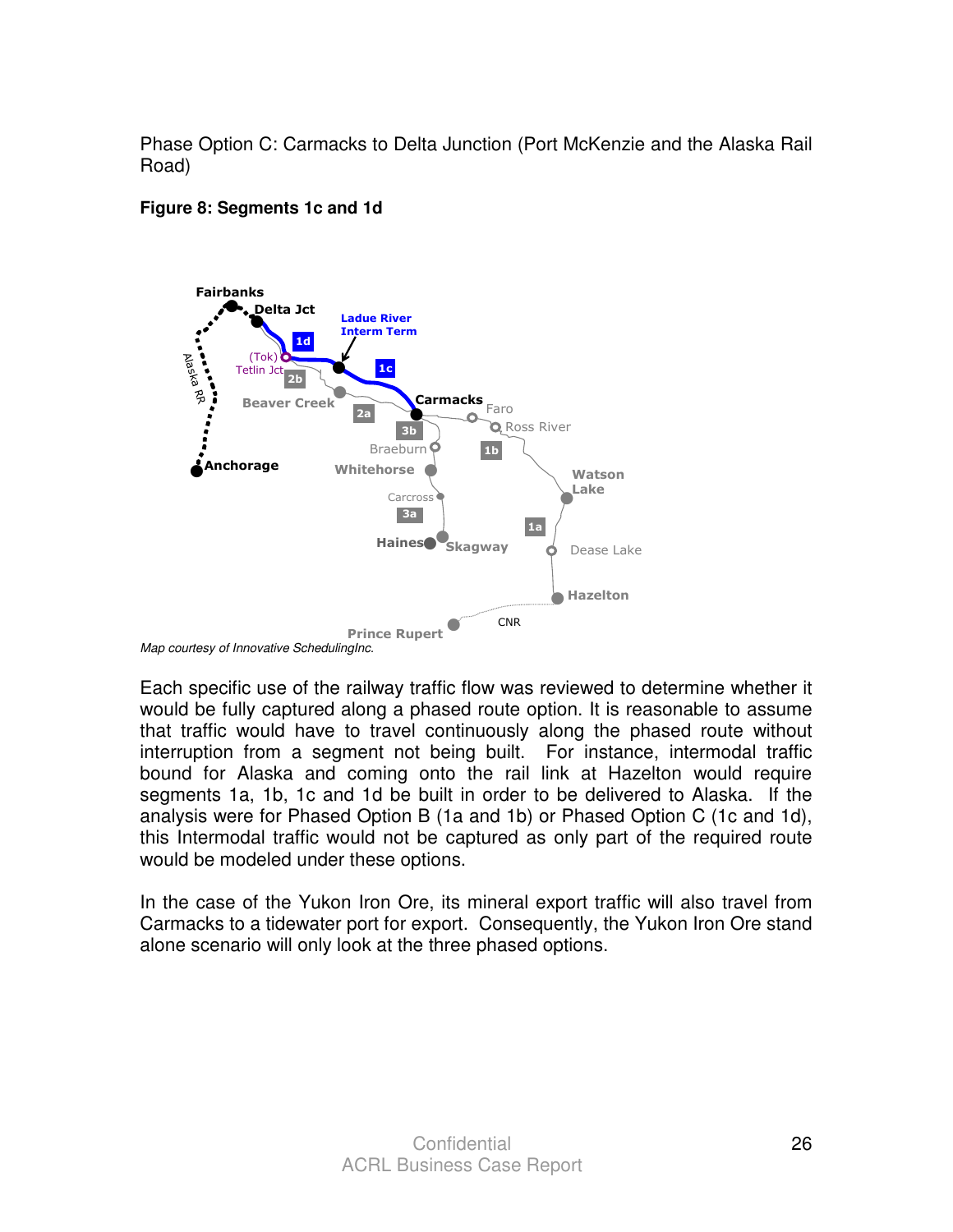#### **Functionality of Investment Model**

#### Scenario Analysis

The Investment Model can switch between the full route and phased route options.

#### Sensitivity Analysis

Data that is passed through the Stage One Cost Model is standardized so that the user can perform sensitivities on the following:

- Price per ton mile by type of traffic
- Ton-miles by type of traffic
- Operating cost per ton mile by type of traffic (except tourism gross profit)
- Capital costs
- Discount Rate

#### Segment Analysis

Under any scenario, the user can analyze a segment and evaluate the performance of the segment relative to other segments in the route.

#### **General Model Assumptions**

General assumptions were developed after extensive consultations with the Stage One consultants, Stage Two consultants, the Yukon Economic Development group and the ACRL project management. We anticipate the next stage of the process will revisit these assumptions to form an exhaustive business case.

Key general assumptions are as follows:

- Fifty year operating period;
- Nominal cost of capital on free cash flows of 5% given the expectation the project will be publicly funded and the current rate of borrowing on 30 year government bonds (Note: a sensitivity of 10% was conducted in the analysis); and
- Annualized inflation rate on free cash flows of 2%.

#### **Traffic Forecast and Revenue**

The traffic volumes that drive the rail link analysis have been consolidated from many sources, at different depths of research, independence and expertise. Accordingly, the Investment Model attempts to capture the likelihood of realization (See Figure 9) by ranking them as Tier 1, Tier 2 or Tier 3 (Tier 1 being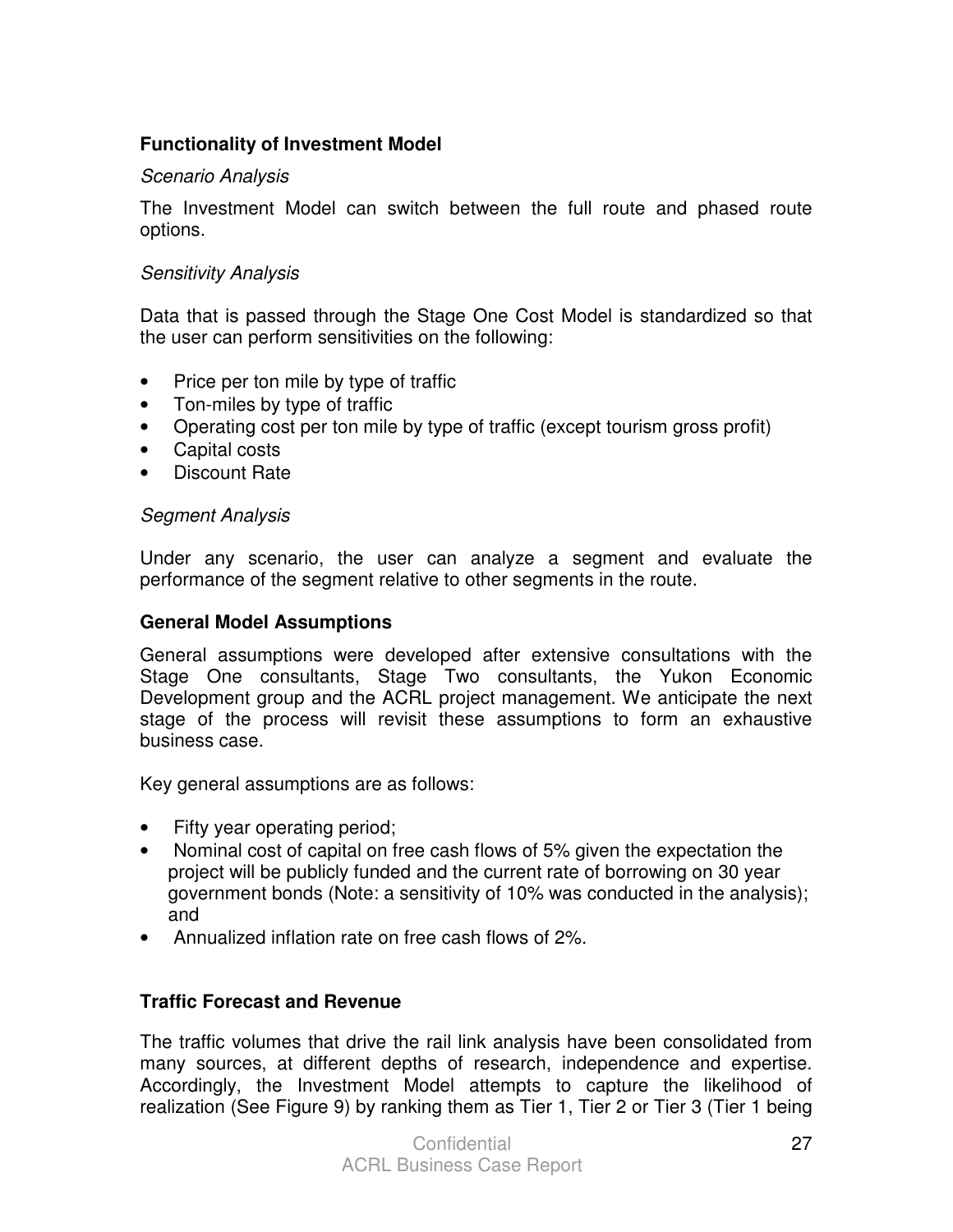the highest quality). To capture incremental cash flows, multiple Innovate Scheduling, Inc. Cost Models were required to run specific traffic forecast scenarios that were then deducted from a base forecast. Also, due to its significant size, the Investment Model allows the user to analyze Tier 1 coal traffic from Division Mountain (greater than 1 million tons per year) independently.

#### **Figure 9: Incremental Traffic Forecast Structure**



#### Tier 1

Traffic forecasts derived during the projects Stage One analysis are categorized as Tier 1 or as the highest quality revenues, due to the in-depth technical research performed by qualified consultants at Stage One of the project. The volume and pricing data is based on factual market data gathered from existing transportation traffic moving in Alaska, Yukon and British Columbia and from mineral resource data collected over years of study. The data was sorted and interpreted by QGI Consulting and used to produce a comprehensive tonnage and revenue forecast schedule that was inputted into the Innovate Scheduling, Inc. Cost Model.

Several assumptions and numerous risks were considered in determining the volume and price of traffic along the rail link. They can be found in **Work Package: a1&2(g),** available through the ACRL Project Office.

Key traffic forecast and revenue assumptions are as follows:

#### Intermodal

This Traffic is categorized as general merchandise traffic to support economic activity and import/export container traffic from Asia. The majority of intermodal revenues will come from transporting traffic by way of linking the Alaska Rail Road to the Canadian National Railway such that Alaska will receive goods via the rail link as opposed to truck or barge.

QGI Consulting developed two traffic forecasts as a sensitivity of expected intermodal traffic to be included in the event the full rail route is built in a single phase, linking Alaska to the lower 48 states. The optimistic scenario assumes 100% of existing traffic will be captured, while a separate scenario assumes only 50% of traffic would convert to full rail. Given a lack of financial information on the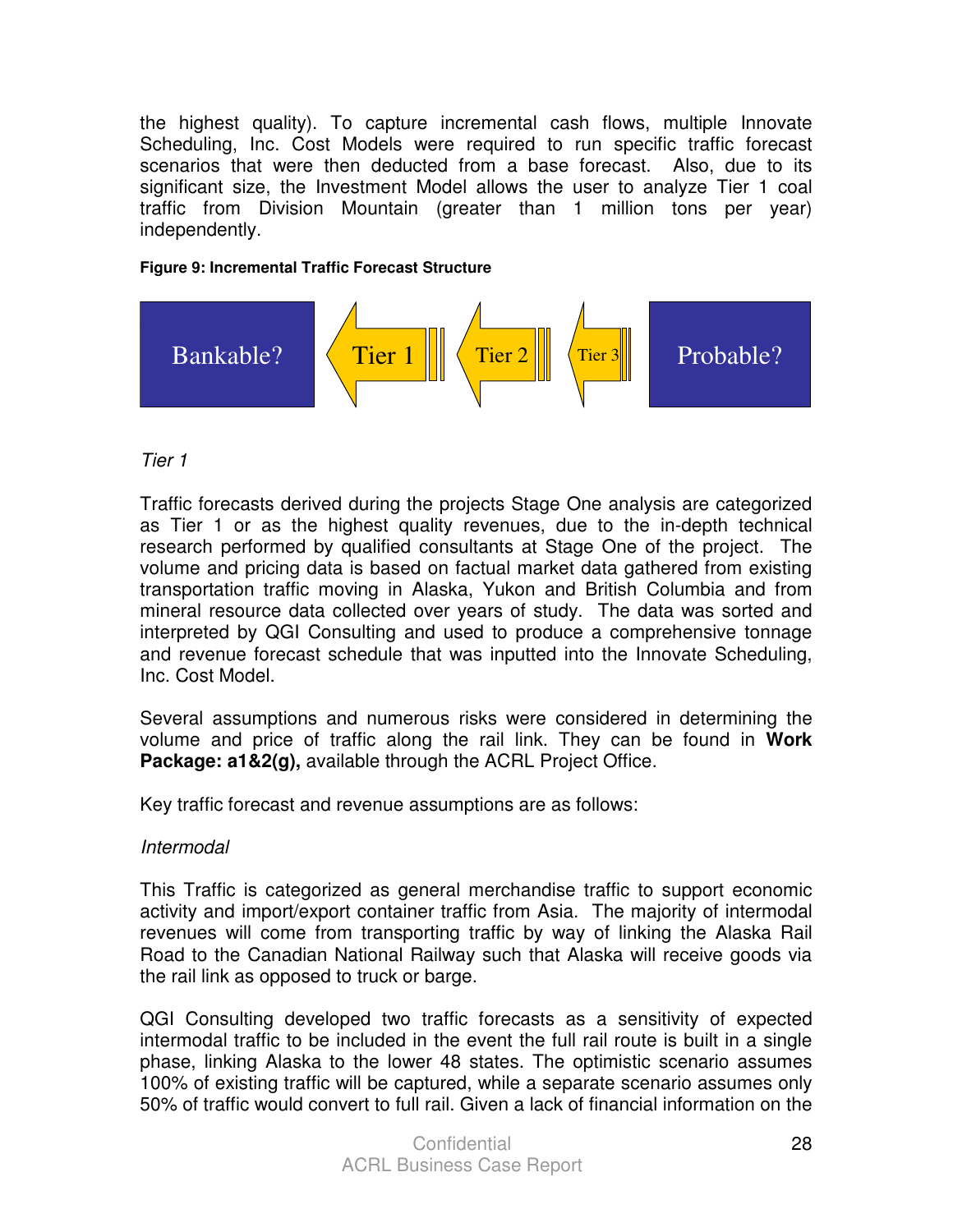operations of marine transportation companies that operate between Seattle and Alaska, an estimate of the competitiveness of these companies as a threat to new transport modes could not be adequately determined. Accordingly, the 50% scenario was used in the analysis.

- Expected to capture 50% of the Seattle-Alaska marine transportation market and 100% of the Alaska container export market; Specifically bridge traffic (travelling across the entire segment) will have a 0% retention rate if only a phased portion of the route is built;

In the event the full rail link is constructed, the Alaskan Ports will require a major upgrade to manage an estimated 5,000,000 tons of import/export container traffic bound to and from Asia. The freight would come from Asia and be bound for the Mid-West United States. Presently, there is no documented research supporting these estimates; however, this volume is plausible, given trans-Pacific shipping times are shorter to Alaska than other more established ports such as the Port of Long Beach and Port of Seattle and these ports are currently experiencing congestion.

#### Minerals and Coal

Discussions with QGI discovered the methodology used by Gartner Lee to assess the mineral and coal data from Stage One, specifically, mineable resource viabilities, focused on operating costs in terms of a mine's net ore value, rather than the net value of ore concentrate shipped. The revised methodology resulted in several more viable mineral resource deposits being included in the traffic forecast.

An initial review of the timing of viable resource exports revealed traffic volumes began simultaneously for all ore deposits and were forecast to last 30 years on an annualized basis. Given that the timing of cash flows may significantly impact project viability, it was recommended adjustments be made to the traffic forecast to better reflect actual conditions, whereby mine production is based on the specific extraction capacity of a mine and the length of time it will take to exhaust reserves based on that extraction rate. Accordingly, QGI prepared a revised volume forecast, based on staggering the start of mineral exports over multiple years and adjusting the duration of specific exports to reflect the estimated mine life given its total shippable tons.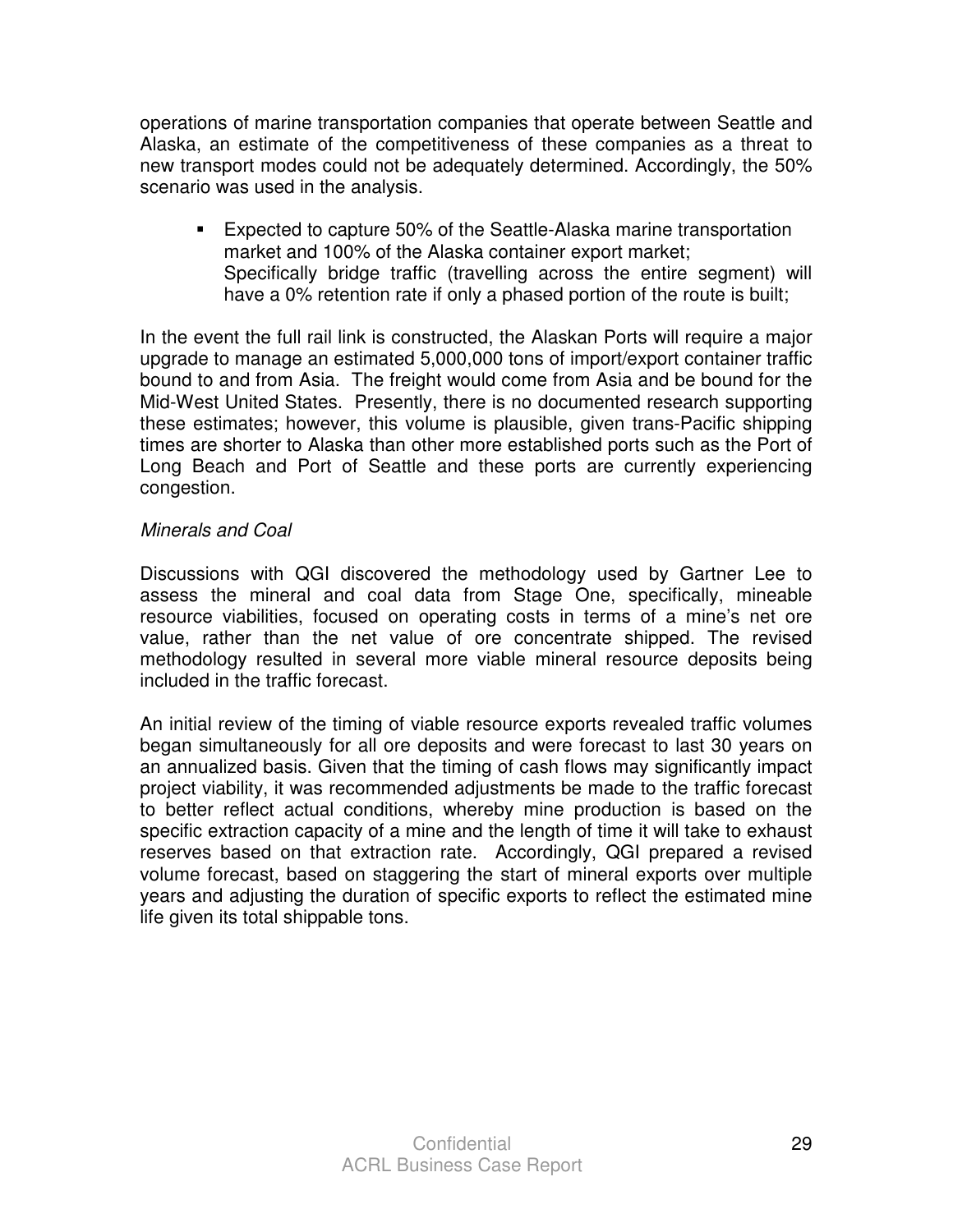The following summarizes the key mineral traffic assumptions:

- The start of traffic will be staggered over a three year period subsequent to the construction of the rail link or segment. (Yukon Iron Ore is expected to come online the year after construction of the rail link).
- Mineral resource exports are based on mine life not an average annualized estimate.
- Exports coming online north of Watson Lake and south of Ladue River will be brought to tidewater at Skagway (Haines in the Yukon Iron Ore stand alone scenario).

#### Pipeline

These traffic volumes are based on the predicted specific movement of pipeline materials used in the construction of the Alaska and McKenzie Gas pipelines. It is assumed pipeline development will coincide with the start-up of the ACRL.

#### Industrial Products

This traffic consists of inbound supplies to construct and maintain identified mining operations and pipeline activity in Alaska, the Yukon, and B.C. The construction period of each mine is expected to last two years and precede the export of resources traffic from the specific mine site. Once construction is complete, specific supply traffic will correspond to production of a mine over its mine life. There is no data that specifies the amount of supply traffic to be required by Yukon Iron Ore. Consequently, in the Yukon Iron Ore cost scenario it is assumed not to have Industrial Products volumes.





**Confidential** ACRL Business Case Report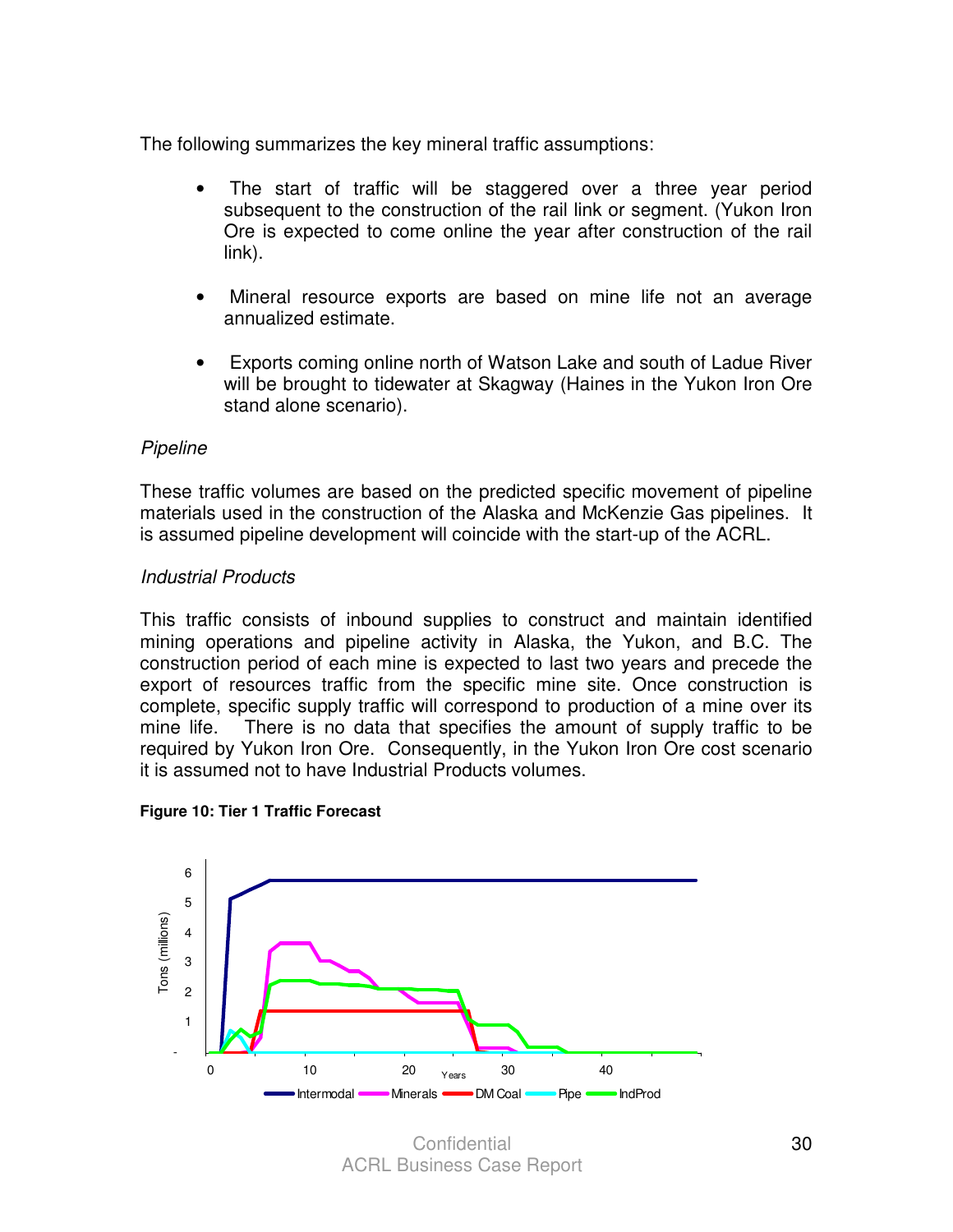Figure 10 illustrates the average annual tons of potential Tier 1 traffic, segregated by type of revenue. The most significant volumes are from Intermodal traffic at close to 6 million tons per year. This is followed by mineral export traffic which peaks in year 10 and decreases steadily to zero by year 30.

#### **For further detail on Tier 1 traffic forecast see APPENDIX B**

Tier 2

The Yukon Economic Development group ("YED") prepared a report estimating mineral resource exports from deposits in the Yukon and Northern B.C. The findings were based on a seven year study, which has recently concluded. Many of the mineral deposits the YED considered viable were also included in reports by QGI Consulting and Gartner Lee at Stage One of the project, however, the estimated volumes by the YED are mostly in excess of those included in the Tier 1 traffic forecast.





The YED methodology differs from Tier 1 in that it assumes mineable deposits will have a lower cost structure on the basis of transportation by rail, whereas the Tier 1 feasibility analysis was conducted assuming existing transport. These cost savings will result in greater available capital to extract reserves once considered too costly and the potential to realize better economies of scale. Also, for the same reasons, YED considers several coal deposits in Northern B.C. viable, unlike QGI Consulting and Gartner Lee (See the tonnage forecast at Figure 11 above).

Coal traffic is expected to reach a maximum of 11 million tons between year 5 to year 18, then gradually decrease to zero in year 30. Most of the coal traffic will travel from Little Klappan River to Hazelton for export at Ridley Island in Prince Rupert.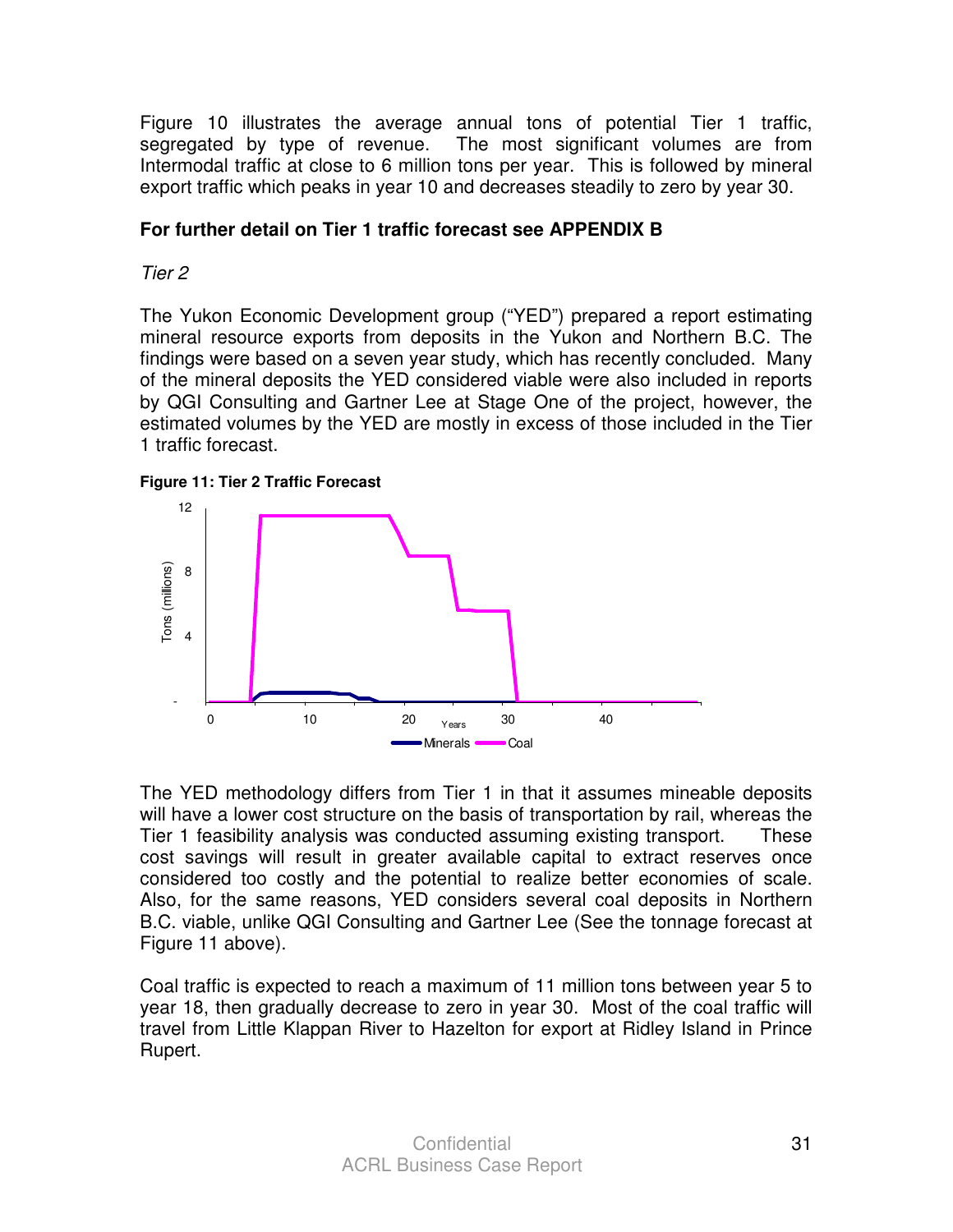Although we consider the methodology used by YED to determine further coal activity and additional mineral volumes plausible, the potential traffic is based on cost savings that have a greater risk of materializing than that conducted within a standard viability assessment, as done at Stage One. Also, given the lack of independence between the YED and management steering committee, we have placed the incremental mining activity and coal traffic within Tier 2. Furthermore, we have not included additional Industrial Product volumes that would likely correspond to more mining activity.

#### **For further detail on the Tier 2 traffic forecast see APPENDIX B**

#### Tier 3

The YED prepared a statistical estimate of potential shippable tons from criteria that reviews probable mineral discoveries within a 150 kilometer corridor of the ACRL route. The estimates have only been prepared along the rail link in the Yukon and Northern B.C. Traffic begins along the rail link in year twenty; however, it is recognized that export of future mineral discoveries may occur before year twenty. Mineral exports from these activities are expected to average 1.7 million tons per year for 30 years (See the tonnage forecast at Figure 12 below).





#### **For further detail on the Tier 3 traffic forecast see APPENDIX B**

#### Tourism

Tour operator consultant, Mary Klugherz, prepared revenue projections of a tour rail operator expected to make year round trips between Prince George and Fairbanks. Revenue estimates were supported by benchmarking the operation against other tour rail operators. The rail link will receive a track fee equivalent to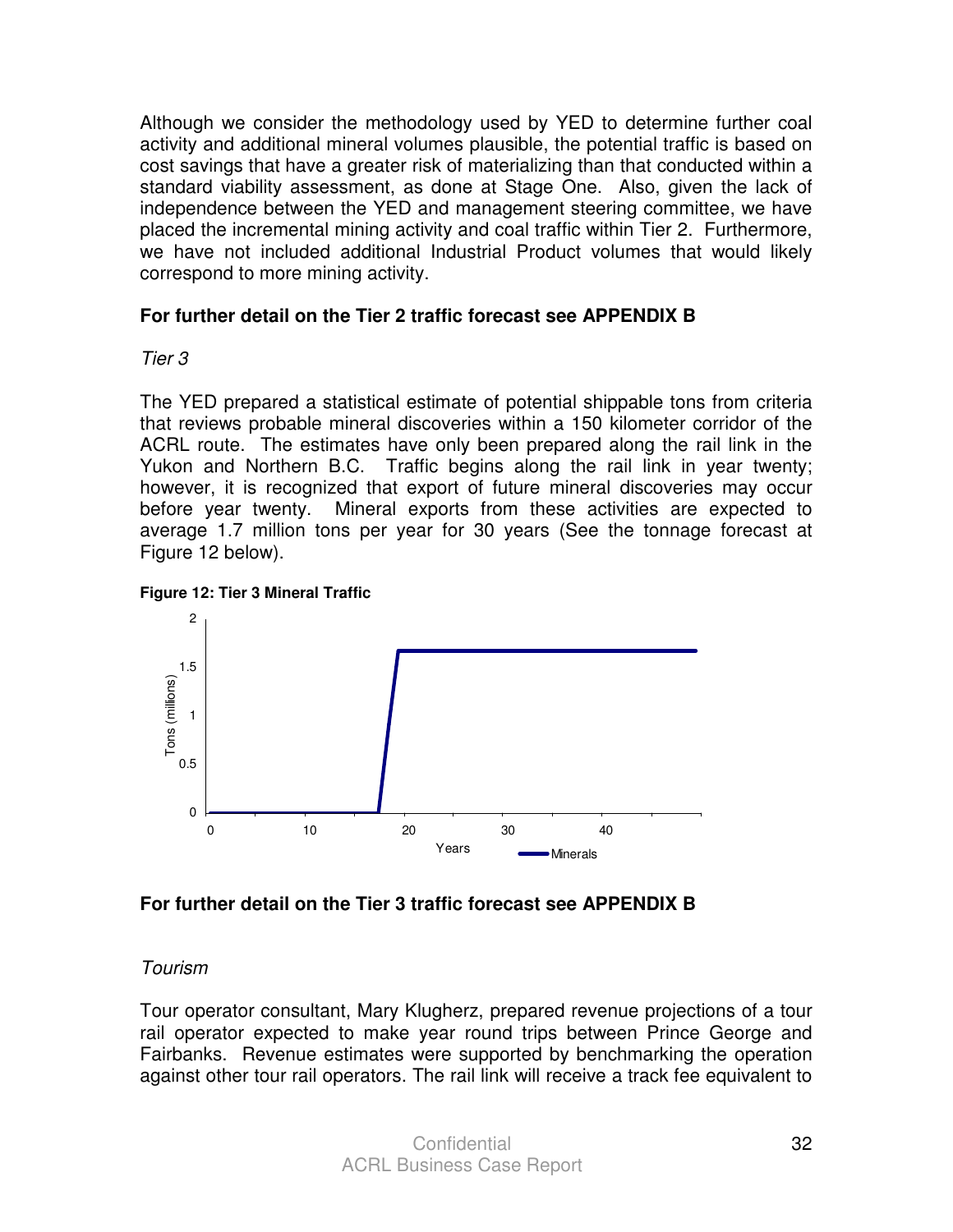10% of its revenues. Tourism fees are immaterial compared to other track revenues.

#### Yukon Iron Ore

At Stage Two, a focused analysis of the viability of the Yukon Iron Ore was conducted by the Yukon Economic Development group, drawing on the Yukon Government's collection of extensive geological surveys and records. Shippable ton estimates were based on those from the comprehensive Yukon Iron Ore feasibility study completed in 1965. The Yukon Economic Development group also performed a simulated operating analysis of the Yukon Iron Ore as benchmarked to other global iron ore operators and produced an in depth cost analysis as compared to similar operations at Carol Lake, Newfoundland & Labrador; however, further analysis has to be conducted in order to properly price the volume on a per ton basis and quantify the likely revenue for the rail link. Presently, the ACRL project management team is exploring three transport options:

- -From Carmacks as Pelletized iron ore
- -From Carmacks as Bulk commodity
- -To tidewater from the Yukon Iron Ore site by pipe



**Figure 13: Yukon Iron Ore Traffic volumes** 

More analysis needs to be conducted on the Yukon Iron Ore to determine the least costly method to transport the commodity. Our analysis considers transport of the Yukon Iron Ore as a bulk commodity from Carmacks. Figure 13 summarizes the estimated traffic from the Yukon Iron Ore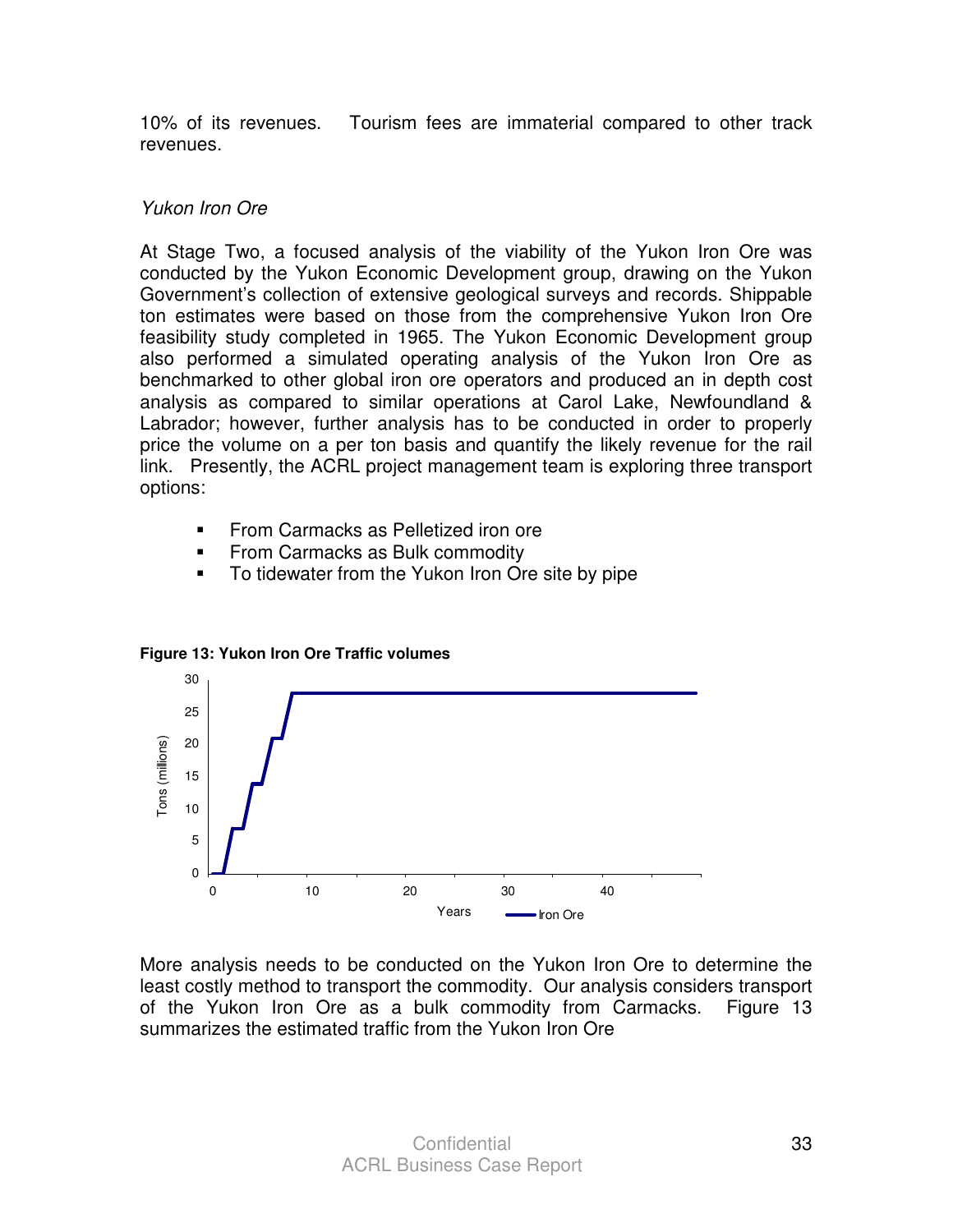#### **All detailed reports supporting the assumptions and conclusions by Stage One consultants are available from the ACRL project office.**

#### **Cost Assumptions**

In Stage One of the project, Innovative Scheduling, Inc. prepared a Cost Model to determine operating costs for the rail link and evaluate costs across a number of route alternatives. Unfortunately, it was built to identify the best possible route, not to perform segmentation or phased development of segments as was required at Stage Two. As such, it was not designed with the functionality to adjust traffic volumes and the direction of traffic flows, a feature important to properly analyze the viability of the rail link. This in turn led to the size, complexity and inflexibility of the Investment Model because it needed to be configured to provide an effective analysis of the rail link under various investment options. As noted above, rather than recreate a full new model with the proper functionality, the Investment Model consolidates the results of four costs models different by their respective traffic forecasts. Consequently, the Cost model is a principal part of the Investment Model and considerable reliance has been placed on its ability to compute accurately the cost structure of the rail link.

Significant assumptions stemming from the use of Innovate Scheduling, Inc.'s Cost Model within the Investment Model are summarized as follows:

- **Management Strategy** All Innovative Scheduling, Inc. Cost Models imbedded in the Investment Model will use management strategy 1, the lowest cost strategy. This strategy employs low horsepower per ton standards and maximizes fuel efficiency per ton-mile of freight. Although the feasibility cost analysis report suggests that management strategy 2 be the "most likely" strategy to employ, the ACRL project management has recommended we use management strategy 1 to represent a low cost scenario. The management strategy is used across all segments of the railway, regardless of their specific terrain type (see the "Limitations" section below).
- **Operating Costs** The Innovative Scheduling, Inc.'s Cost Model is a very detailed rail road model that uses Activity Based Costing methodology to arrive at calculated cost items. Operating costs are distinguished as either "above the rail or "below the rail" costs. Costs labelled "above the rail" are pure variable costs that are driven by traffic ton miles. "Below the rail" costs are less variable depending on the cost item. These costs are dependent on operational strategy, type of traffic and velocities; however, the Innovative Schedule, Inc.'s Cost Model does not separate these costs, nor separate the true variable components from the more fixed components of operating cost. Given a rail road will have significant fixed operating cost and realize economies of scale at higher volumes, we assume costs metrics such as the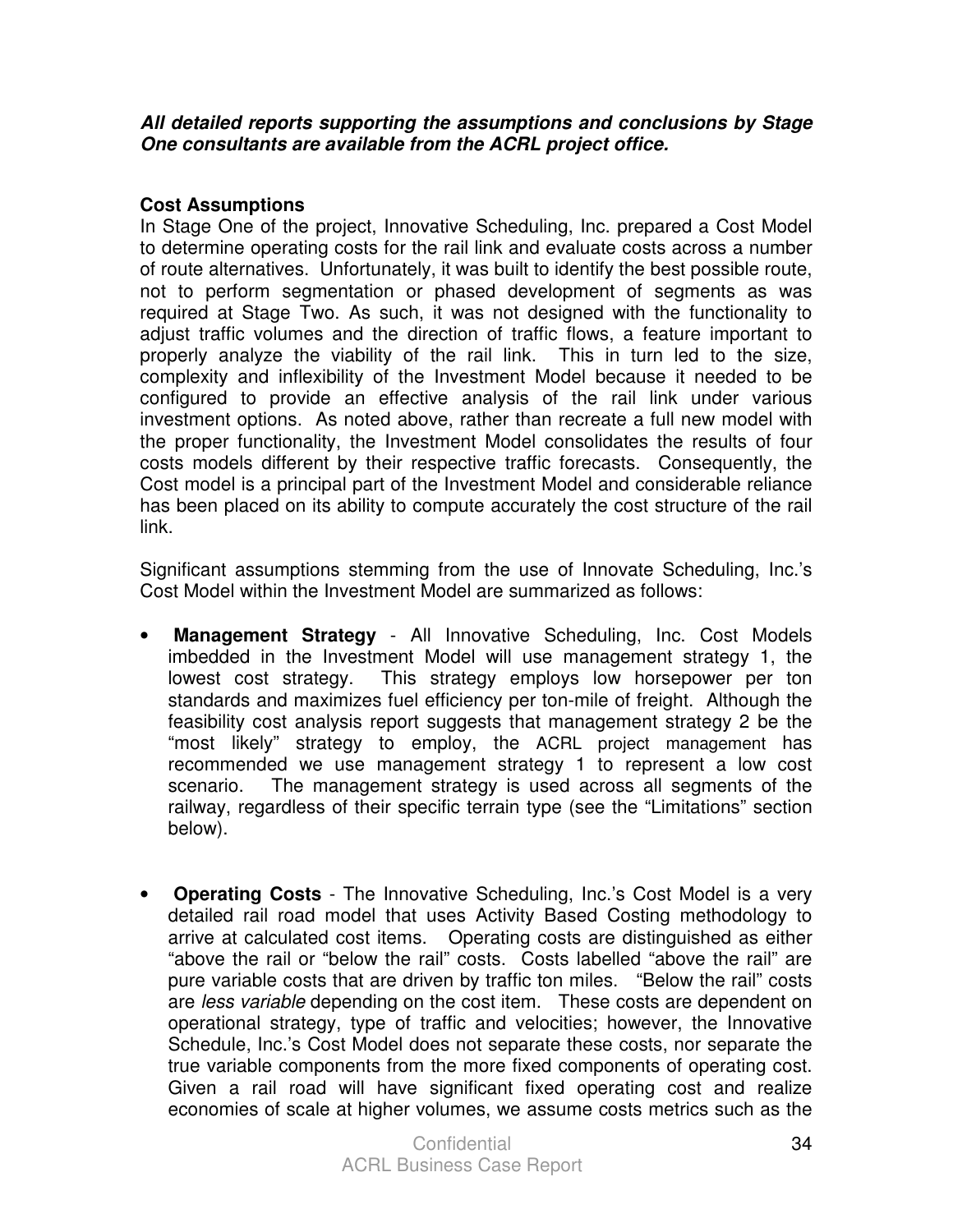dollar cost per ton-mile may vary significantly across a range of volumes.

The following four operating cost items are detailed in the Investment Model:

- -**Maintenance of Way** – These costs are mainly costs for track maintenance and include an allocation of labour, rail parts and supplies, track materials and purchased services.
- **Maintenance of Equipment** These costs relate to expenditures to maintain locomotives and rail car assets and include an allocation of labour.
- **Transportation Costs** Fuel costs, car hire costs and labour make up the bulk of transportation expenses.
- **General and Administration Costs** Consist of office supplies, legal cost, and staff labour.

The operating costs are allocated to different traffic types based on total ton miles.

- **Start-up Costs and yearly fixed costs** There are also initial start-up fixed operating costs and yearly minimum fixed operating costs that have been broken out in the Investment Model. Regardless of the route option, minimum yearly fixed operating costs are approximately \$6.9 million.
- **Initial Track capital** These costs have been added to the Cost Model by Innovative Scheduling, Inc. under consultation with Stage One engineering consultants such as UMA Engineering. The preferred full route is expected to be built over a 2 year period and cost an estimated \$11 billion. We consider a two year construction period to be an aggressive estimate (See Table 7 below). As noted above, Segments 3a and 3b which run from Carmacks to Skagway are expected to take only 1 year to build (the Yukon Iron Ore to Haines will take 2 years).

| <b>Route</b>       |                          |       | <b>Segment</b> |       |       |                          |        |
|--------------------|--------------------------|-------|----------------|-------|-------|--------------------------|--------|
| <b>Options</b>     | 1a                       | 1b    | 1c             | 1d    | 3a    | 3 <sub>b</sub>           | Total  |
| Full Route         | 3,953                    | 3,302 | 2,023          | 1,046 | 127   | 545                      | 10,994 |
| Phased A - Skagway | $\overline{\phantom{0}}$ |       |                |       | 127   | 545                      | 672    |
| Phased A - Haines  |                          |       |                |       | 1.048 | 545                      | 1,593  |
| Phased B           | 3,953                    | 3,302 |                |       |       | -                        | 7,254  |
| Phased C           |                          |       | 2,023          | 1.046 |       | $\overline{\phantom{0}}$ | 3,069  |

#### **Table 7: Initial Track Capital by Rail Link option**  \$ millions

• **Rehabilitation Costs** – These costs have been added to the Innovative Scheduling, Inc. Cost Model after Stage One and include lifecycle replacements of significant assets such as locomotives, ties, rail ballasts and equipment. These costs are incurred at different times, depending on the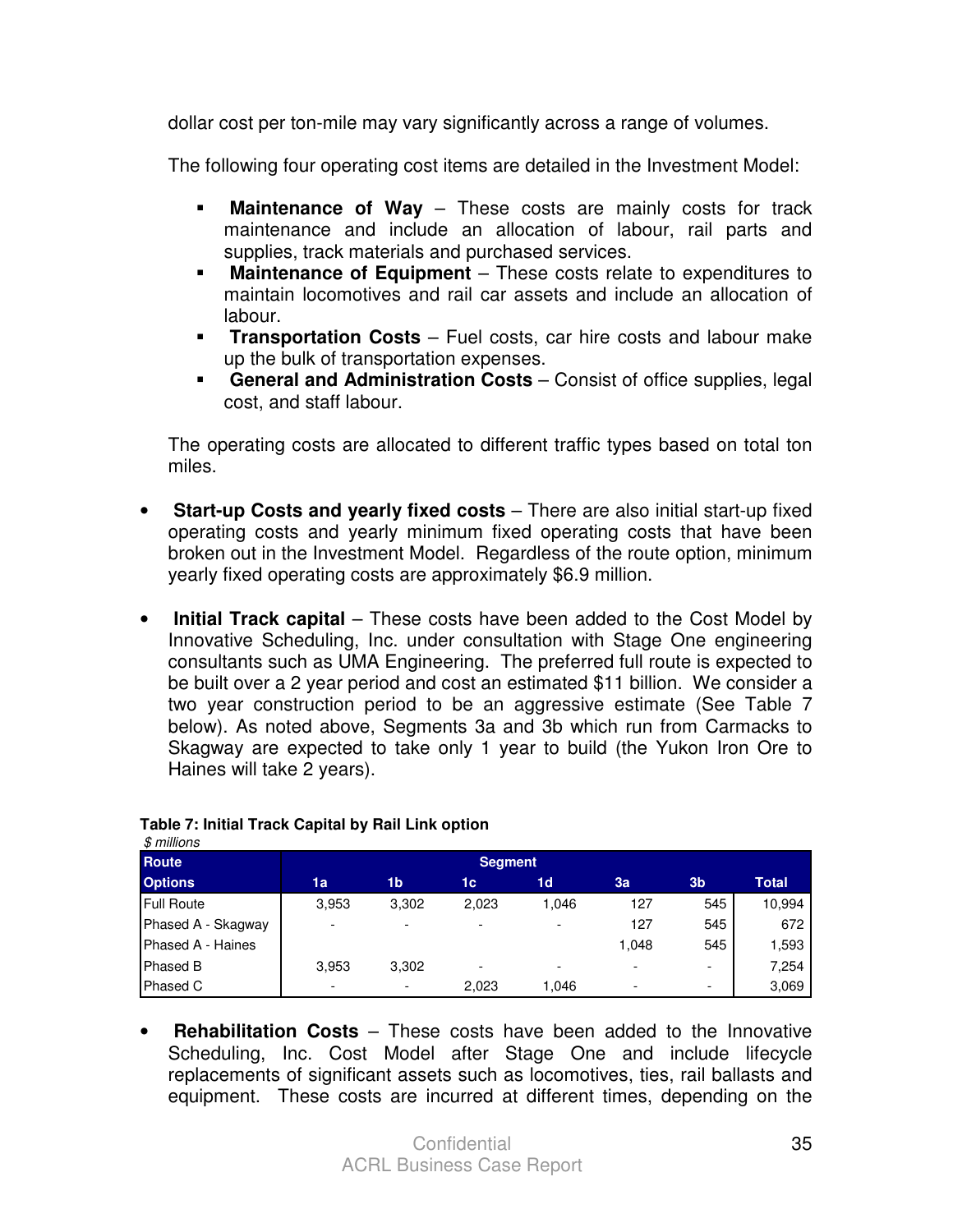lifecycle of the cost item. Significant rehabilitation costs include locomotives, which are scheduled to retire after 30 years. Over an operating period of 50 years \$145 million is estimated to be spent to replace locomotives. Similarly, replacement track is expected to require yearly replacement and is estimated at \$660 million $3$ .

**Financing Costs** – There are no financing costs included in the Investment Model.

**All detailed technical reports supporting the Capital Cost and Operating Cost assumptions and conclusions by Stage One consultants are available from the ACRL project office.** 

 3 Based on 2006 dollars present valued over the 50 year operating period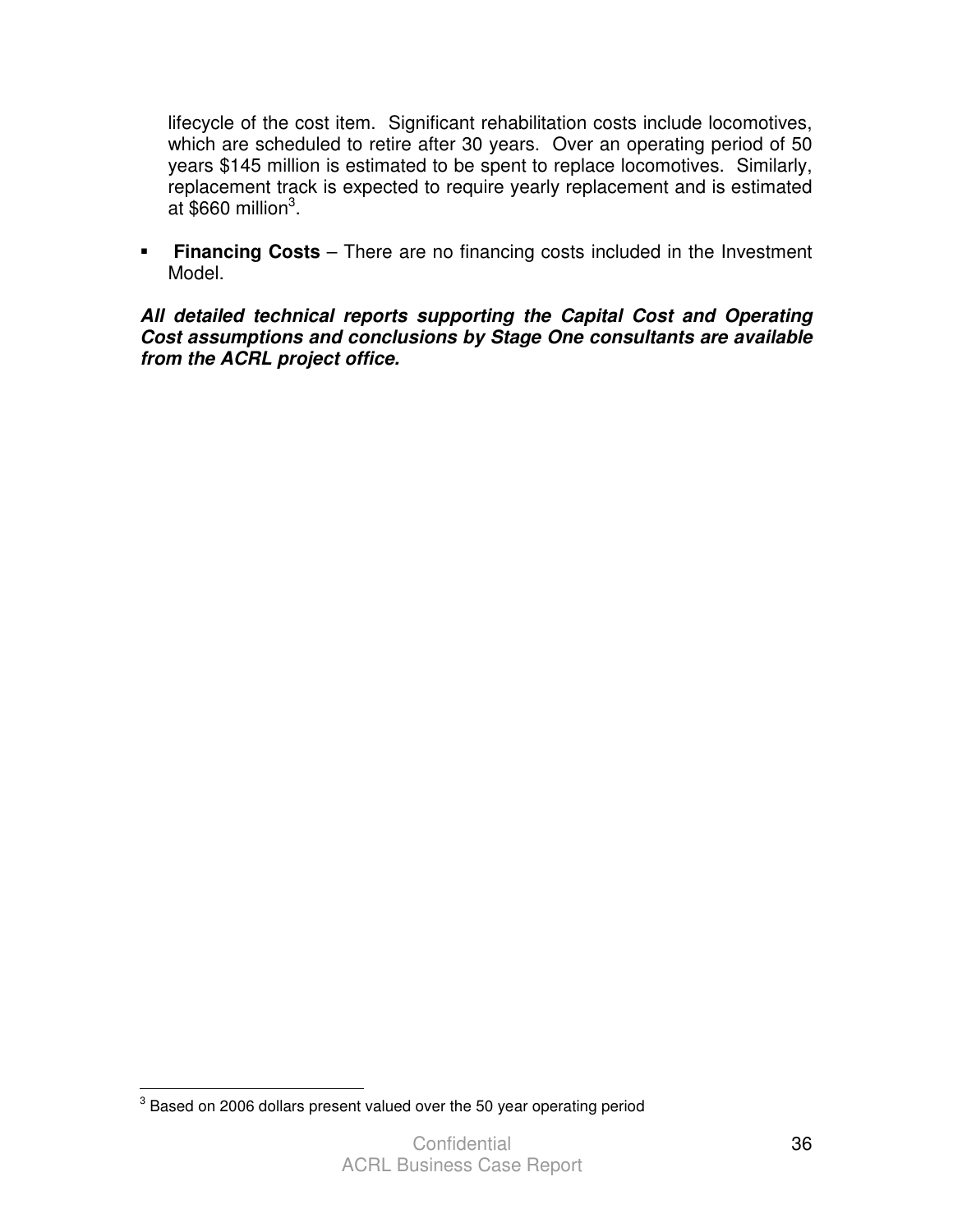# **2.4 LIMITATIONS**

### **Cost Model**

We identified many inconsistencies in the Innovative Scheduling, Inc. Cost Model, which required significant time to ensure consistency with the methodology of the financial analysis; however, we did not audit nor validate any of the data or assumptions within the Investment Model. The outputs from the Innovative Scheduling, Inc.'s Cost Model were simply used as inputs to build the Investment Model.

We noted that one management strategy will be used across all segment profiles, regardless of a specific segment's terrain profile, which influences the number of locomotives and number of cars per train. For instance, the Whitehorse to Skagway segment (segment 3a), has harsh terrain and requires six locomotives and only 60 cars per train for it to move through that area of the rail link. This cost strategy is employed across all other segments in the route, despite other segments, such as Watson Lake to Hazelton (segment 1a), with only moderate terrain conditions. A moderate segment strategy (uses 3 locomotives and 110 cars per train) across the Full route and Phased Option B (Carmacks to Hazelton) results in a cost difference from the harsh terrain strategy of only \$40 million and \$140 million respectively. Given the differences are less than 5% of the overall projects net cash flows, rather than adding another level of complexity to the Investment Model, the harsh terrain management strategy is a more conservative approach and results in cost figures within an acceptable range of error for our analysis.

# **Traffic Density**

While there seems to be reasonable demand in terms of traffic volumes, there are limits on the amount of traffic that can be handled both physically within the track system and within the current Investment Model structure. Discussions with UMA Engineering and Innovative Scheduling, Inc. indicate the rail link in its present form was designed to a handle a maximum density of 20 Million Gross Tons (MGT) of traffic and would require further capex (e.g. signalling system) to accommodate higher densities. We reviewed all route options and discovered forecasted traffic volumes in the full route scenario exceeded 40 MGT along segment 1a. Since Intermodal traffic will only move across the full route, this traffic created higher densities than other scenarios. Consequently, Tier 2 B.C. Coal (approximately 11.5 millions tons per year for 19 years) and Tier 3 mineral discoveries (1.6 tons per year for 30 years) were removed from the full route scenario to accommodate the maximum density.

### **See the adjusted full route density per year by segment in the Appendix**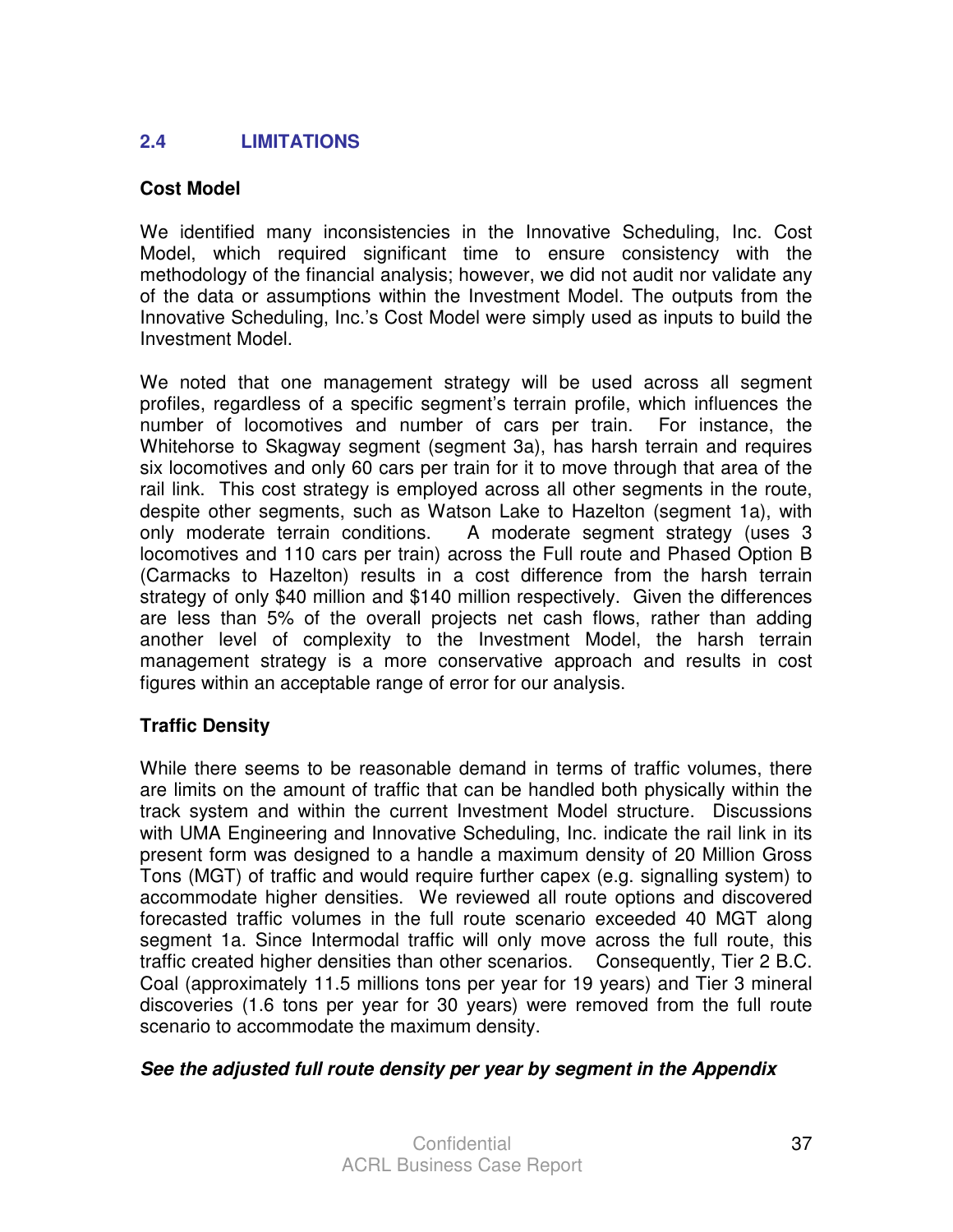Also, in the Yukon Iron Ore stand alone scenario, iron ore volumes are predicted to peak at 28 million tons per year in Year 9 and remain at this level across the operating period. At these volumes, densities will reach 39 MGT along each rail link segment in the different route options, exceeding capacity. To fall within the density constraint of 20 MGT, traffic volumes were scaled to 14 million tons at its peak.

# **Significant Costs Excluded**

Several costs have been excluded from the investment model. The analysis assumes the ACRL project management will obtain further analysis on these issues from other sources and assume they materially affect the feasibility of the rail link, beyond the data discussed herein. The following costs were excluded:

- -Port upgrade costs to handle bulk traffic
- -Pre-development period costs (i.e. Environmental Impact Assessments)
- -Right-of-way land acquisition costs
- Connecting operating costs over to major Class 1 railway operations in British Columbia to Canadian National Railway and in Alaska to the Alaska Railroad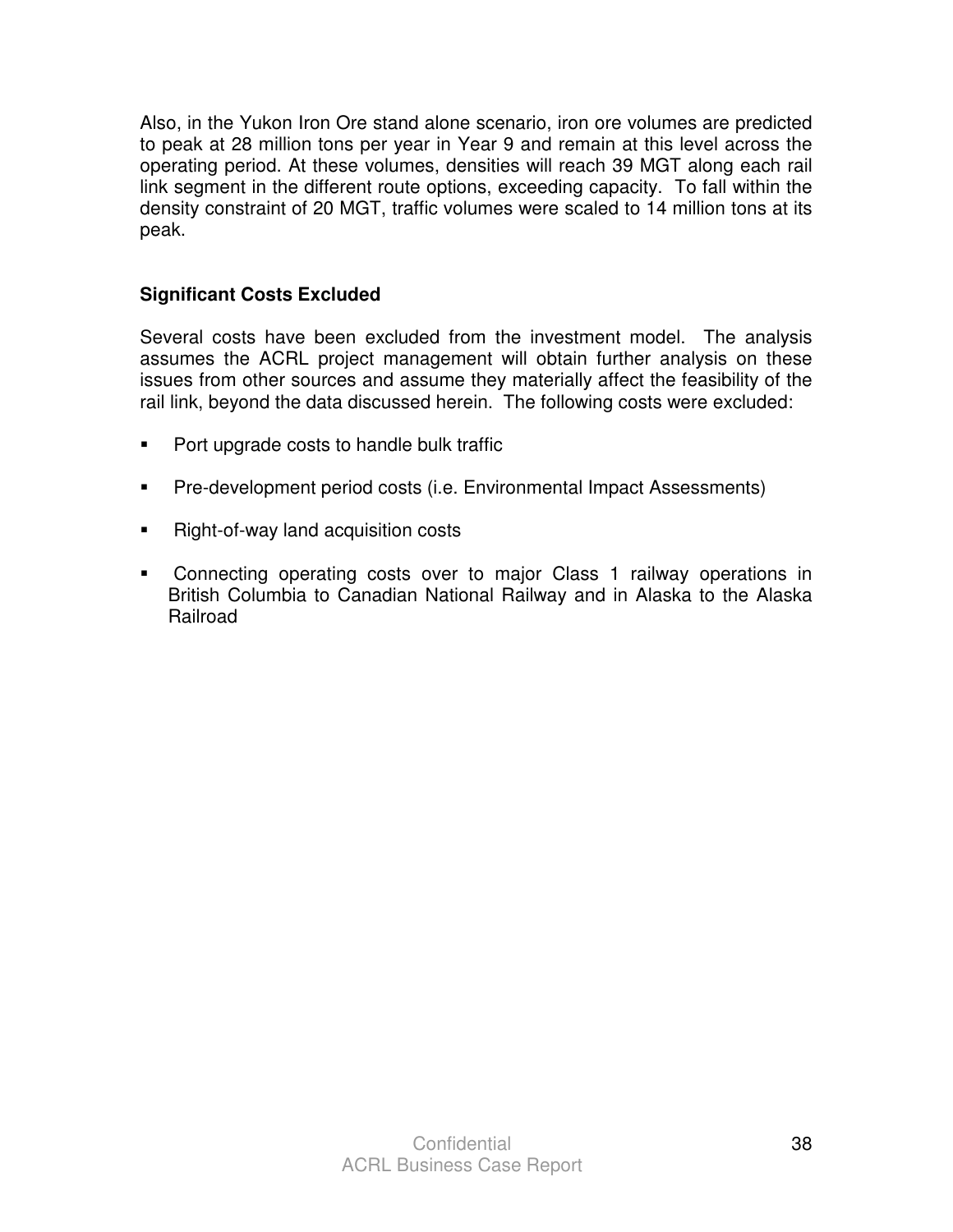### **2.5 FINANCIAL RESULTS OF INTEGRATED TRAFFIC FORECAST SCENARIO**

#### **Ton Miles**

Figure 14 highlights the estimated ton miles across each phased route scenario and the full route over the fifty year operating period. Ton miles are the main cost driver in the Innovative Scheduling, Inc.'s Cost Model and are the industry standard measurement of volumes across a railway. While the traffic forecast captures the tons to be shipped, the distance those tons are shipped will determine whether the item will be profitable or not to the rail link.

In the full route option, ton miles immediately increase to 8 billion per year for the first few years, then move up to a peak of 10.5 billion per year for the next five years. At year 10, traffic gradually declines across the full route, before stabilizing again in year thirty. This is due mainly to mineral resource traffic being exhausted; leaving only intermodal traffic on the rail link. It should be noted that this does note include the Yukon Iron Ore which has an estimated mine life of 200 years.



#### **Figure 14: Fifty year transport forecast by route option**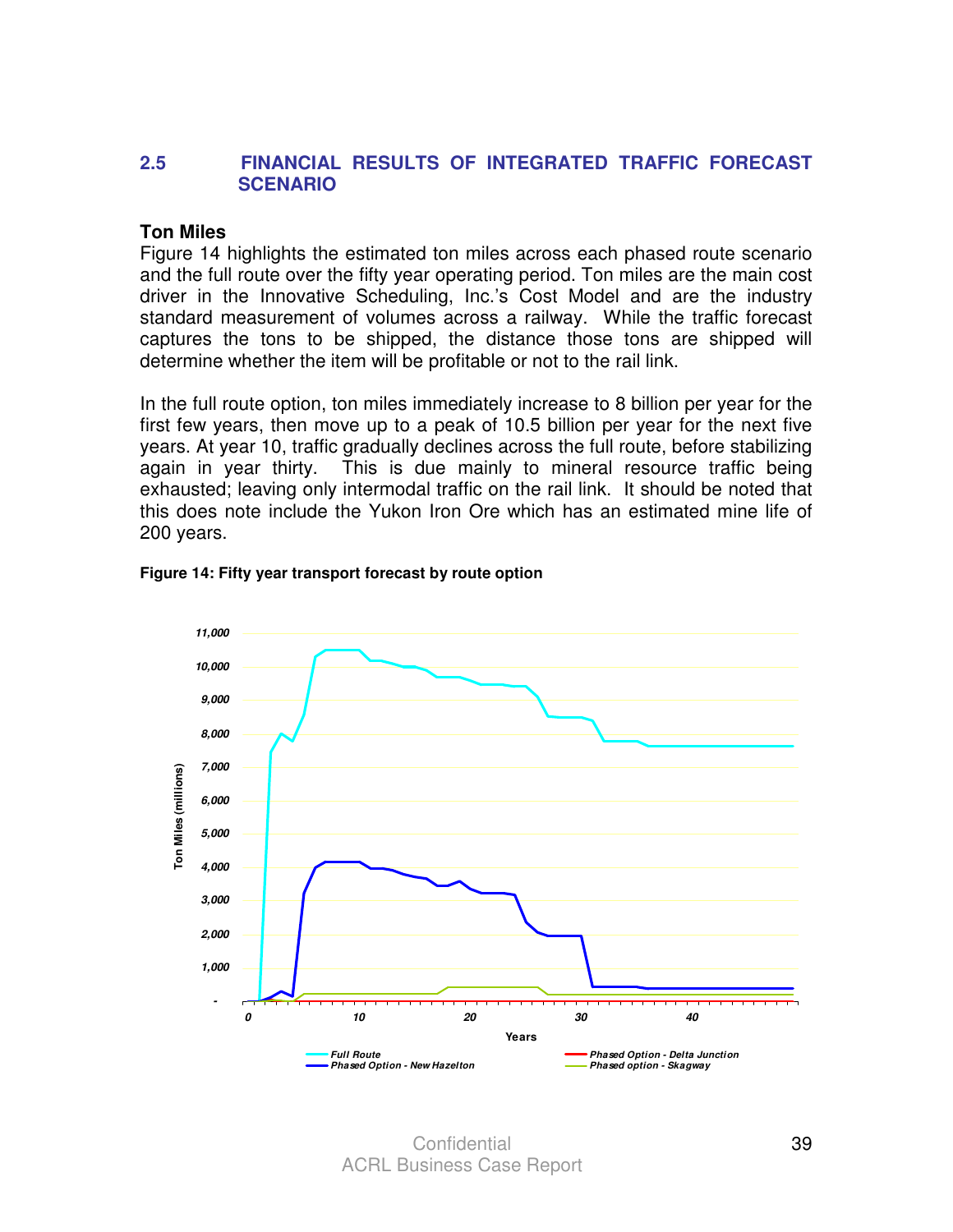Phased Option B (Carmacks to Hazelton) has the second highest amount of ton miles, due partly to it being the furthest distance of track (900 miles), but more because of higher traffic volumes than the other phased options. Figure 14 illustrates the Phase Option A and C have significantly lower ton miles, due mainly to lighter resource traffic and less distance from Carmacks.

### **See APPENDIX B for detail on the ton miles per year across the different phased route options.**

As noted above, greater ton miles translate into more variable costs and tiered fixed operating costs to the rail link. Unfortunately, these costs are not usually passed on to the consumer in the form of higher prices. Rather it is anticipated most consumers will remain indifferent to a route option so long as the destination port can effectively handle its volumes and provide access to international markets.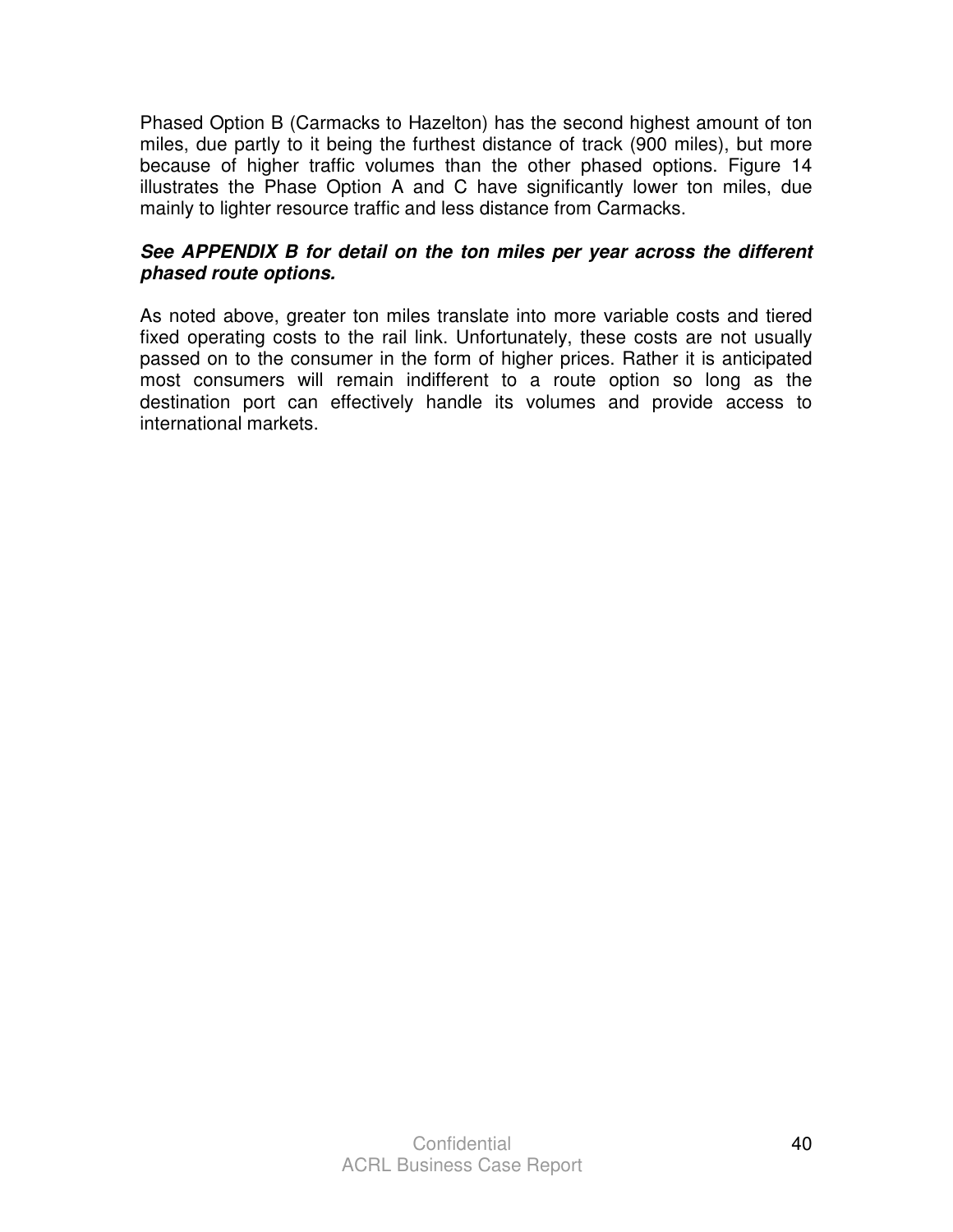### **Revenues**

 $\overline{a}$ 

Figure 15 examines the revenue forecast of the different route options over a fifty year operating period. The revenue graph results are very similar to the Ton mile graph as the full route option will exploit all transport opportunities. Annual revenues in the full route scenario will peak near \$550 million and plateau at \$400 million over the long run.





Phased Option B captures the next largest amount of revenue, with revenues peaking near \$250 million in years 4 through 10. From years 10 to 30, revenues steadily decline as mineral and coal resource traffic becomes exhausted. Skagway significantly lags the two other route options as the volumes along this route are mainly represented by Division Mountain. Only Pipeline traffic contributes to revenue along the Delta Junction phased option (i.e. the revenues allocated to the Yukon Iron Ore is analyzed on a stand alone basis).

<sup>♠</sup> Based on 2006 dollars, revenue figures are expressed in real terms.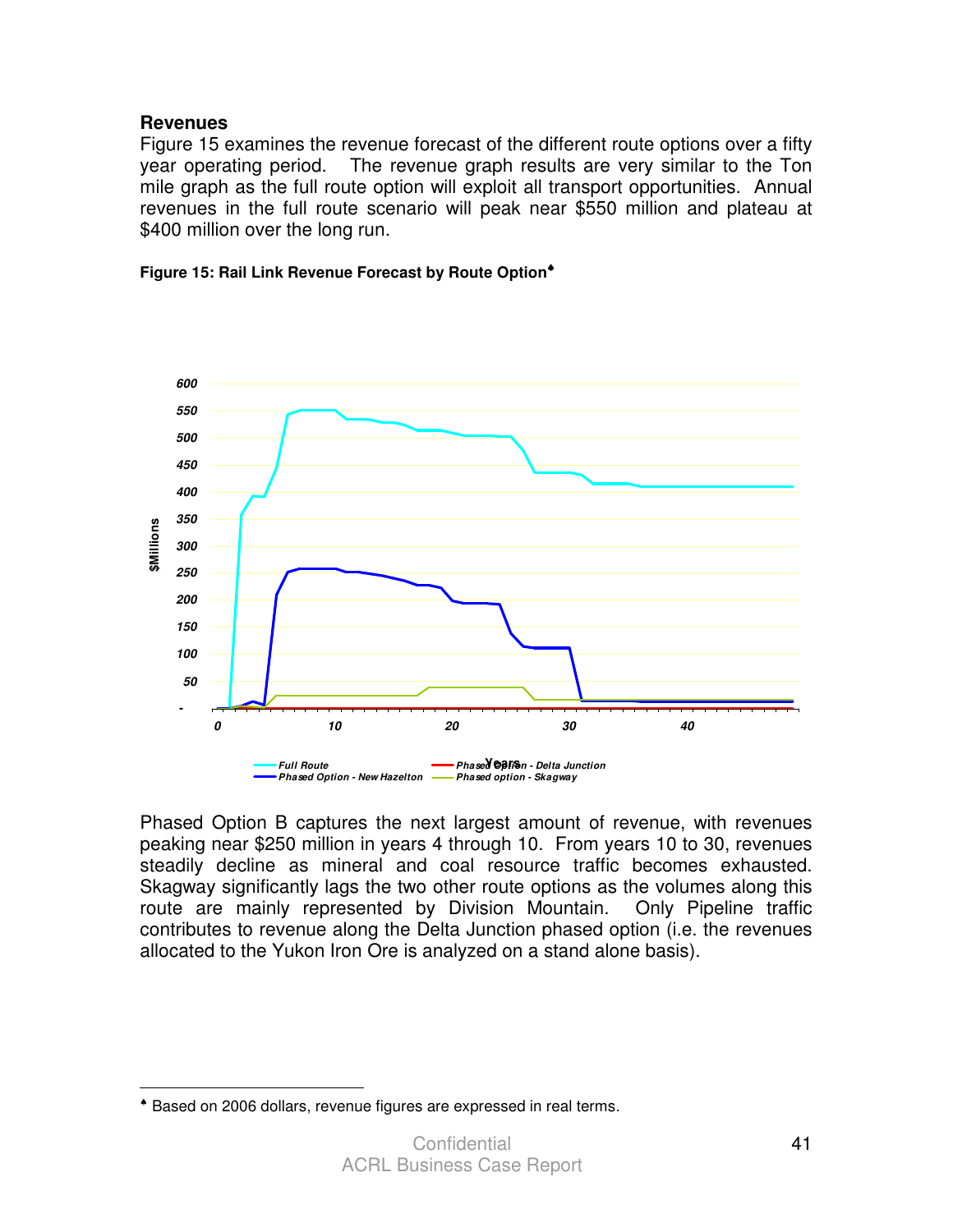



Figure 16 shows differences in revenue when analyzed on a dollar per ton-mile basis. The differentiation in rail link revenue is attributable to market pricing and competition. For instance, revenue per ton-mile is lower where there is competition (i.e. intermodal) and higher where competition is scarce (i.e. mines). The full route option generates a consistent dollar per ton despite having several different forms of revenue traffic. Contrast this with Phased Option B (Carmacks to Hazelton), which generates roughly \$.06 per ton mile in the early years when specific resource exports and industrial product imports are most prevalent, it then tapers downward and settles at \$.03 per ton mile after year 30 when only Tier 3 volumes are expected to be active. Figure 16 also shows that Phased Option A (Carmacks to Skagway), has a high revenue per ton-mile. This is likely due to the fact Division Mountain is not far from Skagway, but would still command a similar dollar per ton as other deposits.

Due to the differences in type of revenue and the start of those revenues sources coming onto the rail link, measuring revenue on a dollar per ton basis may be misleading. It is important to note how revenues would change over the operating period. Using the Full Route option, the charts on the next page illustrates the change of revenue in years 3, 10, 20 and 30.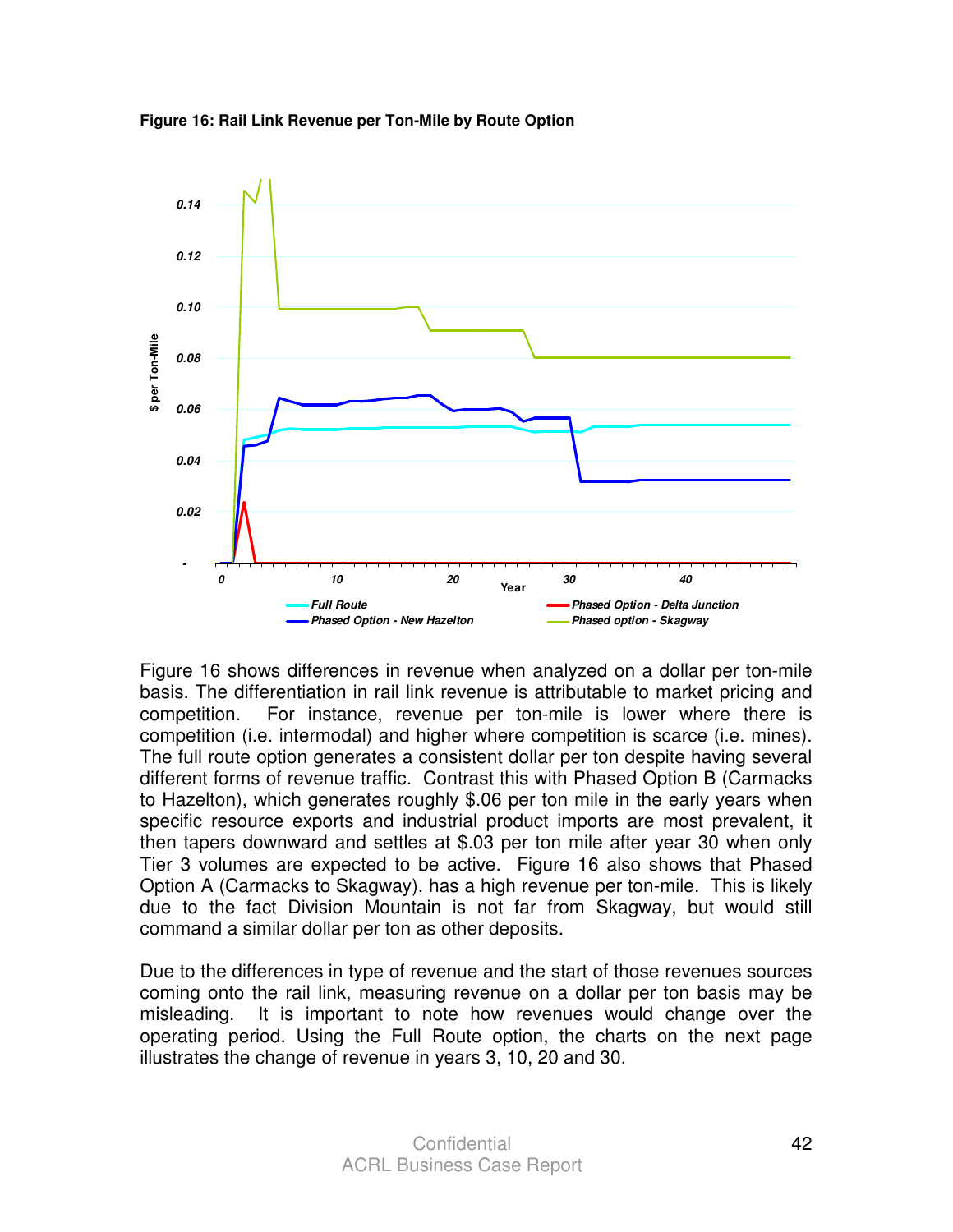In year 3, revenues are dominated by Intermodal traffic. Mines will be constructed during this period, reflected by Industrial Products representing 5% of total revenues. By year 10, resource exports are contributing a combined 19%, 26% including industrial products that supply the sector.



By year 20 overall revenues have decreased slightly due to a decrease in mineral traffic and industrial products. By year 30, Division Mountain coal and Tier 1 mineral resources are exhausted, however, revenues remain fairly robust due to intermodal traffic. This analysis clearly illustrates its significance and importance to the rail link throughout the operating period.

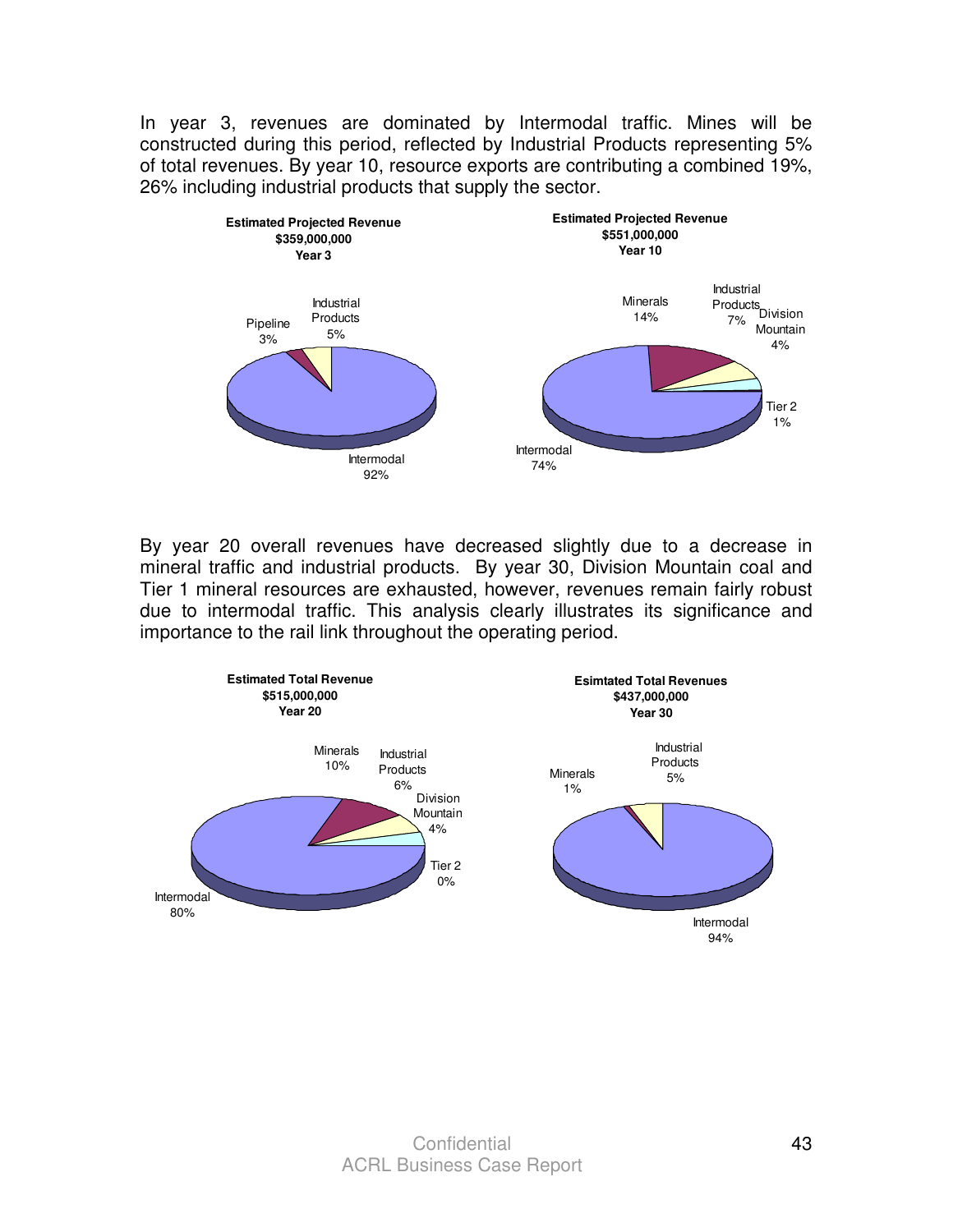### **Operating Costs**

The Innovative Scheduling, Inc.'s Cost Model assumes a class 1 low cost operating strategy. Operating costs for each of the route options as illustrated in Figure 17 vary significantly on a dollar per ton mile basis. Since railways have considerable fixed operating costs, it was anticipated that the full route would realize greater economies of scale given its projected ton miles are much larger than the other route options. The full route averages just under \$.015 per ton mile. Hazelton averages around \$.02 per ton mile in the early years when mineral and B.C. Coal traffic volumes are high, but cost increase after year 30 when tier 3 volumes make up the bulk of traffic.

Phased option A (Carmacks to Skagway) has much higher operating cost per ton mile due to the low economies of scale. The three phased options have very high costs per ton mile in the first few years due to low volumes.



#### **Figure 17 – Operating Costs per Ton-Mile**

Table 8 summarizes the average operating statistics for the route options over the fifty year operating period. The operating ratio was calculated by dividing the operating costs by total revenue. The two routes options with reasonable traffic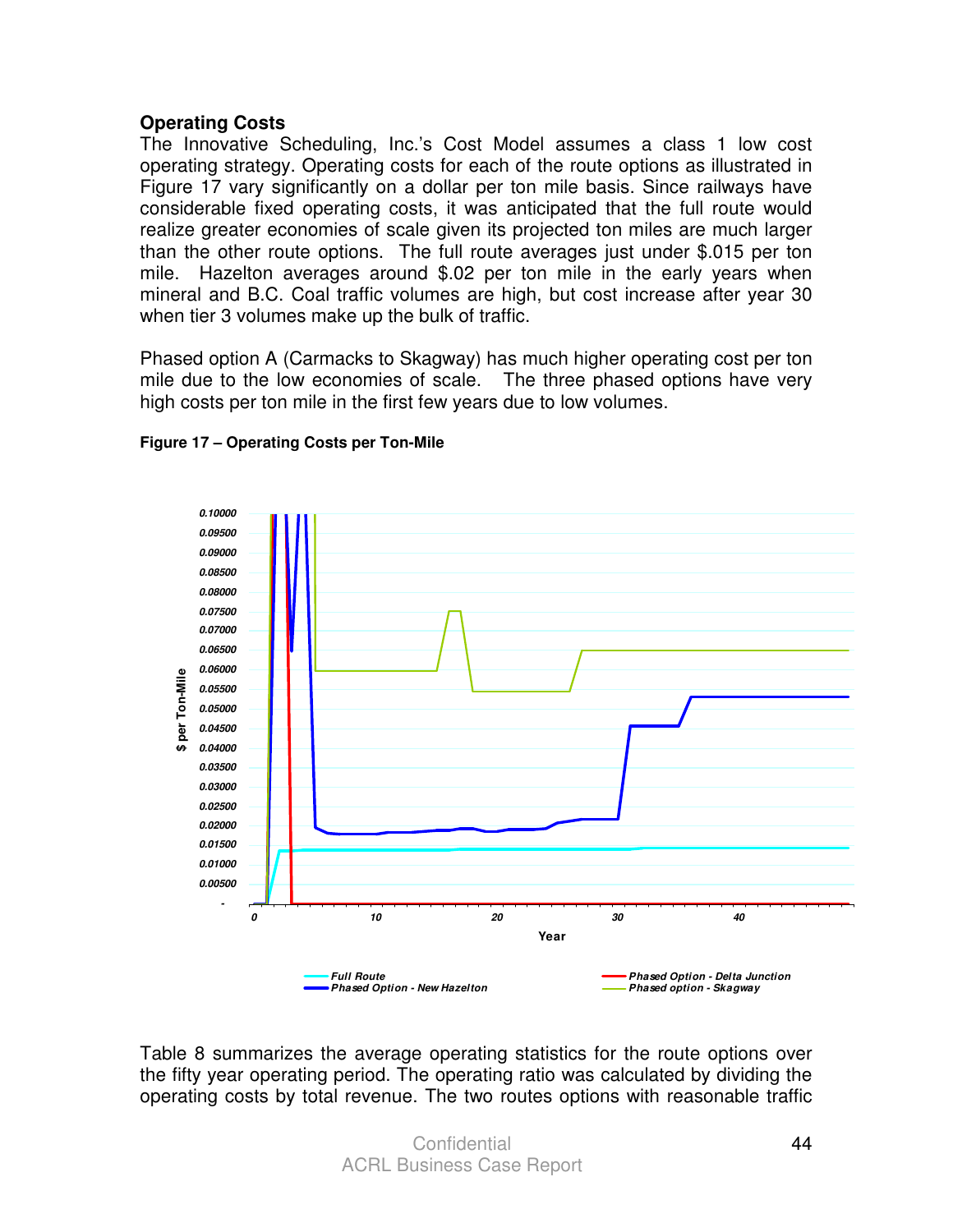volumes, the full route and Phased Option B (Hazelton) have operating ratios 27% and 37%, respectively. Standard class 1 railways have operating ratios of between 65-85%. Comparatively, these operating ratios are very low. Phased Option A (Skagway) has an operating ratio of 72%, near that of the class 1 railway average; however, the volumes for this option are much lower than that of the rail link's capacity and likely economies of scale as witnessed by the higher volumes in the full route and Phased Option B (Hazelton). The operating ratio for Phased Option Delta Junction is not applicable nor comparable as this option only includes pipeline traffic. (i.e. does not include Iron Ore which is analyzed on a stand alone basis).

| (\$'s per ton mile)                | <b>Full Route</b> | <b>Phased Option</b><br><b>Skagway</b> |       | <b>Phased Option Phased Option</b><br>New Hazelton Delta Junction |
|------------------------------------|-------------------|----------------------------------------|-------|-------------------------------------------------------------------|
|                                    |                   |                                        |       |                                                                   |
| <b>Revenue per Ton Mile</b>        | 0.053             | 0.089                                  | 0.059 | 0.024                                                             |
| <b>Operating Cost per Ton Mile</b> | 0.014             | 0.064                                  | 0.022 | 6.531                                                             |
| <b>Operating Ratio</b>             | 26.8%             | 72.0%                                  | 37.4% | N/A                                                               |

#### **Table 8: Operating Statistics of Route Options over the Operating Period**

### **Capital Costs**

Table 9 highlights the differences in initial track capital costs between the phased route options. The Skagway phased route has the lowest initial capital expenditures, with an estimated \$672 million in track costs, considerably less than the other phased options at \$3.1B and \$7.3B for Delta Junction and Hazelton, respectively. Although Phased Option A (Skagway) appears lower than the other ports, it will only have a capacity of 3.5 million tons per year, restricting its capability of handling significant mineral export discoveries.

#### **Table 9: Initial Track Capital Expenditures**

|                                       | <b>Initial</b><br><b>Track Capital</b> |  |  |
|---------------------------------------|----------------------------------------|--|--|
| <b>Full Route</b>                     | \$10,994,485,000                       |  |  |
| <b>Phased Option - Delta Junction</b> | 3.068.645.000<br>\$.                   |  |  |
| <b>Phased Option - New Hazelton</b>   | 7,254,340,000<br>\$.                   |  |  |
| <b>Phased Option - Skagway</b>        | 671,500,000<br>\$                      |  |  |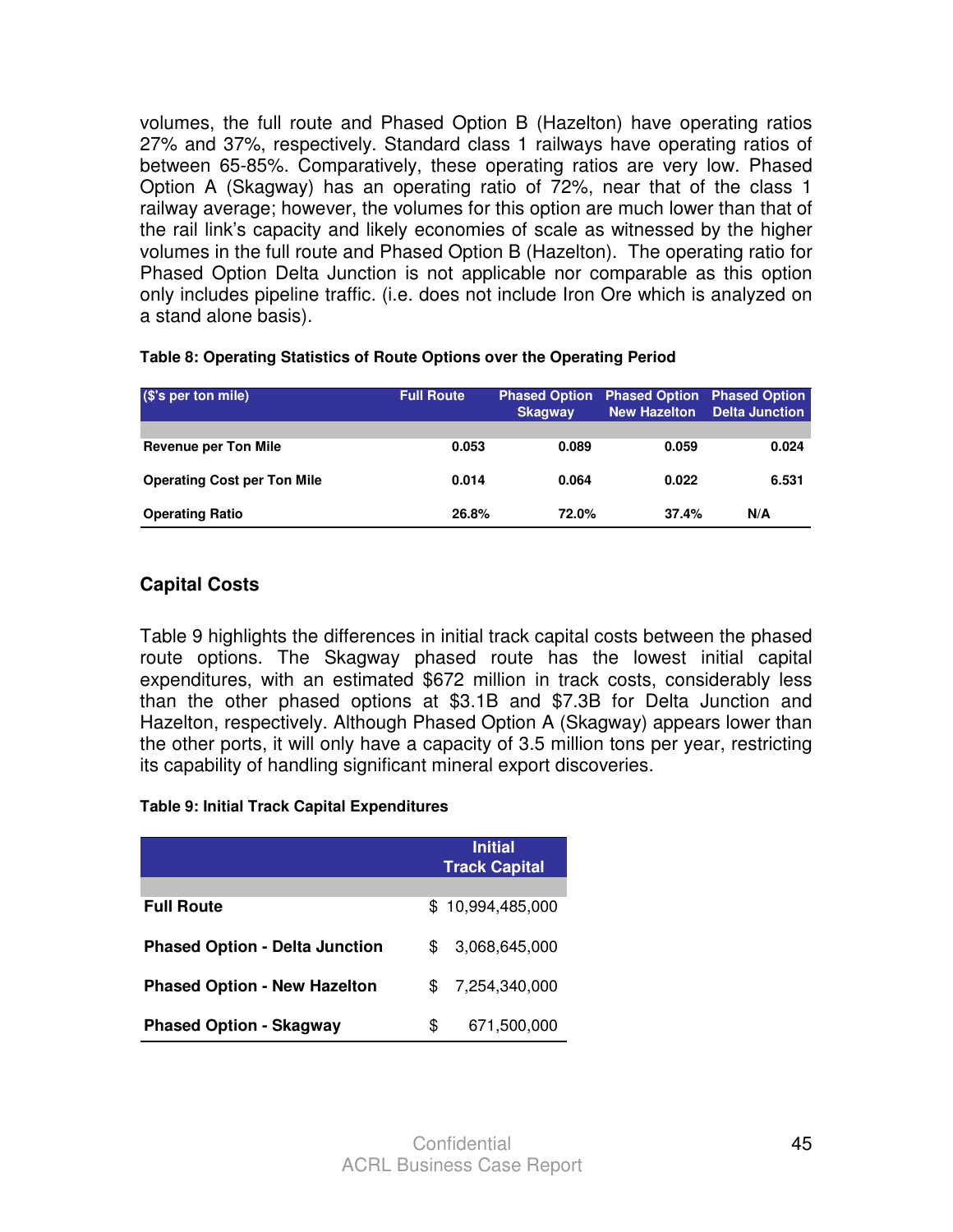### **2.6 COMMERCIAL VIABILITY ASSESSMENT OF INTEGRATED TRAFFIC FORECAST SCENARIO**

For the purposes of the analysis commercial viability is defined as positive net discounted cash flows. E&Y reviewed the present value of the rail links net cash flows for the different route options to assess its commercial viability. E&Y also conducted a sensitivity analysis, discounting net cash flows at varying rates to reflect different levels of project risk and cost of financing. The ACRL project management provided the Stage Two consultants with the discounts rates of 5% and 10% in determining the discounted net cash flows for the integrated traffic forecast scenario and the Yukon Iron Ore stand alone scenario. The net cash flows were discounted back to coincide with the commencement of the construction of the ACRL project (i.e. year 0).

### **Discount Rate at 5%**

Table 10 illustrates the net cash flows for the alternative route options at a 5% discount rate. The full route scenario has the largest expected capital cost recovery at 74% or \$8 billion of initial track capital costs. The net shortfall on the full route option is estimated at \$3 billion. The Skagway phased option is expected to recover 30% of initial capex, and incur a shortfall of \$0.5 billion; however, the strength of this routes net discounted cash flow relative to initial capex is not as robust as it appears, given initial capex is much less expensive than that of other routes as it only entails an upgrade to an existing track. This will be clearer when cash flows are discounted at the 10% rate (see below). It is estimated Phased Option B (Hazelton) recover 28% of initial capital costs resulting in a shortfall of \$5.0 billion. Due to the very low traffic volumes along the Delta Junction phased option, this option is not expected to recover any initial capital and will operate at an operating loss of 4%.

| <b>S</b> millions         | <b>Full Route</b> | <b>Phased A</b><br><b>Skagway</b> | <b>Phased B</b><br><b>Hazelton</b> | <b>Phased C</b><br><b>Delta Junction</b> |
|---------------------------|-------------------|-----------------------------------|------------------------------------|------------------------------------------|
| Discounted Initial Capex  | 10,537            | 652                               | 6.946                              | 2,938                                    |
| Net Discounted Cash Flows | (2,743)           | (459)                             | (4,972)                            | (3,053)                                  |
| Recovery %                | 74%               | 30%                               | 28%                                | $-4\%$                                   |

#### **Table 10: Initial CAPEX and Net Cash Flows discounted at 5%**

This analysis reveals the full route is realizing greater economies of scale due to higher traffic volumes such that higher margins are resulting in better discounted operating cash flows despite having much higher capex costs than other routes.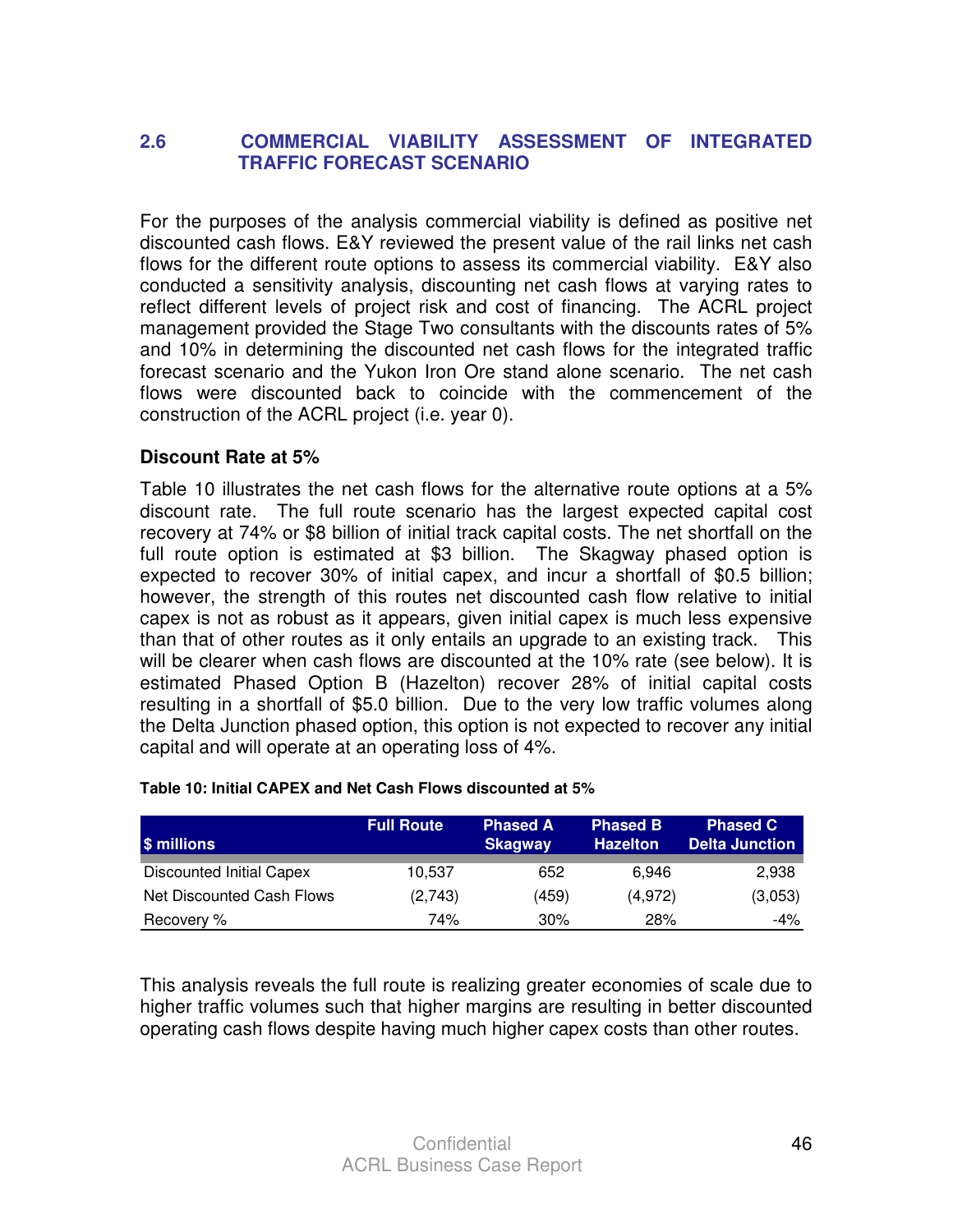### **Discount Rate at 10%**

| \$ millions                     | <b>Full Route</b> | <b>Phased A</b><br><b>Skagway</b> | <b>Phased B</b><br><b>Hazelton</b> | <b>Phased C</b><br><b>Delta Junction</b> |
|---------------------------------|-------------------|-----------------------------------|------------------------------------|------------------------------------------|
| <b>Discounted Initial Capex</b> | 9.847             | 623                               | 6.482                              | 2.742                                    |
| Net Discounted Cash Flows       | (6,421)           | (555)                             | (5, 490)                           | (2,804)                                  |
| Recovery %                      | 35%               | 11%                               | 15%                                | -2%                                      |

**Table 11: Initial CAPEX and Net Cash Flows discounted at 10%** 

At 10% cost of capital, the full route recovers 35% of initial capex costs, an expected shortfall of \$6 billion, but the best recovery among the route options (See Table 11 above). At a higher rate, Phased Option A has an expected recovery of 11% of capex against a 30% recovery at the 5% discount rate as noted above. The recovery on this route option fell more than that of Phased Option B, which decreased from 28% recovery to 15%. The change in discount rate illustrates the weakness in Phased Option A as due to its relatively low capex costs, its recovery is more volatile to the changes in discount rates. Again, Phased Option C is expected to cost a further 2% of initial cost or \$3 billion.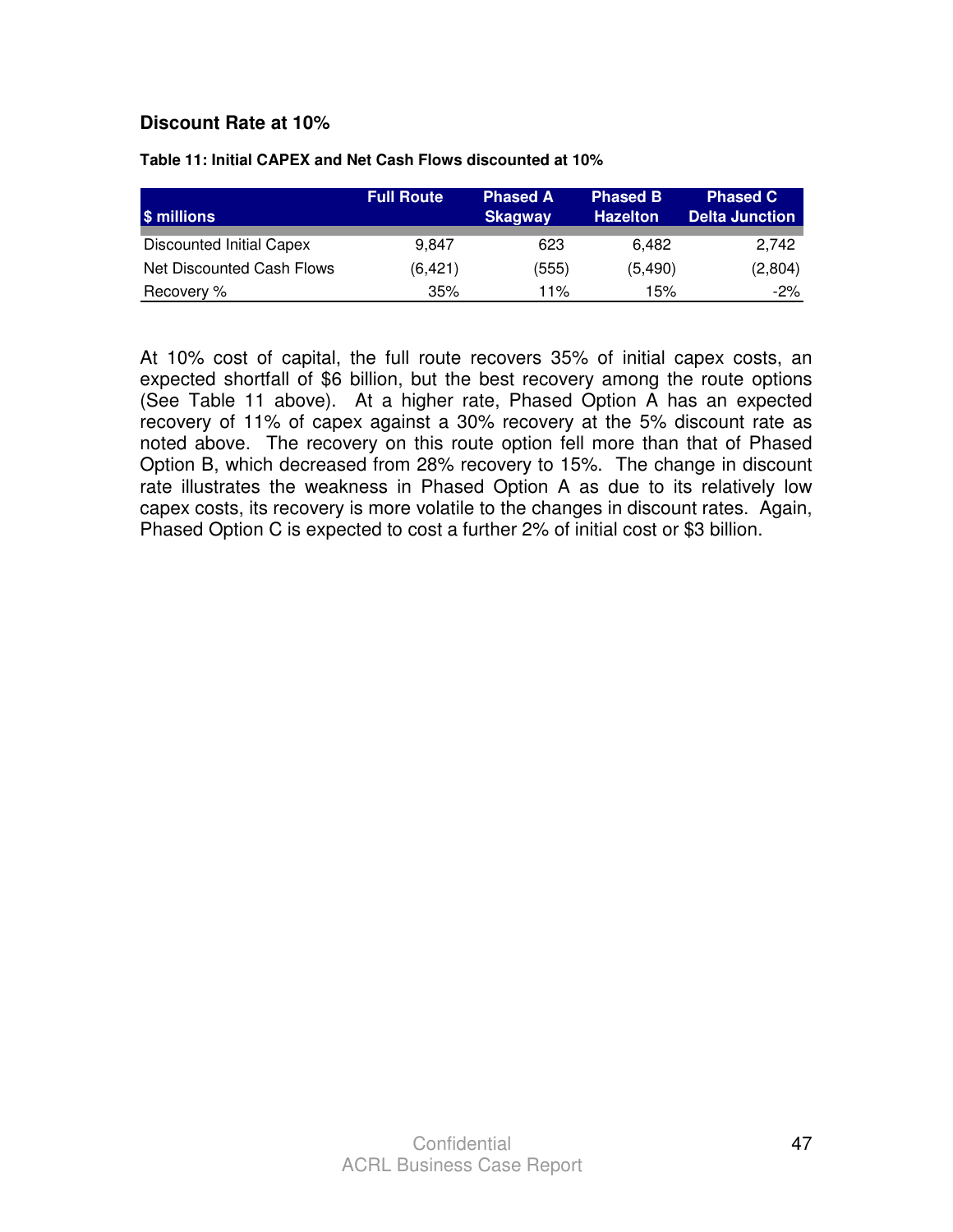## **2.7 YUKON IRON ORE STAND ALONE SCENARIO RESULTS**

The Yukon Iron Ore has been analyzed on a stand alone basis given that its significant traffic volumes and possible price volatility will materially affect the financial analysis of other rail link traffic. It is understood that attracting private sector partners with confidence to develop the rail link hinges on finding reliable, cost effective transport that will allow the operation to continue throughout all phases of the commodity cycle of iron ore. Consequently, the ACRL project management has other studies that are ongoing that are considering all combinations of transport modes.

The transport of iron ore has been analyzed along the same three phased route options as reviewed for the integrated traffic forecast scenario, except, due to a capacity constraint of 3.5 million tons at the Port of Skagway, the port has been changed to the Port of Haines. This change results in a further \$1.7 billion in capital costs for route 3a (see Table 7 above). Notwithstanding, other rail link specifications and cost metrics within the Innovative Scheduling, Inc. Cost Model are consistent in both scenarios.

Under route options B and C, traffic has only been analyzed to the end of the rail link or Delta Junction and Hazelton respectively, and has not been cost to tidewater in our analysis.

Table 12 illustrates the overall discounted costs at 5% and 10% of projected volumes along the three different route options. Although the traffic forecast is the same across the three routes, the phased option from Carmacks to Haines has the lowest discounted cost along the rail link at \$3.7 billion and has the lowest discounted operating costs at \$1.27 billion; however, the operating cost per ton mile is \$.005, the highest of the three options. This makes sense as Haines is the shortest distance from Carmacks at 297 miles, compared to 900 miles to Hazelton and 420 miles to Delta Junction. The Hazelton option to Prince Rupert has the highest total present value cost at a deficit of \$9.5 billion and highest discounted operating cost at \$2.6 billion because of its distance from Carmacks and initial capital cost. Iron ore traffic to Port McKenzie via Delta Junction will have an overall present value cost of \$3.7 billion.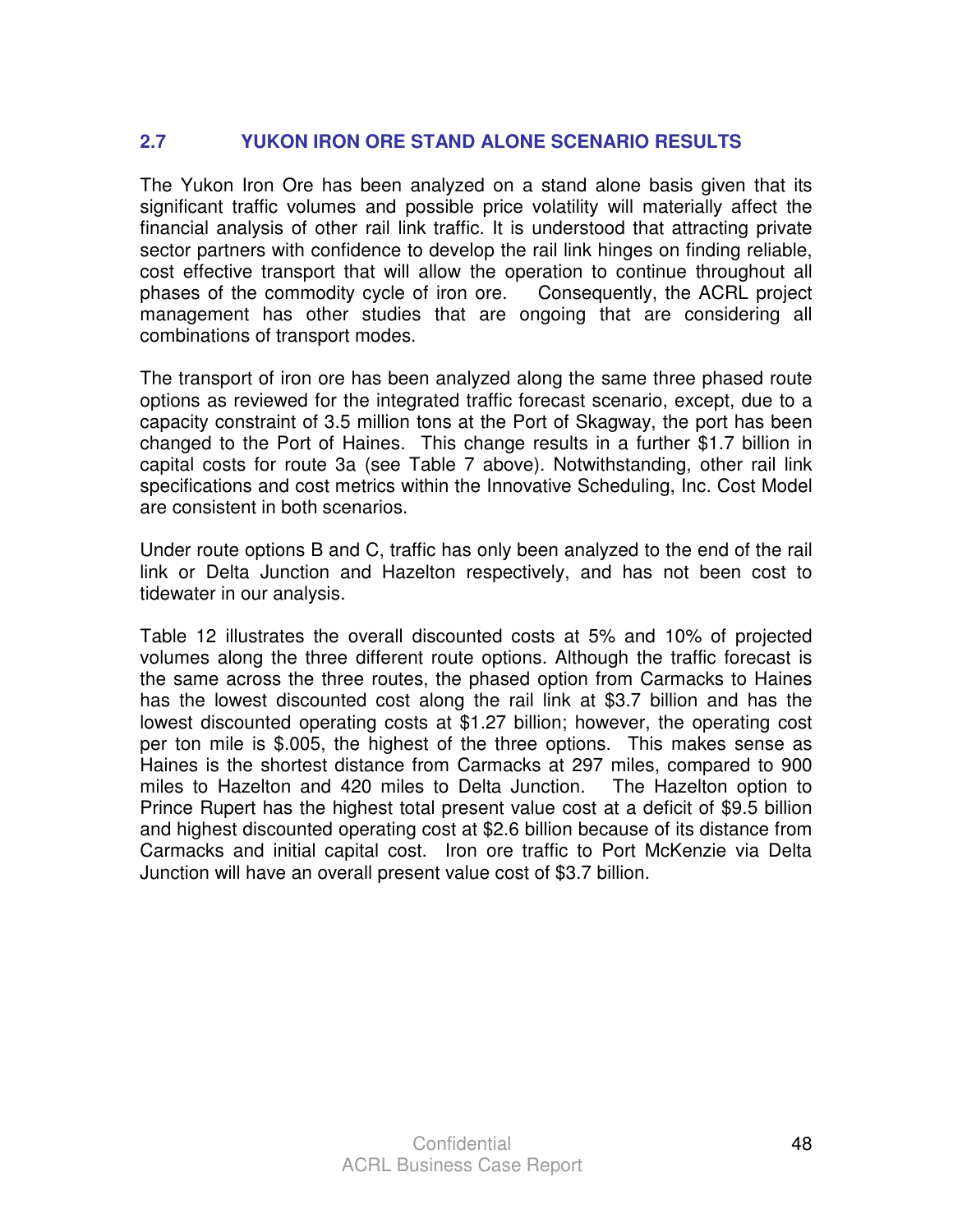**Table 12: Operating Statistics of Yukon Iron Ore at 5% cost of capital** 

| 5% Cost of Capital<br>(\$ millions)  | <b>Phased Option</b><br><b>Haines</b> | <b>Phased Option</b><br><b>New Hazelton</b> | <b>Phased Option</b><br><b>Delta Junction</b> |
|--------------------------------------|---------------------------------------|---------------------------------------------|-----------------------------------------------|
|                                      |                                       |                                             |                                               |
| <b>Discounted Cash Flows</b>         | (3,703)                               | (9,503)                                     | (3,729)                                       |
| <b>Capital Cost Component</b>        | (2, 438)                              | (6,946)                                     | (2,938)                                       |
| <b>Operating Cost Component</b>      | (1,265)                               | (2,556)                                     | (790)                                         |
| 10% Cost of Capital<br>(\$ millions) | <b>Phased Option</b><br><b>Haines</b> | <b>Phased Option</b><br><b>New Hazelton</b> | <b>Phased Option</b><br><b>Delta Junction</b> |
|                                      |                                       |                                             |                                               |
| <b>Discounted Cash Flows</b>         | (2,813)                               | (7,534)                                     | (3,075)                                       |
| <b>Capital Cost Component</b>        | (2,287)                               | (6, 482)                                    | (2,742)                                       |
| <b>Operating Cost Component</b>      | (526)                                 | (1,052)                                     | (333)                                         |
| <b>Miles</b>                         | <b>Phased Option</b><br><b>Haines</b> | <b>Phased Option</b><br><b>New Hazelton</b> | <b>Phased Option</b><br><b>Delta Junction</b> |
|                                      |                                       |                                             |                                               |
| Distance along the Rail Link         | 297                                   | 900                                         | 420                                           |
| <b>Ton Miles (billion)</b>           | 225                                   | 680                                         | 148                                           |

One of the scenarios currently being explored by the ACRL project management is the likelihood of a potential investor contributing substantially all or 100% of the development cost of the rail link. Naturally the returns a private investor would seek from a project of this risk would be substantially higher than 5%. To reflect a more realistic risk-return scenario, we have also analyzed costs at a 10% discount rate. Results are illustrated in Table 12. As anticipated, a higher discount rate results in a lower present value of costs across all three scenarios due to the time value of money.

#### **Table 13: Operating Statistics of Yukon Iron Ore**

|                                    | <b>Phased Option</b><br><b>Haines</b> | <b>Phased Option</b><br><b>New Hazelton</b> | <b>Phased Option</b><br><b>Delta Junction</b> |
|------------------------------------|---------------------------------------|---------------------------------------------|-----------------------------------------------|
| <b>Operating Cost per Ton Mile</b> | 0.0099                                | 0.0063                                      | 0.0081                                        |
| <b>Total Cost per Ton Mile</b>     | 0.0214                                | 0.0171                                      | 0.0292                                        |
| Total Cost per Ton (\$)            | 6.35                                  | 15.40                                       | 12.27                                         |

The operating statistics shown in Table 13 above indicates that the lowest operating and capital cost per ton mile option for the transportation of the iron ore would be via a rail route connecting Carmacks and Hazelton. However, the longer distance between Carmacks and Hazelton means that the lowest cost option on a per ton basis is Carmacks to Haines.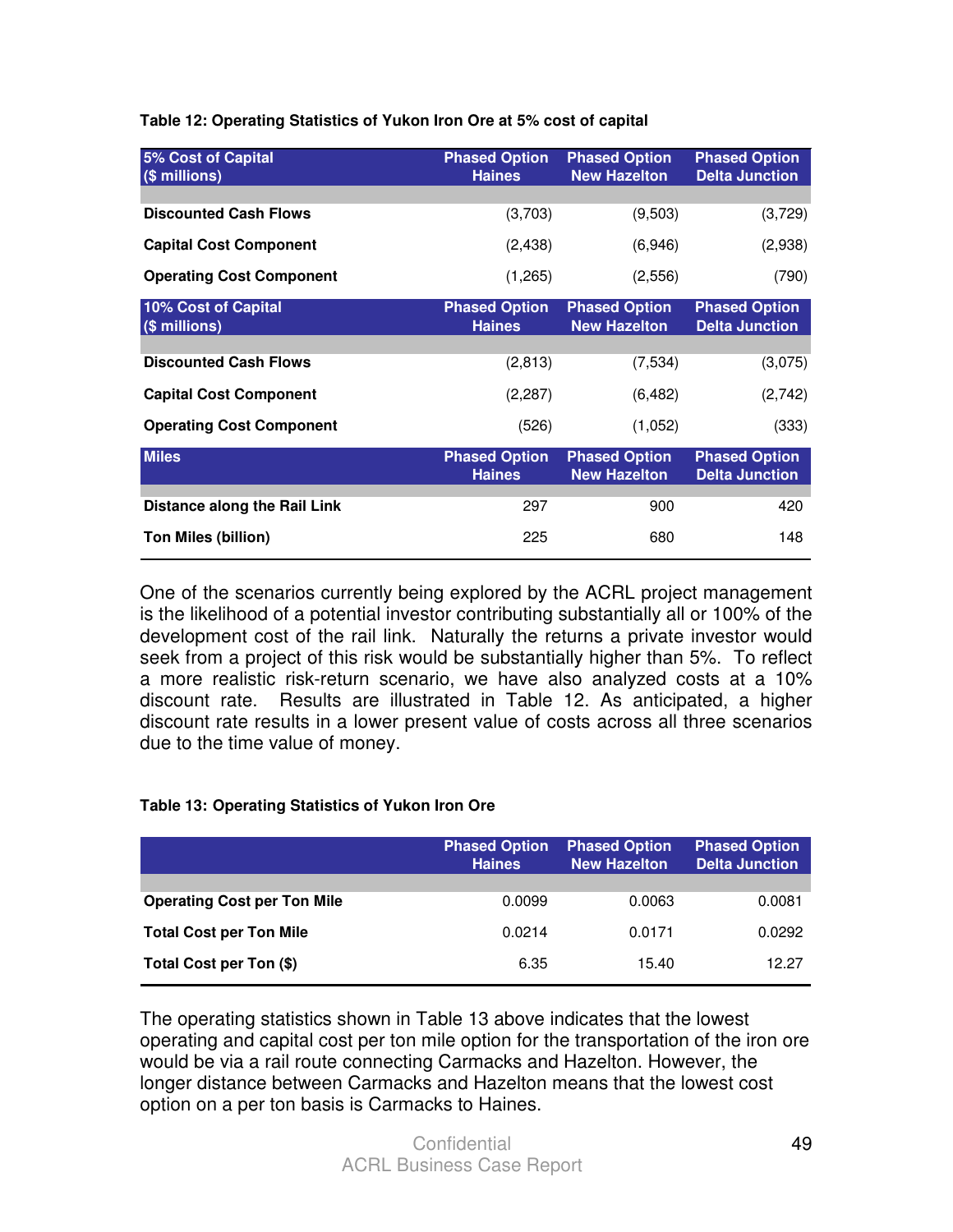### **2.8 SUMMARY**

E&Y's Investment Model has been used to drive the analysis of two strategic investment scenarios, the first being the integrated traffic forecast of the entire route, including all traffic flows other than the Yukon Iron Ore, and the second being the transportation of iron ore from the proposed iron ore deposit. Given the Yukon Iron Ore has significant traffic volumes and possible pricing volatility that will materially affect the analysis of other traffic along the rail link, we reviewed the Yukon Iron Ore as a stand alone scenario.

### **2.9 INTEGRATE TRAFFIC FORECAST SCENARIO**

For the purposes of the analysis, commercial viability is defined as positive net discounted cash flows. The commercial viability analysis of the integrated traffic forecast scenario indicates all four options will fall short of covering both the operating costs and initial capital expenditures of any of the route options and require considerable funding before they can be deemed commercially viable. In all likelihood, government will be expected to provide a significant portion of this shortfall. It will require government to assess a preferred route and revisit government contributions against an anticipated social economic benefit to the respective region. For government to reach a financial conclusion further analysis of each of the routes net economic cost-benefit must be assessed. We recommend a comprehensive economic cost-benefit analysis be conducted for each route option before any conclusion be reached.

### **The Yukon Iron Ore Stand Alone Cost Scenario**

The analysis of the Yukon Iron Ore was conducted to determine both the operating cost and capital cost of a route option on a present value basis. Given the volume and timing of traffic were consistent across the three route options, the Haines route appears to provide the lowest cost option. Also, the Haines route has traffic terminating at a tidewater port, unlike the Delta Junction and Hazelton options that require transport along another railroad to reach tidewater. It is important to reiterate that port upgrade costs and spur connecting costs to the Alaska Rail Road were not included in the analysis.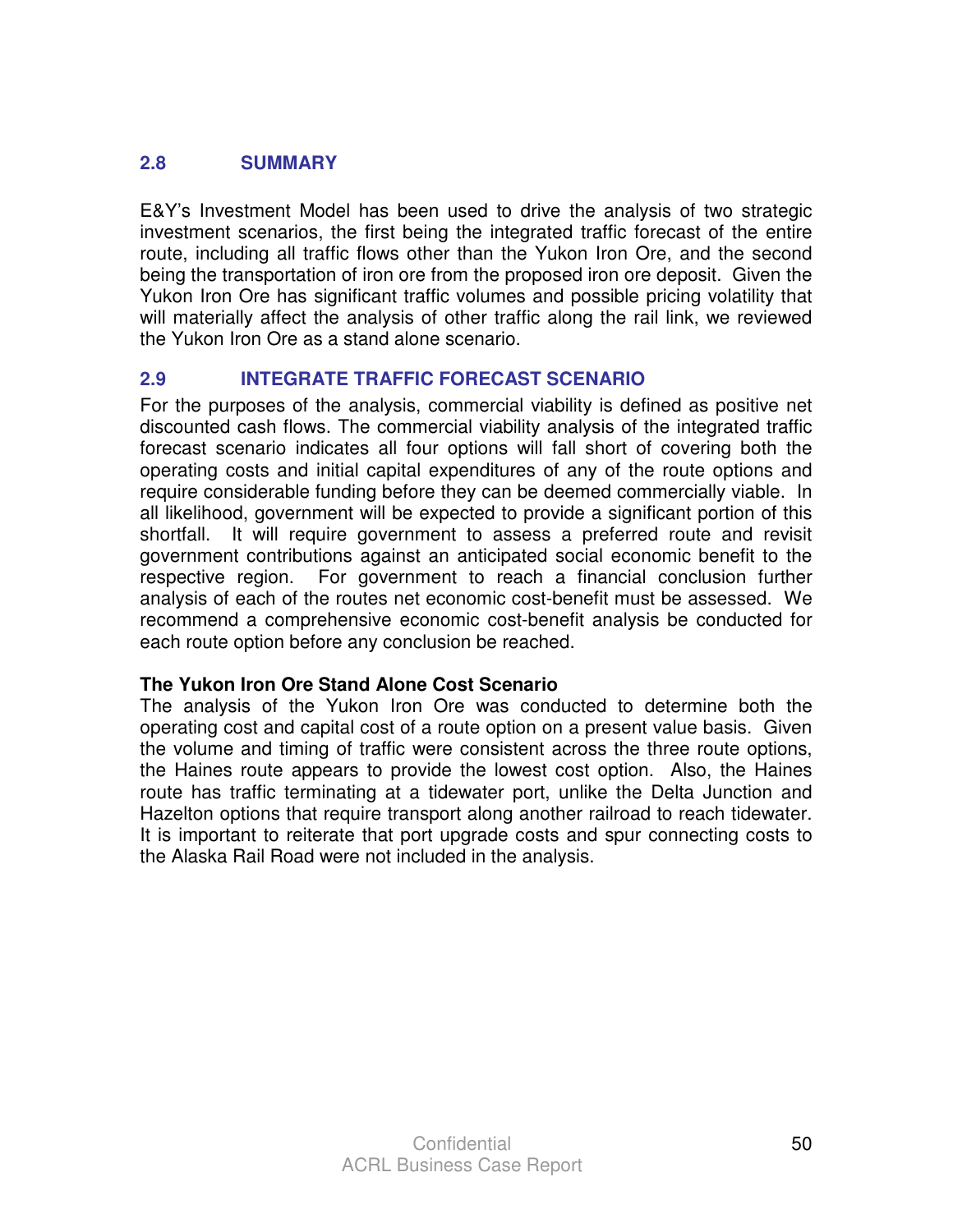### **2.10 ECONOMIC IMPACTS**

The commercial viability analysis on the full route option indicates that the rail link will fall short of covering its operating and capital costs over the 50 year operating period. This shortfall is approximately \$3 billion for the full route option. Sufficient evidence to demonstrate that the ACRL will result in an economic benefit to meet or exceed the \$3 billion shortfall will support a decision for government to invest and implement the ACRL project.

### **Economic Impact Analysis**

Informetrica and Information Insights have prepared two separate reports that review the economic impacts for the ACRL project in Alaska and Canada. Though the economic impact assessments review the ACRL's projected capital spending and its operations in terms of direct and indirect effects on the economy, they do not take account of these impacts in the framework of a net benefit of the project on a regional or national basis.

For example on the regional versus national basis, the economic benefits of a project should not only take account of the net benefits to a region but should also take account of any loss of activity it may have caused in another region. In addition, the current reports have only taken account of the economic impacts and should be expanded to take account of all costs, such as social infrastructure costs associated with an expanding regional workforce, such as additional schools, roads, sewage and water treatment facilities, emergency services, etc.

Expanding these studies to include an assessment of the associated costs is critical to then allow an assessment of the net economic benefits of the ACRL and allow an "apples to apples" comparison to the shortfall of \$3 billion currently estimated for the ACRL.

As a result the sections below summarize the key economic impacts highlighted through the reports produced by Informetrica and Information Insights and provide an indication of the commercial viability of the ACRL from the perspective of government if the economic impacts alone, without any associated costs as mentioned above, are taken into consideration. In compiling the summary below, no further verification was undertaken by other Stage Two consultants and the information provided is only a summary of information from the reports of Informetrica and Information Insights.

### **Economic Effects and Considerations**

The following highlights some of the key economic impacts from the Informetrica and Information Insight reports that identify an impact but do not capture the corresponding cost likely associated with such an impact. Consequently, these issues are included here as indications of the potential impact of the ACRL on the economy however additional cost issues need to be addressed in a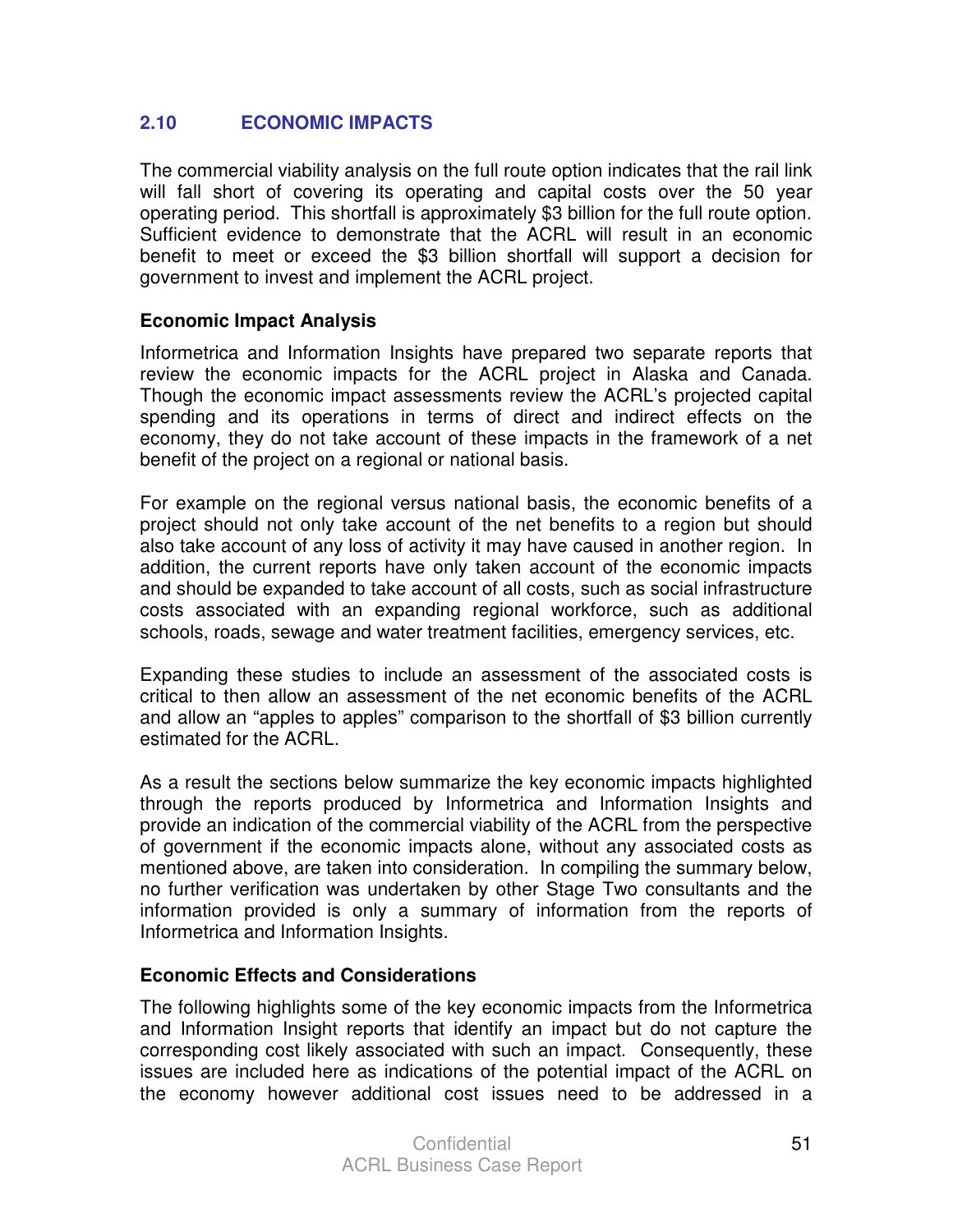comprehensive economic benefits analysis in order for a meaningful comparison to be made to the current projected shortfall for the ACRL of \$3 billion:

- The reports assumed the Full Route rail link construction will result in capital spending of \$10.9 billion. Although total capital spending is allocated based on location of track - \$9.7 billion to the Canadian portion of the full route and \$1.2 billion to Alaska, it is unclear where materials capital expenditures will be sourced, or better yet, from whom. For example, if the intention is to have a Chinese company design and build the railway, it is also possible that materials and other products may be sourced offshore as well. As a result, the comprehensive cost-benefit analysis should source the capital expenditures and determine whether the economic effect received from capital expenditures may only be reserved to those costs received by workers in the form of labour income.
- Construction, Indirect and Induced employment is estimated to be 206,000 person-years over the construction period, with 92% coming from the Yukon and Northern B.C. and 8% in Alaska. Annual labour income during construction is estimated at \$625 million in Canada and \$3.2 million in Alaska. The increase in labour income will have to be determined on a net basis and take account of any costs for social infrastructure associated with the increase in workforce in a given region. Also, while increased labour will generally result in higher tax revenues to governments, higher employment will also bring with it higher social costs. Particularly, in the Yukon where the population is only 30,000 people, but employment from the rail link is expected to require 33,000 person years over the construction period. In this instance, temporary social infrastructure costs may be required at considerable cost to the territory. The comprehensive cost-benefit analysis should capture these issues;
- The rail link will require the employment of 490 staff, with 50 employees residing in Alaska and 440 employees in Canada (260 in the Yukon, 180 in B.C.)
- Annual operations will contribute \$1.32 billion to annual GDP in Canada and \$26.1 million to GDP in Alaska. Once again, while GDP may be rising, the net costs associated with that growth are not clear.
- The rail link is expected to decrease the transportation costs of consumer products, which will reduce operating costs to suppliers and retailers in Alaska, the Yukon and Northern B.C. The lower wholesale costs are expected to be passed on to the consumer as reduced prices for goods and services. The CPI is expected to drop by 0.3% to 0.4%. As a result, real disposable incomes in the region will rise, leaving residents to enjoy a higher standard of living.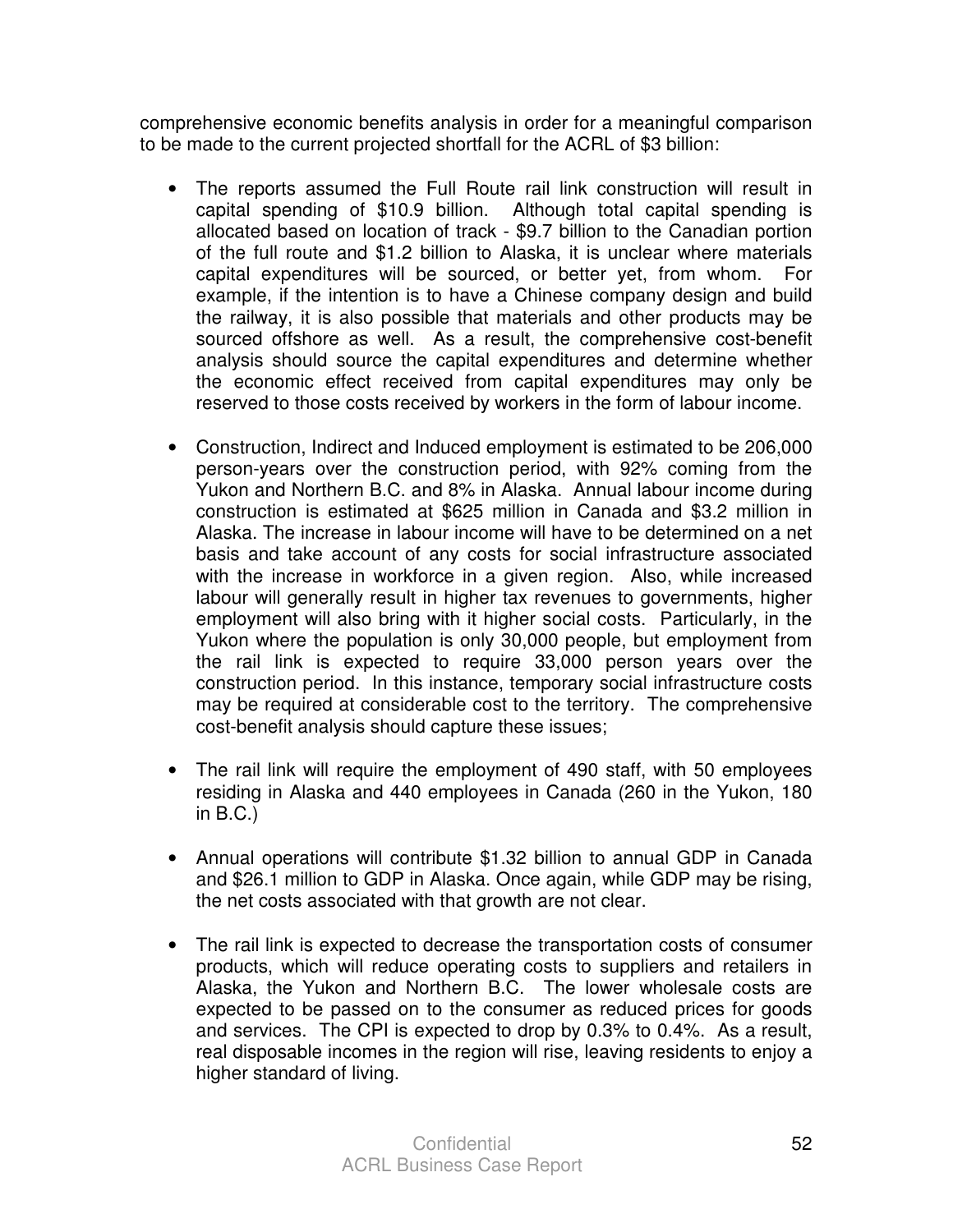The following economic impacts extracted from the Informetrica and Information Insight reports identify savings that are likely from the ACRL project that may impact the assessment of the viability of the ACRL. Again, in compiling the summary below, no further verification was undertaken by other Stage Two consultants and the information provided is only a summary of information from the reports of Informetrica and Information Insights.

- Completion of the rail link before the start of Alaska pipeline construction will allow a switch from truck to rail and if the switch from truck to rail results in a halving of the freight rate then there is an opportunity for a \$37 million saving on pipeline construction costs and resulting in an increase in the net present value of gas pipeline revenues to the Alaska government by an estimated \$17 million over the life of the project. At the same time revenues to industry would increase by \$13 million and federal tax receipts by \$7 million over the life of the project.
- Reduced traffic from trucks on highways will result in lower maintenance costs estimated at \$2 million per year for Alaska and \$4 million per year for the Yukon and B.C. for a total of \$6 million per year over the life of the project. On a present value basis this would indicate a savings of approximately  $$153<sup>4</sup>$  million over the 50 year period. Lower highway traffic will also translate into other potential benefits like lower vehicle emission and road safety. Better road safety will result in lower emergency services cost to governments.
- Given the switch from truck to freight and likely reduction in the need for expanded road infrastructure there is indication within the reports that government spending on road transportation infrastructure to meet these needs can be reduced by approximately \$800 million. Of this \$800 million, only \$250 to \$300 million will be saved as a result of the ACRL. As indicated by the Informetrica and Information Insights report, the savings will only be realized if the ACRL is completed and available as a means of transport during the construction and development of the Alaska Highway gas pipeline.
- Most consumer and industrial goods are transported by marine services to the Yukon and Alaska from the rest of Canada and the lower States. The ACRL is positioned to provide an alternative to these transportation modes and potentially provide a savings when compared with the current modes of transport. Informetrica estimates the potential savings attributable in the re-supply of the Yukon to be approximately \$4 million per annum or

 4 Assumed inflation of 2% per annum, discounted at 5% for the proposed assessment period of 50 years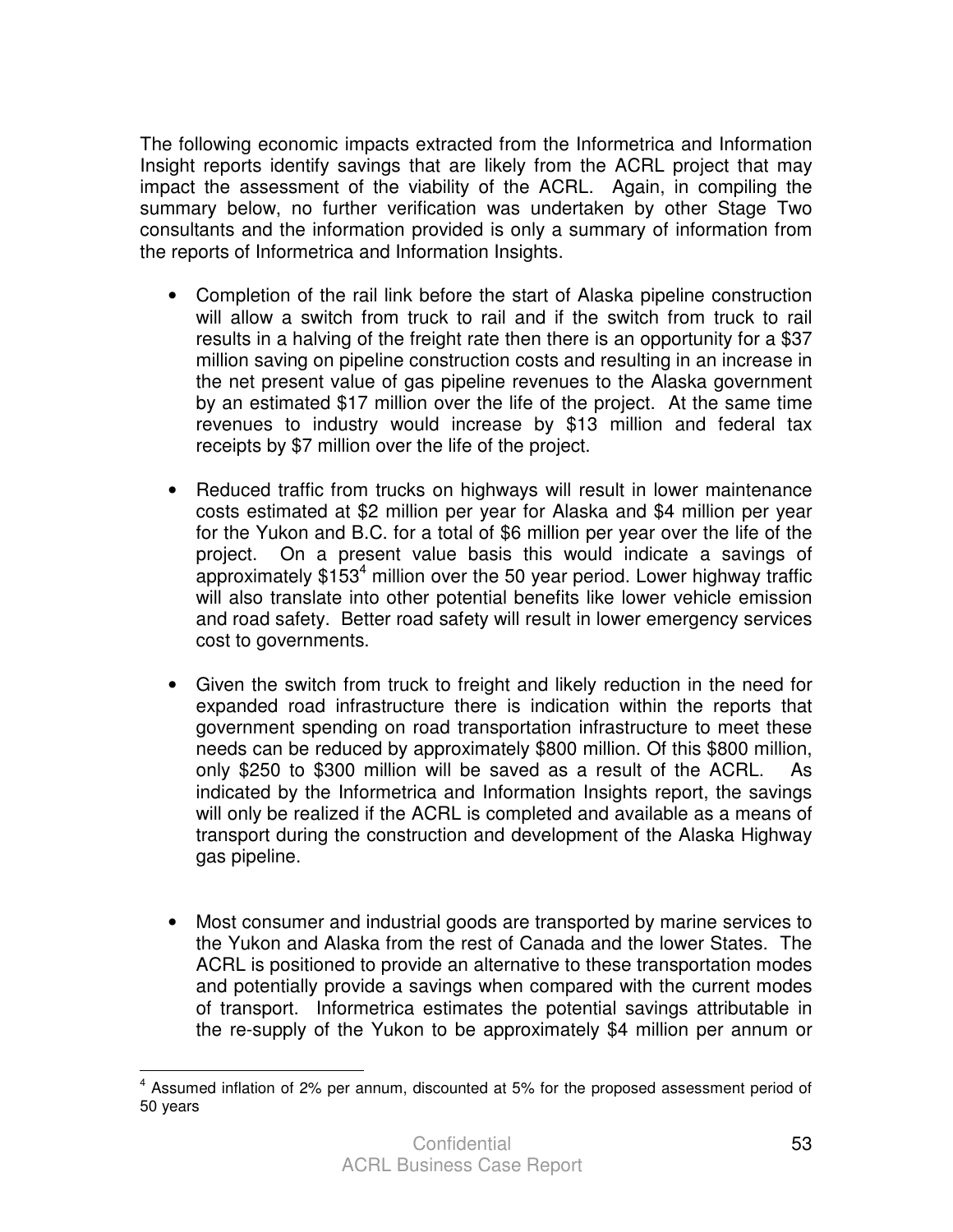\$102 million over a 50 year period. Information Insights estimated the potential savings attributable in the re-supply of Alaska to range between \$40 million and \$176 million per annum. However, Information Insights has indicated the basis of several of the assumptions provided for its analysis may over estimate the competitiveness of the ACRL, as such this summary includes the bottom end of the range of \$40 million or approximately  $$1<sup>5</sup>$  billion over a 50 year period. Should the high end of the range be assumed, the total over the 50 year period would be approximately \$4.5<sup>6</sup> billion

Based on the information summarized from the Informetrica and Information Insights reports, the total "savings" may reach an estimated level of \$ 1.5 billion over the period under analysis for the ACRL.

### **Next Steps**

Although the impact assessments by Informetrica and Information Insights draw conclusions that the rail link will have higher economic activity and regional cost savings during its construction phase and its operations, it fails to explore the project's actual net economic benefits in terms of hidden government cost to support these economic effects, whether the economic effects are true benefits, not substitutes and the total economic benefit of the ACRL. The economic impact study should be expanded to capture the full economic costs and benefits of the ACRL.

Before investing in the rail link, government will want further confidence the \$3 billion short fall will be returned to government in the form of higher net economic benefits

**EXECUTE:**<br><sup>5</sup> Assumed inflation of 2% per annum, discounted at 5% for the proposed assessment period of 50 years

<sup>&</sup>lt;sup>6</sup> Assumed inflation of 2% per annum, discounted at 5% for the proposed assessment period of 50 years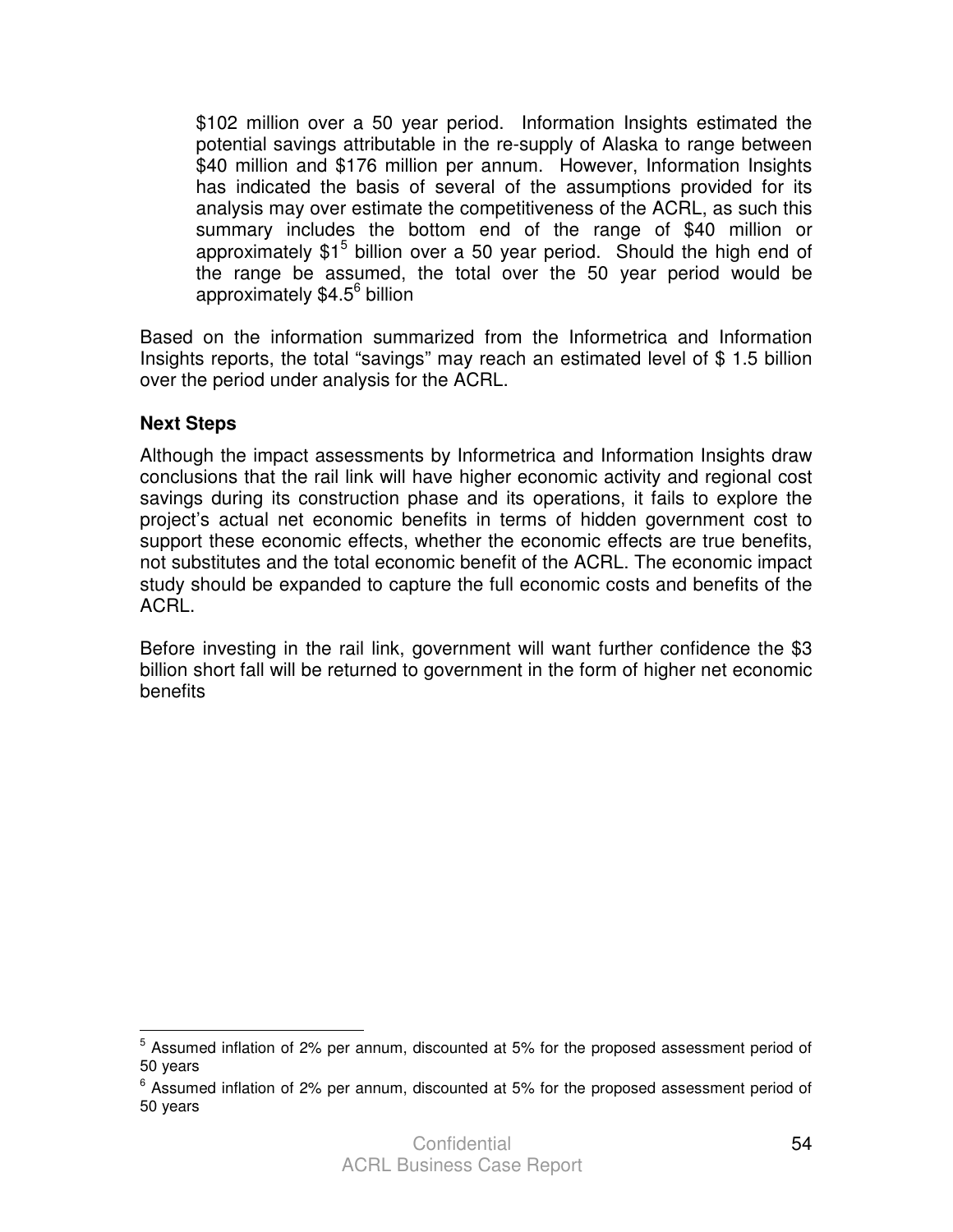### **2.11 ISSUES, CONSIDERATIONS AND NEXT STEPS**

The following discussion points highlight some of the issues to be reviewed in the next stage of the project.

### **Integrity of the Investment Model**

In the next stage of the project a more flexible and transparent model should be constructed. Once a reliable and stable financial model has been developed, it can then be used to determine a suitable financing strategy and prioritize actions for decision making. We believe it is essential to have a reliable, stable and workable model encompassing the overall investment plan (i.e. includes individual business structures). Many assumptions in the existing model could be leveraged in the development of a new model. At the same time, these assumptions should be benchmarked to other, comparable rail operations for reasonableness.

### **Comprehensive economic cost-benefit analysis by Route Option**

The economic impact assessments do not capture other costs to be born by government. Also the data is not specific to a route option. This has made it difficult to assess the viability of each route segment.

### **Consistent Traffic and Reliability**

The volatility of global commodity prices and its effect on mine viability needs to be further explored and analyzed. Factors such as a mine cost structure and quality of minerals will determine a mine's viability in times of changing commodity prices. A mine's viability will be critical to the commercial viability of a route option over the operating period.

Other issues such as travel time, system reliability, cost effective transport options, ease of access into and out of terminals, storage capacities, mining production/refining facilities among others, will be key to achieving an efficient, safe, reliable and fully integrated rail system that will be the preferred transport system of exporters and other participants. Further review is needed to quantify these costs to determine the needs of consumers and whether these concerns will significantly affect traffic volumes.

### **Yukon Iron Ore**

A special business case must be developed and prepared for the Yukon Iron Ore and its supporting infrastructure. The size and quality of the mineral deposit, coupled with its proximity to Asia is significant in terms of global reserves. The business case should review the potential location of its production, smelting and refining facilities and address the impact the chosen locations would have on the different route options. Currently, the Investment Model assumes the Yukon Iron Ore exports will come online at Carmacks. Also, for the Yukon Iron Ore to be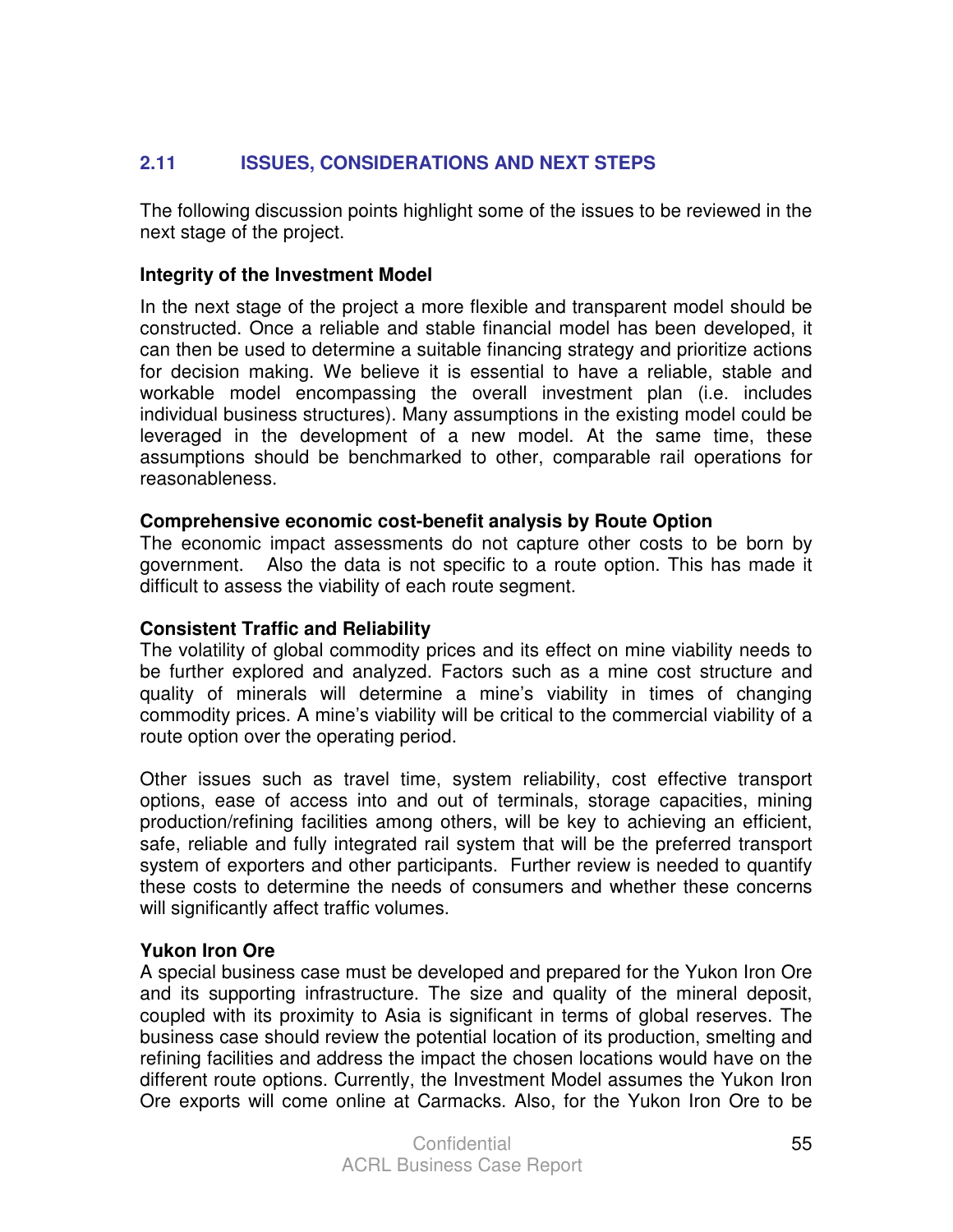operational, a cost efficient energy source is needed. The business case must address the energy needs of the Yukon Iron Ore and the potential energy resource suppliers, such as the use of coal produced from Division Mountain and Bonnet Plume or from energy equivalents like natural gas.

It is critical the business case also examine the Yukon Iron Ore from the perspective of a strategic investor and the potential investment opportunity in the Yukon Iron Ore as a part of the rail link project or vice versa.

### **Government Contributions**

Today's freight railway companies operate in a highly competitive transportation marketplace. To compete effectively against each other and against other transportation modes, rail must provide timely, high quality service at competitive rates. Historically most North American freight railway companies receive little government funding and support, particularly during the operational stage; however, most new freight rail operations in other parts of the world are heavily subsidized by governments.

Contributions can take many forms (tax incentives, concession loan and grant) and means (asset contribution, right of ways and public works) either upfront or over time. A program analyzing government contributions that bring the right mix and balance to the project or individual segments must be investigated. Government contributions are similar to investments made by the private sector in that the government will need to review a compelling business case before moving forward with its support.

### **Partnering**

The sheer magnitude and complexity of such a major undertaking presents challenges to government, rail investors and mine developers, as well as other stakeholders and service providers. The challenge is to form the right mix of partnerships with a clear alignment of interests. Effort is needed to identify major players for potential partnering in the project. Also, Partners' experiences can be leveraged to refine its scope and diversify the rail links risks.

### **Bundling of rail assets (Alaska Rail Corporation)**

Within our scope we did not examine the suitability of bundling the Alaska Rail Corporation as a merged entity with the rail link. A detailed financial analysis of the Alaska Rail Corporation and the potential synergies it would have with the rail link should be explored. A combined entity would likely see synergies in the transport of additional Intermodal traffic and potential resource exports through Port McKenzie. An assessment of any integration issues and the impact of linking Alaska Rail into potential business arrangements should be considered.

### **Risk Allocation**

Proper risk allocation among governments, rail investors and mine developers must be carefully assessed and allocated appropriately in order to provide the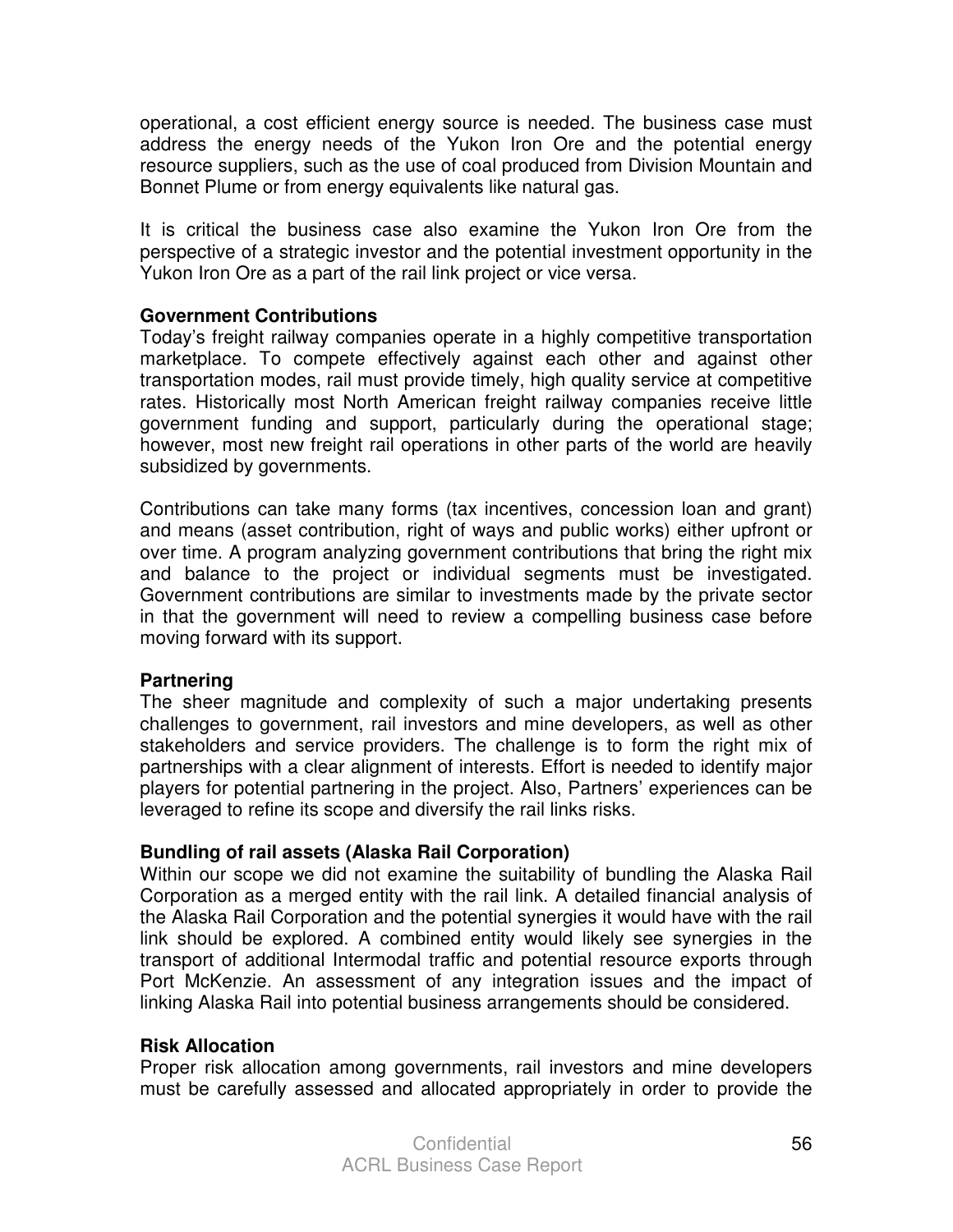best value for money to governments. Private investors will need to be compensated for the risks they assume, and they will demand a premium for perceived risks that they must also bear. Specifically for the ACRL project, we assume that private investors and developers will not invest prior to the various environmental and social impact assessments. Similarly, it would be highly unlikely that a private investor will assume traffic volume risk unless these revenues are backstopped by credit support from sponsors or major corporations. Considerable amount of work needs to be done to assess risk and properly communicate this in a business case to be presented to potential investors.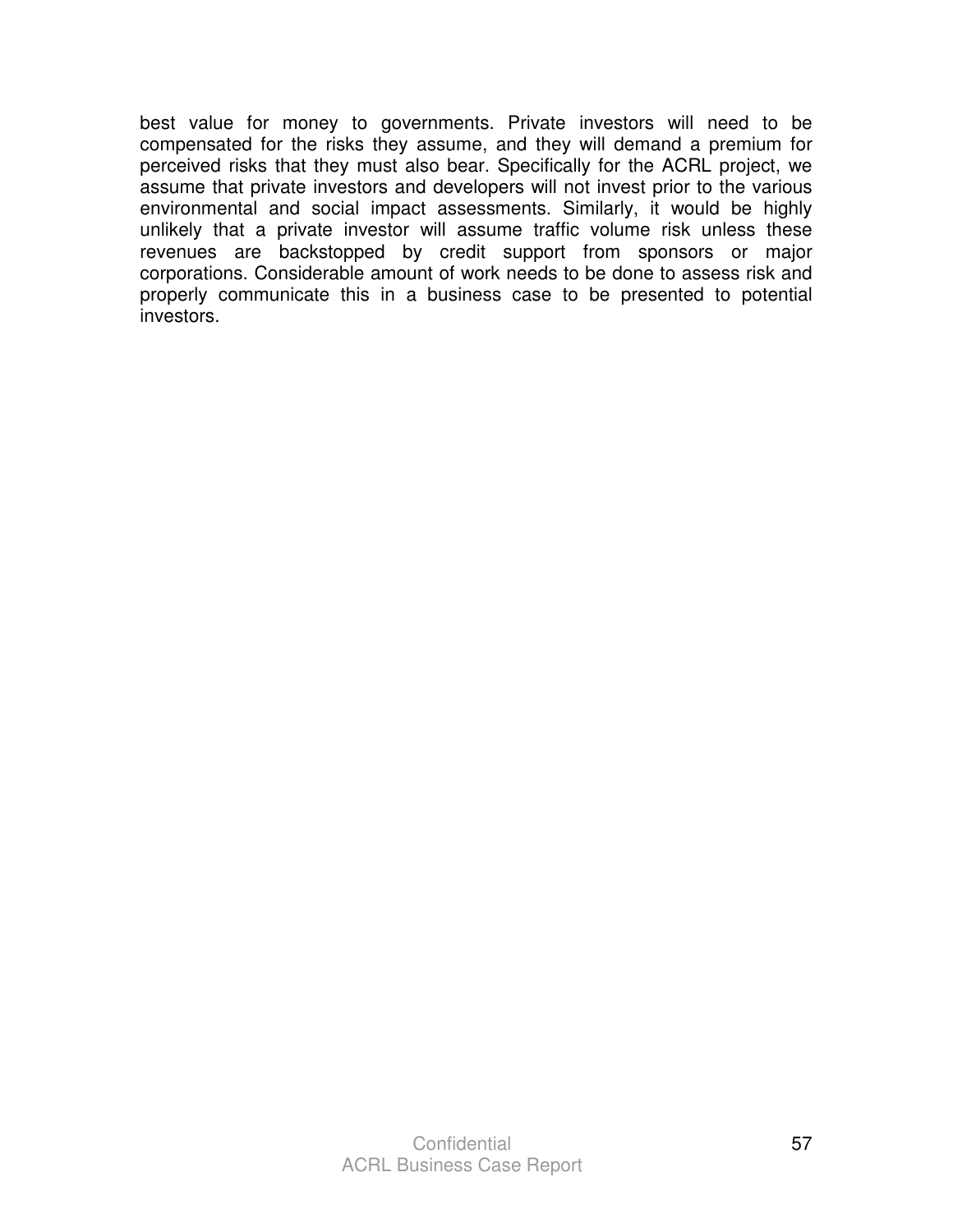# **3 MACQUARIE NORTH AMERICA PRIVATE SECTOR ASSESSMENT**

# **3.1 INTRODUCTION TO FINANCIBILILTY**

The objectives of the private sector investor assessment conducted by Macquarie North America Ltd. are:

- To assess the work completed on project capital and operating costs, revenues and planning issues from a private sector investor perspective and identify any weaknesses or further work required;
- To identify the percentage of project capital and operating costs which could be met by a private sector investor and to identify the conditions necessary to attract such investment;
- To calculate the "Funding Gap", being the proportion of capital cost funding which could not be raised from a private sector investor on commercial terms and to provide a preliminary assessment of the options available to ACRL to bridge that funding gap.;
- To provide a preliminary overview of the benefits to ACRL and the public sector partners of delivering the project as a public private partnership and identify some high level institutional and structuring issues associated with such a delivery mechanism; and
- To recommend next steps in progressing project planning and delivery.

### **3.1.1 Revenues**

In Macquarie's view, none of the revenue streams identified for the project are bankable in their current stage of development and further work will be required in order to ensure bankability.

### **3.1.2 Capital and Operating Costs**

The capital and operating cost estimates for the Project are generally appropriate for the stage of development of the Project. However, some weaknesses have been identified from a bankability perspective.

### **3.1.3 Major Planning Issues**

A number of major planning issues will need to be resolved before the project could proceed to attract private sector investment. These include:

- Port access and development
- Timescale and costs for environmental permitting and approval
- Co-ordination with pipeline development
- White Pass Yukon Railroad
- Alaska Railroad
- Phasing options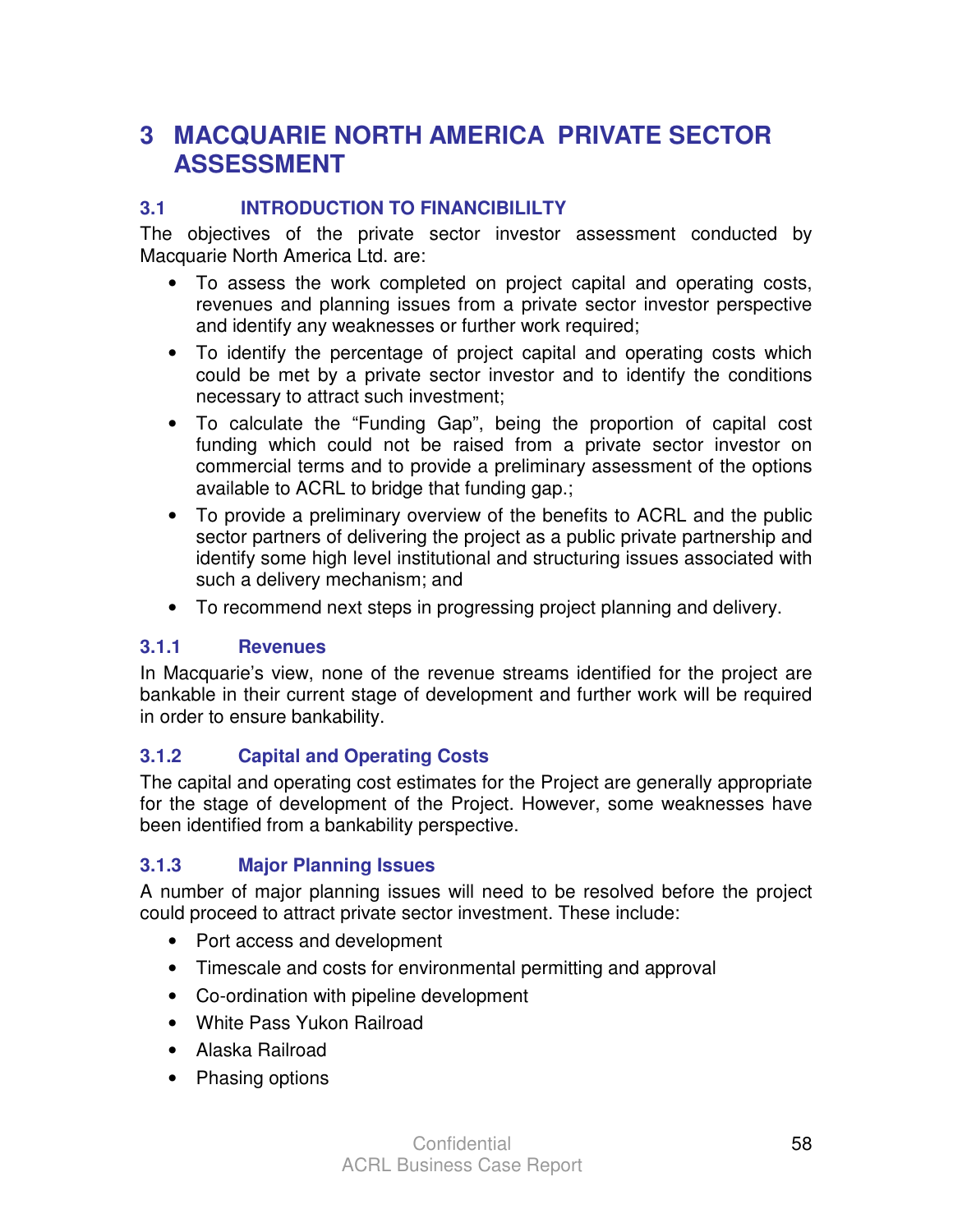# **3.1.4 Types of Potential Investor**

The private sector investment capacity has been calculated using a variety of investors as proxies for the market place. It is important to note that the actual appetite of these investors has not been established, although the assumptions are based on their financial attributes and case studies of similar projects which have been undertaken.

The broad types of investors analyzed were:

- Class I Railroad investors
- Financial Investors
- Supply Chain bulk mineral investors

# **3.1.5 Capacity to Support Private Investment**

On the assumption that the bankability issues associated with costs, revenues and planning issues can be resolved without materially altering the economics of the Project, we calculate that the Project could support between a low range of \$2.1 billion of private sector capital and a high range of \$4.4 billion. (These figures exclude the potential revenue from Yukon Iron Ore).

This comprises both equity investment and non-recourse project debt finance.

# **3.1.6 Funding Gap**

This level of private sector investment capacity leaves a significant funding gap, which would need to be supported by the public sector. The funding gap would be between a low range of \$6.7 billion and a high range of \$9.0 billion.

The funding gap can also be considered as a revenue gap, representing the amount of revenue (assuming no change in cost) that would be required to cover the full capital costs of the railway. The revenue gap varies between \$360 million per year and \$1,200 million per year depending on the cost of capital of the investor.

# **3.1.7 Phased options**

Building the full route railway at once will be logistically difficult and will require an extremely large amount of capital upfront. This amount of capital would put strains on capital market and equity participants. Building the railway in segments allows the large injections of capital to be spread over time and may provide comfort to the lenders that the construction schedule will be met.

However the key driver to the bankability is the intermodal traffic, which requires the route from Delta Junction to Hazelton to be built. This results in limited private financing for the individual segments.

There is the potential that the first phased option would transport the Yukon Iron Ore from Carmacks to a port. This has the potential of providing significant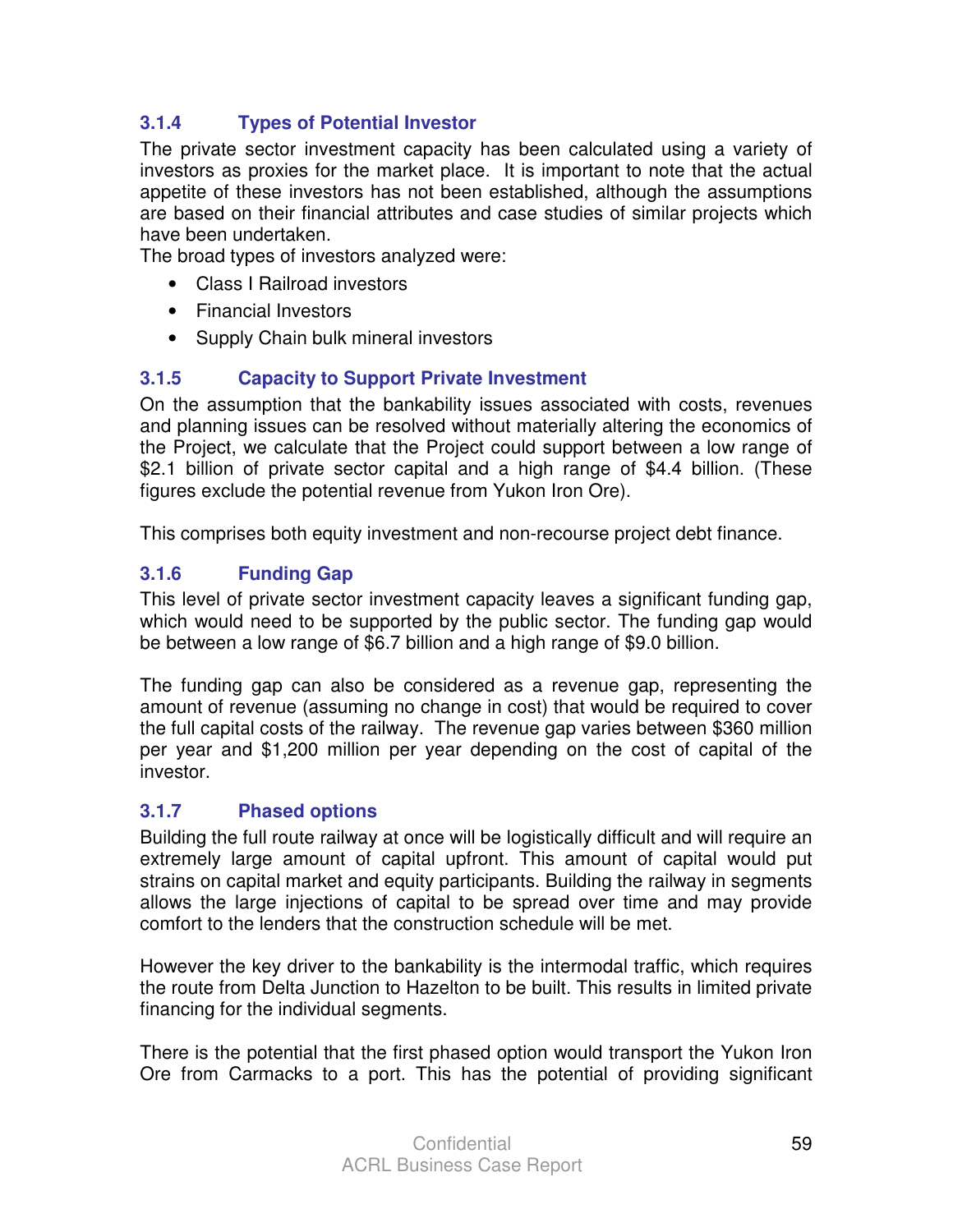capital investment at the initial phase of construction, with intermodal traffic coming on line at later stages of development.

# **3.1.8 Mechanisms to Bridge the Funding Gap**

There are a number of potential mechanisms which the public sector could use to bridge the funding gap. These are intended to reduce the costs of the Project, minimize risk to the public sector, and ensure that the public sector enjoys the benefits of commercial upside from the project as it matures. The major mechanisms are:

- Capital grants during the construction period
- Operating period performance payments
- Revenue shortfall guarantees
- Subordinated debt instruments
- Subordinated equity instruments
- Contribution of existing assets
- Taxation incentives

# **3.1.9 Recommended Next Steps**

The key recommendation from the private sector finance perspective is that ACRL prepares a brochure or information memorandum on the results of the feasibility work for the project and proceeds into a more formal process of market soundings in respect of private sector investment appetite.

In parallel with this, it is recommended that ACRL gives thought to the type of procurement process which it may follow in order to seek and procure one or more private sector partners.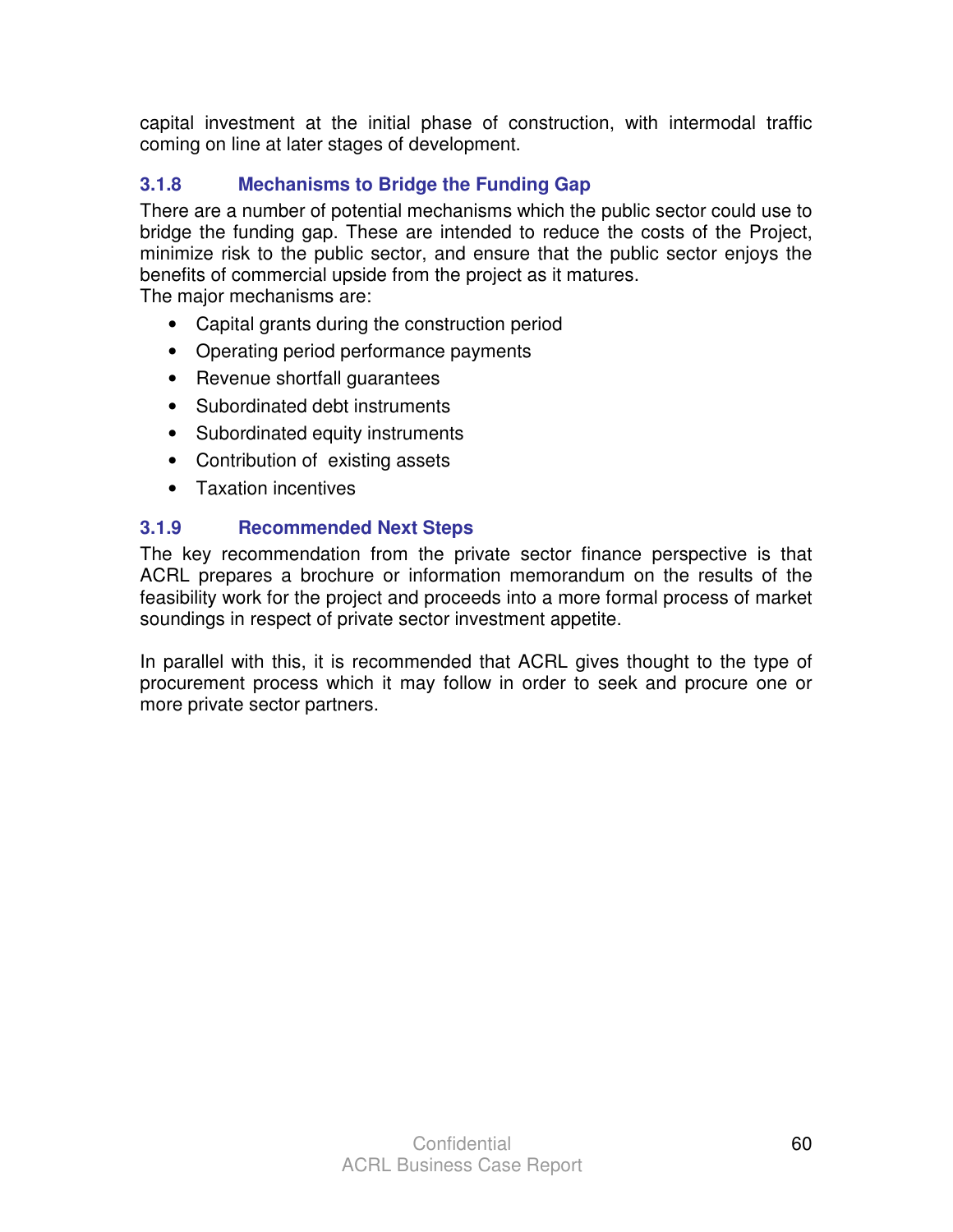### **3.2 BANKABILITY**

This section assesses the bankability of the Alaskan Canada Railway Project. The bankability analysis is different to an economic cost-benefit analysis, or a commercial analysis.



Economic Cost-benefit analysis looks at the full benefits obtained from the Rail project. This is the broadest of the three analyses. It includes the value of potential profit and also the wider economic benefits of increased employment associated with the railway, economic development stimulated by the railway, taxes and royalties received by Government, and positive and negative externalities associated with the railway which can include decreased pollution and increased road safety.

Commercial analysis looks at the commercial viability of the railway. This takes into account costs and revenues of the railway, the time value of money, and required rates of return of standard investors. This analysis does not include any benefits attributable to the Government or any other parties except for the railroad. This analysis also does not take into account the risk aversion of private sector investors.

The bankability/financial analysis looks at the same aspects as the commercial analysis but from the point of view of an actual private sector investor. Private sector investors need a high degree of certainty in the value and timing of the cash flows. The requirement of higher certainty in the revenues means that some revenues which are included in the commercial analysis such as Tier 2 and Tier 3 are not included in Financial Analysis as this revenue would be considered too risky for the private sector to invest in.

Generally, bankability can be defined as the ability of the Project to service principal and interest on debt and provide adequate yield and total return to equity investors over reasonable commercial time frame and with a reasonable degree of confidence.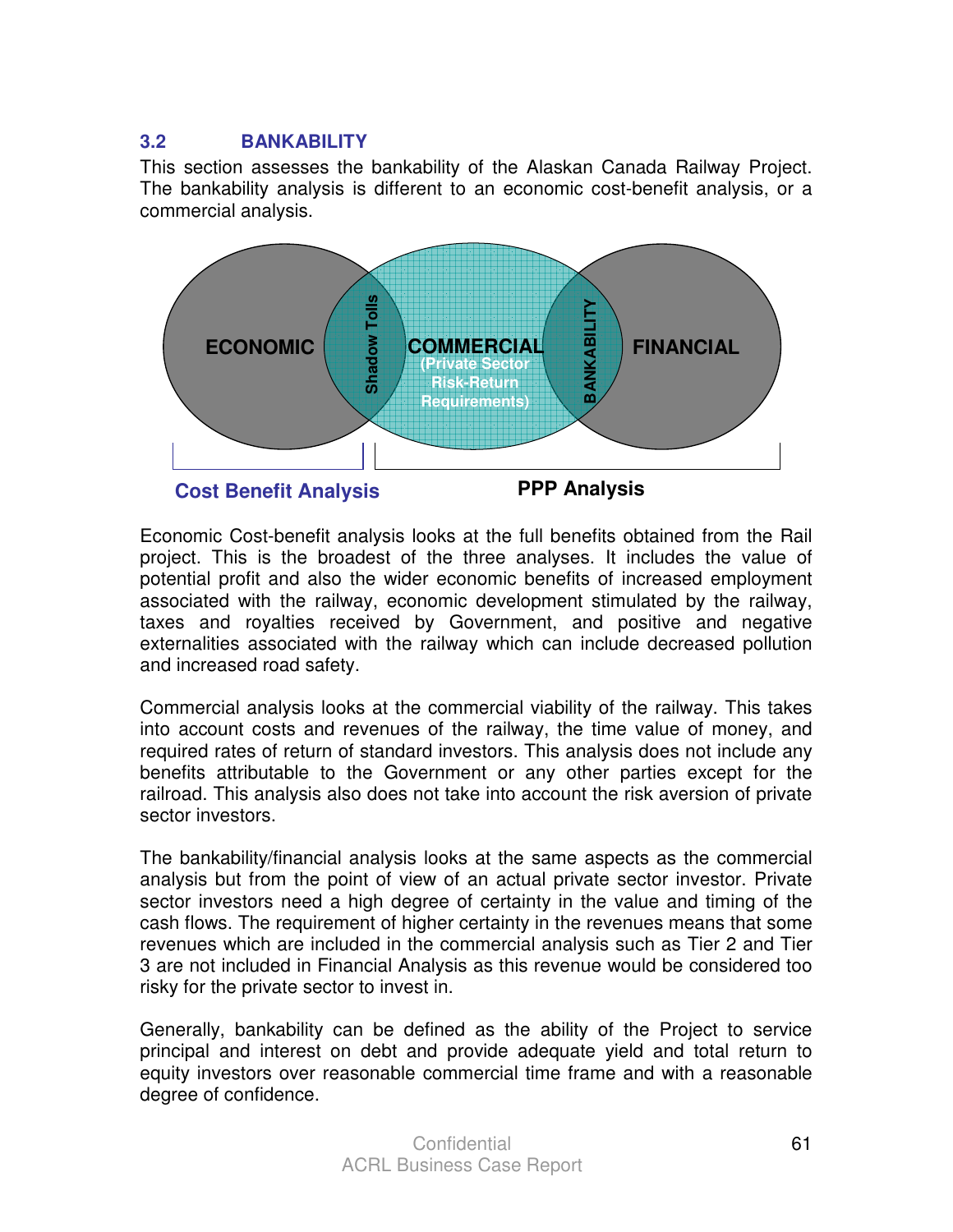For a project to be bankable, investors must have a high degree of confidence in the estimates of the revenues, operating costs, capital costs and other factors which may have an impact on the viability of the business including potential competitor reactions.

Only the Tier 1 revenue for the ACRL railway is considered potentially bankable and is used in the bankability analysis.

### **3.2.1 Revenue**

The potential traffic for the ACRL railway has been classified in three tiers. Tier 1 traffic is the traffic outlined in the QGI studies plus additional outbound intermodal traffic. The Tier 2 traffic and Tier 3 traffic have a lower probability of occurring, and therefore are not included in the Bankability analysis.

#### **Tier 1 Traffic Breakdown**

|                               | <b>Tons</b> | Revenue per         | NPV of  | Percent of |
|-------------------------------|-------------|---------------------|---------|------------|
|                               |             | Ton                 | Revenue | Revenue    |
|                               | million     | <i><b>\$USD</b></i> | \$USD   | $\%$       |
| Intermodal                    | 334         | 72                  | 9,725   | 85%        |
| <b>Bulk Minerals</b>          | 83          | 20                  | 1,094   | 10%        |
| Industrial                    | 54          | 17                  | 557     | 5%         |
| <b>Products</b>               |             |                     |         |            |
| Pipeline Traffic <sup>7</sup> | 1.4         | 15                  | 17      | 0.2%       |

To 11 and 10 and 10 and 10 and 10 and 10 and 10 and 10 and 10 and 10 and 10 and 10 and 10 and 10 and 10 and 1<br>To 11 and 10 and 10 and 10 and 10 and 10 and 10 and 10 and 10 and 10 and 10 and 10 and 10 and 10 and 10 and 10 Products"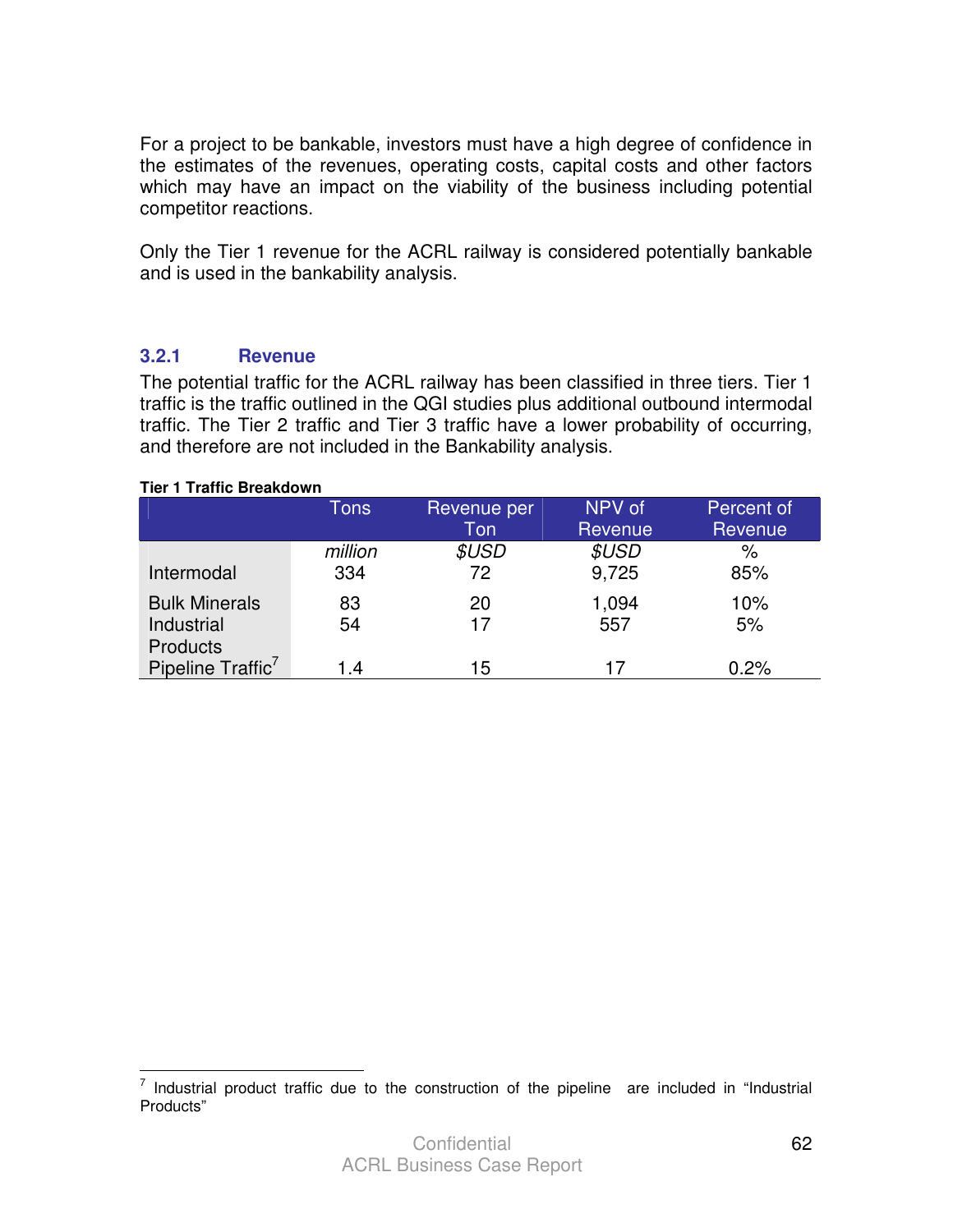

For revenue of any category to be bankable there needs to be a high degree of certainty in the revenue, specifically; certainty of timing, certainty of volume and certainty of margins.

The certainty of the timing of the revenue is impacted by a number of factors including the risk that the construction is not completed on time. If construction completion is delayed, operating revenue is delayed and the debt cannot be repaid. This risk is discussed in the Section 14.2.2.

Certainty of margins is dependent on both the estimated revenue and estimated costs. The bankability of the operating costs will be discussed in the Section 14.2.1 and is assumed to be constant across all revenue groups.

### **3.2.1.1 Intermodal Revenue**

Tier 1 intermodal traffic is divided into two main categories: inbound and outbound. Inbound intermodal traffic consists of general merchandise being transferred to Alaska. Outbound intermodal refers to intermodal traffic transporting goods out of Alaska. Intermodal traffic was a key driver to the development of the Alice to Darwin rail link in Australia.

### **3.2.1.1.1 Inbound intermodal traffic**

Inbound intermodal traffic is the intermodal traffic identified by the QGI reports. It is primarily based on the assumption that the railway is able to capture some of the current traffic of goods which are transported from the mainland US to Alaska. Currently the majority of the goods are transported by barge from Seattle/Tacoma to Alaska. Only a small proportion of intermodal traffic is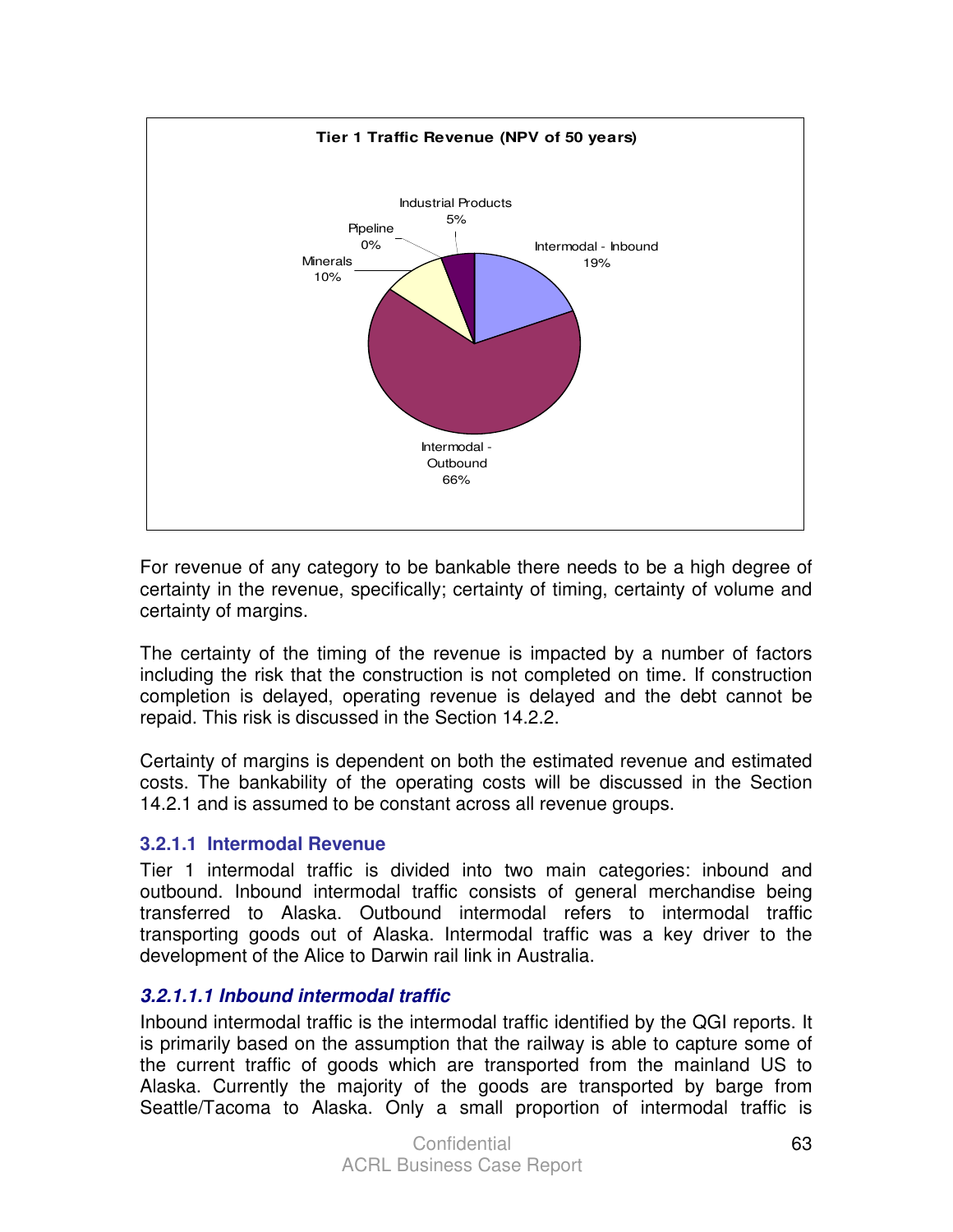currently serviced by truck. It is assumed that the ACRL railway will be able to provide transportation service for rates which are competitive with the current transportation options and will capture 50% of the current intermodal traffic.

### Certainty of Timing

The timing of the intermodal traffic is uncertain. It will take time for the customers to transfer from their current mode of transport to the ACRL railway, even if the rail option provides a cheaper and quicker service. Generally goods companies outsource their transportation to logistic companies. These logistic companies will need to relocate warehouses from the Seattle area to other areas on the CN network for the ACRL railway to win their business. It is assumed that there will be a five year ramp up period, with 20 percent of the inbound intermodal traffic coming on line each year. However, it is difficult to predict the ramp up period.

### Certainty of Volume

The volume of inbound intermodal traffic is dependant on the total amount of goods being transported to and from Alaska as well as on the ability of the railway to gain market share.

The total volume of goods being transported to Alaska and the Yukon is relatively certain for the short term. It is assumed that there is no total volume growth over the long term.

The ability of the ACRL railway to gain market share of the intermodal traffic will depend on competitiveness of the rates charged per ton compared with the current modes of transportation. Although it can be determined if the railway is competitive compared to current rates charged by its competitors, it is unknown what the competitive reaction of the current market participants will be. This reaction is difficult to predict given the current market domination of the barge transporters. It is assumed only 50 percent of the existing resupply volume is expected to be captured.

### Certainty of Revenue

Margins in intermodal traffic are generally low. The rates that can be charged will depend heavily on the competitive reaction of the current intermodal businesses. The current barge businesses are likely to lower prices; however, it is unknown how substantially the businesses can lower their prices while remaining profitable. The cost of rail transport will also have to be low enough to encourage the logistic operations to move their businesses to an area on the CN network.

### Current Status

The intermodal revenues are not currently bankable. For this revenue to become bankable there will need to be support from an existing shipping operator, such as CN, who owns one of the connecting rail links and a rail barge businesses transporting goods from Seattle to Alaska.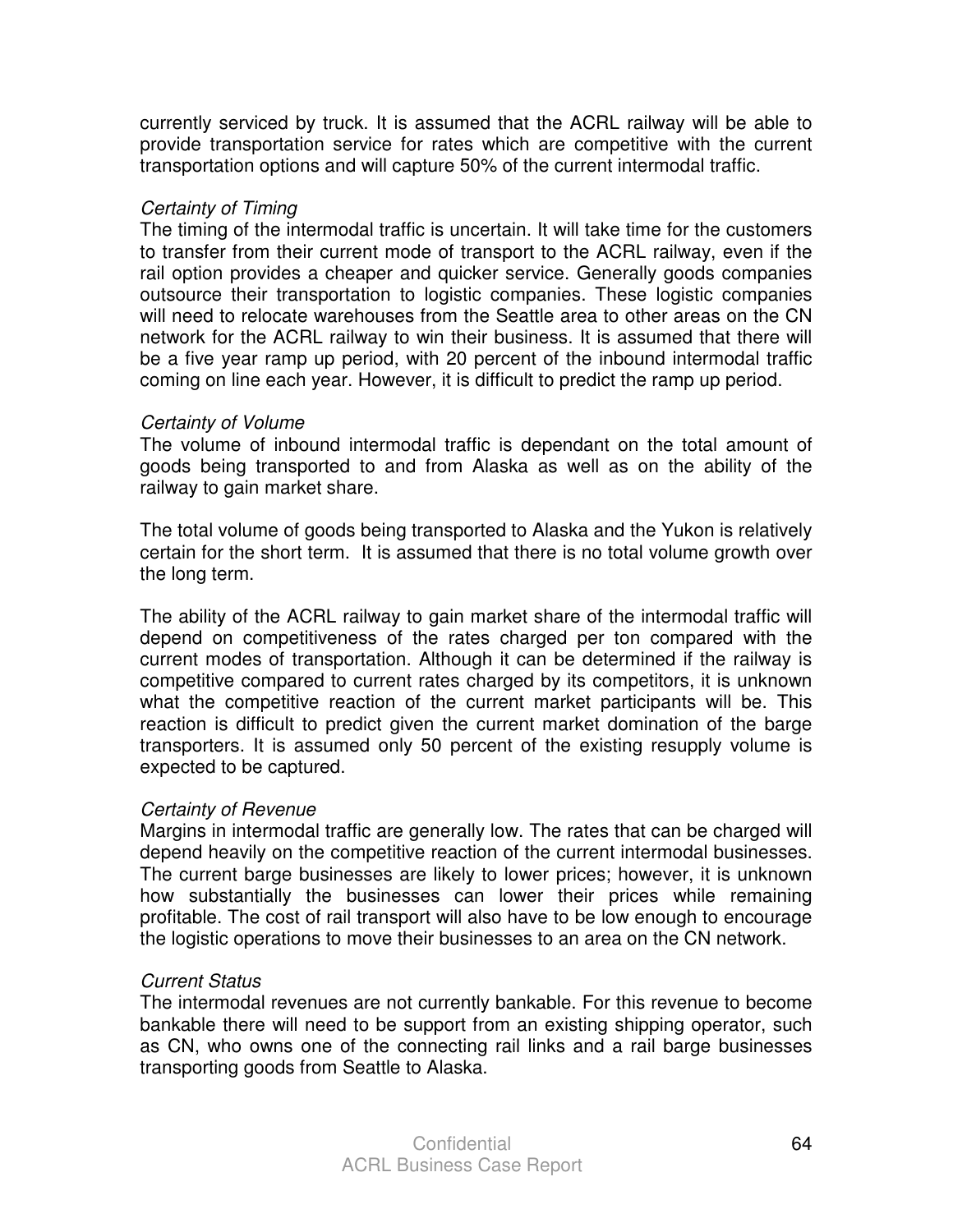Once the rail is built and there is evidence that logistic companies are using the railway, or will use the railway, the revenue will become bankable.

### **3.2.1.1.2 Outbound intermodal traffic – Land bridging**

Outbound intermodal traffic is also referred to as "land bridging" traffic. It refers to the opportunity to capture revenue streams for the railway from attracting sea freight to use Alaskan ports, instead of other US and Canadian ports. ACRL would provide the opportunity to move this freight south to US and Canadian markets outside of Alaska and Yukon.

It is anticipated that any such landbridging traffic would be primarily inbound containerized traffic from Asia destined for US Midwest or east coast markets.

A study of landbridging opportunities for the ACRL was not complete when this report was written. There are a number of opportunities being considered in this area, including the development of a container terminal at the Port of Prince Rupert and a new container terminal in Mexico.

Landbridging was also part of the "blue sky" rationale for both public and private sector investment in the Alice–Darwin railway in Australia, although to date results in this area have been disappointing.

At the macro economic level, landbridging has a number of attractive features:

- There is currently an unprecedented rate of growth of containerized traffic from Asia and well documented capacity and congestion problems at the US and Canadian west coast ports. These congestion issues are related to both port and railroad capacity;
- Greenfield port and rail developments outside heavily built up urban areas can be more efficiently planned and improve operational effectiveness;
- Northern ports are significantly closer to Asia on the Great Circle Shipping routes saving several days in ship transit time.

However, these macro economic benefits are offset by several challenges:

- Major ports have traditionally developed in significant origin–destination markets, where the hinterland of the port generates significant import and export volumes. The case for large landbridging or transhipment ports is largely unproven in practice.
- The main reason seems to be the lack of backhaul freight at transhipment ports. The flow of freight volume is overwhelmingly inbound from Asia but both rail and shipping carriers need outbound backhaul freight to improve their transport economics. Due to the generally lower economic value of such backhaul freight it is more difficult to transport it long distances to a landbridge port and instead much backhaul is generated by the local market.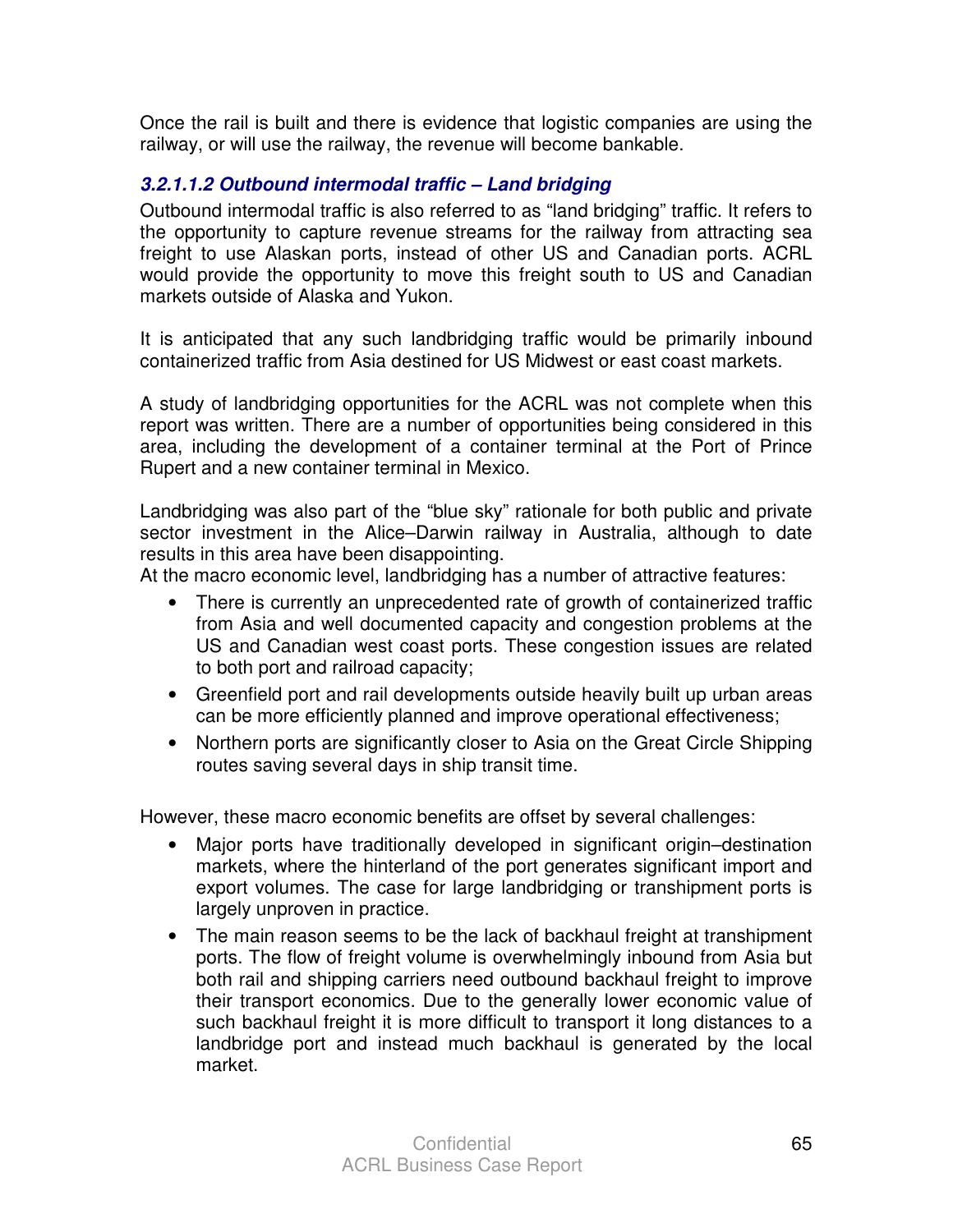- A further issue is the economies of scale of container shipping lines which rely on making a limited number of port calls where they can offload substantial volumes. Hence a new northern landbridge port would need to achieve significant critical mass early in order to attract a rescheduling of shipping routes.
- As a result of these challenges it is unlikely that a private sector investor would make a significant investment in ACRL on the basis of landbridging opportunities. It is likely that investors will look closely at the experience of Port of Prince Rupert which enjoys significant advantages over more northerly landbridging opportunities because of geography and its already well developed port and rail infrastructure. Phase 1 of container development at Prince Rupert has commenced but is relatively small. Phase 2 which is intended to expand capacity to over 1m TEU's will provide a better test case for appetite for northern landbridging. This is due to commence development shortly. It will be essential for major shipping lines, port operators and rail providers to make a commitment to this expansion and this commitment is not yet apparent. It is likely that the full landbridging potential of Prince Rupert will not be apparent for a decade and that further investment in more northerly opportunities would not be committed until this has occurred.

However, over the long term and following construction of ACRL it is likely that landbridging opportunities may present themselves and enhance the commercial and economic (if not the short term financial) viability of the project.

### Current Status

This traffic is not bankable as is due to the absence of research into this line traffic. To assess the bankablilty with respect to certainty of timing, volume and revenue an initial high level feasibility study needs to be conducted.

### **3.2.1.2 Bulk Minerals**

The bulk minerals traffic forecasts for Tier 1 come from the QGI reports. This traffic accounts for 10 percent of Tier 1 revenue. The predicted traffic comes from assuming that mineral deposits will be developed in the future. The development of the mines depends on a large number of external factors exogenous to the development of the railway including world commodity prices, elasticity of supply of the commodity prices, and regional factors including the availability of power for the mines. These issues are outlined in QGI reports.

The advantage of mineral traffic over other types of traffic is that mining operations often have tight supply schedules to keep with their customers who use the good in their supply chain. Consequently, reliability of transport is vital for both the mining operator and the purchaser of the minerals. As such, mines are likely to enter into take or pay contracts with the railway. These long-term take or pay contracts substantially enhance the bankability of the traffic.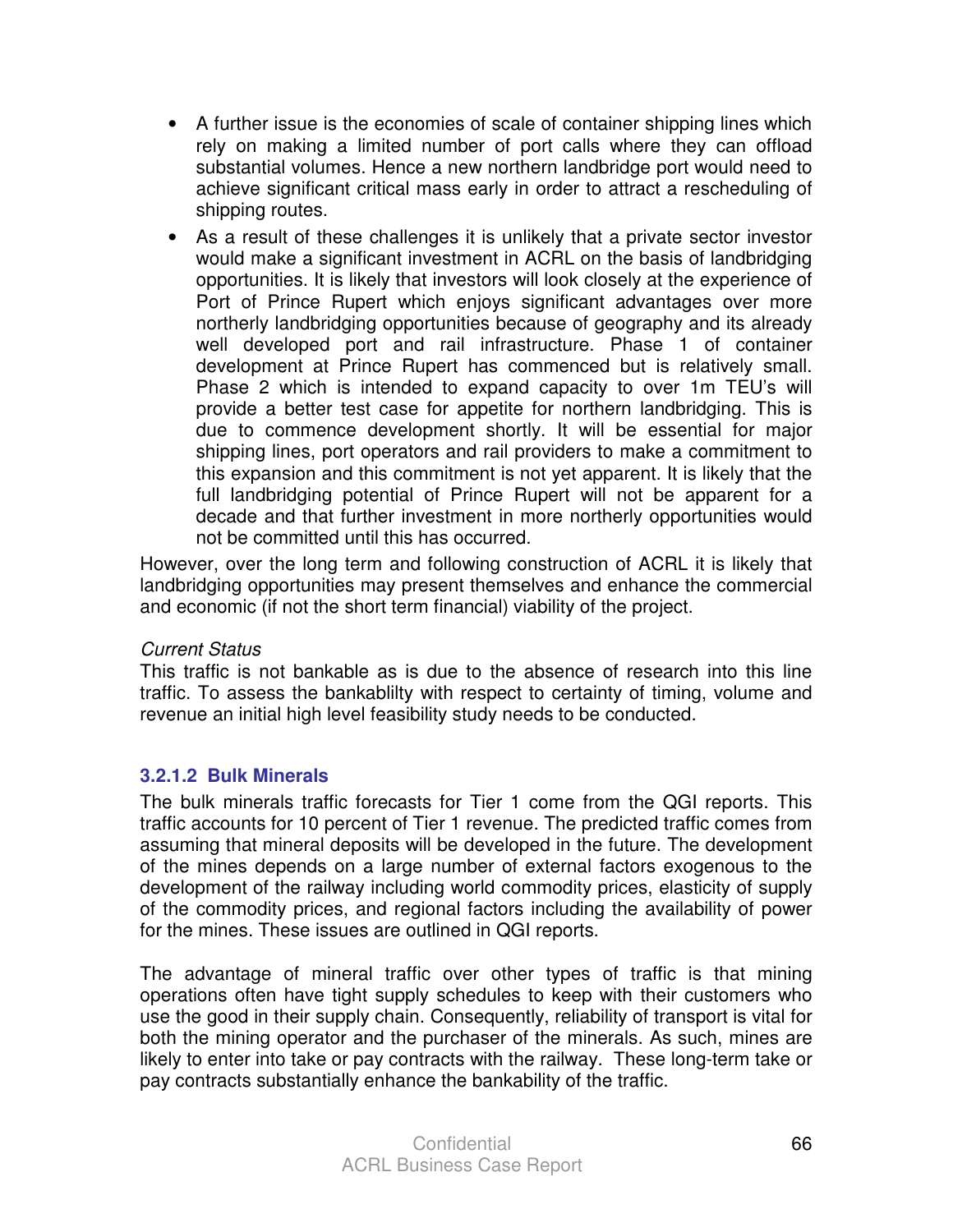### Certainty of Timing

The timing of the bulk mineral traffic is highly uncertain; however it is likely that the mines will be developed at some time in the future. Without discussions between ACRL railway and mining developers it will be difficult to determine the timing of this development. The development of mining operations and the railway is also somewhat a chicken and egg. The mines will not be developed unless there is an economic transport option available to transport the minerals; however it is difficult to develop a railway without any existing customers.

The Alice-Darwin railway in Australia was developed with the assumptions that providing an economic form of transport would help facilitate bulk mineral development. In reality the development of the mining operations had been slower than expected, however some mines have been developed.

The Model assumes the start up of the mines is staggered over a three years. This is a very aggressive assumption.

### Certainty of Volume

The volume of bulk minerals transported is also uncertain as the exact sizes of the mine deposits are not known, and the volume of mineable tons at each mine is a function of the price of the mineral at the time of mining. Consequently, the actual amount of traffic will depend on prevailing economic conditions which are difficult to predict.

### Certainty of Revenue

The price a railway is able to charge the mining companies is generally a function of the profitability of the mining operation, hence a function of the price of the mineral and costs associated with the mine, both of which are highly uncertain.

### Current Status

Due to the uncertainty of the timing of the traffic, the revenue is not "bankable as is". However, mining operations generally require certainty in their transport arrangements and seek long term contracts for transporting their products. "Take or Pay" contracts could be entered into with the mining operators, even when the mines are in the development stage. With these take or pay contracts in place, the uncertainty associated with the volume and revenue is negated at least in the short term. These contracts make revenue bankable.

### **3.2.1.2.1 Iron Ore**

The iron ore deposit in the Yukon is one of the largest iron ore deposits in the world. There are potentially 28 million revenue tons annually per year in iron ore which could be transported on the railway. None of this potential traffic is accounted for in the bankability analysis.

Section 17.4 outlines the potential of Yukon Iron Ore in the phased route option.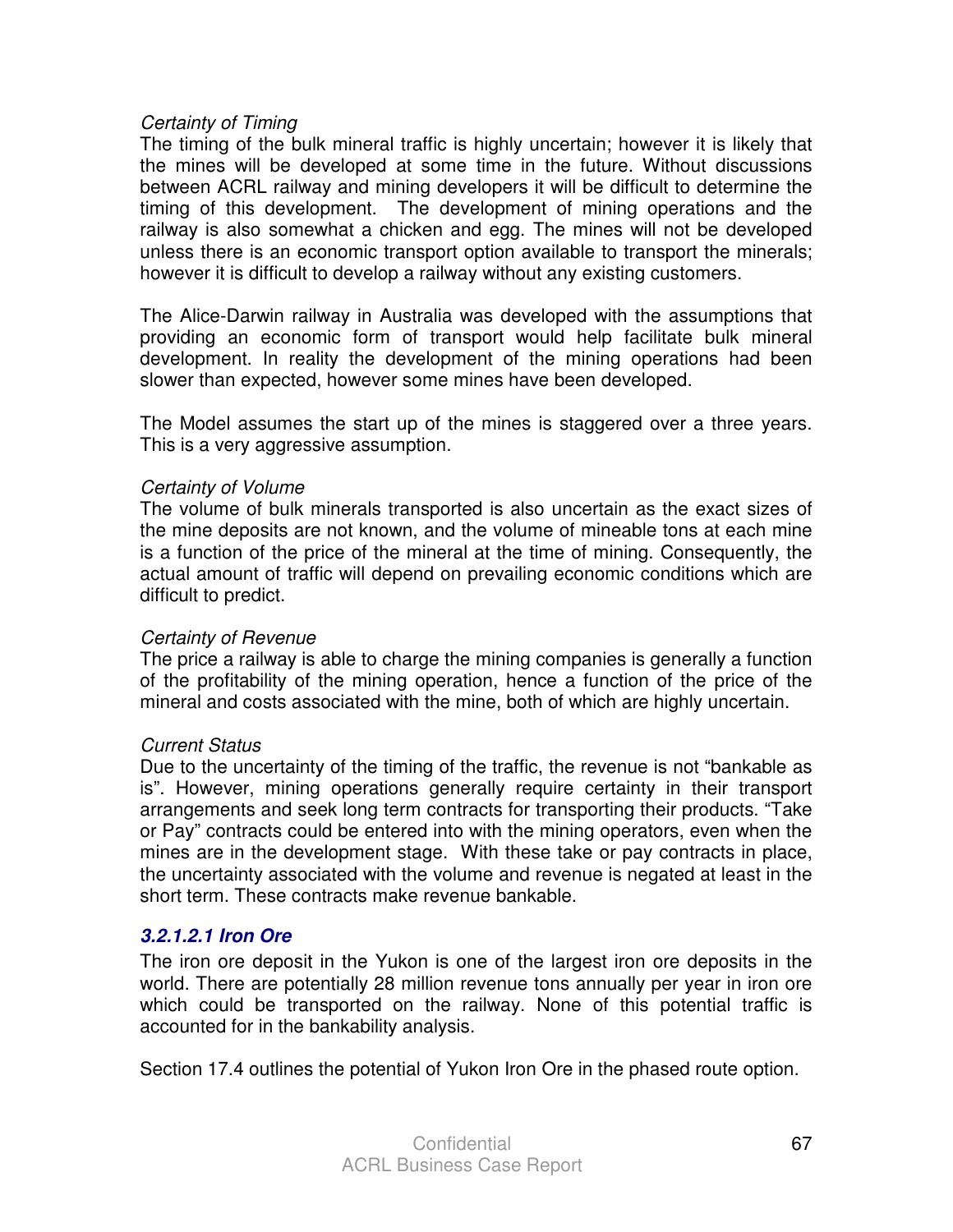#### **3.2.1.3 Industrial Products**

The Industrial Product traffic is the traffic associated with the movement of industrial products for the construction and ongoing operation of the mines and the construction of the pipeline. The traffic forecasts for Tier 1 industrial products are taken from the QGI reports.

#### Certainty of Timing

The Industrial Product traffic is dependant on the mining development; therefore the certainty of the timing of the industrial products traffic has the same risk characteristics as the timing of the bulk mineral traffic discussed above.

#### Certainty of Volume

The volume associated with Industrial Products is related to whether or not the mines are developed. If the mines are developed there should be high certainty of volume unless there are major changes in the mining technology.

#### Certainty of Revenue

The price the railway is able to charge the mines will be dependent on the profitability of the mines, as with the bulk mineral traffic discussed above.

#### Current Status

The bankability of this revenue is dependent on the probability of the mines being developed. This revenue should be bankable if the mines are developed.

#### **3.2.1.4 Pipeline Traffic**

Pipeline traffic refers to the traffic volume associated with the construction of the Alaska and McKenzie Gas pipelines. The revenue associated with the pipeline is small; however it would occur in the early years of the project, where other revenues are most risky. Therefore it is proportionately more important to bankability than the NPV of the revenue indicates.

#### Certainty of Timing

The timing of the construction of the Pipeline is uncertain. There is the risk that the pipeline will be built before the rail is operating and in this case there will be no traffic volume associated with the pipeline. Similarly, the timing of the pipeline revenue is more sensitive than other revenues to the timing of construction of the rail project.

#### Certainty of Volume

The estimations of the volume of traffic are likely to be accurate.

#### Certainty of Revenue

Estimated revenue for the pipeline appears to be reasonable.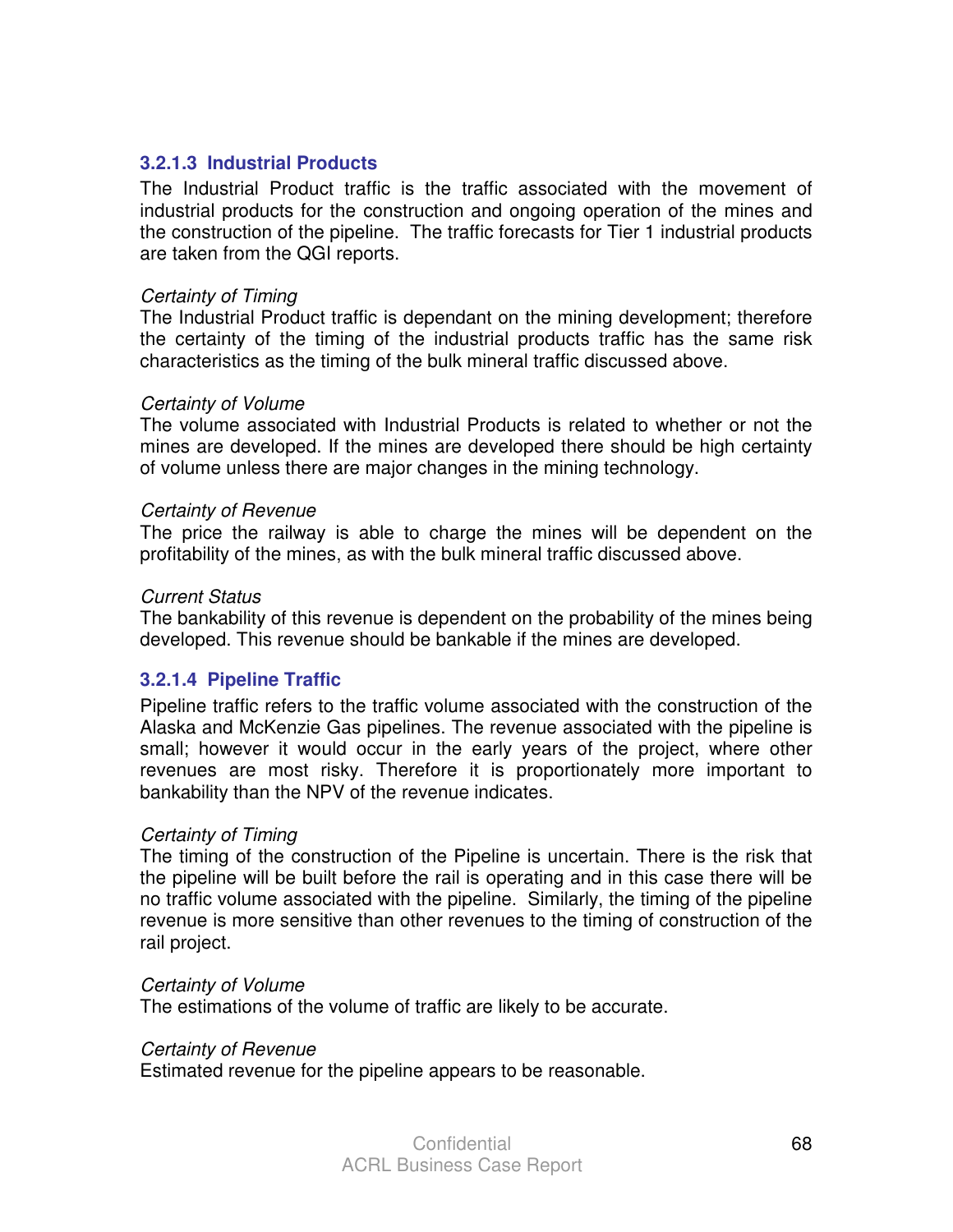### Current Status

Once the timing of the construction of the pipeline is known, and it is planned to be constructed after the railway, the pipeline revenues should be bankable.

### **3.2.2 Bankability of Cost Forecasts**

The reliability of the cost estimates is equally important in determining the bankability of the Project as revenues. For this analysis the operating costs associated with each type of revenue were not analysed individually.

The capital and operating costs for the Project are generally appropriate for the stage of development of the project. However there are some weaknesses which need to be investigated further.

### **3.2.2.1 Operating Costs**

The operating costs (inclusive of ongoing capital expenditure), for the ACRL railway excluding depreciation, are 1.8 cents per ton mile. This indicates an efficient, low cost railway, with operating costs per ton mile at the low end compared to operating costs per ton mile of Class 1 railways in North America which have decades of operating experience. This is partly due to the new track requiring less maintenance than other rail ways. The ACRL railway costs per ton mile need to be verified, as private sector investors will query their validity due to lack of sufficient evidence behind the estimate as they may appear to be too low.

### **3.2.2.2 Design Build Costs**

The cost of the design build project is vital in the bankability of the Project. Currently the full rail route is estimated at \$11.0 billion (2006 USD); therefore small percentage differences have a material impact. At this stage of the Project it is likely that this number will change by plus or minus 25 percent.

The accuracy of the construction schedule is key to bankability. If the Project is late in completing construction and the start of traffic is delayed there will be no revenue to pay the interest on debt, let alone equity return. The current assumption that construction of the entire railway will only take two years is ambitious compared to other projects, especially with the skilled labour shortages which are currently being experienced in Western Canada and if the seasonality of the work due to climate are taken into consideration. The construction schedule needs further analysis to ensure this it is realistic.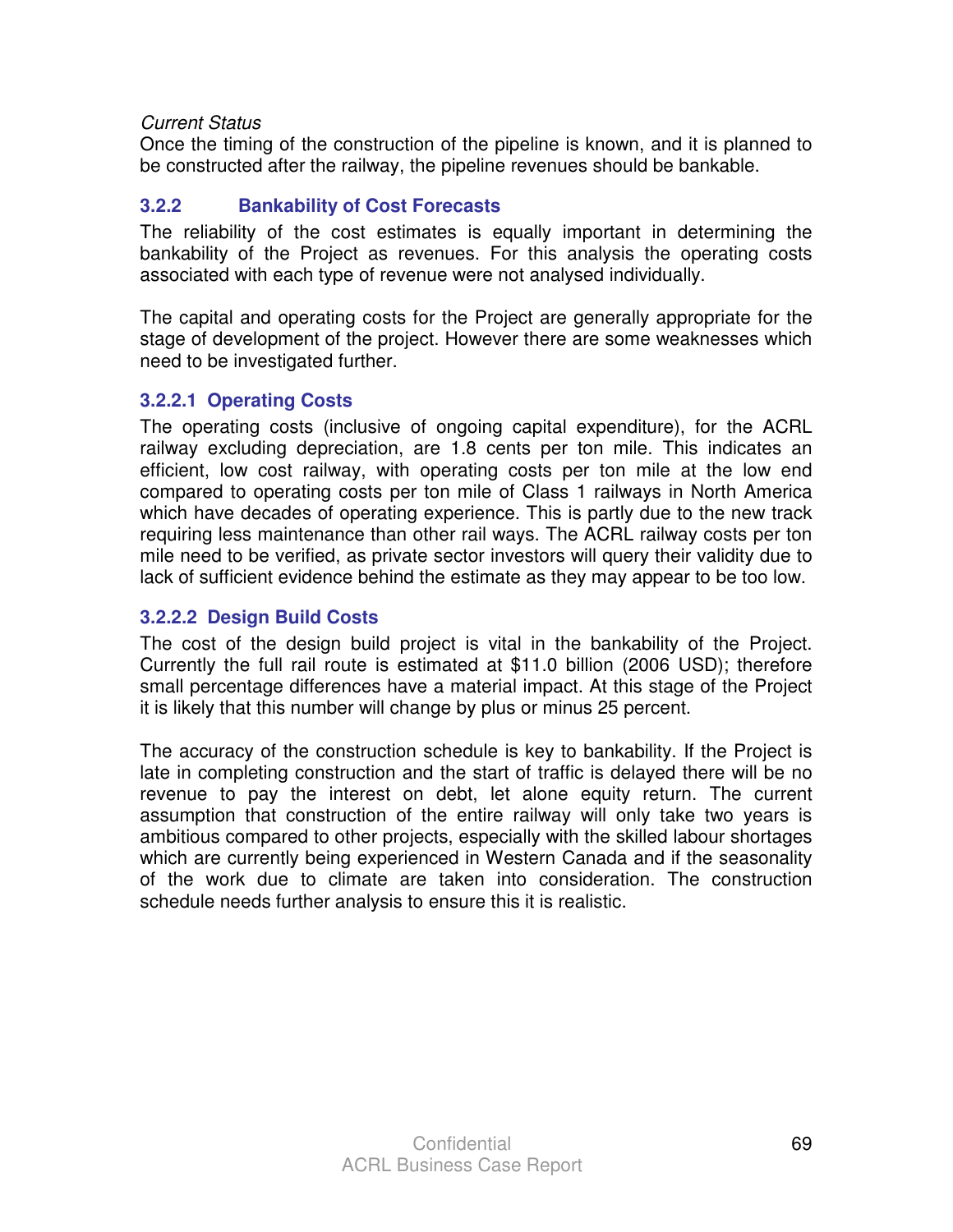# **3.3 PRIVATE SECTOR INVESTORS**

### **3.3.1 Types of Investors**

Three different types of "investors" have been analyzed to determine the maximum potential investment in the railways. The investors are used as proxies for different return requirements and leverage requirements. The three investors are:

- Traditional rail owner and operating investors
	- o Class 1 rail investors; for example CN, BNSF
- Financial investors
	- o Track Company
	- o Operating Company
	- o Rolling Stock Company
- Supply Chain investors
	- $\circ$  Large mining companies; for example BHP, Rio Tinto
	- $\circ$  Large intermediate users of the bulk mineral products; for example Mitsubishi, Mittal Steel

# **3.3.2 Class 1 Railway Investors**

Class 1 railway investors are the traditional owner operators of long haul railways. These include companies such as Canadian National, Burlington Northern, Norfolk Southern, UP and Canadian Pacific. All these companies could be the potential investors; however such large scale capital investments from these types of companies are becoming increasingly rare.

Canadian National is one of the most likely investors as they own the track which would connect the ACRL rail to the North West.

A potential issue with this structure is that the owner of the railway can stop other companies from using the track, which may be of benefit to the owner as they are able to retain their monopoly position; however, it may not be of benefit to the users.

### Financial Characteristics

Financially, Class 1 Railways are characterized by moderate gearing levels of 40 percent. They usually have credit rating in the BBB range which generally translates to a margin of 2.5 percent on debt.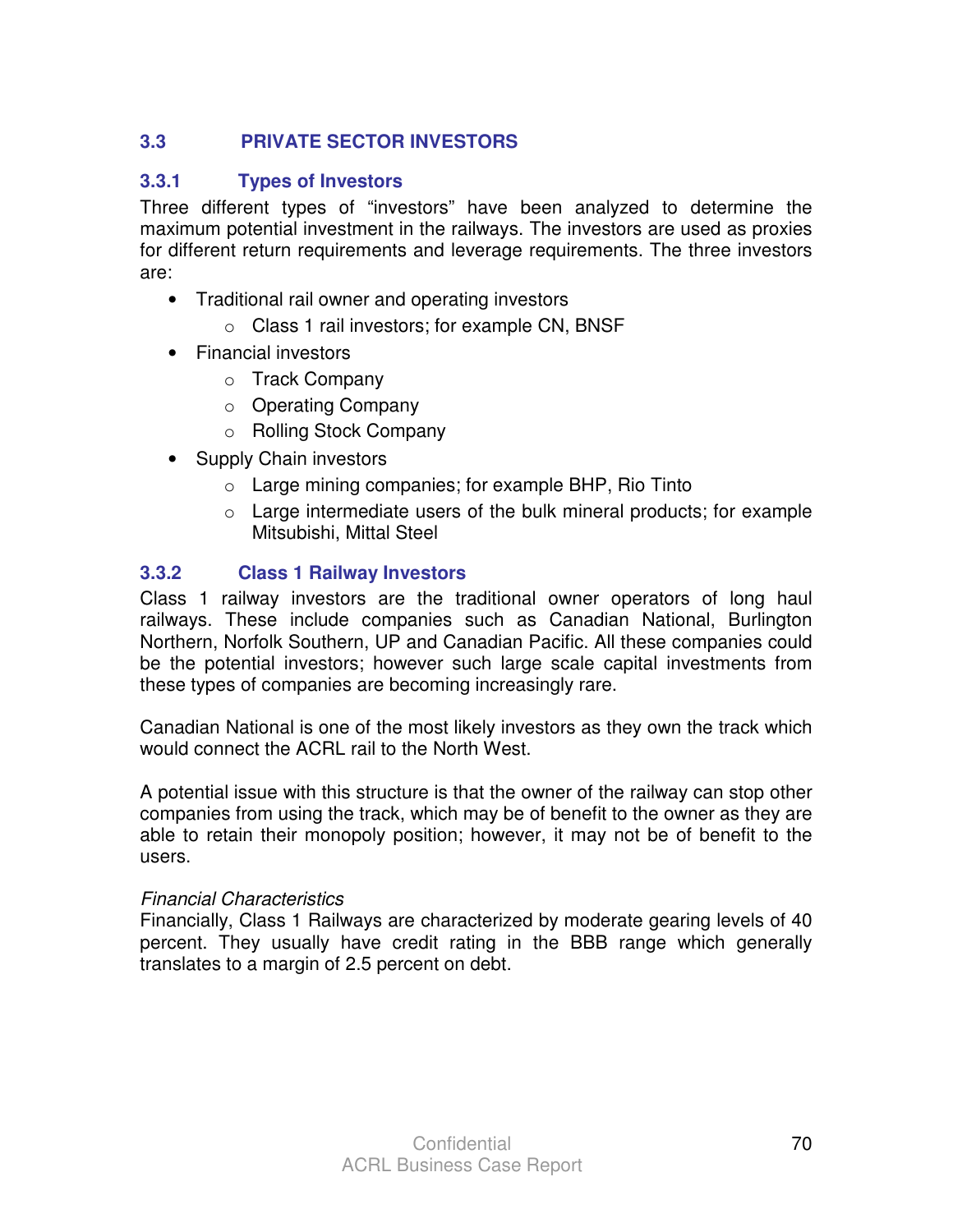# **3.3.3 Financial Investor**

A "financial Investor" refers to the structure where the railway operations/ownership is structured into three separate companies namely:

- Track Company (Financial Investor)
- Operating Company
- Rolling Stock Company

This structure is becoming more common as it can provide optimal results in terms of financing and utilization of the rail road. The structure is often used in Australia where the Track Company and the Operating Company have to be separated for regulatory reasons. The diagram below shows the relationships between the three companies and the Government Agency.



### **Track Company**

The Track Company is responsible for the track. It owns the track or leases it under a long term contract from the Government and is responsible for the maintenance of the rail and limited other aspects of the railway. The Track Company business is characterized financially by:

- Stable cash flows due to long term usage contracts
- Small variability in operating costs (actual traffic volumes do not have a large impact on operating costs)

These characteristics mean that the Track Company is a company with stable predictable cash flows, allowing a much greater percentage of debt to be injected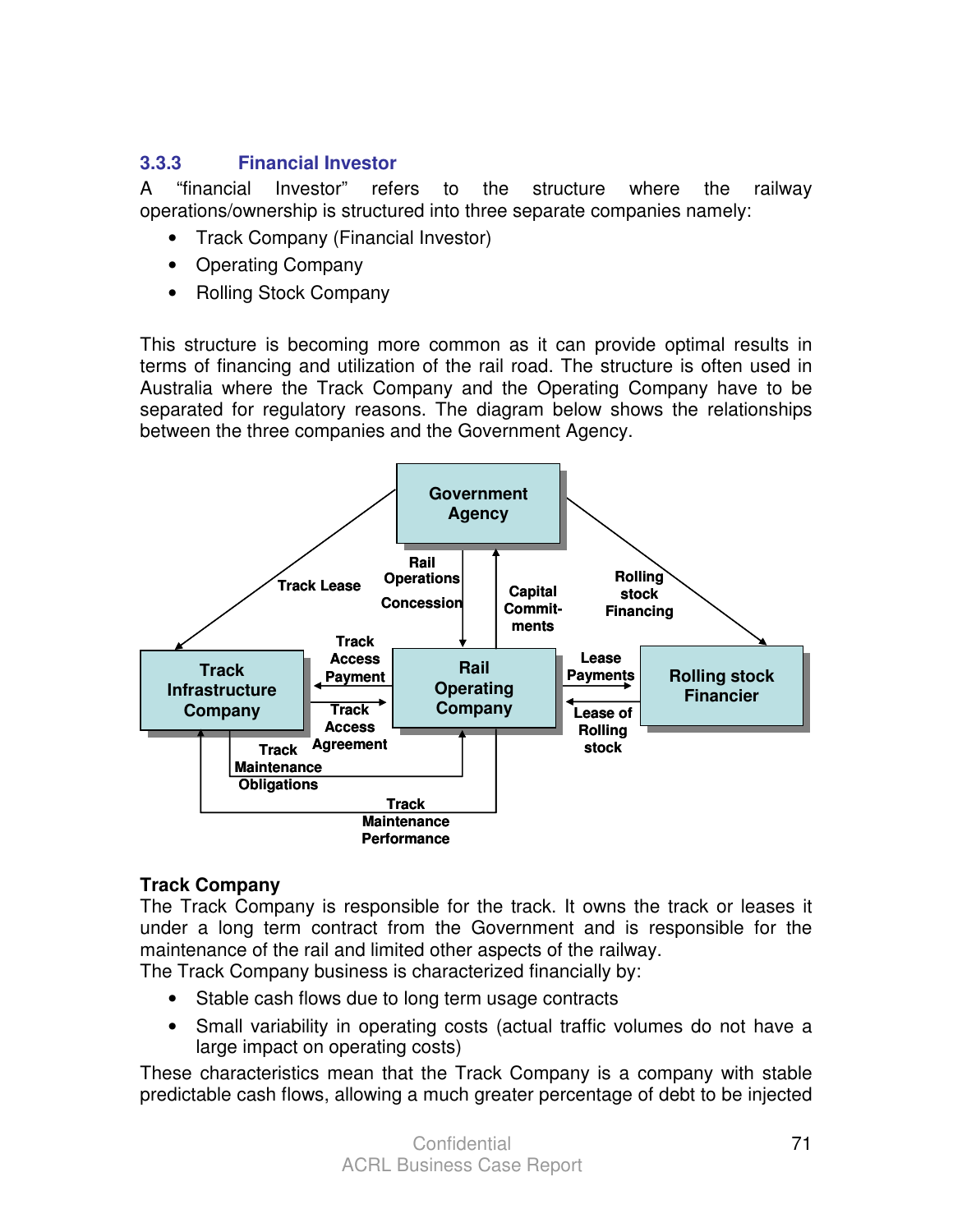into the project. This also makes the company attractive to financial investors with a low cost of capital.

#### **Operating Company**

The Operating Company is responsible for the running of the railway. This is often done by the traditional rail owners such as the Class 1 Railways or Short Line Operators.

The Operating Company will have a Track Access Agreement with the Track Company to ensure access to the track and pay regular access payments to the Track Company.

### **Rolling Stock**

The Rolling Stock Company purchases the locomotives and leases them to the operating company. This is becoming common place in North America.

#### Financial Characteristics

Only the Track Company invests directly in the track. It is assumed the Track Company receives a percentage of the revenue Operation Company receives and pays for the rehabilitation of the track.

The Financial Investor typically has approximately 80 percent leverage. Because of the high level of debt, the total amount of private sector financing is highly sensitive to revenues available in the early years.

### **3.3.4 Supply Chain Investors**

Supply Chain Investors are investors who have an interest in the commodities that the railway transports and they want to ensure reliable supply. The most likely supply chain investor in this case will be an investor with an interest in the large Yukon Iron Ore. There is the possibility that a transportation company, interested in developing the land bridging opportunity would also invest strategically.

For the Supply Chain Investor securing reliable supply is paramount especially as more companies move to "just in time" inventory systems. This means delays in transportation or derailments can have significant financial implications.

### Financial Characteristics

Companies which are large users steel or manufactures of steel, such as BHP, Rio Tinto, Mitsubishi, or Mittal Steal, may be suitable Supply Chain Investors. These companies typically have leverage of approximately 35 percent and are highly rated giving them a low cost of debt. Equity returns for this category of companies are currently very high due to the current commodities boom. For the purpose of this analysis it is assumed that the Investor would require a lower equity return than they are current receiving due to the strategic benefits of the rail investment.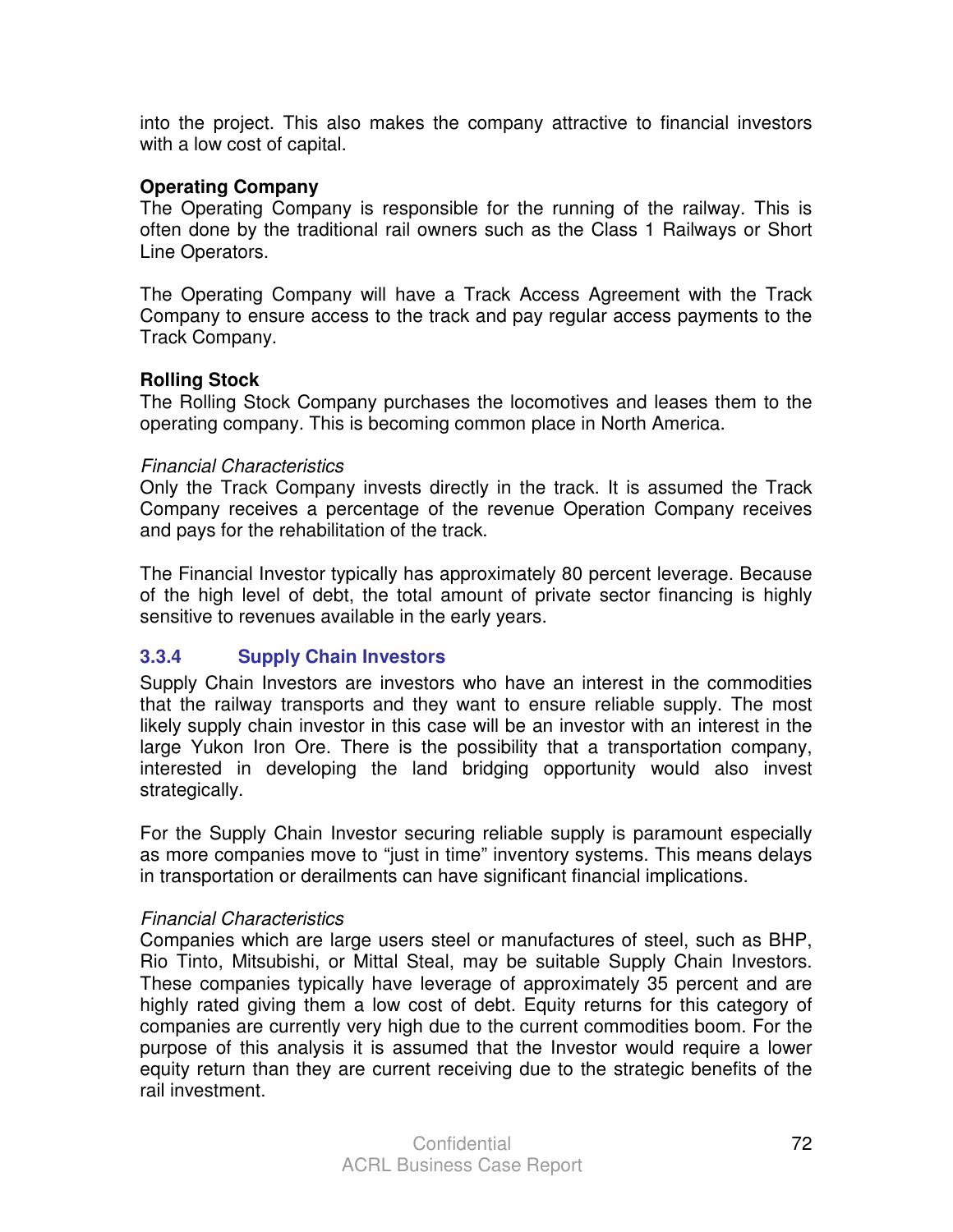## **3.4 PRIVATE SECTOR PARTICIPATION AND FUNDING GAP**

On the assumption that the bankability issues associated with costs, revenues and planning issues can be resolved without materially altering the economics of the Project, we calculate that the Project could support between a low range of \$2.1 billion of private sector capital and a high range of \$4.4 billion. The actual appetite of investors this investment has not been determined.

This level of private sector investment capacity leaves a significant funding gap, which would need to be supported by the public sector. The funding gap would be between a low range of \$6.7 billion and a high range of \$9.0 billion. Funding gap is calculated as the difference between (initial capital costs + interest during construction plus + start up costs) and the private sector participation.

The funding gap can also be considered as a revenue gap, representing the amount of revenue (assuming no change in cost) that would be required to cover the full capital costs of the railway. The revenue gap varies between \$360 million per year and \$1,200 million per year depending on the cost of capital of the investor.

# **3.4.1 Financial Assumptions**

Assumptions regarding the financing characteristics of each investor were determined to evaluate the maximum amount of private funding available.

**All Tier 1 revenue is bankable:** Although it is not currently bankable "as is", with some work it could be bankable. Assuming this also provides a starting point for future analysis when more certainty in the revenues and costs are known.

**Inflation:** Revenues and cost increase by two percent each year due to inflation. Note the Innovative cost model does not include an inflation assumption.

**Financial Assumptions:** The following financial assumptions are based on the industry average for each type of investor:

- Equity return plus a greenfields premium to account for the additional risk
- Debt margin<sup>8</sup> based on average credit ratings of projects
- $\bullet$  Leverage<sup>9</sup>

**EXECUTE:**<br><sup>8</sup> The percentage above the base interest rate the investor must pay in interest

 $9$  Leverage refers to the percentage of debt of private financing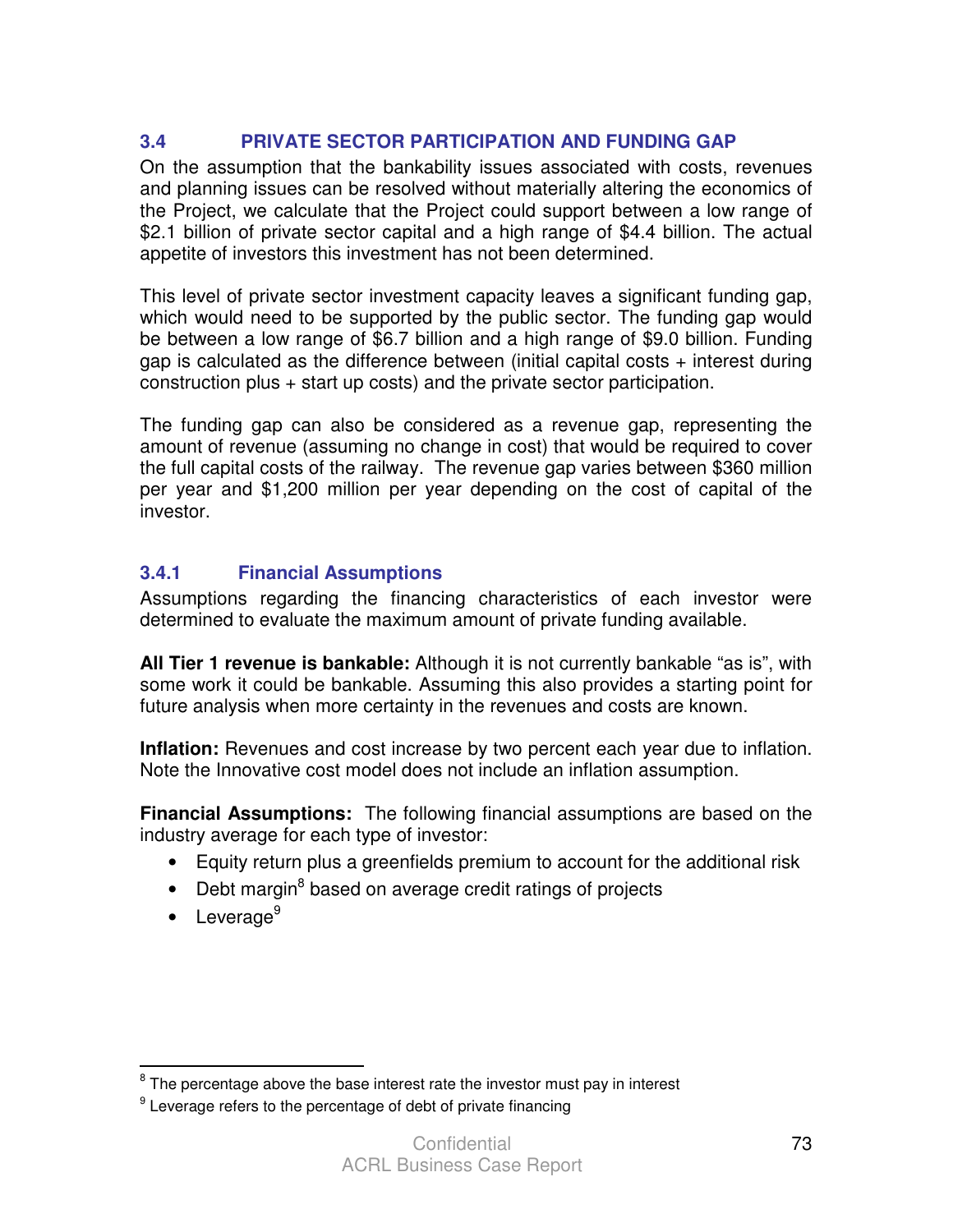#### **Summary of Investor Financial Requirements**

|                               | Class 1 | Financial | <b>Supply Chain</b> |
|-------------------------------|---------|-----------|---------------------|
|                               | Railway | Investor  | Investor            |
|                               | $\%$    | $\%$      | %                   |
| <b>Required Equity Return</b> | 17      | 10        | 12                  |
| <b>Base Interest Rate</b>     | 4.7     | 4.7       | 4.7                 |
| Margin on Debt                | 2.5     | 1.0       | 1.0                 |
| <b>Total Cost of Debt</b>     | 7.2     | 5.7       | 5.7                 |
| Leverage                      | 40      | 80        | 35                  |

#### **Debt Tenor**

The financial model is a 50 year model, however it is unrealistic to assume to debt to be amortized over 50 years. The debt is initially assumed to be 30 years length post construction completion with the debt being refinanced at year 20 for the remaining 30 years. Effectively, this means that the principal and interest repayment is higher for the first 20 years than for the remainder of the project.

Interest is assumed to be capitalized during construction, and debt is amortized from two years post construction completion, four years from the start of construction.

#### **Access to Revenue**

Operating and maintenance cost have priority to revenue, then debt service. The remainder of the cash flow is then available for the equity holders.

In the case of the Financial Investor, the Operating Company has access to revenue earns a 20 percent margin on its costs, the remained of the revenue then flows to the Track Company to cover track rehabilitation expenses and service debt and equity.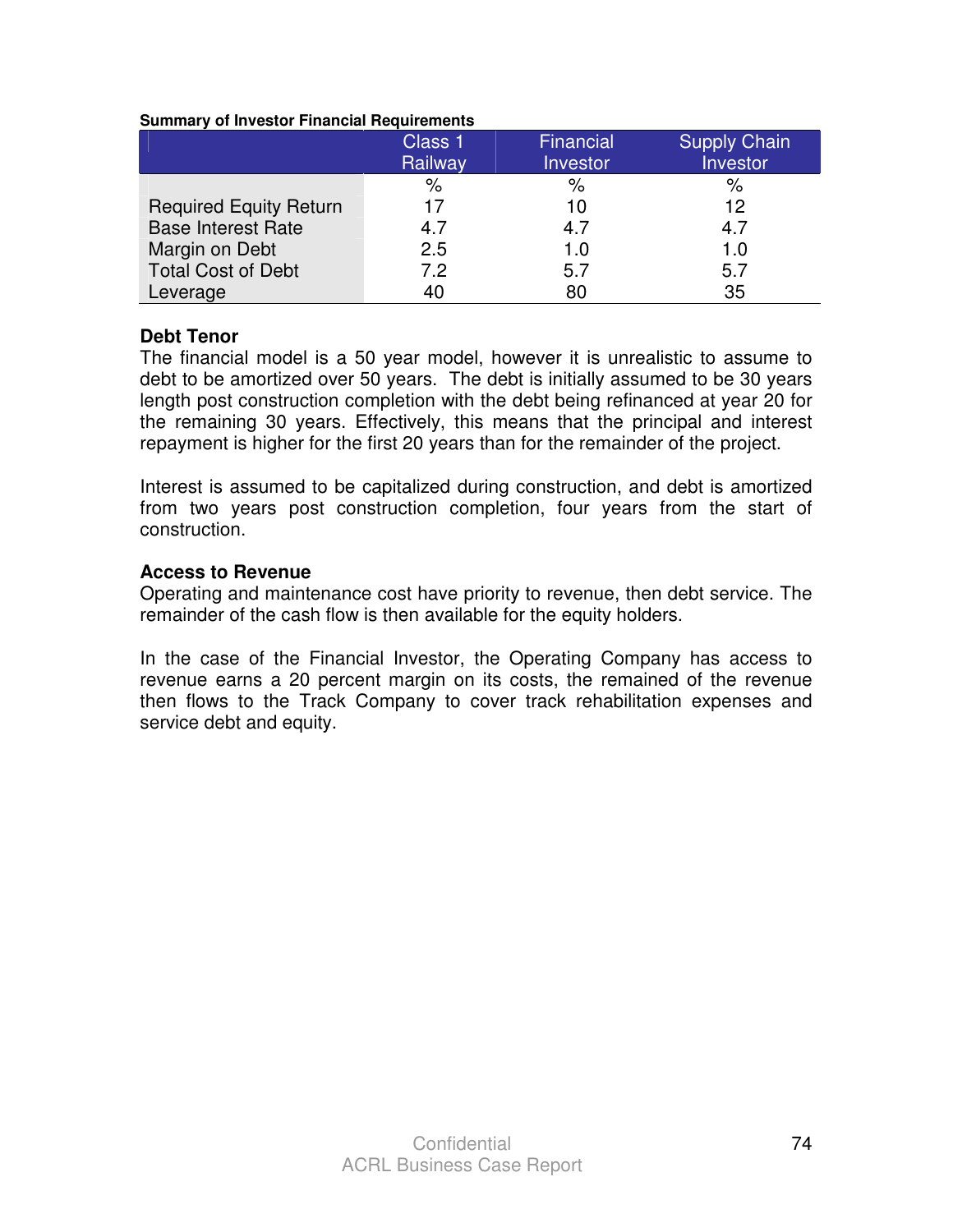## **3.4.2 Overview of Full Route Private Sector Investors**

The full route analysis assumes the full route railway is built over a two year period. On the full route the majority (85 percent) of the traffic travels from Hazelton to Delta Junction or visa versa, as almost 100 percent of the intermodal traffic is transported this full distance. Only a small amount of traffic travels on an individual segment. The bulk minerals fall into this category, with the Division Mountain coal being transported Braeburn to Skagway.



The revenue gap is calculated by determining the amount of revenue which would be required to cover the full capital costs of the railway, given the capital structure of the investor. The revenue is assumed to be constant in real dollars over the life of the project. It is inflated at the same rate as the actual revenue. In the case of the financial investor, all the additional revenue flows to the financial investor.

#### Class 1 Railway

A traditional Class 1 rail investor would be able to support private investment of \$2.1 billion, comprising of \$870 million in debt and \$1.3 billion in equity. To cover the full capital cost of the railway with the existing traffic, the ACRL railway would require \$1.2 billion annually in additional revenue, or price outbound intermodal traffic at approximately \$6,000 per container.

#### Financial Investor

A financial investor would theoretically be able to invest \$4.6 billion in the railway, leaving a funding gap of only \$6.7 billion. A financial investor is able to make a large investment due to their low cost of capital, though high leverage which they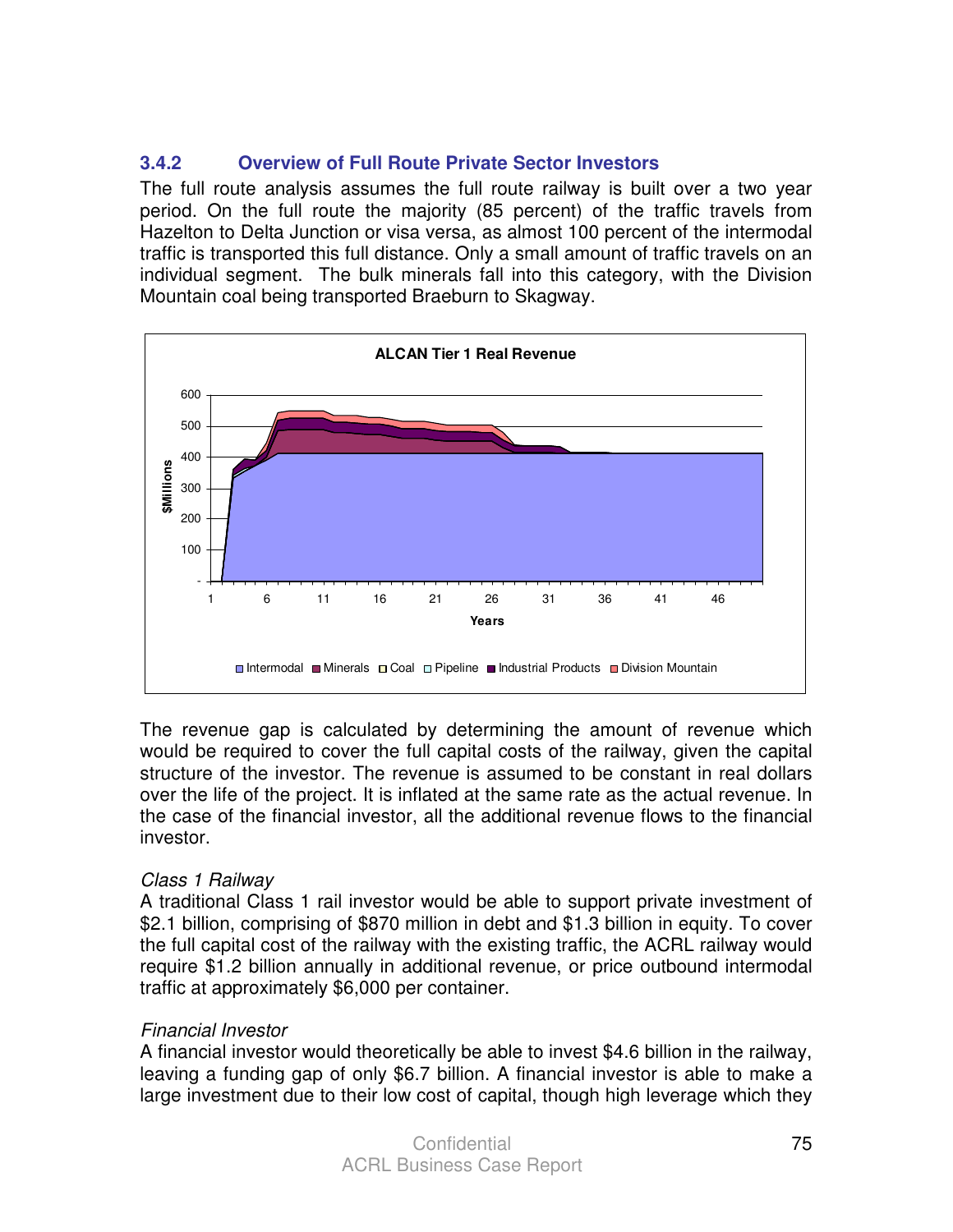are able to maintain due to smooth cash flows. To cover the full capital costs of the railway, the outbound intermodal traffic would need to be priced at approximately \$2,700 per container.

If the revenue had a more variable profile, or had a longer ramp up period, the amount of debt may be constrained at different time periods and the financial investor may not be able to invest as much as a supply chain or a Class 1 rail investor.

#### Supply Chain Investor

Given the traffic forecast a Supply chain investor would be able to invest \$3.5 billion, \$1.2 billion of debt and \$2.3 billion of equity. However in this case where the intermodal traffic is the core traffic of the railway; it is less likely that there would be a Supply chain investor interested in the investment. An additional \$654 million annually in revenue is required for the railway to cover the capital investment. This is equivalent to outbound container traffic revenue being priced at over \$3,900 per container.

#### **Summary Table**

|                             | Private<br><b>Sector</b><br>Participation | <b>Funding Gap</b> | <b>Revenue Gap</b><br>Annual | Multiple of<br>current rates<br>required to<br>achieve<br>revenue gap |
|-----------------------------|-------------------------------------------|--------------------|------------------------------|-----------------------------------------------------------------------|
| Class 1<br>Railway          | \$2.1 billion                             | \$9.0 billion      | \$1,200 million              | 3.2x                                                                  |
| Financial<br>Investor       | \$4.4 billion                             | \$6.7 billion      | \$360 million                | 1.7x                                                                  |
| Chain<br>Supply<br>Investor | \$3.4 billion                             | \$7.7 billion      | \$654 million                | 2.2x                                                                  |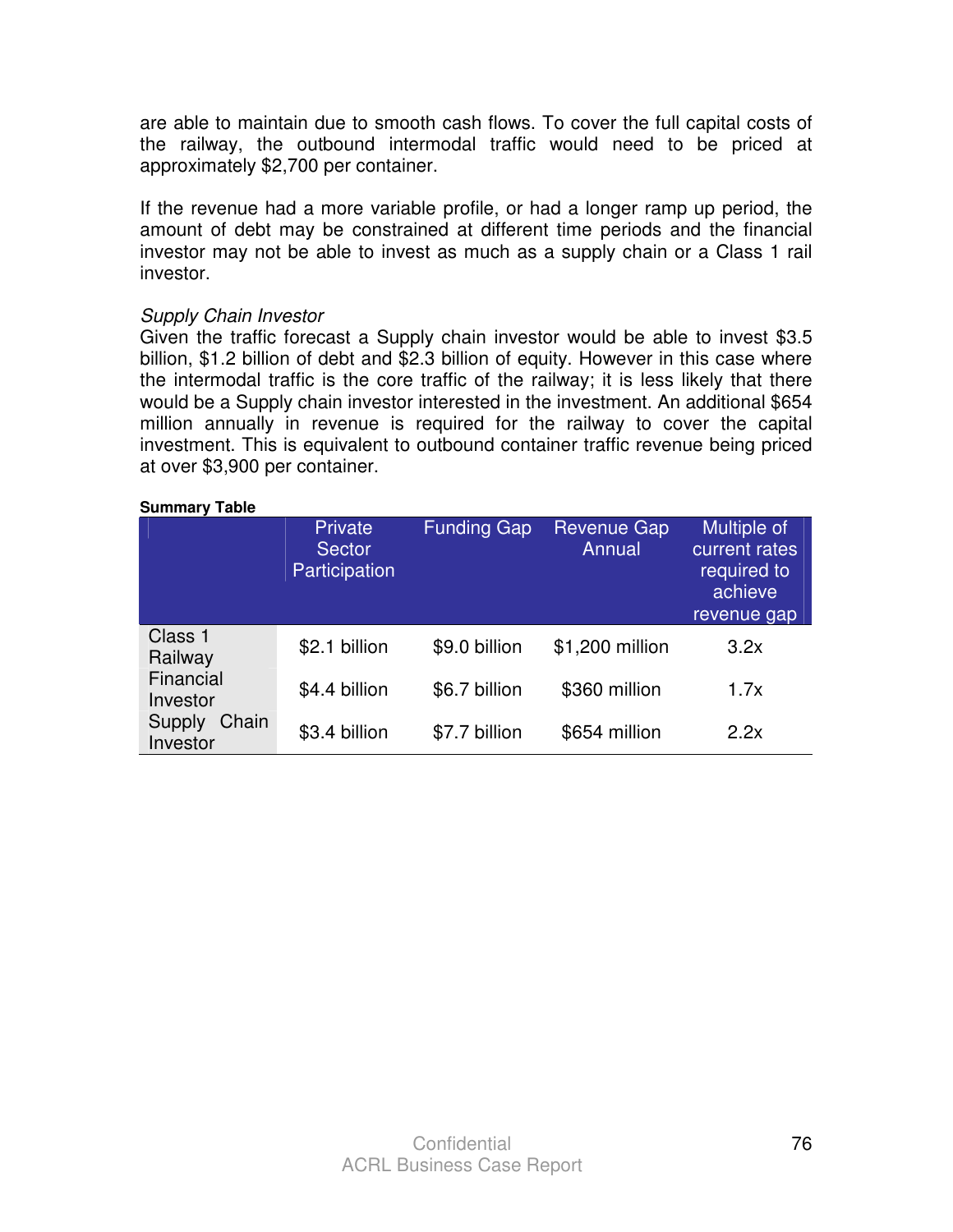## **3.5 PHASED INVESTMENT ANALYSIS**

Building the full route railway at once will be logistically difficult and will require an extremely large amount of capital upfront. This amount of capital would put strains on capital market and equity participants. Building the railway in segments allows the large injections of capital to be spread over time and may provide comfort to the lenders that the construction schedule will be met.

After the first phase is built there is a potential for the revenue that was previously not bankable to become bankable. Mines may be developed with the anticipation that the rail will be built with the previously build section giving confidence to the process.

However, as the intermodal traffic is currently assumed to be the key driver of the ACRL railway, with the majority of the traffic traveling the full north to south leg. If only one segment is built, it is unlikely that any of the inbound or outbound intermodal traffic would be captured. For this reason the phased investment option looks worse than it may be in reality if the Yukon Iron Ore traffic materializes. Minerals in particular are unlikely to use a full route, as generally they are simply transported to the closest tide water and could greatly enhance the economics of a phased investment. The impact of the Yukon Iron Ore on a phased investment is discussed below. This scenario provides further rationale for a phased investment.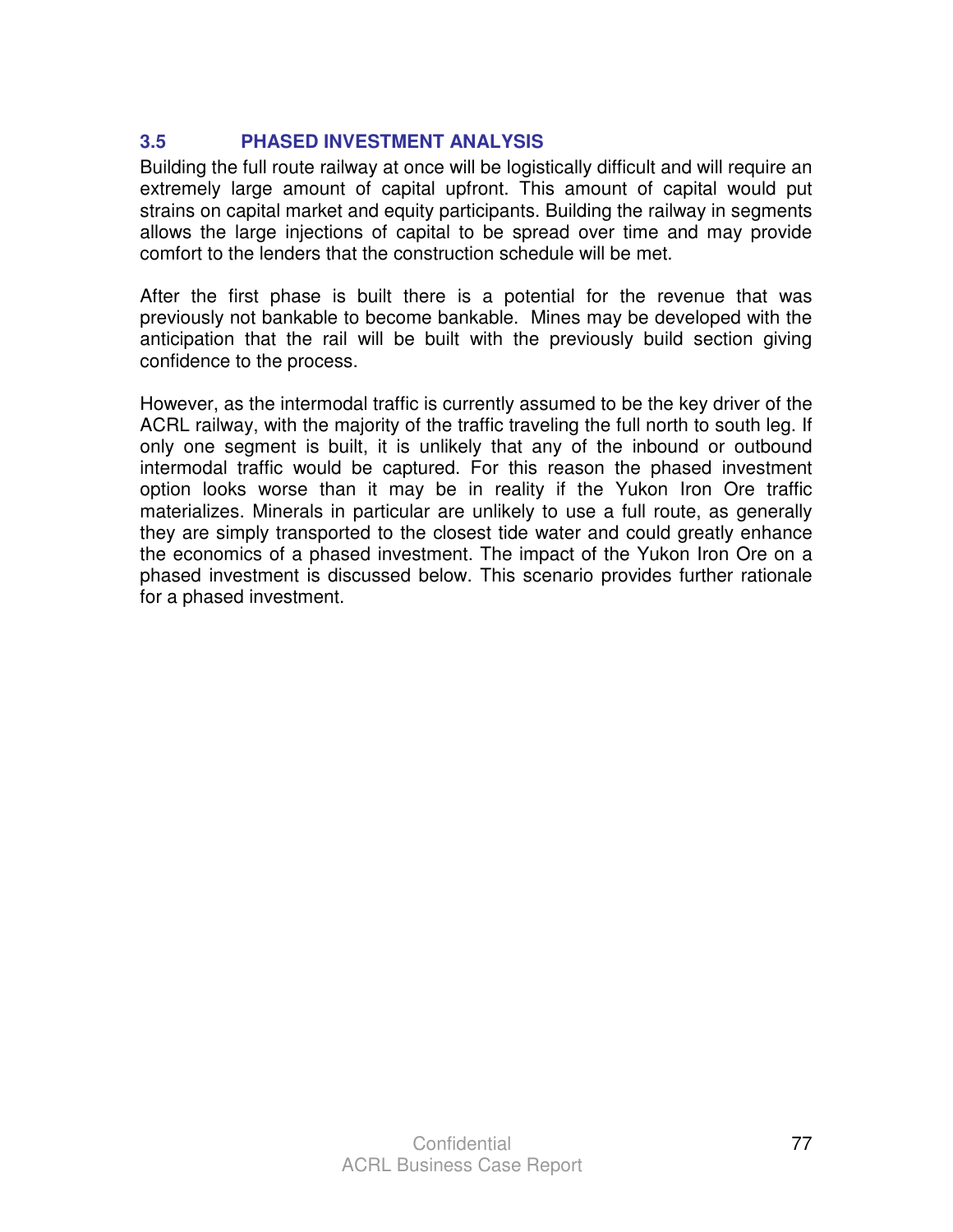## **3.5.1 Carmacks to Skagway**

In the phased option from Carmacks to Skagway, the primary source of traffic is from the Divisions Mountain mine. The graph below outlines the source and timing of the Tier 1 revenue for the Carmacks to Skagway phased option. The railway covers its operating costs in years 7 to 27.

Due to the different revenue profile for the phased investments, private sector debt is assumed to be capitalizing interest until year 7, and is amortized from year 7 to 26. This long interest capitalization period is a very aggressive assumption.



Private sector investors would only be able to contribute between \$32 million and \$72 million in this option; however, there are substantially lower capital and start up costs for this option, resulting in a funding gap of between \$617 and \$657 million.

| Summary<br>Taple      |                                        |                    |                                  |
|-----------------------|----------------------------------------|--------------------|----------------------------------|
|                       | <b>Private Sector</b><br>Participation | <b>Funding Gap</b> | <b>Revenue Gap</b><br>$-$ Annual |
| Class 1<br>Railway    | \$32 million                           | \$657 million      | \$94 million                     |
| Financial<br>Investor | \$72 million                           | \$617 million      | \$35 million                     |
| Strategic<br>Investor | \$55 million                           | \$633 million      | \$59 million                     |

**Summary Table** 

#### **Confidential** ACRL Business Case Report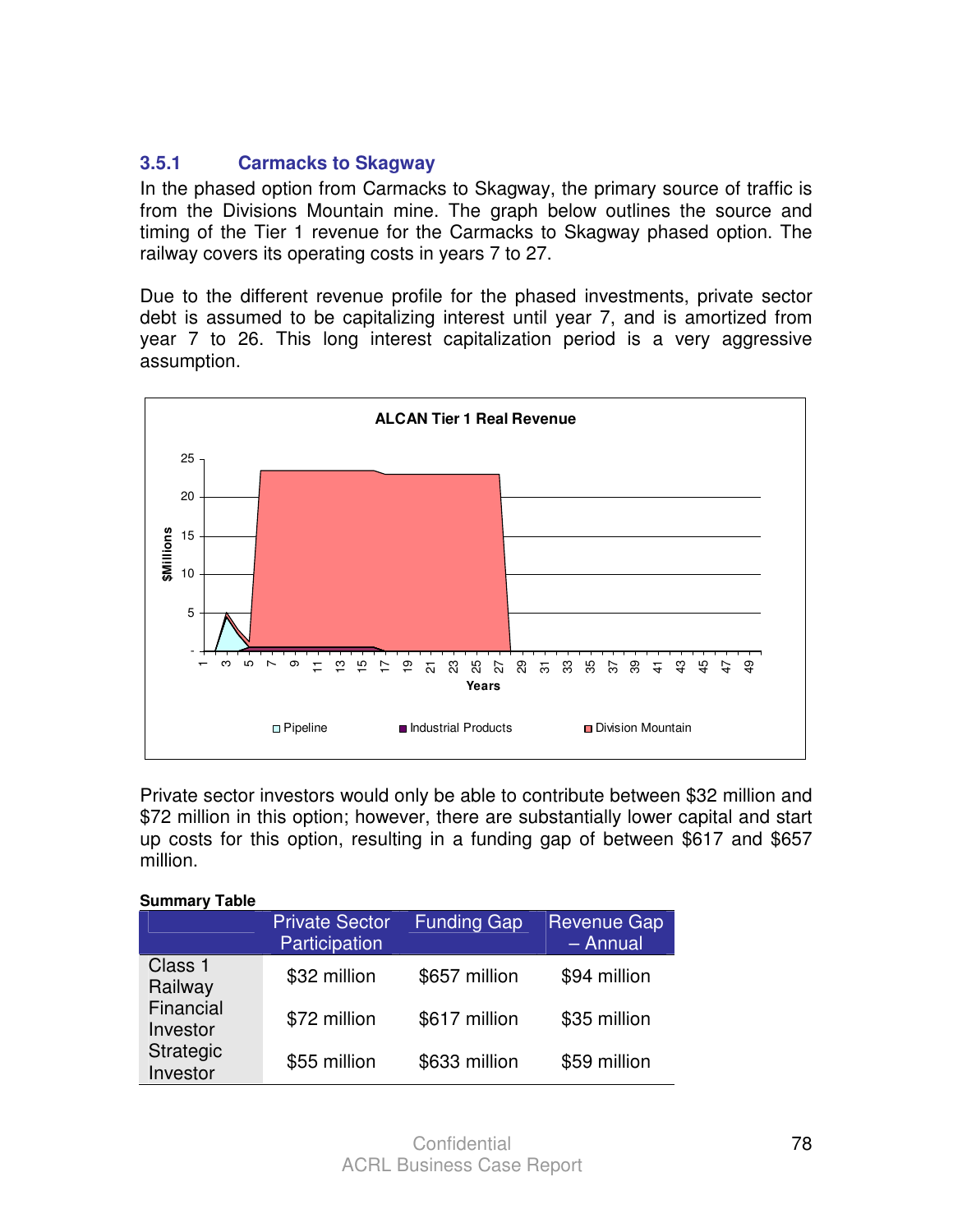# **3.5.2 Carmacks to Hazelton**

In the phased investment option Carmacks to Hazelton, the traffic consists primarily of bulk minerals. This low volume of traffic covers its operating costs from years 7 to 26. However, the maintenance capital expenditure is not always covered over this time period. Only between years 8 and 13 are the operating and maintenance costs covered by the revenue. Because of this very short time period it is assumed that there is no private sector participation in scenario.



# **3.5.3 Carmacks to Delta Junction**

In the phased option of Carmacks to Delta Junction, the only Tier 1 traffic on this line is the Pipeline traffic. This traffic only occurs for one year. Because of the extremely limited traffic in this case there would be no private sector investment.

## **3.5.4 Yukon Iron Ore**

When evaluating the phased investment the Yukon Iron Ore should be considered. If it is likely the mine will be developed in the near future the segment which transports the iron ore to port should be build first. Depending on the amount the mine is able to pay for transport costs and the port which the iron ore is exported out of, the traffic could fund a significant portion of the capital costs. Operating costs in this segment include ongoing capital expenditure.

## **3.5.4.1 Skagway/Haines**

The port closest to the Yukon Iron Ore deposit is Skagway, however the current track to Skagway requires significant capital improvements to carry the expected 28 million tons per year and the port cannot handle the volume of iron ore.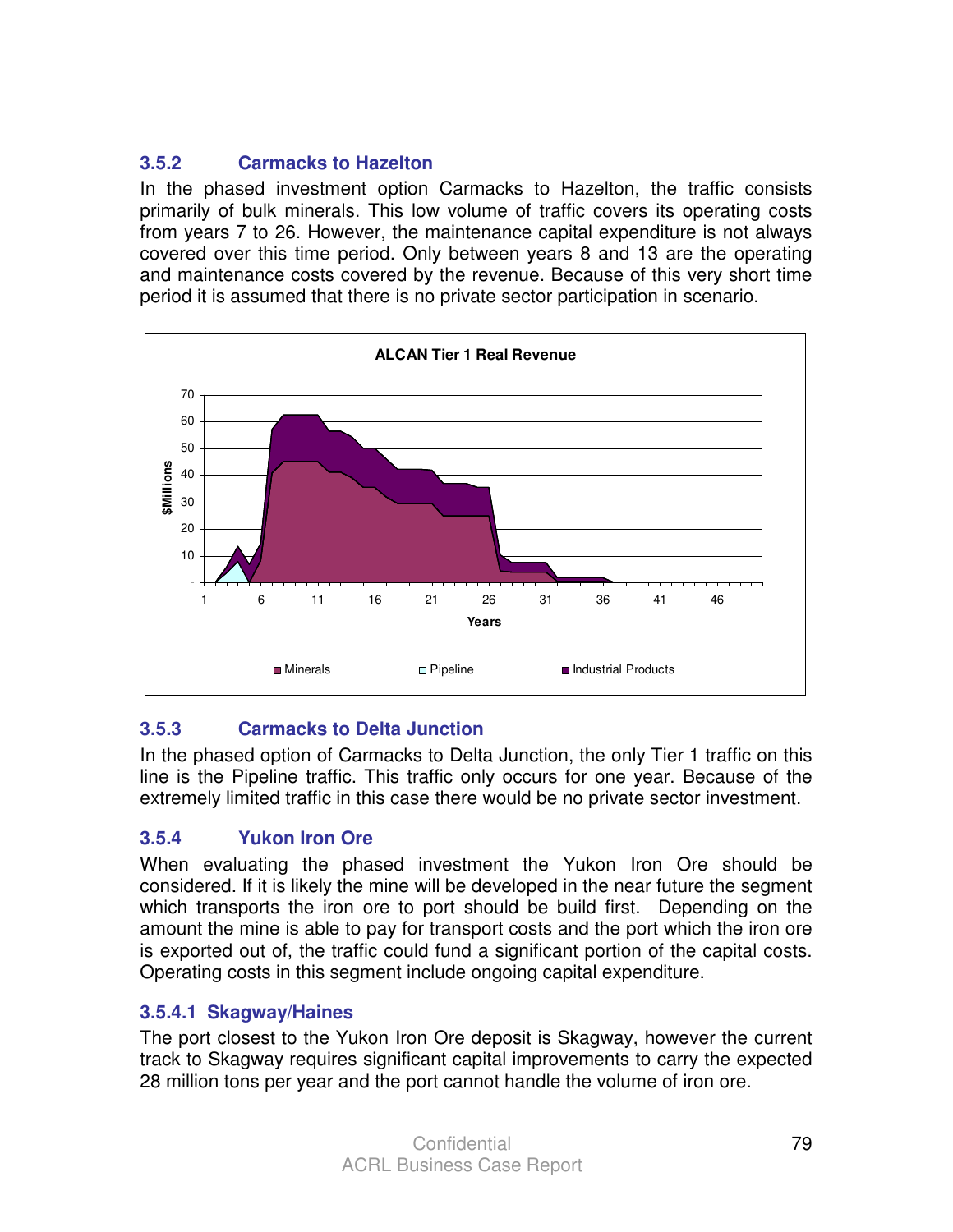If a track to Haines was built and a bulk handling port was developed simultaneously, it would cost \$2.10 per ton in operating cost to transport the iron ore from Carmacks to Haines. To cover the operating costs and initial capital investment (excluding the costs of the port development) \$13 per ton would need to be charged assuming a Supply Chain investor.

#### **3.5.4.2 Port McKenzie**

If the iron ore was exported out of Port McKenzie, it would be transported from Carmacks to Delta Junction on the ACRL railway. On this route it would cost \$2.50 per ton in operating costs, and if this traffic was to cover the capital costs of building the Carmacks to Delta Junction segment \$15 per ton would be required to cover the capital cost assuming a Supply Chain investor

This does not take into account the amount that it would cost to transport the iron ore from Delta Junction to Port McKenzie.

#### **3.5.4.3 Port of Prince Rupert**

To ship the iron ore to Port of Prince Rupert, it would cost \$4.30 per ton in operating costs on the ACRL railway from Carmacks to Hazelton. To cover the capital costs of building this section and the operating costs of transporting the iron ore, \$33 per ton would need to be charged, assuming a Supply Chain investor.

From Hazelton the iron ore would be transported on CN's track to Port of Prince Rupert. This cost has not been taken into account.

|                                                           | <b>Operating cost</b><br>per ton | Operating cost<br>per ton mile | Capital and<br>operating cost<br>recover |
|-----------------------------------------------------------|----------------------------------|--------------------------------|------------------------------------------|
| Carmacks - Haines                                         | \$ ton<br>\$2.10                 | \$ ton mile<br>\$0.012         | \$ ton<br>\$13                           |
| Carmacks<br>Delta<br>$\overline{\phantom{a}}$<br>Junction | \$2.50                           | \$0.010                        | \$15                                     |
| Carmacks - Hazelton                                       | \$4.30                           | \$0.008                        | \$33                                     |

#### **Summary Table**

## **3.5.5 2nd Phase**

After the initial phase is built, additional private sector investment will be able to be contributed at the second phase. If initially either Carmacks to Hazelton or Carmacks to Delta Junction is built, building a second phase connecting Hazelton to Delta Junction would allow the inbound and out bound intermodal traffic. If this traffic is bankable it could bring significant new private investment. The amount of private sector investment is likely to be only marginally lower than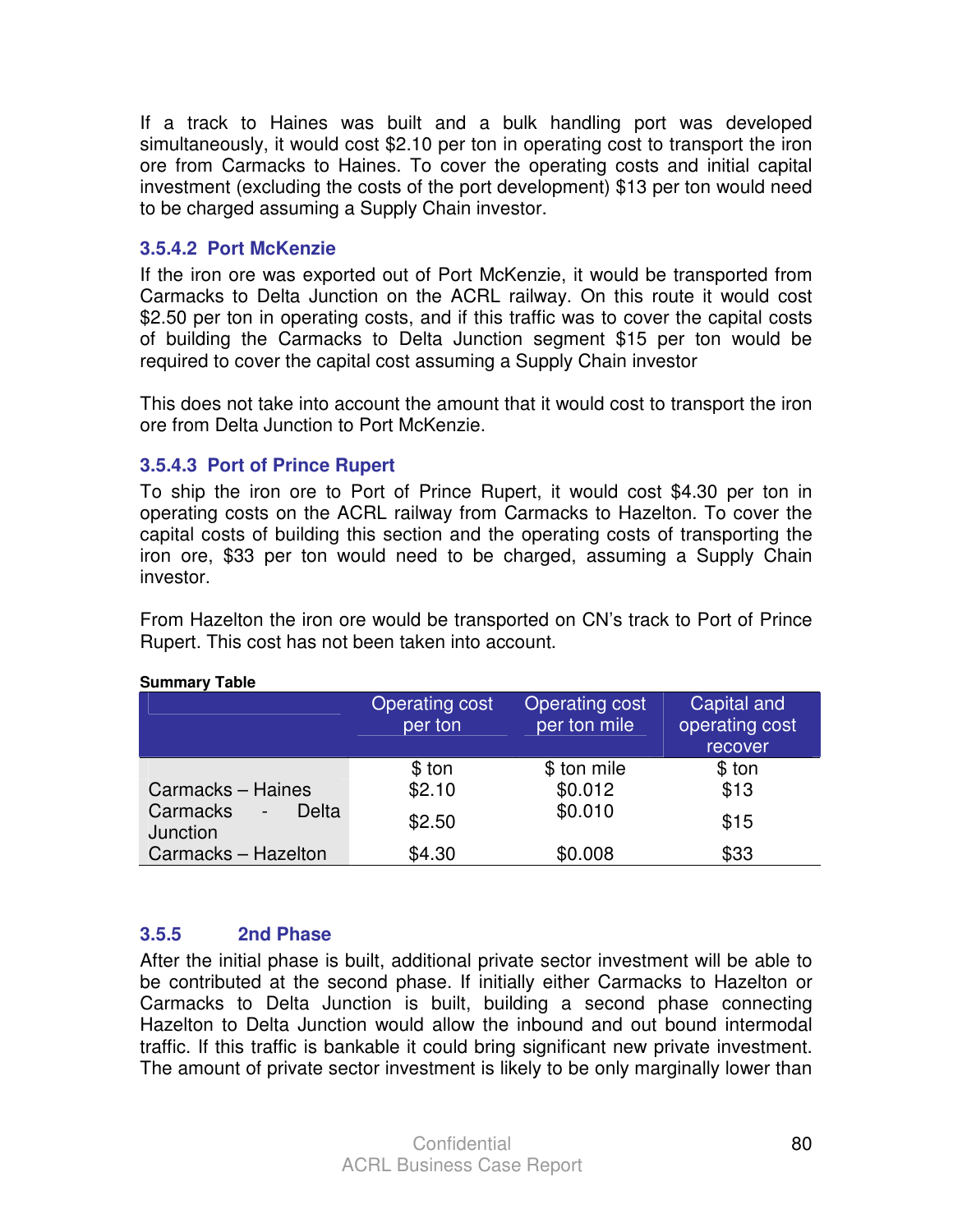the amount of private sector investment outlined in the full route option, where the intermodal is the key driver to the private sector investment.

In the case where there is the Yukon Iron Ore and intermodal on the same track segments the density of the traffic is high for a single track railway. In this situation capital costs and some operating costs may be marginally higher than indicated in the financial model.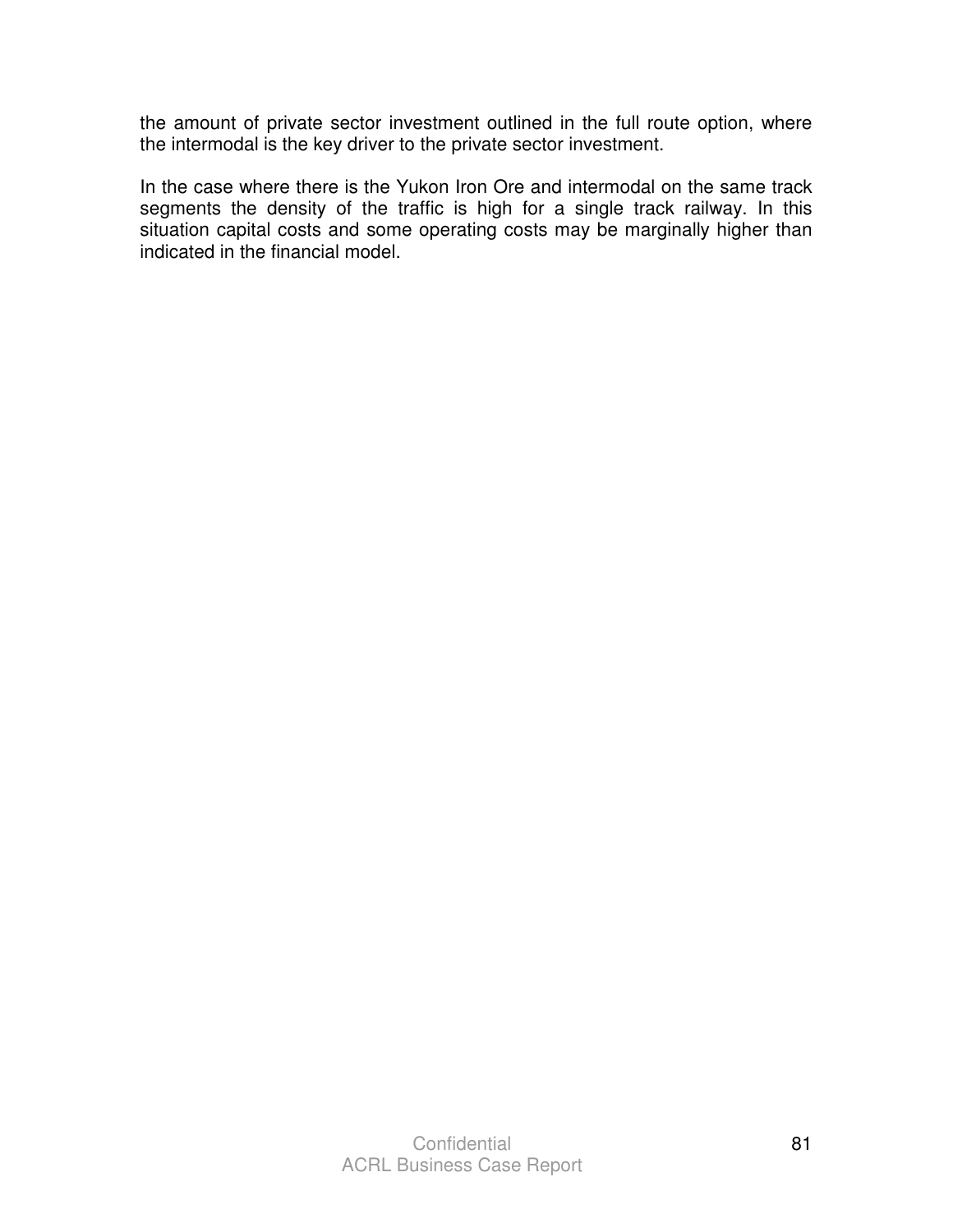## **3.6 INSTITUTIONAL STRUCTURE FOR THE RAILROAD**

Institutional structure refers to the overall ownership and regulatory environment associated with ACRL.

This is important as different ownership and regulatory structures will have differing outcomes in respect to protecting the public sector interest in the Project and in determining the appetite of different types of private sector investors for the Project.

We anticipate that ACRL would be regulated by The US Surface Transportation Board and by Transport Canada as applicable in accordance with standards applied to all other similar railroads. However, if delivery of the Project includes a private sector partner it would be reasonable to expect that the concession agreement governing this Public Private Partnership would also include various contractual provisions designed to protect the public interest.

Broadly speaking railroads in North America are owned and operated as vertically integrated entities. In other words the same party owns and maintains the track infrastructure and runs the above rail operations. Railroad owners tend to use this vertical integration to limit the use of their track and other infrastructure by competitors. This does not always maximize utilization of the assets. Generally, other operators are granted access to track through running rights. Such running rights typically grant less favorable rights to a party that does not own the underlying infrastructure.

Other countries have taken a different approach. Australia, in particular, rigorously separates economic ownership of below rail (track) and above rail (operations) to ensure open access on equal terms to all operators.

Some of the financing structures analyzed in this report envisage separate investment in and ownership of different components of the infrastructure. Financial investors will generally seek to maximize utilization of assets even at the expense of competing operators on the track. Railroad and Supply Chain Investors on the other hand will identify most value if competitor access to the track is as limited as possible. Hence the choice of institutional structure will have an impact on both the types of investors interested in the Project and their appetite for investment.

Potential broad institutional structures which may be appropriate for ACRL include:

• Outright ownership of the project by a private sector investor or consortium on a vertically integrated basis. Given the level of public sector contribution likely to be required to deliver the Project, we consider this to be an unlikely structure.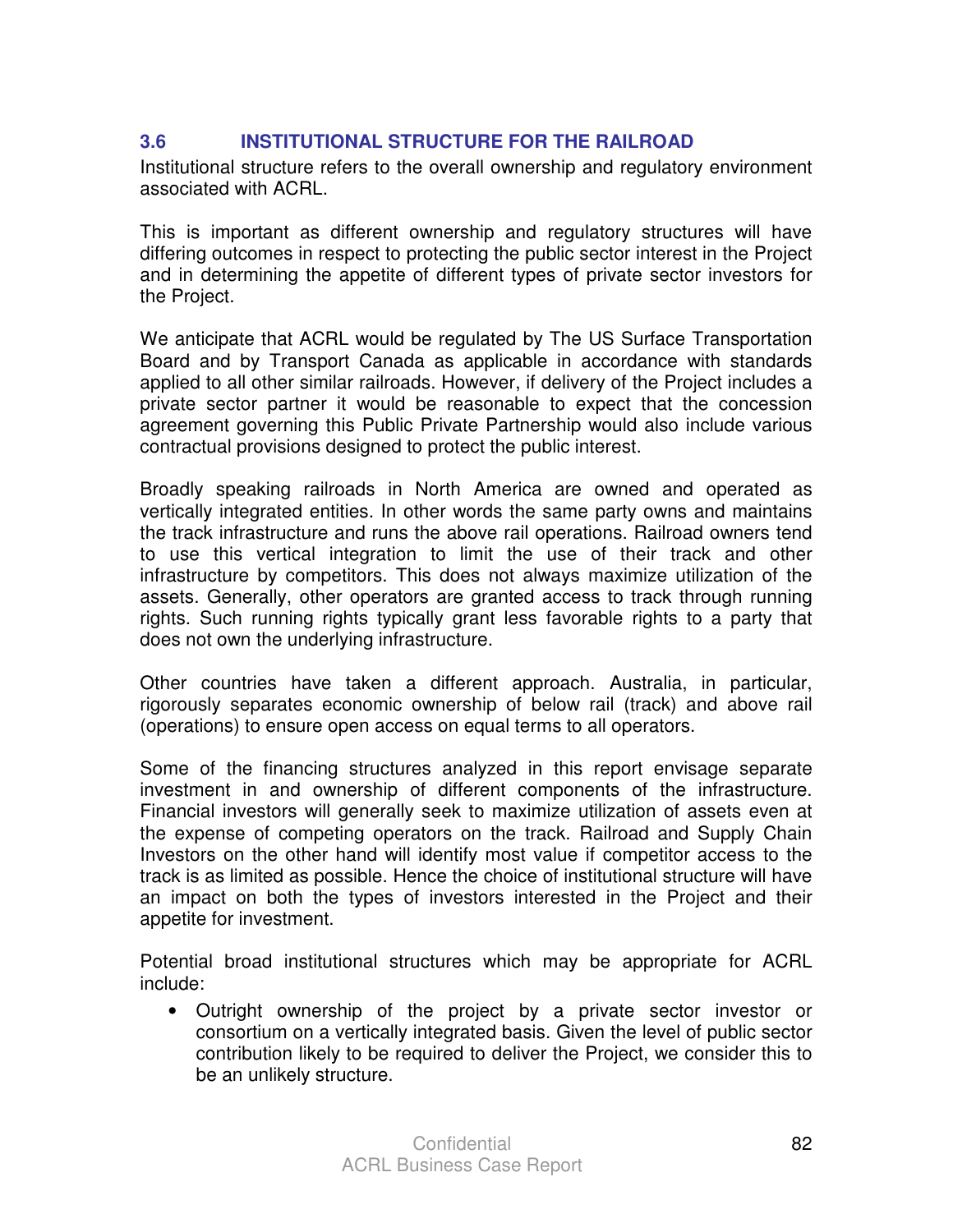- Ownership of the Project by a public sector agency with a long term lease on a vertically integrated basis to a private sector investor or consortium.
- Ownership of the right of way and/or track work associated with the Project by a public sector agency with a long term lease to a private sector investor or consortium which then makes investments in operating assets to create a vertically integrated railroad.
- Ownership of the right of way and/or track work associated with the Project by a public sector agency which then grants operating concessions on a non-exclusive basis to separate private sector parties for different geographic elements of the Project or different commodity markets. Alternatively the concession terms could include "open access" provisions.

It is beyond the scope of this report to provide a detailed analysis of the advantages and disadvantages of these institutional structures from the public sector perspective. Preliminary indications of the potential effects on investment appetite are provided in the financial analysis. It is recommended that further consideration is given to these issues early in progressing the project to the next stage.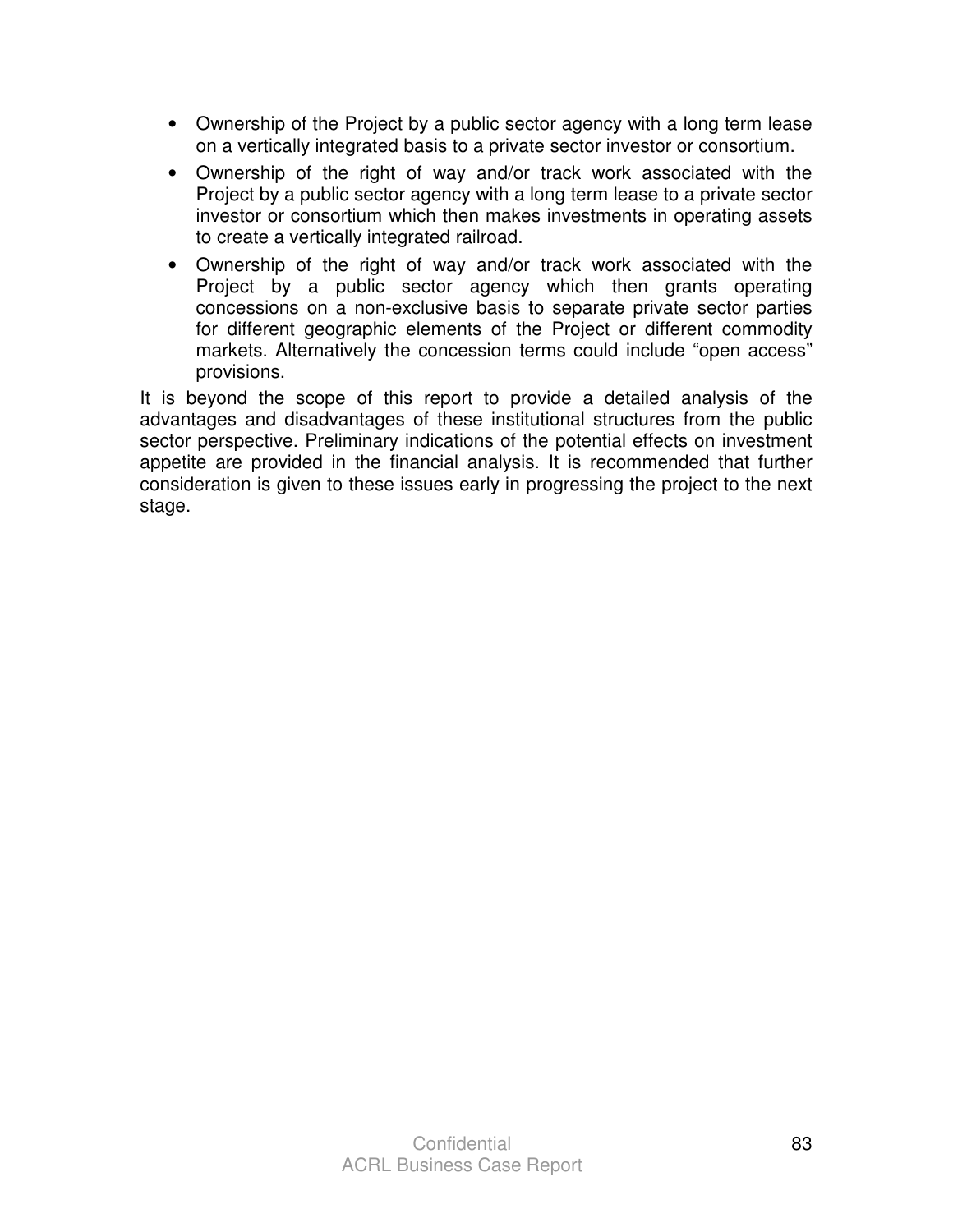# **3.7 MECHANISMS TO BRIDGE THE FUNDING GAP**

There are a number of different mechanisms which could be used to bridge the private sector funding gap using public sector capital or risk support. These include:

- Capital grants during the construction period
- Operating period performance payments
- Revenue shortfall guarantees
- Subordinated debt instruments
- Subordinated equity instruments
- Contribution of existing assets
- Taxation incentives

Each of these are addressed in turn below.

#### **3.7.1 Capital Grants**

Capital grants are the most commonly used method of public sector support for infrastructure projects in both the US and Canada. They represent the "cheapest" source of finance for the project as they carry no interest rate, repayment obligation or return requirement.

For this reason public sector capital grants are frequently contributed upfront and are the first source of finance drawn for development and construction activities. This reduces the cost of other forms of finance both by deferring drawdown (and thereby reducing interest during construction) and decreasing the risk of other sources of finance.

Upfront contribution typically matches well with federal government budget processes. Capital grants are also typically associated with specific components of the assets comprising the project. For example the public sector may own the right of way and the track bed improvements, leaving the private sector to own and finance track work and/or operating assets.

However, upfront capital grants are "dead" money in respect of encouraging risk transfer to a private sector partner because they are sunk costs. A good example of this was the Channel Tunnel Rail Link project in the United Kingdom. Although significant private capital was promised for this project, the public sector contribution was contributed first. When difficulties were experienced in raising the private sector portion of the capital the government faced huge pressure to bail out the project because its investment was already sunk.

For these reasons best practices in Public Private Partnerships are tending to avoid upfront capital grants. Where grant contributions are required these tend to be drawn down pro-rata to private sector capital contributions against completed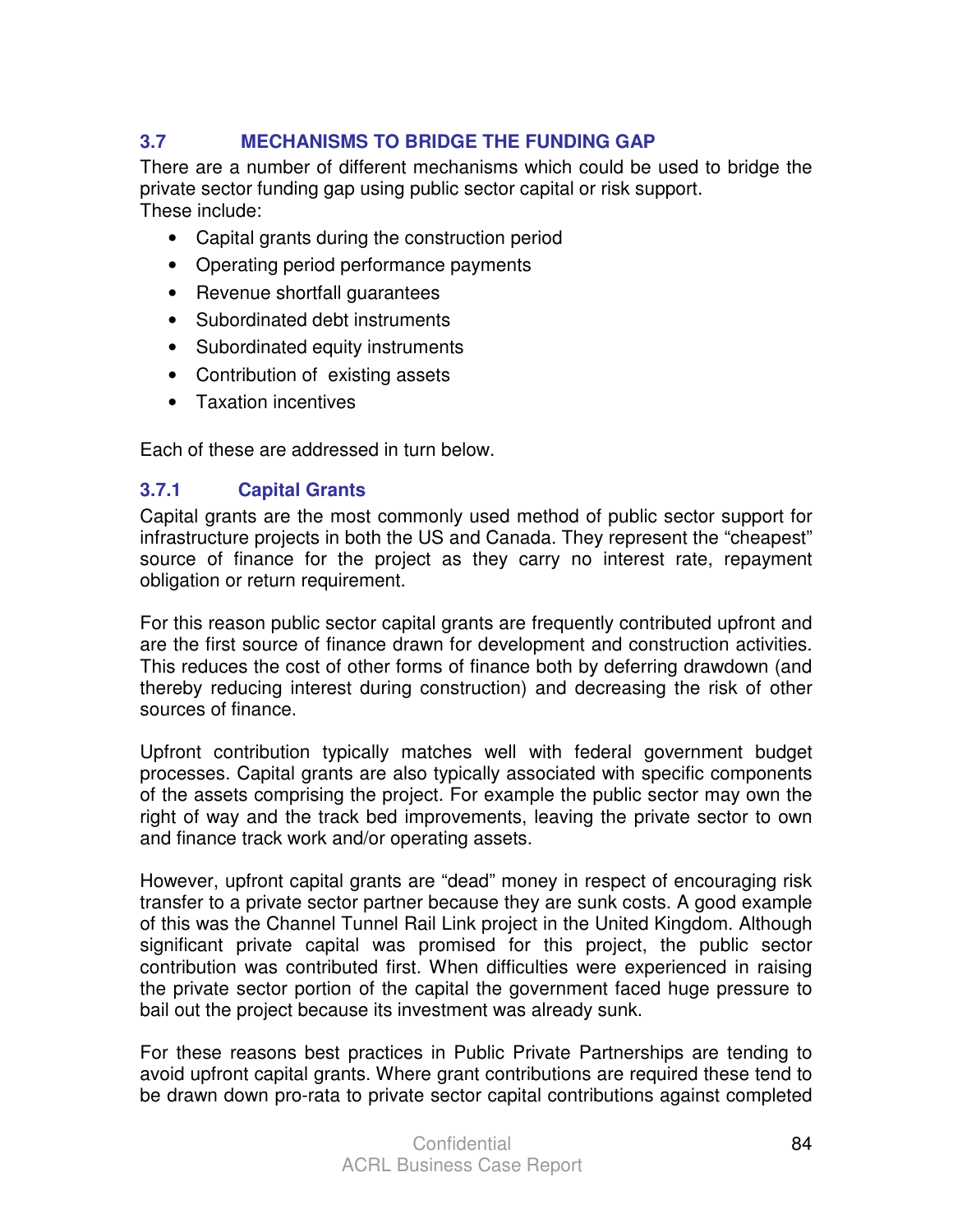construction milestones, or in some cases only paid at the completion of construction (leaving the private sector to fund all construction costs on a short term basis).

Due to the scale of the likely required public sector contribution to ACRL and the significant development expenditures required before a private sector financial close could be achieved, it is likely that a significant proportion of any public sector support will need to be in the form of capital grants. Development expenditures will almost certainly need to be funded largely by the public sector. However, consideration should be given to balancing the increased costs of deferred capital contributions and the other forms of support described below with the significant improvements achievable in terms of risk transfer if a public private partnership delivery model is selected.

The base case analysis of the financial viability of the project described in this report is based on all public sector contributions contributed as upfront capital grants, as this is the simplest mechanism to understand. Sensitivity testing has also been run on alternative mechanisms of public sector support.

# **3.7.2 Operating Period Performance Payments**

In contrast to capital grants during the construction period, PPP's are often structured based on a stream of operating period payments over the life of a private sector concession. These operating period payments can be contractually linked to the performance of the asset (for example the availability of track or number of train services run) and would be subject to abatement for poor performance and cancelled in the event the private sector partner defaults on its obligations or abandons the project. In contrast to capital grants, operating performance payments can be very effective drivers of risk transfer and can be structured precisely to achieve public sector objectives. Such payments are financed at a private sector cost of capital reflecting the level of performance risk transferred and the credit quality of the public sector agency guaranteeing the payments. The private sector also bears the full costs of interest during construction.

For these reasons operating performance payments are very effective for supporting specific public sector objectives (for example provision of a minimum freight service level on the railroad or provision of an uneconomic passenger service). Care must be taken to ensure they do not conflict with the commercial market based revenue streams. For these reasons operating performance payments may have only limited application to the ACRL Project.

An exception could be "shadow" payments, which in some respects are more similar to the revenue shortfall guarantees described below. These are operating period payments linked to usage of the asset (rather than "availability" or performance), and reflect the difference between the commercial revenues available from traffic and their full economic costs or value. Shadow payments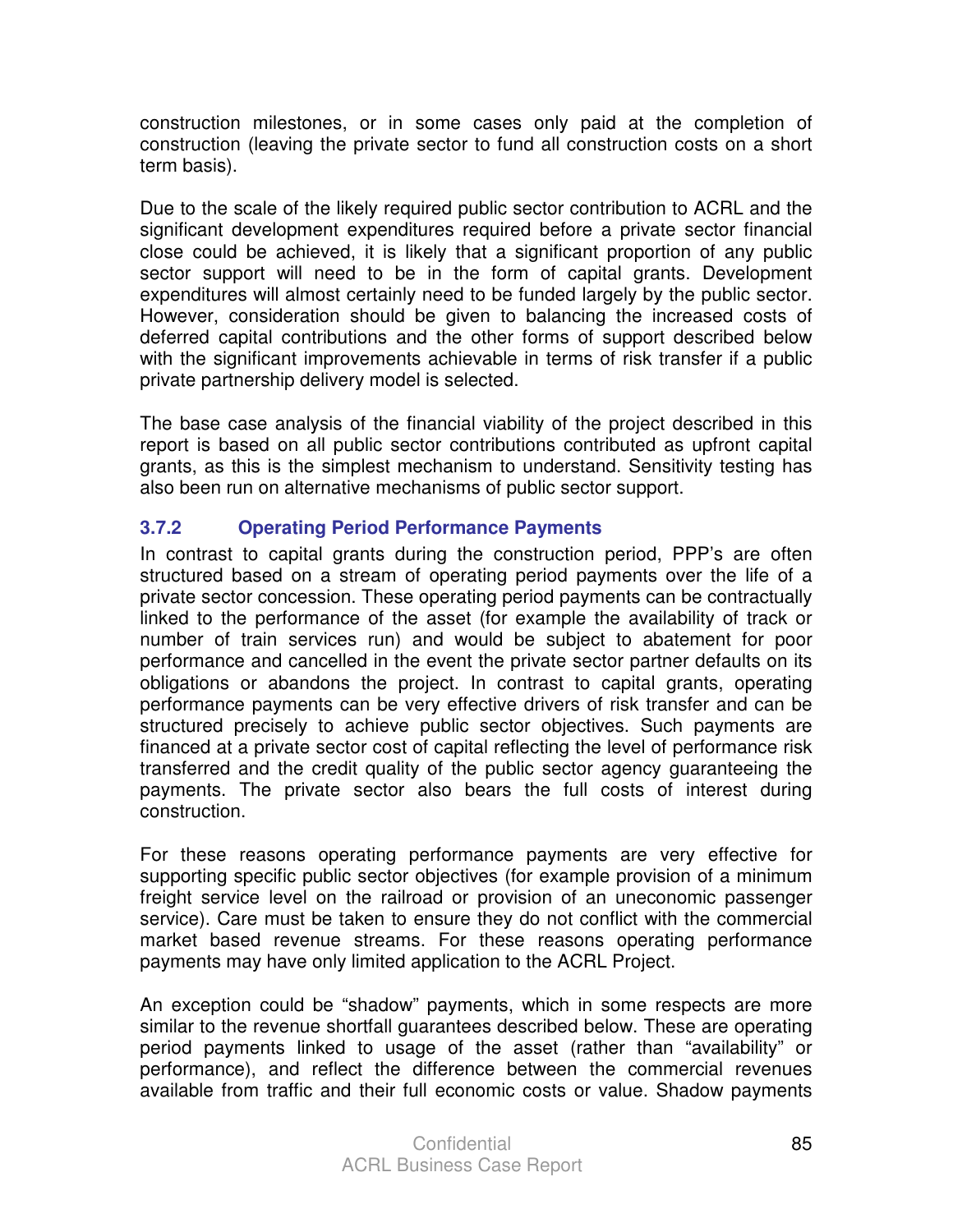leave market risk substantially with the private sector partner and can more easily be adjusted or phased out as commercial revenue streams grow to reflect the full costs of service provision.

Recent examples of these types of structures in the North American market include the Richmond-Airport-Vancouver Rapid (RAVP) Transit Project (a mix of capital and operating contributions), the Sea-to-Sky Highway Improvement Project and the Edmonton Ring Road. Both RAVP and Sea-to-Sky have elements of shadow payments.

# **3.7.3 Revenue Shortfall Guarantees**

Revenue shortfall guarantees provided by the public sector are similar to shadow payments described above except they are contingent liabilities rather than planned payment streams. Their use is appropriate when there is a reasonable likelihood of commercial revenue streams but sufficient uncertainty to limit the availability of private sector capital or make it prohibitively expensive. They also act to ensure that the public sector shares the same incentives as the private sector partner where the public sector has mechanisms to influence usage or revenue streams.

Examples of revenue shortfall guarantees include the Korean PPP road and rail program under which the government underwrites 90% of the usage risk and the Guangzhou-Shenzen – Zhuhai Superhighway in southern China.

Revenue shortfall guarantees credit enhance the revenue stream for private capital and reflect only a contingent liability for government. Typically they are challenging for the public sector budgetary processes as there is uncertainty whether they will or will not be called. Accordingly their use is recommended only where there is high confidence that the forecast revenue streams will materialize. If called revenue shortfall guarantees can then be transferred into grants or subordinated debt or equity instruments.

# **3.7.4 Subordinated Debt and Subordinated Equity instruments**

A part of the Funding Gap comprises revenue streams which are reasonably commercially viable but because of their timing or risk uncertainty, cannot be efficiently financed in private sector financial markets at the outset of the Project. There are many examples of this in the ACRL Project including the intermodal revenue. Hence we believe that an element of public sector subordinated debt is likely to be an effective mechanism for partial bridging of the Funding Gap.

The contribution of subordinated debt (debt which ranks behind senior debt but ahead of equity) which has a lower cost and deferred interest and/or principal payments can be effective in bridging this gap and allowing additional debt to be raised in the early years of the Project. Sources of subordinated debt exist in private sector financial markets but are less likely to provide the combination of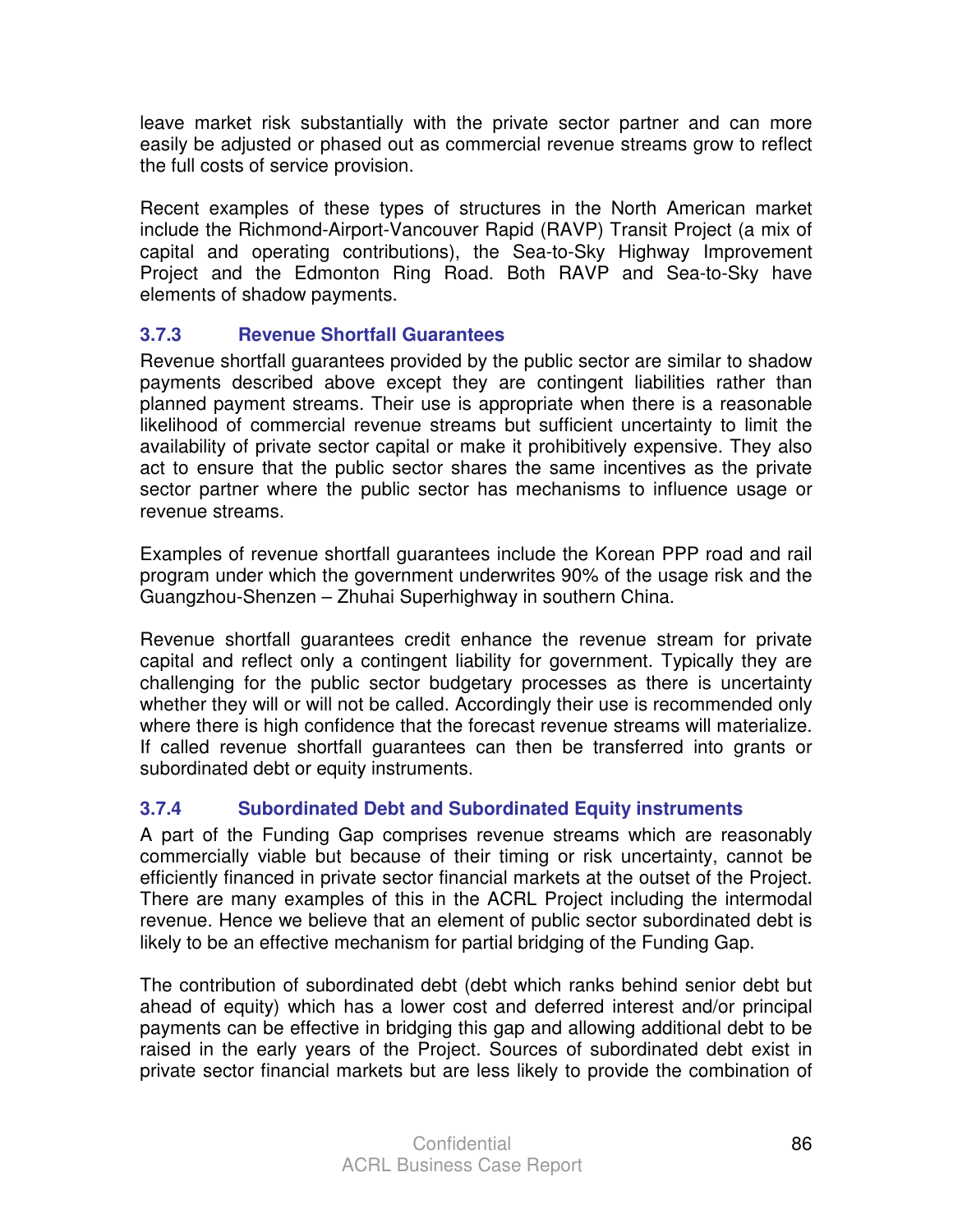lower cost and extended repayment terms that a public sector contribution could have.

Correctly structured subordinated debt is effective as a risk transfer mechanism (because it ranks ahead of equity) and in avoiding distortion of the commercial features of the project because it requires a return and repayment. It does expose the public sector agency to the credit risk of the Project and accordingly requires careful analysis.

There are numerous examples of both preferential and subordinated debt, including:

- Access to the US tax exempt bond market, either through issuance of revenue bonds to support the Project by an exempt public sector agency or through the use of new Private Activity Bonds (introduced in SAFETEA-LU).
- Use of USDOT TIFIA financing which was successfully combined with private sector capital in the SR 125 toll road in San Diego, CA.

Subordinated equity instruments are a variant of subordinated debt and achieve effectively the same results except that the public sector contribution in this case ranks behind private sector equity. In this way they are akin to revenue upside sharing mechanisms which are common in PPP's structured with public sector capital grants. The advantage is that they provide a form of funding upfront. Care must be taken that such instruments have commercial viability (i.e.; are likely to be serviced and repaid at some point in time) and are not simply capital grants in disguise. For this reason government budgetary processes often have difficulty characterizing these types of instruments. Care must also be taken to ensure these instruments do not take away all of the upside for private sector capital (e.g.; through an absolute return cap) as this would have negative effects on incentives.

# **3.7.5 Contribution of Existing Assets**

There are a number of existing assets which are essential to the success of the Project. These include:

- Land
- Some existing structures
- Port facilities
- Whitepass Yukon Railroad
- Alaska Railroad

These assets could support the Project through arms length contractual agreements with ACRL or by being integrated into the railway itself.

The contribution of existing assets can significantly improve the viability of the Project. Such asset contributions are akin to capital grants except where the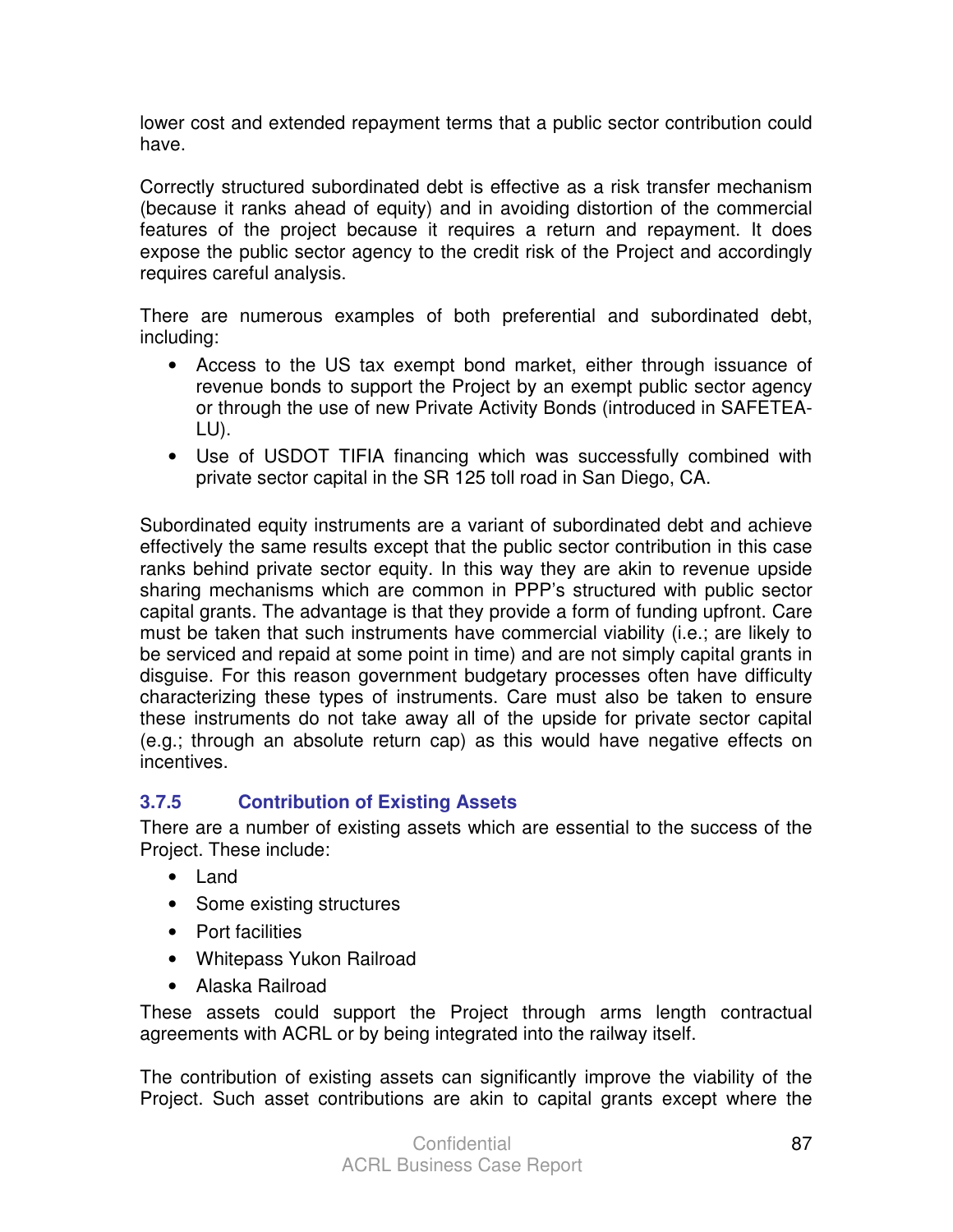asset has a strategic importance to the Project and/or generates cash flow surpluses of its own during the construction period. A recent example is the contribution by the Australian Federal government of the Tarcoola–Alice Springs railway to the private sector concessionaire building the Alice–Darwin railway. This allowed for both advanced planning and marketing of operational aspects of the railroad and cash flow contribution during the construction period.

It is also common for new infrastructure projects to be supported by land grants or other concessions beyond those necessary for the construction of the railroad itself. US and Canadian railroads were supported by significant land grants which the railroads developed to support capital investment and to benefit from the increased economic activity generated by their infrastructure investment. Modern examples of this are also common, including rapid transit rail in Hong Kong. No assessment has yet been conducted of the potential value of this form of support in the case of ACRL.

## **3.7.6 Taxation incentives**

Taxation incentives are a common method of encouraging private sector infrastructure development and economic development. Given the scale of ACRL and the substantial taxation benefits which would be attached to private sector investment in the ordinary course, it is unlikely that these will form a substantial part of bridging the funding gap although attention to this will be very important around the margins of the project economics.

#### **3.7.7 Upside Sharing and Recapturing the Value of Public Sector Investment**

Public sector agencies will want to ensure that they recoup a portion of their contribution to the Project when and if it starts to generate a significant commercial surplus.

This can be achieved through a number of mechanisms including many of the contribution methods described above. However, given that it is likely that capital cost grant contributions will form a significant part of any decision to bridge the Funding Gap, it is useful to consider other mechanisms to ensure that the public sector shares in the commercial benefits.

Again there are a number of mechanisms which have been used in PPP structures. These include:

• Upside sharing mechanisms: where the public sector enjoys an increasing share of revenues over and above pre-determined volume, revenue or rate of return on investment targets. The most important feature of these mechanisms is that they need to be structured so that they do not distort commercial incentives and that they do not cap private sector returns at levels inappropriate for the downside risks that the private sector investor is taking.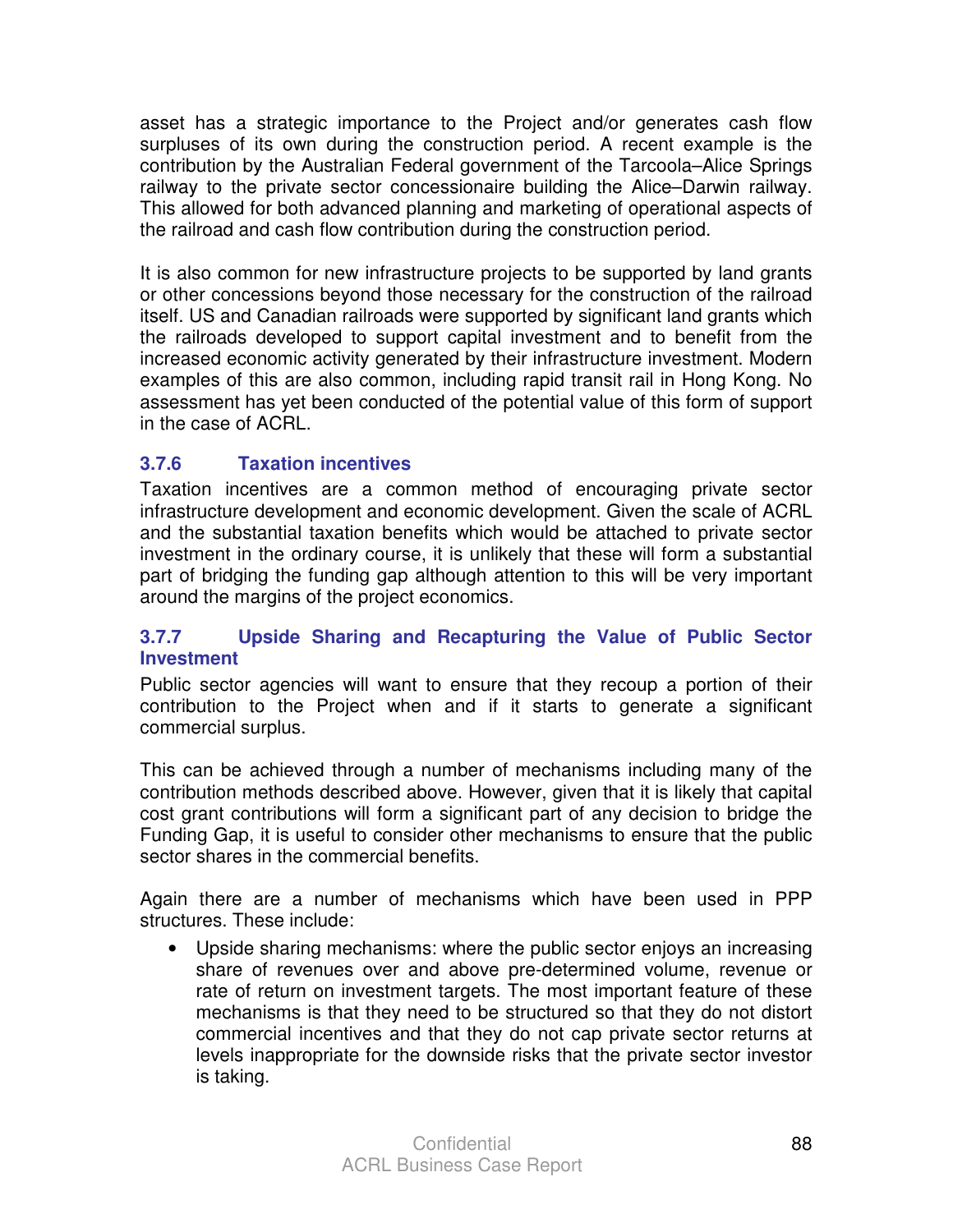- Sharing of re-financing gains: it is common for infrastructure projects such as ACRL to obtain significant benefits from the refinancing of debt once the Project is completed and demonstrating operating and revenue performance. It is common for a PPP concession to include provisions for the public sector partner to share in these refinancing gains. Again, it is important that these mechanisms are structured to avoid distortion of incentives and to take into account any refinancing which the private sector has relied upon as part of its initial investment decision.
- Concession Length: PPP's are structured with concessions of varying lengths which typically reflect the economic life of the underlying asset and the time taken to obtain a reasonable rate of return on the initial investment. The public sector can choose to take back ownership and control of the asset at the end of the concession or alternatively pretender a new concession for a concession fee. This can generate significant value for the public sector and the "residual value" at the end of the concession should be taken into account in any economic assessment of ACRL from a public sector perspective. The analysis for ACRL has been based on a 50 year concession, which seems reasonable given the scale and economic life of the project. Further consideration should be given to concession term as the project proceeds and both longer and shorter concession terms are possible. For example the Sea-to-Sky Highway has a 25 year concession whilst the Chicago Skyway has a 99 year concession.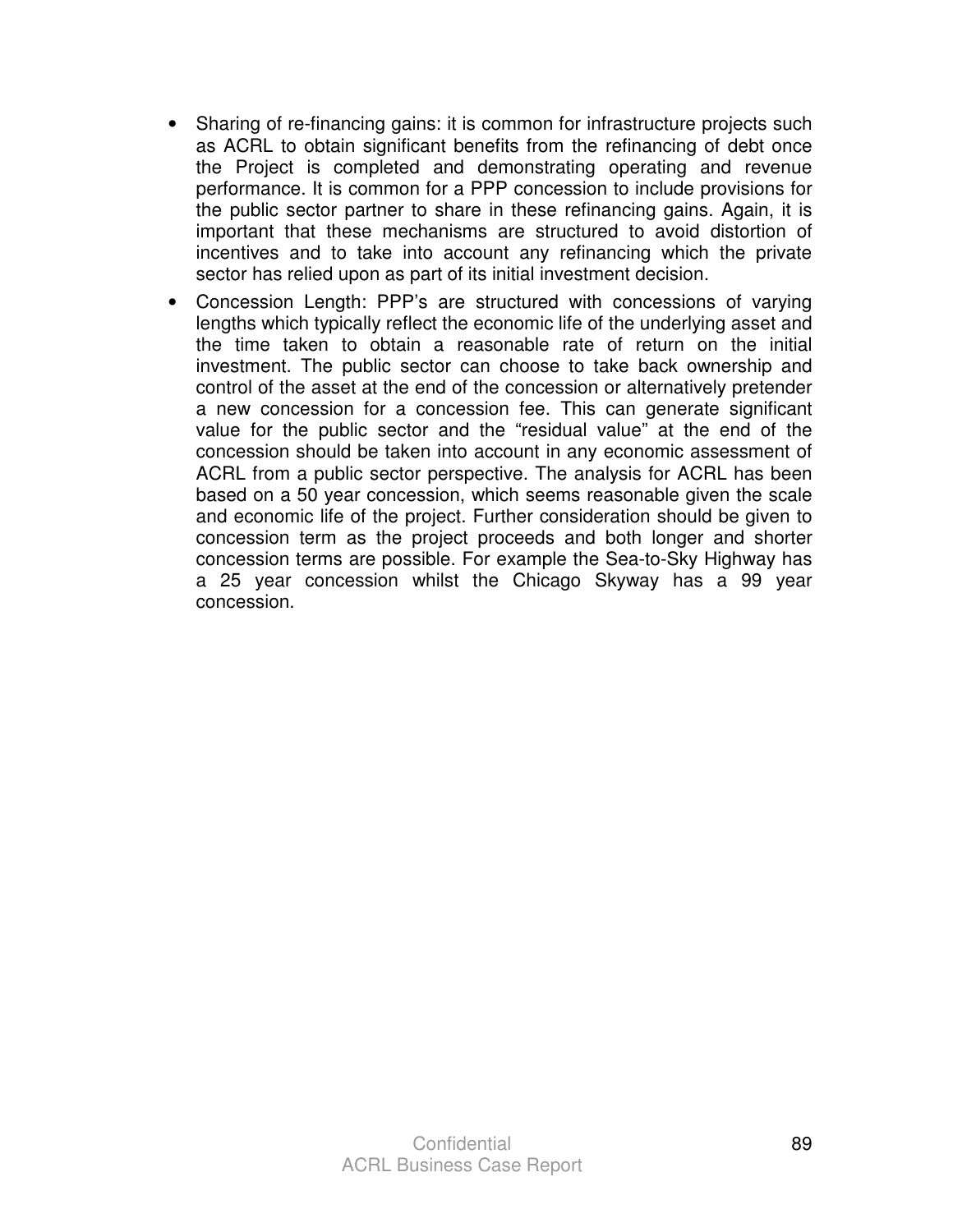# **4 PARTNERSHIPS BC QUALITATIVE ANALYSIS**

## **4.1 INTRODUCTION – GOVERNMENT PERSPECTIVES**

This section will highlight the crucial role for governments in the development of the ACRL. It will begin with a high level discussion of the broader goals of the various governments involved. Then a number of the key qualitative impacts will be discussed. This will be followed by a description of some of the actions that government could take to reduce the funding gap. The section will then outline the implications of a phased development of the ACRL. Finally the section will conclude with a discussion of potential next steps for governments to consider.

Much of the analysis discussed in this section draws upon the findings of Stage 1 consultants. The work conducted by the Macleod Institute, Information Insights, Informetrica, IRIS Environmental and HDR Engineering was used to develop and support the analysis described in this section.

The financial modeling work conducted by E&Y indicates that, with a discount rate of 5%, the full route option will result in a 74% recovery of the initial \$10.5 billion in initial CAPEX. Furthermore, the work performed by MNAL indicated that, in their current stage of development, the revenue streams identified for the project would not attract private sector investment. This indicates that the governments involved would need to take a lead role in the development of the ACRL.

One must keep in mind that government takes a different perspective of the project than the private sector does. Governments have a much broader and longer term perspective of the project. Governments need to consider how the project will impact their broader objectives.

As shown in the economic impact analysis some of the broader economic implications of the ACRL could be quantified through a detailed cost-benefit analysis. However, there are a number of important impacts that cannot be quantified. It is important for governments to consider both the quantifiable and the non-quantifiable impacts when evaluating the ACRL project.

Caution must be made to ensure that impacts that are quantified in the economic analysis are not double counted in the qualitative analysis. Some of these impacts that have the potential to be double counted would include aspects of the qualitative analysis associated with economic development, other transportation providers and transportation infrastructure. Given that the quantitative analysis is at a somewhat preliminary stage, PBC felt it was appropriate to highlight these factors for consideration.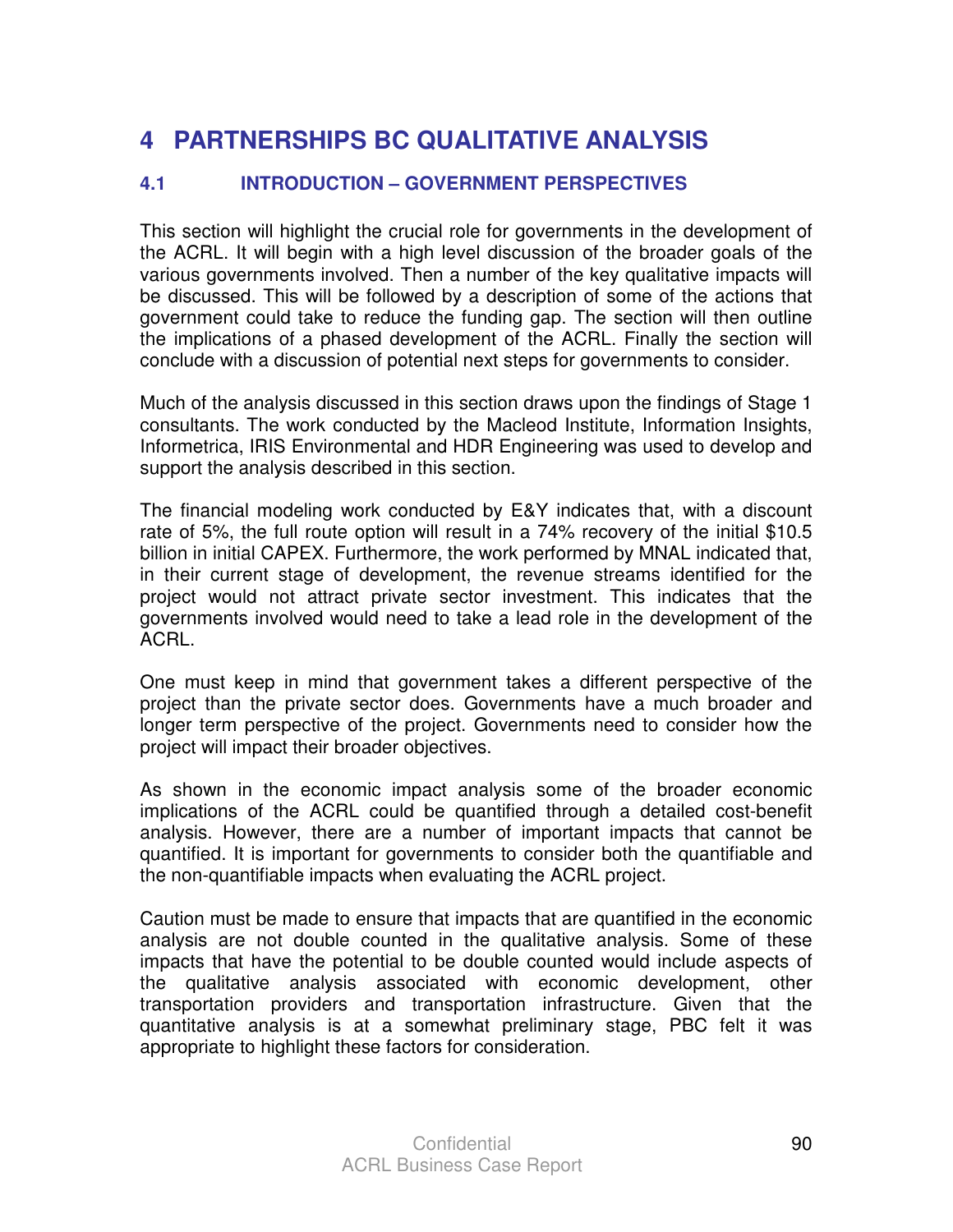# **4.2 GOVERNMENT OBJECTIVES**

One of the many complexities facing the ACRL is that the railroad passes through a number of different jurisdictions. These include; Canada, the United States of America, the State of Alaska, the Yukon territory and the province of British Columbia. Each of these jurisdictions has its own objectives that need to be considered in evaluating the ACRL project.

# **4.2.1 Regional Objectives**

There are strong similarities in the objectives of the governments for the three jurisdiction through which the proposed ACRL would run. This is particularly true for the governments of Alaska and the Yukon.

Both Alaska and the Yukon governments are focused on improving their transportation systems and have a history of collaborating on transportation projects, such as the reconstruction of the north Alaska Highway and the Haines road. Alaska and the Yukon have set up a bilateral advisory committee specifically to address the development of the ACRL.

## **4.2.1.1 Alaska Objectives**

Some of the key objectives of the Alaskan government that are relevant to the development of the ACRL include:

**Development of transportation infrastructure.** Alaska has made transportation infrastructure a priority. The government sees significant potential benefits to connecting its isolated communities to the rest of the state and the lower 48 states.

**Importance of developing natural resources.** In the 2006 State of the State address the key to Alaska's future is highlighted as being the responsible development of the state's natural resources.

**Importance of private sector initiatives to economic development.** The 2006 State of the State address highlighted development initiatives that created 13,600 new private sector jobs.

**Pursuing a policy of fiscal prudence.** In 2005 the State of Alaska generated a substantial budget surplus and the State has set funds aside in a budget reserve fund.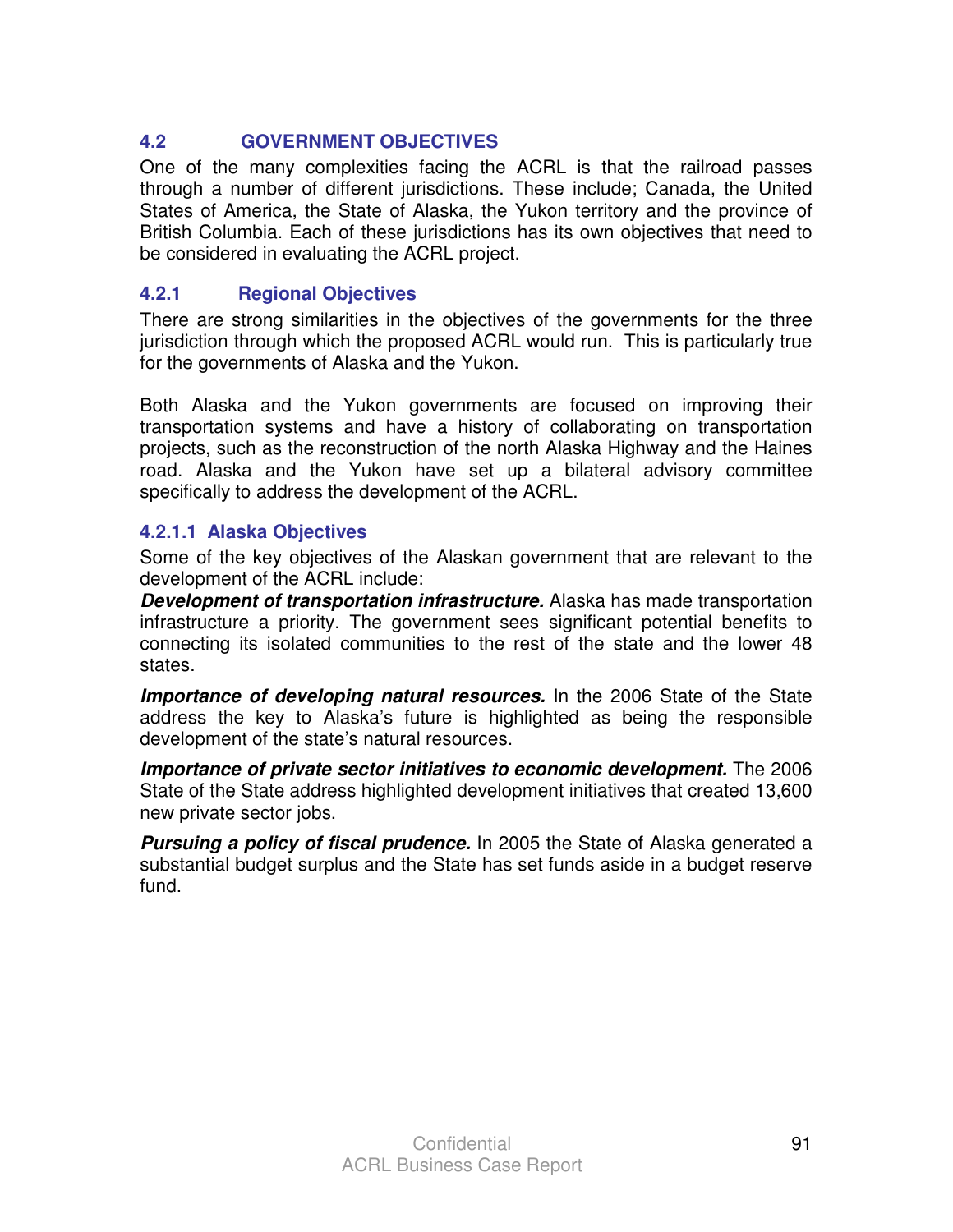## **4.2.1.2 Yukon Objectives**

Some of the key objectives that Yukon has that may be addressed through the development of the ACRL include:

**Development of transportation infrastructure.** Yukon has made transportation infrastructure a priority. With no direct access to an ice-free port, the Yukon is dependent on road infrastructure for the vast majority of its transportation needs. The lack of an inexpensive transportation alternative is considered a hindrance to economic development. Improved port access is an important aspect in the development of the Yukon transportation infrastructure and the Yukon government is participating in a Port Access Study as part of its strategy to improve transportation infrastructure.

**Importance of developing natural resources**. As stated in the 2006-2007 budget address, mining activity is seen as the driver of Yukon economic growth over the next ten years.

**Importance of private sector initiatives to economic development.** In the 2006-2007 budget address it is mentioned that the Yukon government will continue to invest in capital projects that promote the development of the private sector.

**Pursuing a policy of fiscal prudence.** The past two Yukon budgets have been surpluses and the Yukon is forecasting balanced budgets for next four years

## **4.2.1.3 British Columbia Objectives**

The province of British Columbia has an interest in economic development opportunities in the interior of the province. Much like the Yukon and Alaska, B.C. sees mineral resource development as an important aspect of economic development in Northwest BC. There are several mines currently being considered for development that are located a relatively short distance from the proposed ACRL right-of-way. The economics of these mines would be enhanced by access to a lower cost transportation mode.

The B.C. government is also supporting the development of the Port of Prince Rupert and the supply chain that accesses the port. Development of the ACRL Hazelton to Watson Lake segment would provide utilization of the Port of Prince Rupert and the CN line that connects Prince Rupert to the rest of the B.C.'s rail network.

## **4.2.2 National Objectives**

As a result of its size, the ACRL will require support from both the U.S. and Canadian federal governments. Both the U.S. and Canada have key objectives that are consistent with the development of the ACRL.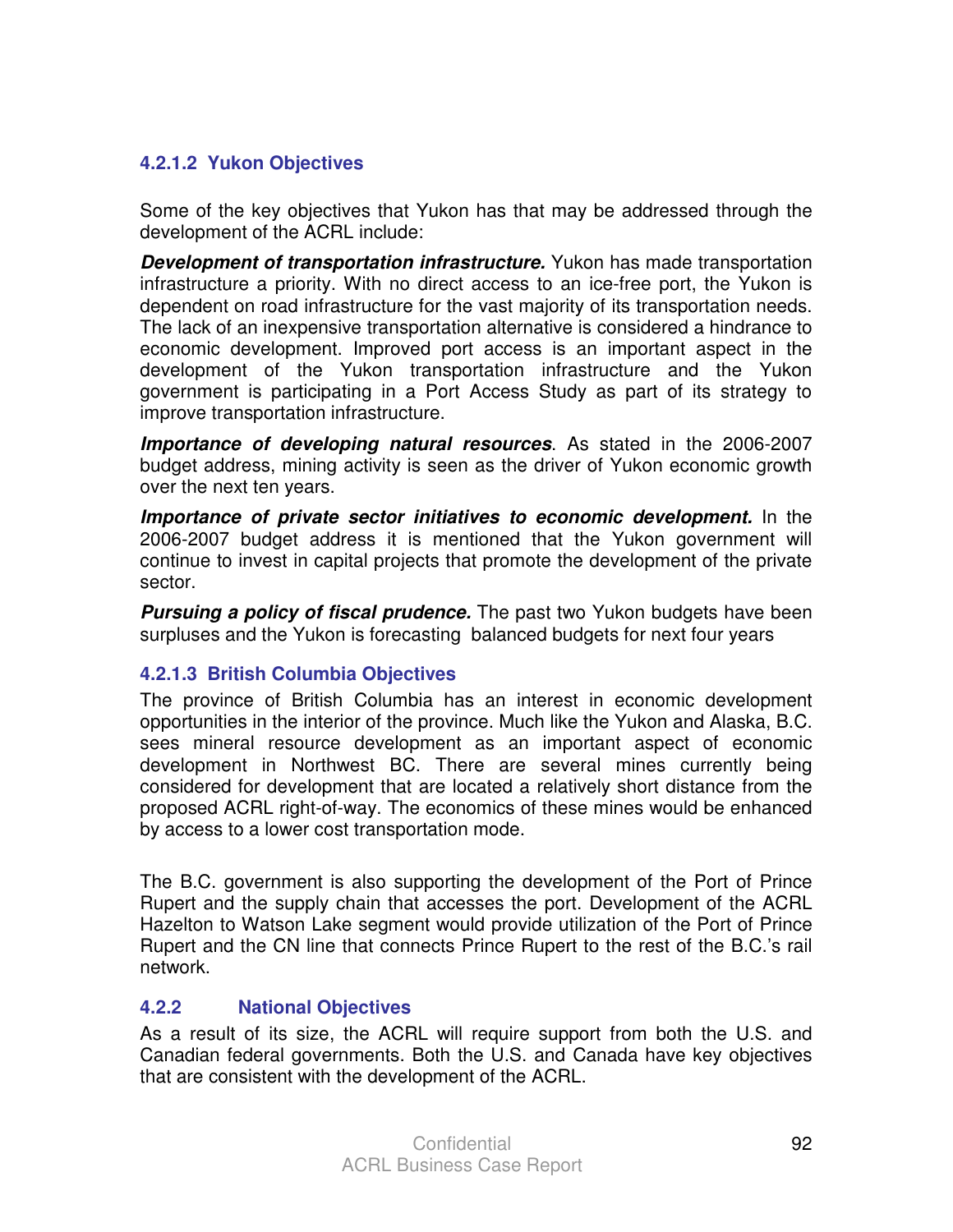#### **4.2.2.1 United States Objectives**

The Federal Railroad Administration (FRA) within the Department of Transportation (DOT) is responsible for developing U.S. national railroad policy. The mission of the DOT is:

"To develop and administer policies and programs that contribute to providing fast, safe, efficient, and convenient transportation at the lowest cost consistent with the national objectives of general welfare, economic growth and stability, the security of the United States and the efficient use and conservation of the resources of the United States."

The ACRL would provide a direct rail link between Alaska and the lower 48 states that is relevant to many aspects of the DOT mission statement. Perhaps the element of key importance is that the ACRL will improve U.S. economic security by adding an alternative connection to Alaska that improves the efficiency of the supply chain between the lower 48 and Alaska.

As an important component of the national transportation infrastructure, the ACRL could be eligible for support from federal programs such as the Transportation Infrastructure Finance and Innovation Act (TIFIA). TIFA is a federal program that provides funding to surface transportation infrastructure projects that are of national or regional significance.

#### **4.2.2.2 Canada Objectives**

Transport Canada is responsible for developing and administering policies relating to the Canadian transportation system. On their website Transport Canada states that its mission is

"…to develop and administer policies, regulations and services for the best transportation system for Canada and Canadians — one that is safe and secure, efficient, affordable, integrated and environmentally friendly."

The development of the ACRL addresses many of the key issues highlighted in this mission statement. The ACRL would improve the safety and security of the transportation system in the Yukon and northwest British Columbia. The ACRL would also improve the efficiency and affordability of the overall transportation system and should help to better integrate the economy of the Yukon with the rest of Canada.

As a part of the Canadian transportation infrastructure, the ACRL could qualify for assistance from Infrastructure Canada. Two Infrastructure Canada programs that the ACRL may be eligible for include:

**Canadian Strategic Infrastructure Fund.** The CSIF provides funding to programs that are of major importance to economic growth and quality of life. One of the five specific categories of projects is highway and railroad infrastructure projects.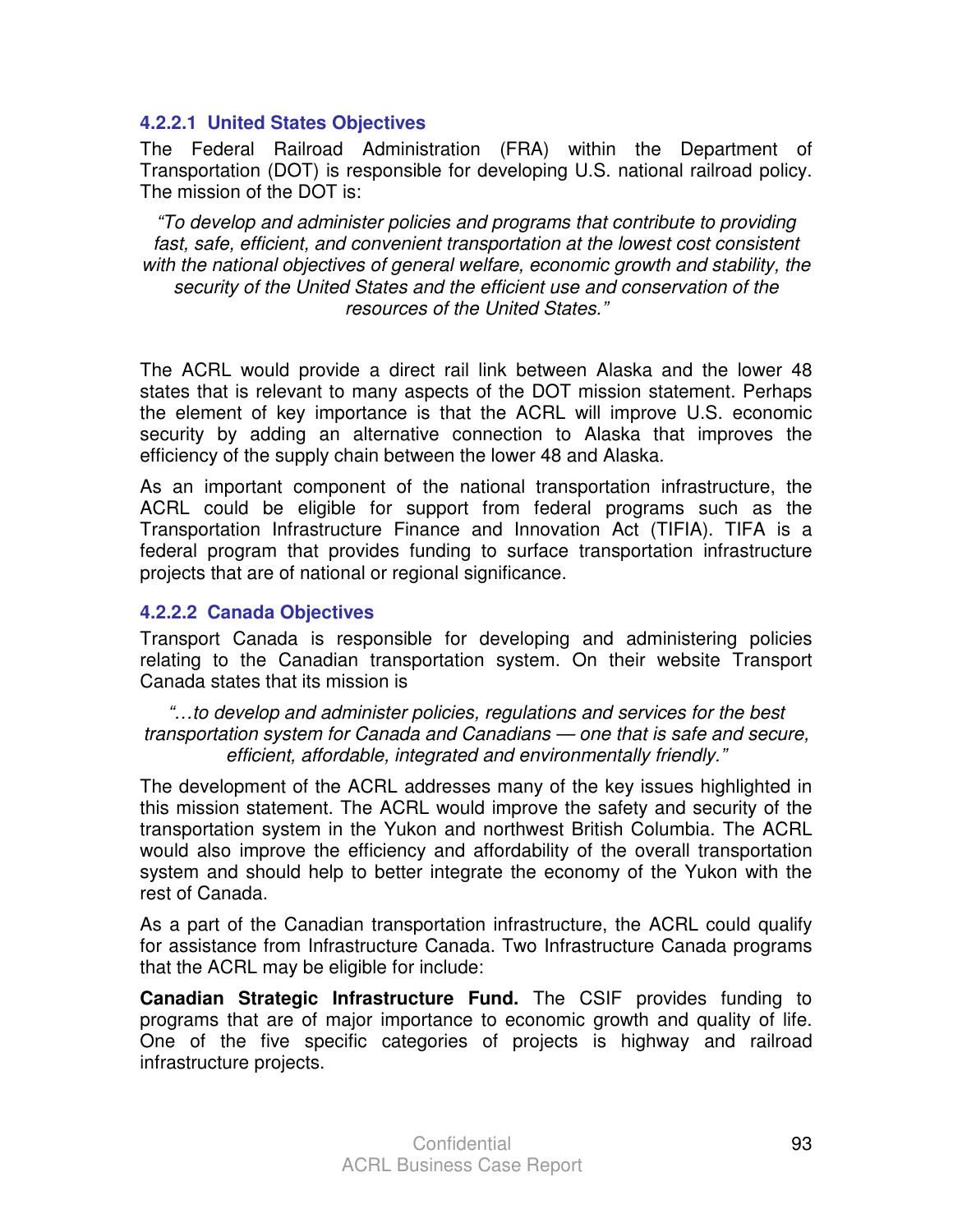**Border Infrastructure Fund.** The BIF was created to support the initiatives in the Smart Borders Action Plan by reducing border congestion and expanding<br>infrastructure capacity over the medium term. infrastructure capacity over the medium term.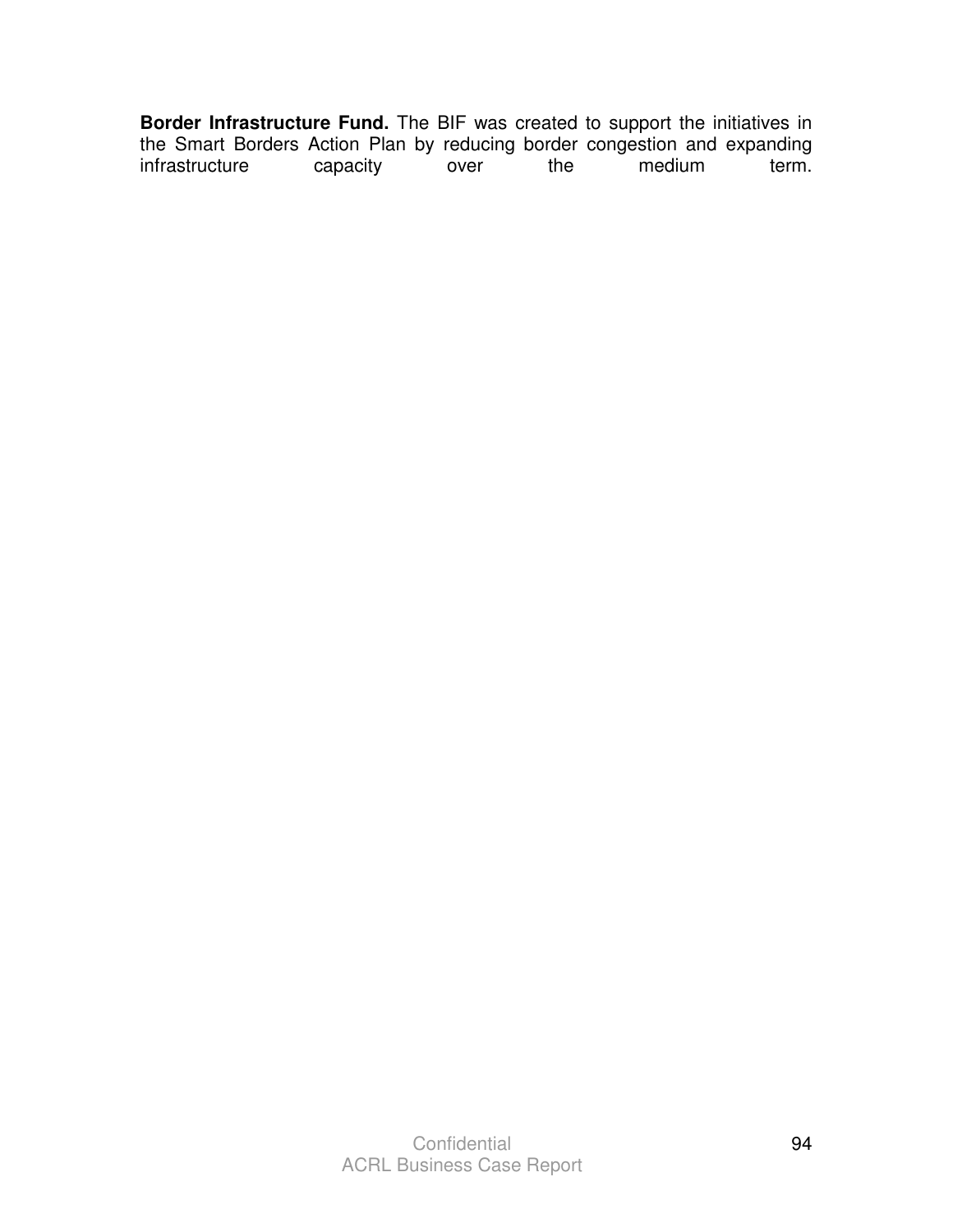# **4.3 QUALITATIVE IMPACTS**

Detailed financial analysis is an important aspect of project evaluation. However, it doesn't necessarily capture the full value that a project may have to the public. It is important to consider how the development of the ACRL will impact the government's broader objectives.

As discussed in Ernst & Young's section, some of the broader impacts to the economy on the whole can be estimated through an economic impact study. This economic analysis could be further developed through an in-depth economic cost-benefit analysis. However, there are still a number of important factors that are difficult to quantify that won't be fully captured and quantified by this analysis.

These factors are discussed in this section and include:

- Economic Development
- North American Integration
- Environmental
- Transportation Safety
- Transportation System Reliability
- Other Transportation providers
- Other Transportation Infrastructure
- Social
- First Nations and Alaska Native Corporations

The evaluation of these factors is based on a framework that looks at the impact that the construction of the ACRL would have relative to a base case. The base case is assumed to be the status quo. The status quo is the scenario where there is no significant mine development. In this base case the critical assumption is that truck based transportation costs will continue to inhibit mine production.

Each of the factors discussed will be assessed as to whether the impact of the construction of the ACRL would have a "Negative", "Neutral" or "Positive" net impact on meeting government's objectives. The purpose of this analysis is to identify the impact and its consequence for each of the factors. It is not possible, nor useful, to have a summary overall "score". Government decision makers will apply weightings to the various factors as is appropriate within the democratic process.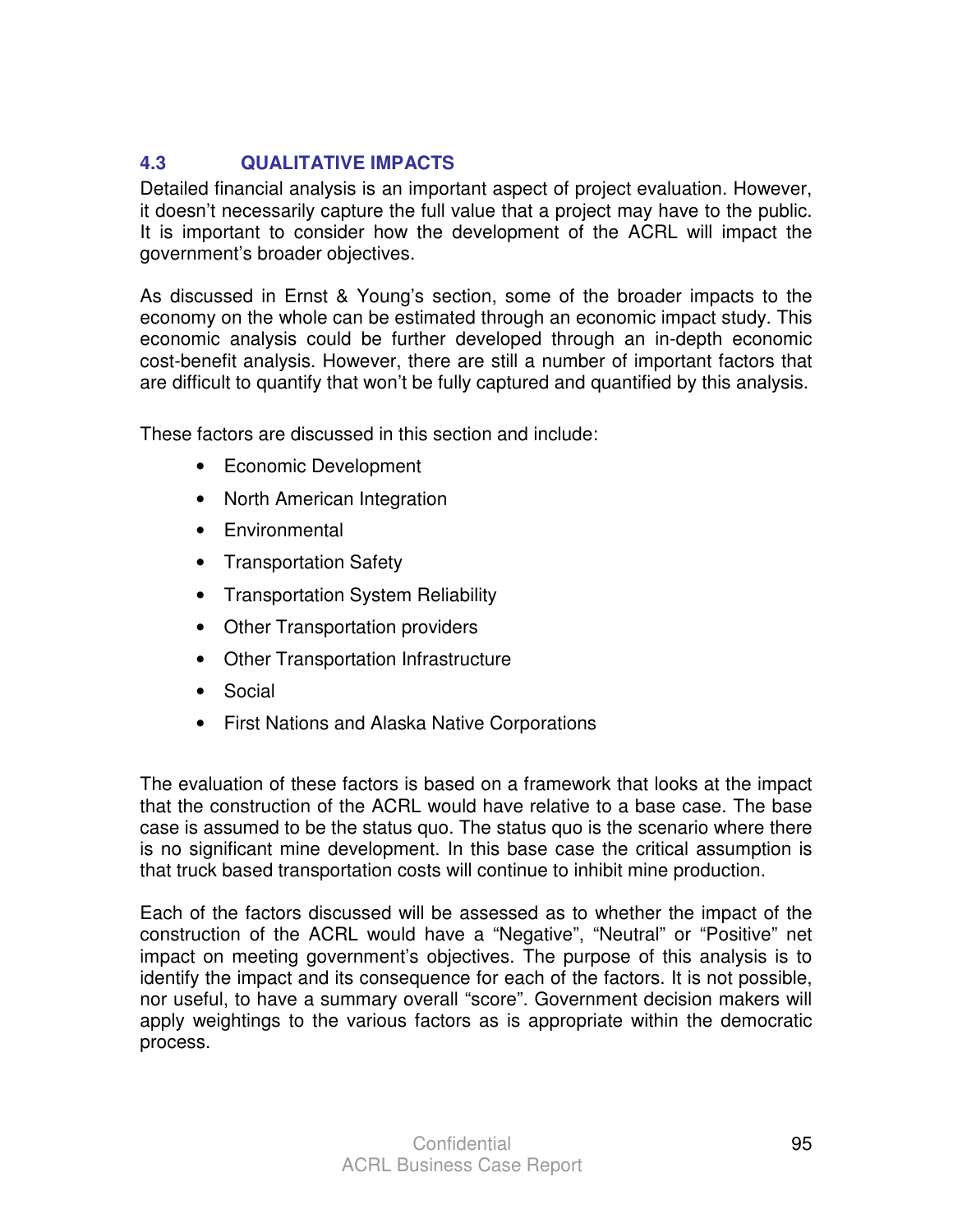## **4.3.1 Economic Development**

Many of the benefits associated with the economic development resulting from the ACRL are captured in the quantitative impact analysis discussed in Ernst and Young's section. Qualitative analysis helps to augment the quantitative analysis conducted and highlights issues that may not be fully captured in the quantitative analysis.

Since there would be no mine development in the status quo the greatest impact of building the ACRL would be the economic activity associated with development of the mines in the Yukon and Alaska. The construction of the ACRL should lead to lower cost transportation systems that should in turn lead to significant mineral development and the economic benefits associated with that development.

The work conducted by both Informetrica and Information Insights discussed the economic impact of mining activity resulting from the ACRL. The assumption made by both Information Insights and Informetrica was that access to lower cost transportation will lead to significant mine development. Information Insights and Informetrica estimated the amount by which GDP for each of Yukon (the Territories), British Columbia, Alaska and Canada would rise as a result of this increased mining activity. As mentioned earlier, these economic impacts are not a measure of net economic benefit. This is because economic impacts alone do not measure the extent to which economic activity generated by railway investment will shift from one part of the country to another and from one type of economic activity to another. Detailed cost-benefit analysis would be required to capture the net benefit of the increased mining activity resulting from construction of the rail line.

A key component of a complete cost-benefit analysis of a railway infrastructure investment would be for the quantification of the benefit of lower transportation costs to mine operators. This type of benefit quantification requires that one calculate the demand curves of mine operators for each mine. These demand curves are generally assumed to be downward sloping because mine operators are typically assumed to operate mines at a level of output where the average cost of production increases for each additional unit of mine output. These types of demand curves can at least conceptually be calculated from:

- 1. The mines' operating costs at various levels of output and
- 2. The price mine operators would expect to receive for delivery of mine output to the mine's customers or to location at which its customers would take possession of the mine output.

With these demand curves, one would also have to examine the assumptions about how the railway has priced its services to arrive at the revenue numbers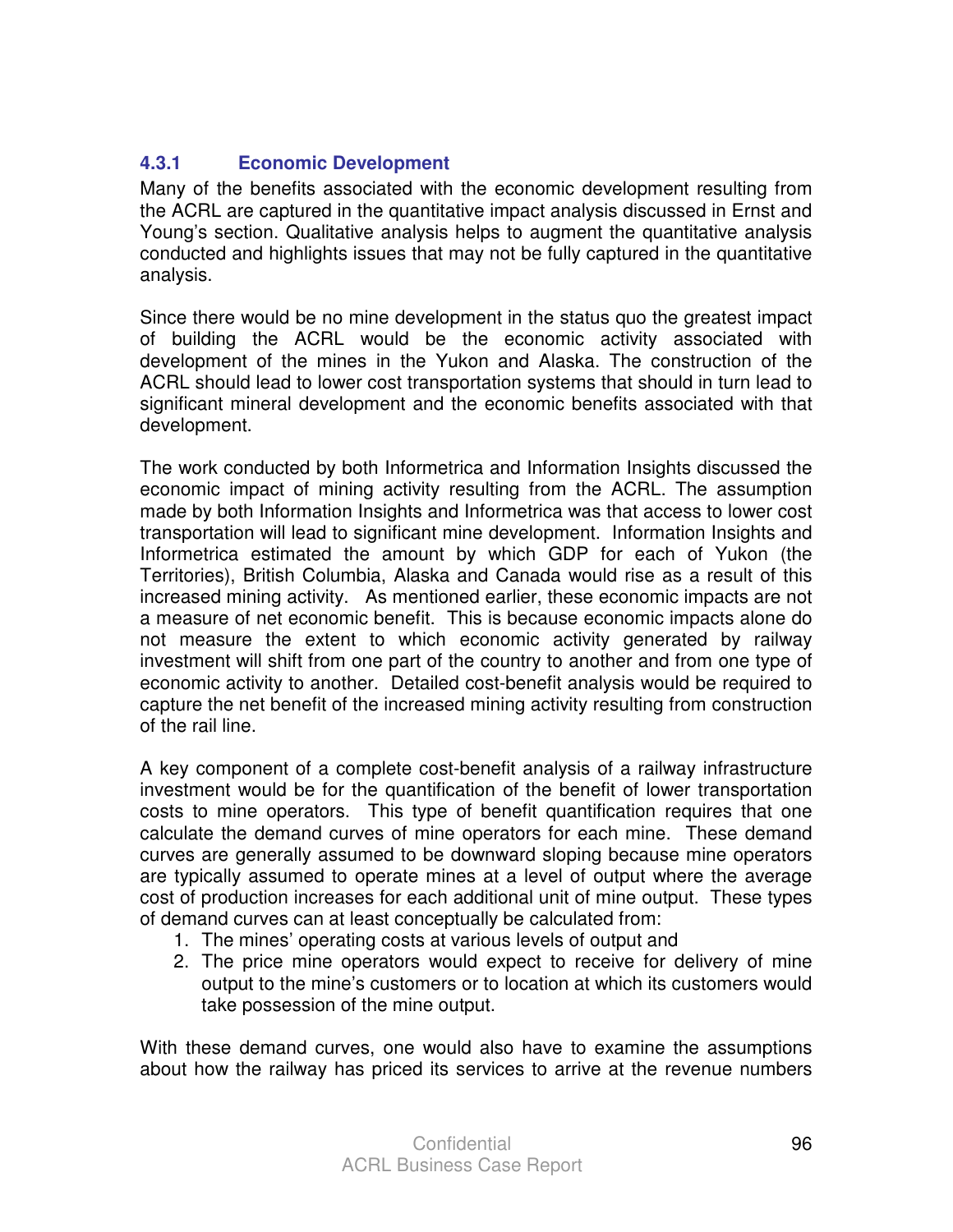used in the financial / investment model. The pricing of rail transport for mine output has two ceilings that ultimately limit the price that a railway could charge:

- 1. The first ceiling is the price of alternative modes of transportation. Generally, a rail operator would be competing with trucks as an alternative mode of transportation, and in the case of Yukon and Northwestern British Columbia mines, it would not have to compete with another railway or with inland water transportation. Truck costs have been estimated at about 11 cents per ton mile. This places a ceiling below which the rail operator can price, and still be competitive.
- 2. The second ceiling is mine operating costs. If a rail operator prices too aggressively, it will put mines out of business.

Accordingly, the rail operator's revenue maximizing strategy is to charge for transport, the amount that the mine can afford to pay and stay in business at a level of output that maximizes the earnings of the railway from shipments of mine output.

If the railway were pricing aggressively, it could capture as revenues a significant part of the benefit to the mine that arises from the availability of rail transportation. If the railway is not pricing aggressively, a significant part of the benefit of rail transportation would be captured by the mine operators.

The Stage One work did not directly address this issue. Railway revenues were estimated based on how much mines could likely afford to pay, but this was not based on rigorous analysis of mine and rail cost structures. For the Tier 1 mines, rail transport charges to mines are assumed to vary from as low as approximately 2 cents per ton / mile to as high as approximately 15 cents per ton / mile, with an average of about 7 cents. Without more detailed analysis of the mines' demand curves, based on their production costs and the price paid for their output, and rail pricing policy underlying the revenue forecast, it is not possible to quantify the value to mines of having a rail transportation infrastructure.

It is reasonable to suppose that this benefit to the mines would be indicated by the number of ton / miles their output is shipped, and that the benefit would be some metric of these ton miles. The exact amount is difficult to determine, except to say than it is very likely somewhat less that the difference between the cost of truck transport and the cost of rail transport, per ton mile, and it is also not likely to be a value that approaches zero.

The benefit to mine operators, not captured in the financial/investment model, is likely to be a significant but not quantifiable benefit at this time. Further work would be required on this matter if decision makers would like to have this benefit quantified, and particularly that portion of the benefit that would or could be captured by government as mineral royalties and levies.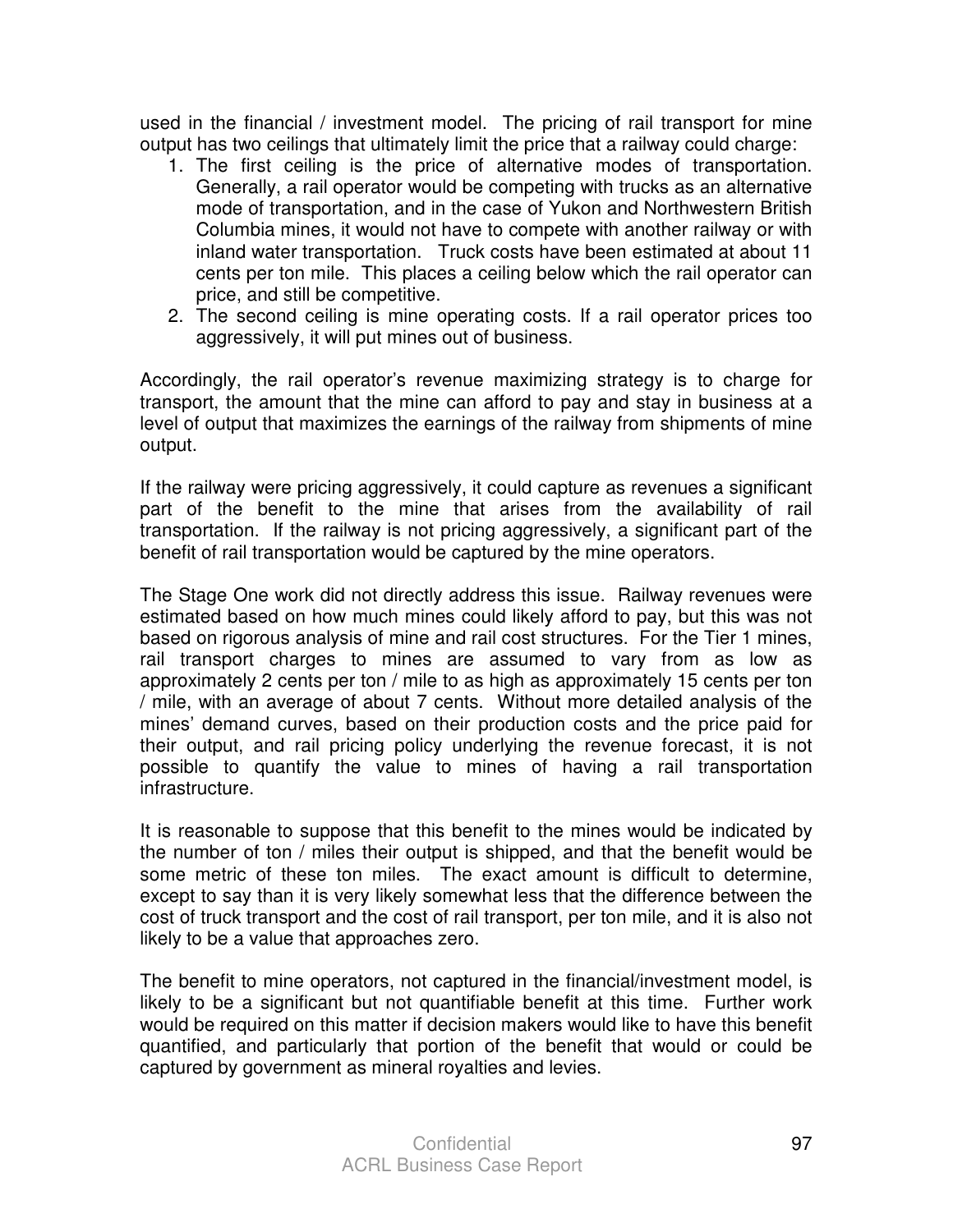The impacts to economic development resulting from the creation of the ACRL would be predominately associated with the economic development opportunities that would be created from access to a lower cost transportation system. A lower cost transportation link will allow business in the Yukon and Alaska to provide products at a price that is more competitive with products produced elsewhere in North America. This should lead to growth in the size of the market available for Yukon and Alaska products and should ultimately allow for more export development.

The creation of the ACRL would also help reduce the costs associated with the development of the Alaska Gas pipeline. Some of the potential cost savings include reduced transportation costs and highway maintenance costs. Lowering the costs associated with the construction of the pipeline should enhance the economics of the pipeline construction and help support the pipeline's development. Any potential impact to the Alaska Gas pipeline is contingent on the ACRL being built prior to the pipeline.

Much of the benefit of having access to a lower cost transportation alternative would be captured by the consortium building the pipeline. However, government and the North American public would benefit from the development of the pipeline.

The development of the ACRL would also encourage tourism. The ACRL would attract tourists who would be interested in seeing the interior of the Yukon, Alaska and Northern British Columbia from the comfort of a railcar.

Building the ACRL would open the possibility for the development of an international transportation shipping industry that shipped containers from an Alaskan port to the rest of North America. At the time that this report was written the results of a study into the viability of shipping containers from Asia to the rest of North America via the ACRL was not available.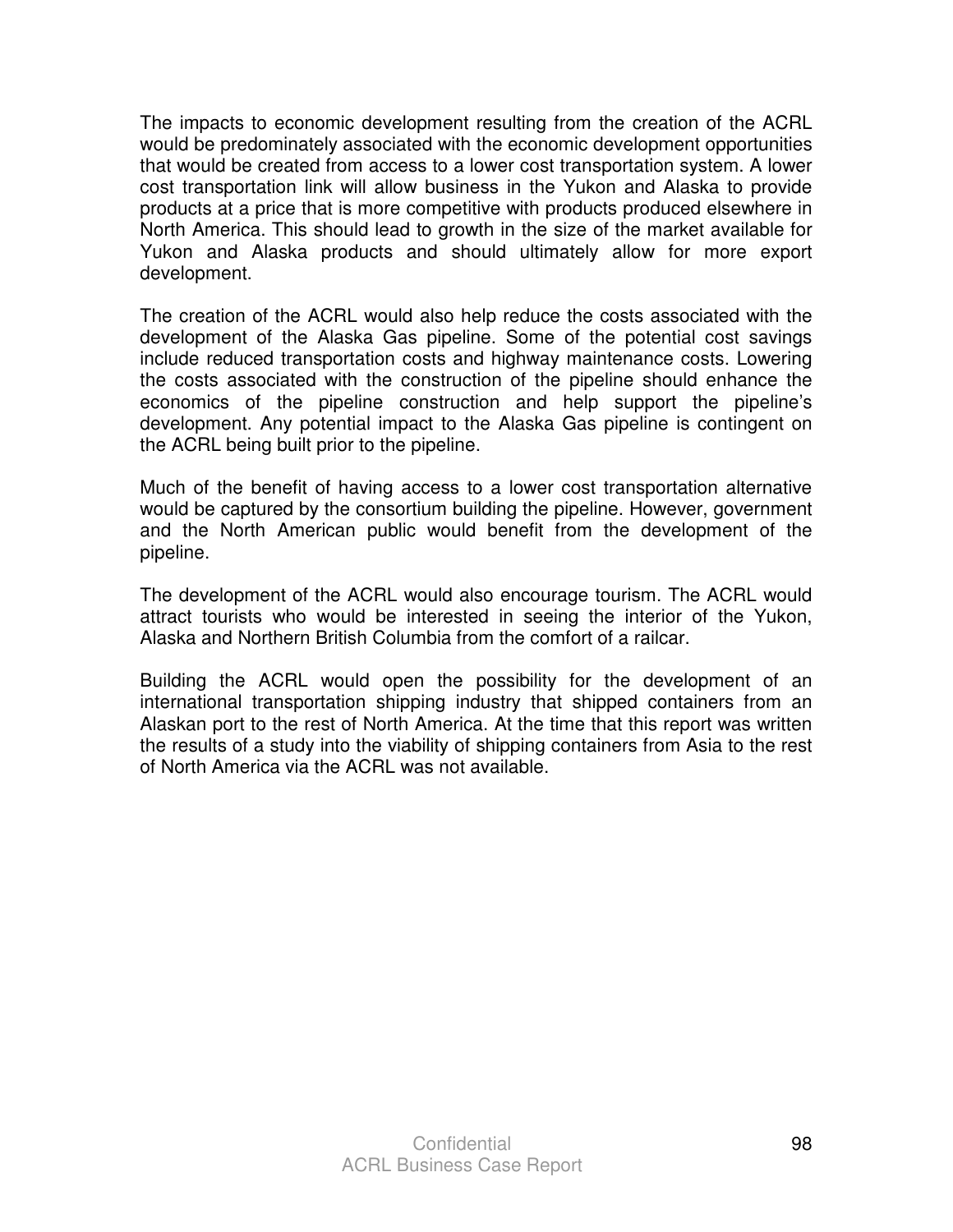# **4.3.1.1 Summary Economic Development Impact**

| <b>Build ACRL</b><br><b>versus</b><br><b>Status Quo</b>                                                                                                                                                                                                                        |
|--------------------------------------------------------------------------------------------------------------------------------------------------------------------------------------------------------------------------------------------------------------------------------|
| + Lower cost transportation link will facilitate:<br>+ Natural resource development<br>+ Competitiveness<br>+ Export development<br>+ Construction of the Alaska Gas pipeline<br>+ Tourism<br>+ Possibly lead to a new cargo transportation industry handling Asian<br>imports |
| <b>Net Positive</b>                                                                                                                                                                                                                                                            |

## **4.3.2 North American Integration**

The construction of the ACRL would create another connection between Alaska, Yukon, Northwestern British Columbia and the rest of North America. This would add an alternative transportation mode for goods traveling to and from the region and would help to reduce the region's isolation. This would reduce the cost of transportation to and from the region and increase the flow of goods in and out of the region. Thus the ACRL would allow the region to be more fully integrated into the rest of the North American economy.

By adding an alternative mode of transportation, the ACRL would add strategic redundancy and reliability to the North American transportation system. This in turn would improve the overall economic security of both the Canadian and the American economies.

The ACRL also would allow both Canada and the United States to enhance their presence in the Artic region. This would enable the government to support objectives such as Canada's Northern Sovereignty claims.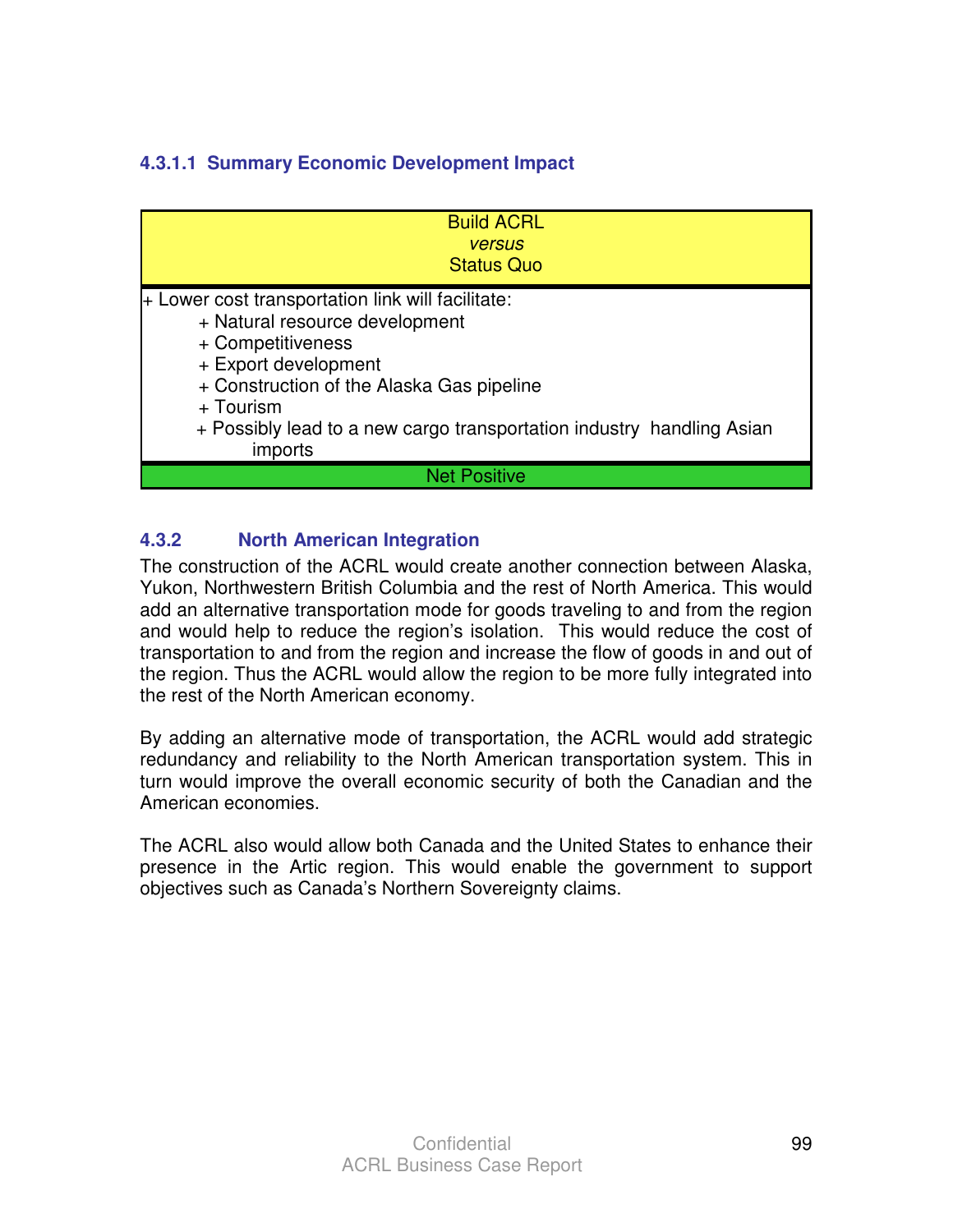# **4.3.2.1 Summary North American Integration Impact**

| <b>Build ACRL</b>                                                                                                                                                                                               |
|-----------------------------------------------------------------------------------------------------------------------------------------------------------------------------------------------------------------|
| <b>versus</b>                                                                                                                                                                                                   |
| <b>Status Quo</b>                                                                                                                                                                                               |
| + Better economic integration with the rest of Canada and the lower 48 states<br>$\,\,\textmd{I}$ Improved Canadian and American national economic security<br>+ Enhanced Canadian sovereignty in the Northwest |
| <b>Net Positive</b>                                                                                                                                                                                             |

#### **4.3.3 Environmental**

The construction of the ACRL is expected to have a variety of impacts on the environment. This discussion of the impacts is not expected to replace a detailed environmental impact assessment. IRIS Environmental Systems undertook a detailed strategic environmental assessment to study the potential impacts that the ACRL would have on the environment. This discussion is intended to provide a high level overview of the various environmental impacts that may result from the development of the ACRL.

The main environmental impacts considered include:

- 1. Pollutant emissions (air quality, dust, NOx, CO)
- 2. Impact on wildlife and habitat
- 3. Potential for hazardous materials spills

## **4.3.3.1 Impacts to Pollutant emissions (air quality, dust, Nox, CO)**

As discussed in the detailed biophysical assessment conducted by IRIS Environmental Systems, rail emissions are affected by a number of factors such as; the age of the train, the type of fuel used, load capacity, maintenance of the engine and driving technique. In general however, marine transportation has lower emissions per ton-mile than both rail and truck transportation. Rail has slightly more emissions per ton-mile than marine. Diesel has significantly more emissions per ton-mile than both rail and marine transportation modes.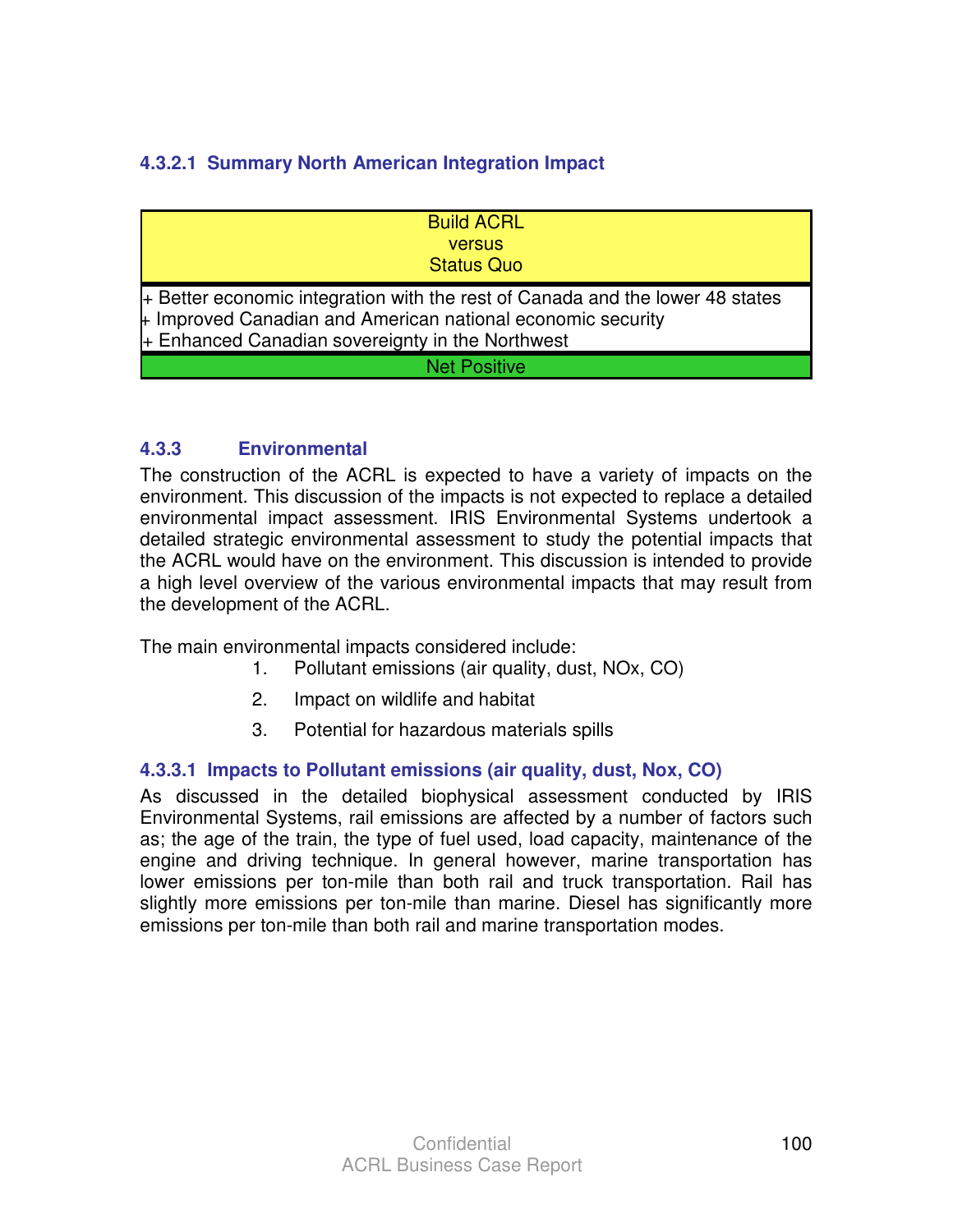

Figure 18: – Greenhouse gas freight emissions per tonne-km by mode, 1997 (Source – ACRL Biophysical Assessment IRIS Environmental Systems, June 2006)

The impact that the ACRL would have on emissions is dependent on how the traffic on the ACRL would be transported in the absence of the ACRL. If traffic shifts from marine to rail, then the impact would be an increase in emissions per ton-mile. If the traffic shifts from truck to rail then the impact would be a decrease in emissions per ton mile.

#### **4.3.3.1.1 Pollutant Emissions – Intermodal and Industrial Product Volumes**

The vast majority of re-supply traffic is currently shipped via marine. The emissions associated with this traffic would likely be higher both as a result of the longer distance that these goods would likely have to travel and the greater emissions per ton-mile produced by rail transportation. Thus, the intermodal and industrial product traffic that shifts to rail would most likely result in a slight increase in emissions.

The amount of intermodal and industrial product traffic currently shipped via truck is fairly small compared to the marine volumes. However, trucks emit almost five times the greenhouse gases per ton-mile as rail. Thus shifting truck traffic to rail can have a significant impact on emissions associated with intermodal and industrial product traffic.

The impact that the ACRL will have on emissions associated with intermodal and industrial product traffic would be dependent on how much marine and truck traffic shift to rail. It is likely that most of the truck traffic would shift to rail while only a portion of the marine traffic is likely to shift to rail. Depending on the actual volumes of traffic that shift to the ACRL it is probable that the overall impact to emissions associated with intermodal and industrial products traffic would be a modest increase in greenhouse gas emissions.

The increased intermodal volumes associated with container traffic that is being shipped from Asia to the rest of North America via an Alaskan port would result in an increase in emissions.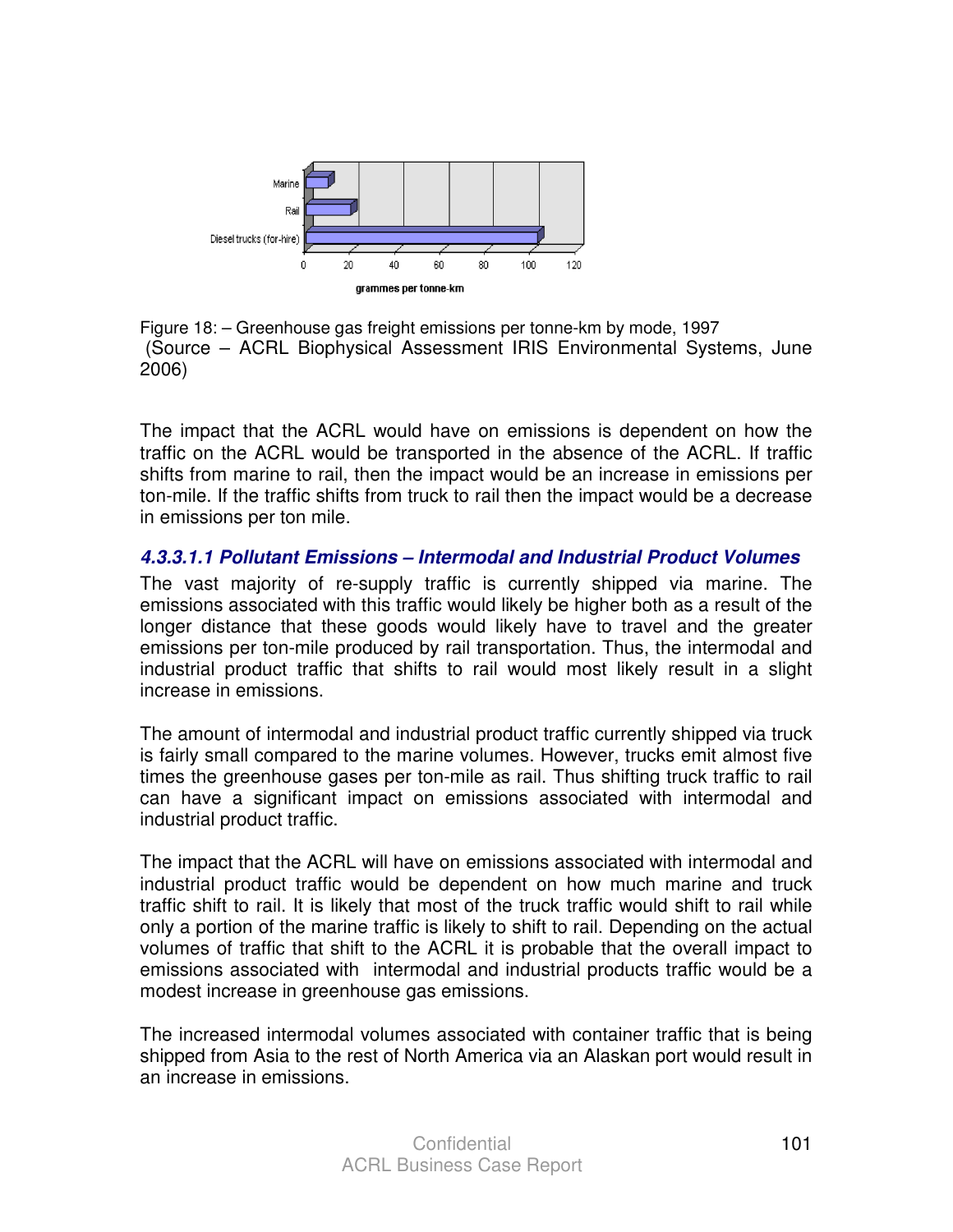#### **4.3.3.1.2 Pollutant emissions – Mineral Volumes**

It is anticipated that the creation of the ACRL would lead to a substantial increase in the mineral volumes transported by truck, rail and marine. Mineral concentrates would have to be transported by truck from the mine site to the railhead, by rail from to the nearest port and then by marine to the destination. Since these volumes would most likely not exist under the current transportation system, all the energy consumed and emissions created by the production and transportation of these minerals would be a result of the creation of ACRL.

#### **4.3.3.1.3 Pollutant emissions – Pipeline volumes**

If the ACRL were in place prior to the construction of the Alaska Gas Pipeline and the Mackenzie Gas pipeline, a considerable volume of the freight associated with these projects could be transported to depots within Yukon, Alaska and Northern B.C. via the ACRL. The alternative to shipping these volumes via rail would be to ship these volumes via truck which consumes over 10 times the energy per ton mile than rail. Thus, the ACRL would help reduce the emissions associated with the construction of these pipelines.

#### **4.3.3.1.4 Pollutant emissions – Summary**

The creation of the ACRL would most likely result in an increase in pollutant emissions in the region. However, the benefits of the ACRL are considerable in a base scenario where mines in the Yukon are developed by road infrastructure. In this scenario the ACRL would shift traffic from roads to rail resulting in a significant reduction in greenhouse gas emissions. The development of the mines and the transportation of mine materials between the railhead and the mine site would occur regardless of the development of the ACRL. Thus, if the government's policy is to reduce greenhouse gases and develop mines, the government should consider alternatives to road transportation.

## **4.3.3.2 Impacts of Railroad right-of-way on wildlife and habitat**

The creation of the ACRL would inevitably have a negative impact on wildlife and habitat within a corridor around the right-of-way. This is particularly true where the ACRL would run through areas that currently have no transportation infrastructure.

The ACRL would impact wildlife that lives along or migrates through the railroad right-of-way. The railroad would also impact the habitat of the wildlife that lives along the rail corridor. For a substantial portion of its length the ACRL would follow river valleys that contain sensitive wetlands.

Given the importance and rarity of pristine wildness areas one would expect the environmental approvals process to be a lengthy and detailed process. However, the railroad will be designed to mitigate its environmental impact.

The stimulus for mine development is assumed to be the development of the ACRL. Thus the impact that mine development would have on wildlife and habitat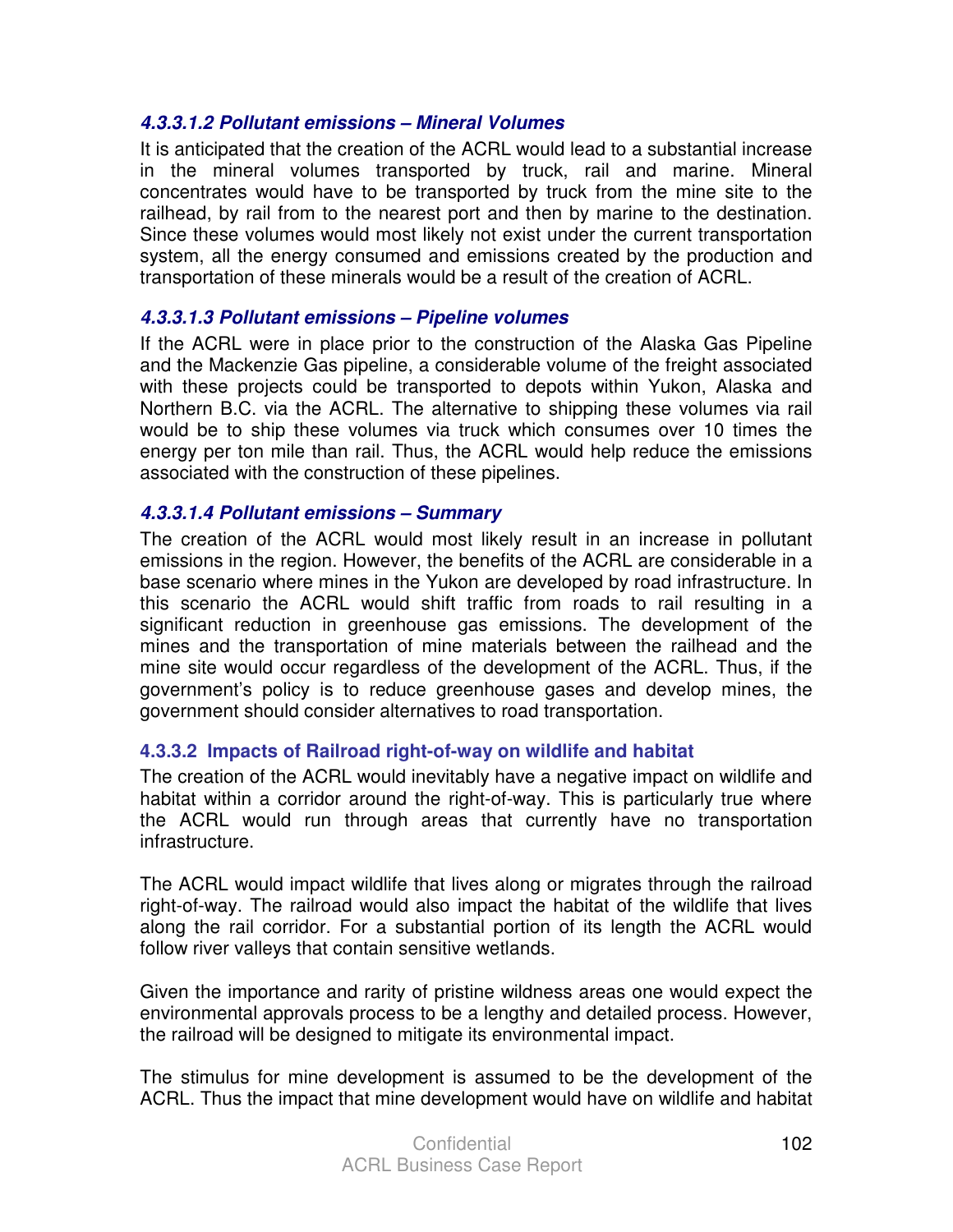could be attributed to the construction of the ACRL. This would include the impact to wildlife and habitat at mine sites, along mine access roads and, as mentioned previously, along the railroad right-of-way.

#### **4.3.3.3 Potential Hazardous spills**

The development of mines that would result from the creation of the ACRL would lead to the transportation of various hazardous goods such as mine construction materials, mine concentrates and materials used in mine operations. The potential for a spill of any of these hazardous materials would be a negative impact resulting from the development of the ACRL.

It is generally accepted that the probability of a rail derailment is significantly less than the probability of a motor vehicle accident. Thus the probability of a hazardous material spill would be reduced by transporting hazardous materials on rail rather than road.

Although the probability of a hazardous material spill would be reduced, the magnitude of the spill would have the potential to be much greater. The volume transported in a railcar is typically larger than the volume typically transported in a truck. Furthermore, a train may have multiple railcars filled with hazardous materials. Therefore a train derailment could result in a significantly greater volume of hazardous material being dumped into the environment than an accident involving a single truck.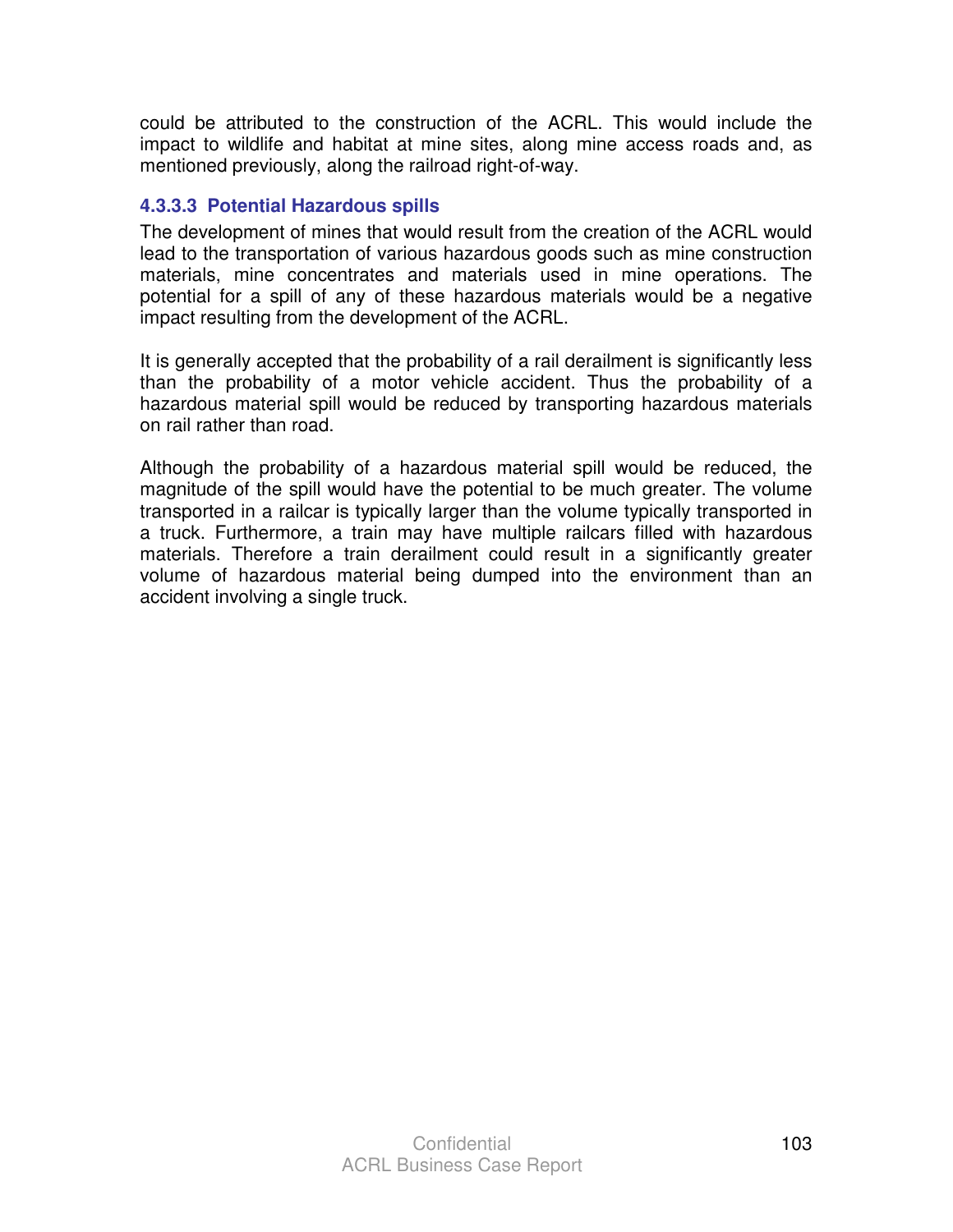## **4.3.3.4 Summary Environmental Impact**

| - Slight overall increase in emissions from less use of marine balanced with less<br>use of trucking for intermodal, industrial and pipeline traffic<br>- Along the railroad right-of-way<br>- At mine sites<br>- Along mine access roads<br>development and container traffic from Asia to North America | <b>Build ACRL</b><br><b>versus</b><br><b>Status Quo</b>                                                                                                                           |
|-----------------------------------------------------------------------------------------------------------------------------------------------------------------------------------------------------------------------------------------------------------------------------------------------------------|-----------------------------------------------------------------------------------------------------------------------------------------------------------------------------------|
| Better to develop mines using rail as opposed to truck transportation because:<br>+ Significantly less emissions from use of rail to transport mineral concentrate<br>+ Potentially lower probability of a hazardous spill<br>- Potentially larger magnitude spill from rail derailment                   | - Significant impact to wildlife and habitat:<br>- Significantly higher emissions from increased traffic resulting from mine<br>- Greater potential for hazardous material spills |
|                                                                                                                                                                                                                                                                                                           |                                                                                                                                                                                   |
|                                                                                                                                                                                                                                                                                                           | <b>Net Negative</b>                                                                                                                                                               |

# **4.3.4 Transportation Safety**

The creation of the ACRL would have the potential to impact the overall safety of the transportation system in Alaska, Yukon and Northwest British Columbia. The most significant impact to transportation safety would be related to the potential for a decrease in traffic on the Alaskan highway.

The amount of intermodal and industrial product volume sent to the Yukon is small relative to the total volume of intermodal and industrial product volume shipped to the entire region. However this traffic represents a significant percentage of the traffic on the Alaskan Highway. The creation of the ACRL should cause most of this traffic to be transported via rail rather than road. This would reduce the volume of traffic on the Alaskan Highway and result in a positive impact to the safety of the highway.

The same logic can be applied to highway traffic that will result from the construction of the Alaskan gas pipeline. If the pipeline is build using existing road infrastructure there would be a significant increase in traffic and a corresponding increase in vehicular accidents. If the ACRL were used to transport pipeline construction materials there would be less traffic and hence fewer accidents.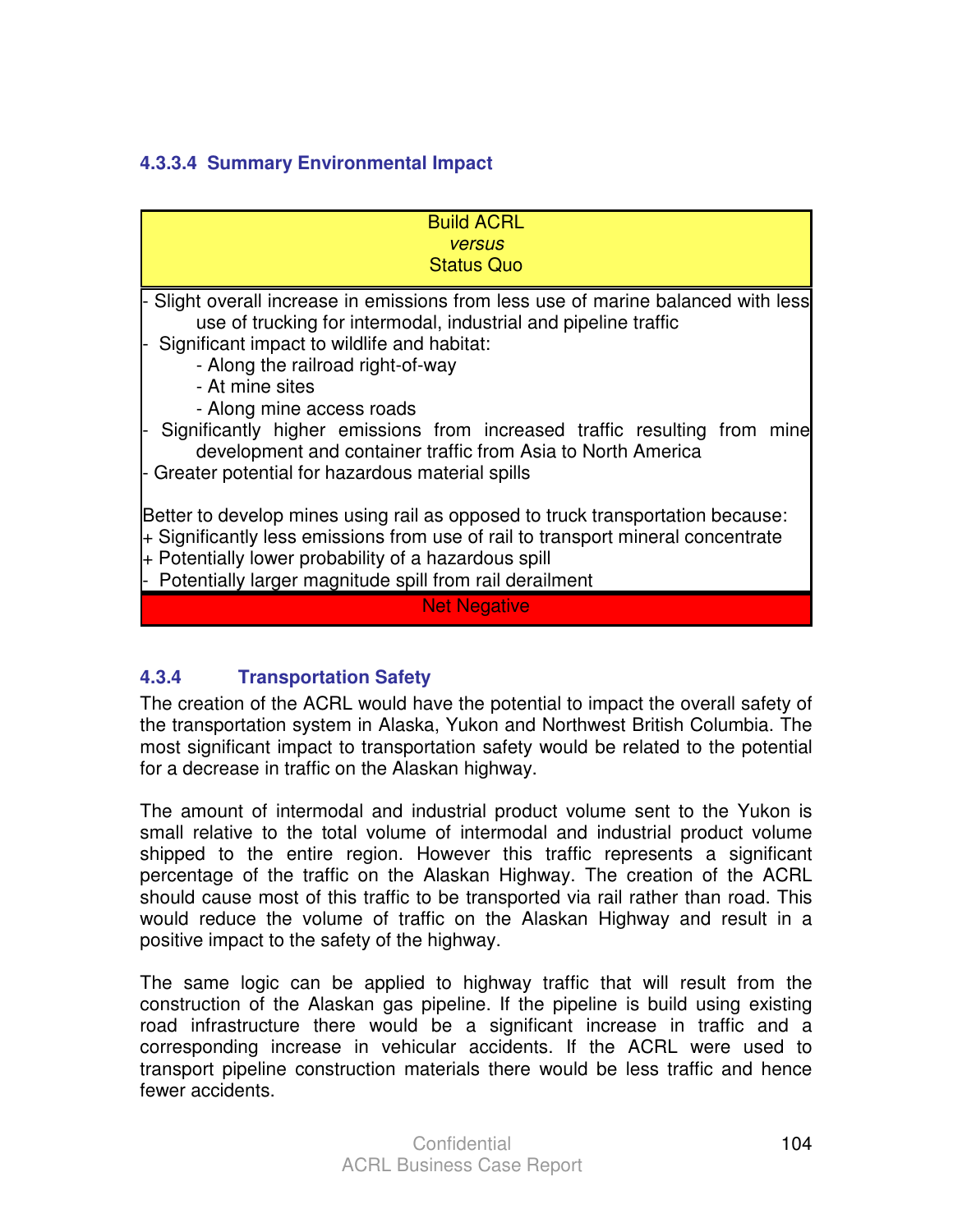Although the population of Alaska, Yukon and Northern British Columbia is relatively sparse there would be safety issues at every location where there was a level crossing with a road. The risk of accidents at level crossings can be mitigated. Nevertheless, the possibility of accidents involving motor vehicles and trains would have a negative impact on the overall safety of the transportation system.

Mine development would occur as a result of the development of the ACRL. This means that there would be an increase in truck traffic on the roads between the mine sites and the railhead. The increase in truck traffic on these mine access roads would increase the probability of an accident occurring on those roads. This would have a negative impact on the overall safety of the transportation system.

For a base scenario where mines in the Yukon are developed using road infrastructure, the transportation safety benefits of the ACRL would be considerable. If mines are developed without the ACRL in place there would be a considerable increase in both highway and mine access traffic. Building the ACRL would still result in increased mine access road traffic however it would eliminate the need to use highways to transport mineral development traffic

## **4.3.4.1 Summary Transportation Safety**

| <b>Build ACRL</b><br><b>versus</b><br><b>Status Quo</b>                                                                                                                        |
|--------------------------------------------------------------------------------------------------------------------------------------------------------------------------------|
| + Potential to remove significant percentage of existing Alaska Highway truck<br>traffic.<br>+ Potential to reduce the truck traffic associated with pipeline<br>construction. |
| - Level crossings increase the risk of an accident<br>- Significant increase in traffic on mine access roads                                                                   |
| <b>Neutral</b>                                                                                                                                                                 |

## **4.3.5 Transportation System Reliability**

The creation of the ACRL would add an alternative transportation connection between Alaska, Yukon, Northwest B.C. and the rest of North America. This alternative mode would add considerable capacity and improve the reliability of the transportation system in the region.

The ACRL would add strategic redundancy to the transportation network that would help to ensure a reliable flow of freight in and out of the region. This increased redundancy would be useful in responding to emergency situations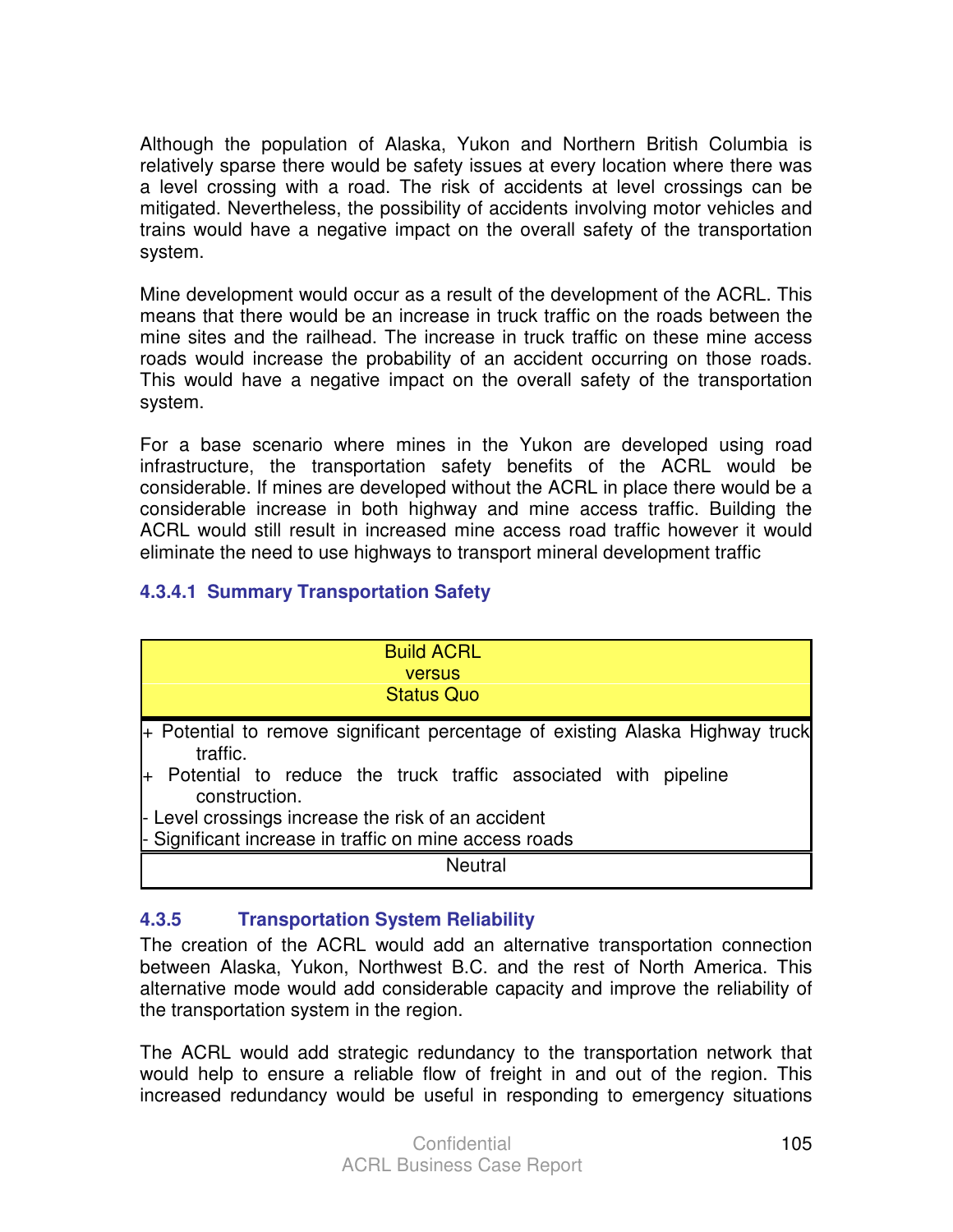such as seismic events that damage ports and coastal transportation systems. In such an event, the ACRL could be used to deploy emergency relief to the interior of Alaska and the Yukon.

The amount of time that it requires to transport goods in or out of the region obviously depends on the origin and destination of the goods. Using an origin in the mid-west U.S. and a destination in central Alaska it appears that it would take approximately the same or maybe even slightly less time to transport goods via the ACRL than it currently takes to transport those goods via marine out of Tacoma. The fact that the ACRL could deliver goods quicker than the current transportation system reaffirms that the ACRL would be a strategic alternative to the existing transportation modes. Furthermore, it means that the ACRL should improve the efficiency of the overall transportation system.

The ACRL would increase the capacity available on other transportation modes as traffic shifts from marine and truck to rail. This increase in capacity available on other modes should increase the reliability of those other modes. With spare capacity shippers should face less congestion and fewer delays in transporting their goods. This is particularly important during peak construction seasons in Alaska.

The creation of the ACRL would lead to a substantial increase in mine traffic. The increase in traffic volumes on mine access roads would impact the reliability of transportation via those roads. Since the ACRL would run parallel to many of the major highways in the region, the increase in mine traffic should be limited to mine access roads. Thus, since most mineral volume traffic would be transported via rail rather than over highway infrastructure, mine development should have very little impact on the overall transportation system reliability.

## **4.3.5.1 Summary Transportation System Reliability Impact**

| <b>Build ACRL</b><br><b>versus</b><br><b>Status Quo</b>                                                                                                                                                                                                                                     |
|---------------------------------------------------------------------------------------------------------------------------------------------------------------------------------------------------------------------------------------------------------------------------------------------|
| +Create another alternative transportation mode in the Alaska and Yukon<br>+Small time savings for inbound re-supply currently moving to Anchorage via<br>Seattle/Tacoma from the U.S. mid-west<br>+ Potential to remove significant percentage of existing Alaska Highway truck<br>traffic |
| <b>Net Positive</b>                                                                                                                                                                                                                                                                         |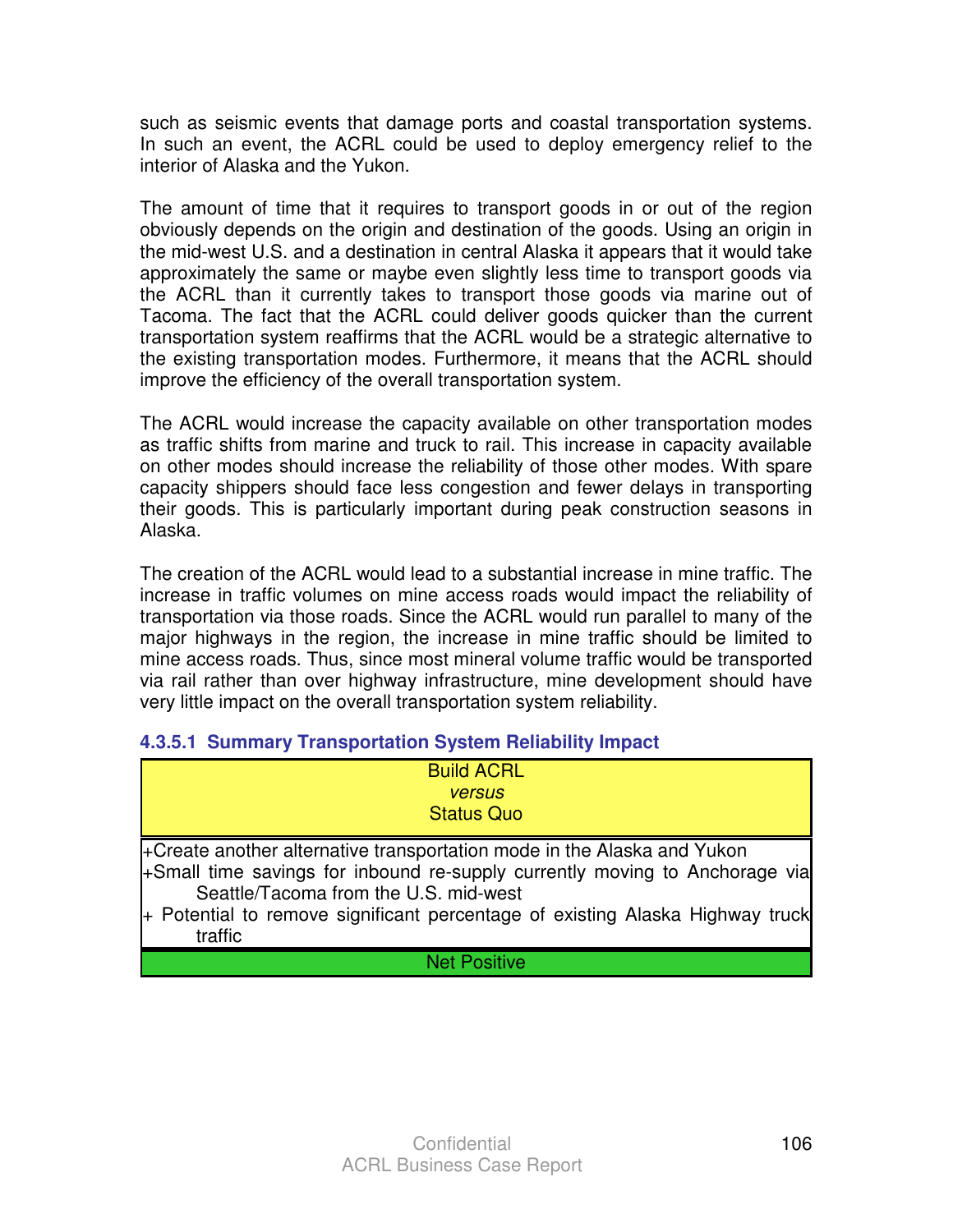## **4.3.6 Other Transportation Providers**

The creation of the ACRL would add significant capacity to the transportation network connecting Yukon, Alaska and Northern B.C. with the rest of North America. This new capacity would increase competition between transportation service providers in the region. Existing transportation providers would most likely respond by reducing prices in an attempt to maintain market share.

The transportation service providers that would be impacted the most are:

**1. Marine transportation companies servicing Alaska.** It appears that the ACRL would be able to compete with the existing marine transport providers on both price and service. Current marine transporters would be most competitive on the transport of goods that originate in or are destined for the Pacific Northwest states (i.e. Washington, Oregon) and Alaskan port cities. Whereas, the ACRL would likely be most competitive on goods shipped between mid-west U.S. and interior Alaska cities that are located on or near the ACRL.

 The competitive response from marine transportation providers would most likely be a reduction in prices. The combination of reduced pricing and a loss of market share would have a negative impact on marine transport companies and put pressure on the profitability of their businesses. The extent to which existing marine transportation providers could manage an increase in competition is uncertain.

**2. Truck transportation.** Re-supply to the Yukon is currently provided almost exclusively by truck. Depending on the point of origin of the goods, truck may be capable of delivering goods to the Yukon in a shorter timeframe than the ACRL. However, it is likely that most resupply will not warrant the higher cost of truck transportation. This would probably lead to a significant reduction in demand for truck transportation services into the Yukon.

 Although demand for trucking services for re-supply would be reduced, the demand for trucking services related to mineral resource development should increase dramatically. The transportation of materials between the mine sites and the railhead would most likely be conducted by truck transport. Trucking companies currently servicing the Yukon would be well positioned to benefit from this activity.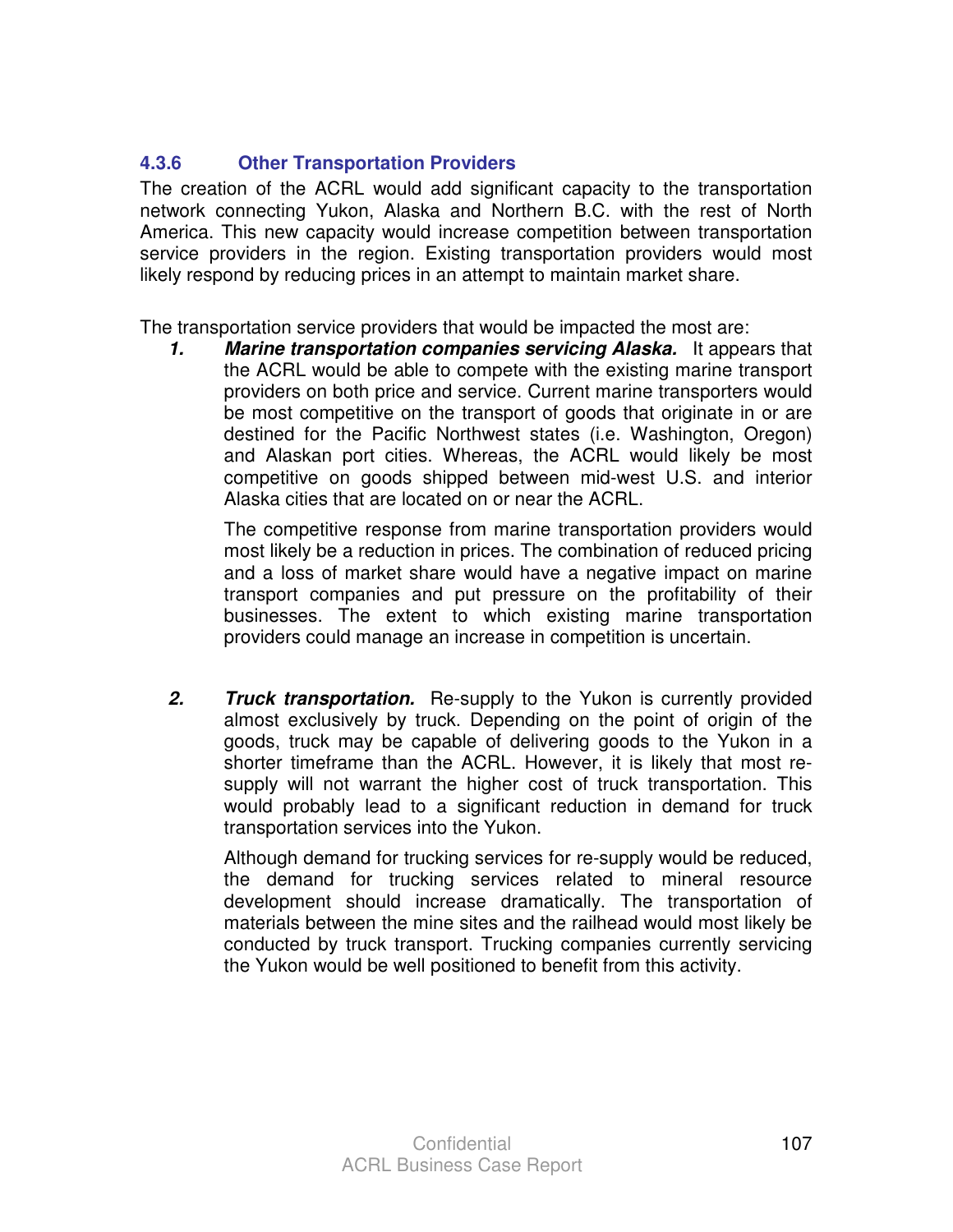## **4.3.6.1 Summary Other Transportation Providers Impact**

Build ACRL versus Status Quo

Increased competition for existing transportation providers Reduction in demand for:

- Trucking services

- Marine barge services

+ Demand for transportation services between mines and railhead

**Net Negative** 

#### **4.3.7 Other Transportation Infrastructure**

The ACRL would have an impact on other transportation infrastructure throughout the region. Traffic volumes would shift from existing modes to the ACRL, reducing the use of competing infrastructure while increasing the utilization of complementary infrastructure. The infrastructure affected by the creation of the ACRL includes:

1. **Road Infrastructure.** The impact that the ACRL has on road infrastructure would be dependent on the type of road.

 Highways that are currently being used for re-supply into the Yukon, Alaska and Northern B.C. should see a significant drop in truck traffic as re-supply traffic shifts to the ACRL. This should reduce the cost of maintenance, improve the safety and free up spare capacity on those highways. The benefit to highway infrastructure would be maximized if the ACRL is used to transport the Alaska gas pipeline construction materials.

 Roads that would be used to transport materials between the mine sites and the railhead would see a significant increase in truck traffic. Many new mine access roads would need to be built and maintained as mineral development progresses. Mine related traffic could have a significant impact on highways if the highways were used to connect mines to the railway. Mine access roads should be designed to minimize the use of road infrastructure and maximize the use of the ACRL.

2. **Port Infrastructure.** Port infrastructure would be affected by the ACRL in a number of different ways.

 As mines are developed, ports that are used to export mineral concentrates would see a substantial increase in activity. Mineral concentrates are usually shipped over the most direct route to tidewater to help minimize costs. With the exception of Prince Rupert, mineral concentrate handling capacity is constrained at most regional port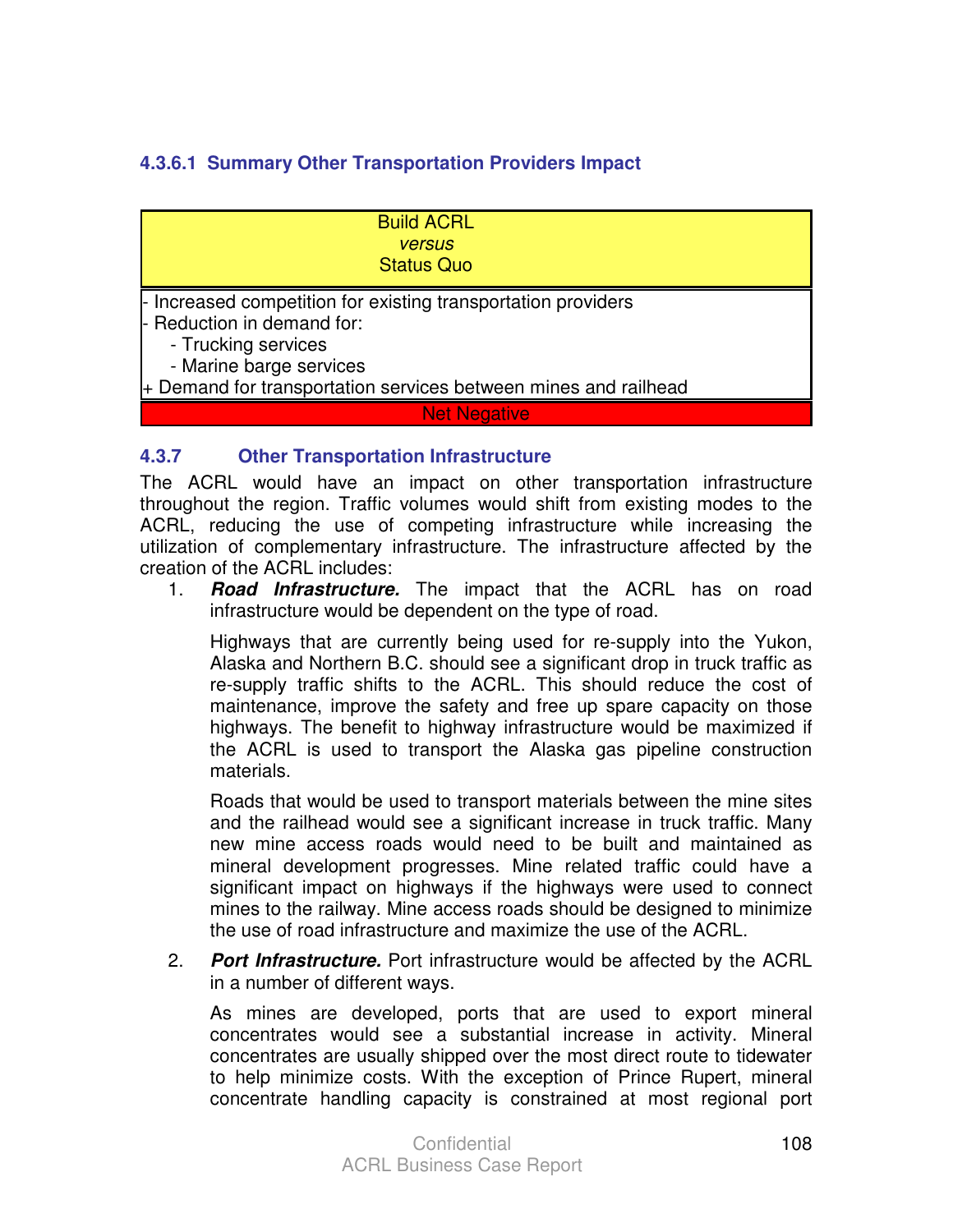facilities. To enhance the economic feasibility of Yukon mines and hence encourage mineral traffic volumes it may be necessary to develop port mineral handling capacity.

 Ports currently being used to handle Alaska re-supply traffic may see some reduction in activity as traffic moves to the ACRL. This would predominantly affect Anchorage area port facilities. To the extent that the ACRL would attract international container traffic from Asia, expanded port facilities will need to be developed in Alaska to deal with this traffic. Shipping international container traffic via an Alaskan port and the ACRL would have the added benefit of relieving congestion at lower 48 U.S. west coast port facilities.

3. **Adjacent Rail Infrastructure.** The increase in traffic on the ACRL would lead to an increase in traffic on railways that connect to the ACRL. If the adjacent railway infrastructure were underutilized, then the extra volume would have a positive impact. However if the adjacent railway infrastructure were already congested, then the additional traffic would have a negative impact. It is expected that the ACRL impact on adjacent rail infrastructure would be positive because it would move traffic away from congested areas such as Seattle/Tacoma and onto railroads in Alaska and Northern B.C..

# **4.3.7.1 Summary Other Transportation Infrastructure Impact**

| <b>Build ACRL</b><br><b>versus</b>                                                                                                                                                                                                                                |
|-------------------------------------------------------------------------------------------------------------------------------------------------------------------------------------------------------------------------------------------------------------------|
| <b>Status Quo</b>                                                                                                                                                                                                                                                 |
| + Reduction in highway maintenance<br>- Significant increase in maintenance of mine access roads to the railhead                                                                                                                                                  |
| - Short-term reduction in port activity for inbound re-supply<br>- Need to expand port facilities to handle international container traffic<br>- Need to expand port facilities bulk mineral handling capacity<br>$+$ Relieve west coast port and rail congestion |
| + Increase traffic on railways that connect to the ACRL                                                                                                                                                                                                           |
| <b>Neutral</b>                                                                                                                                                                                                                                                    |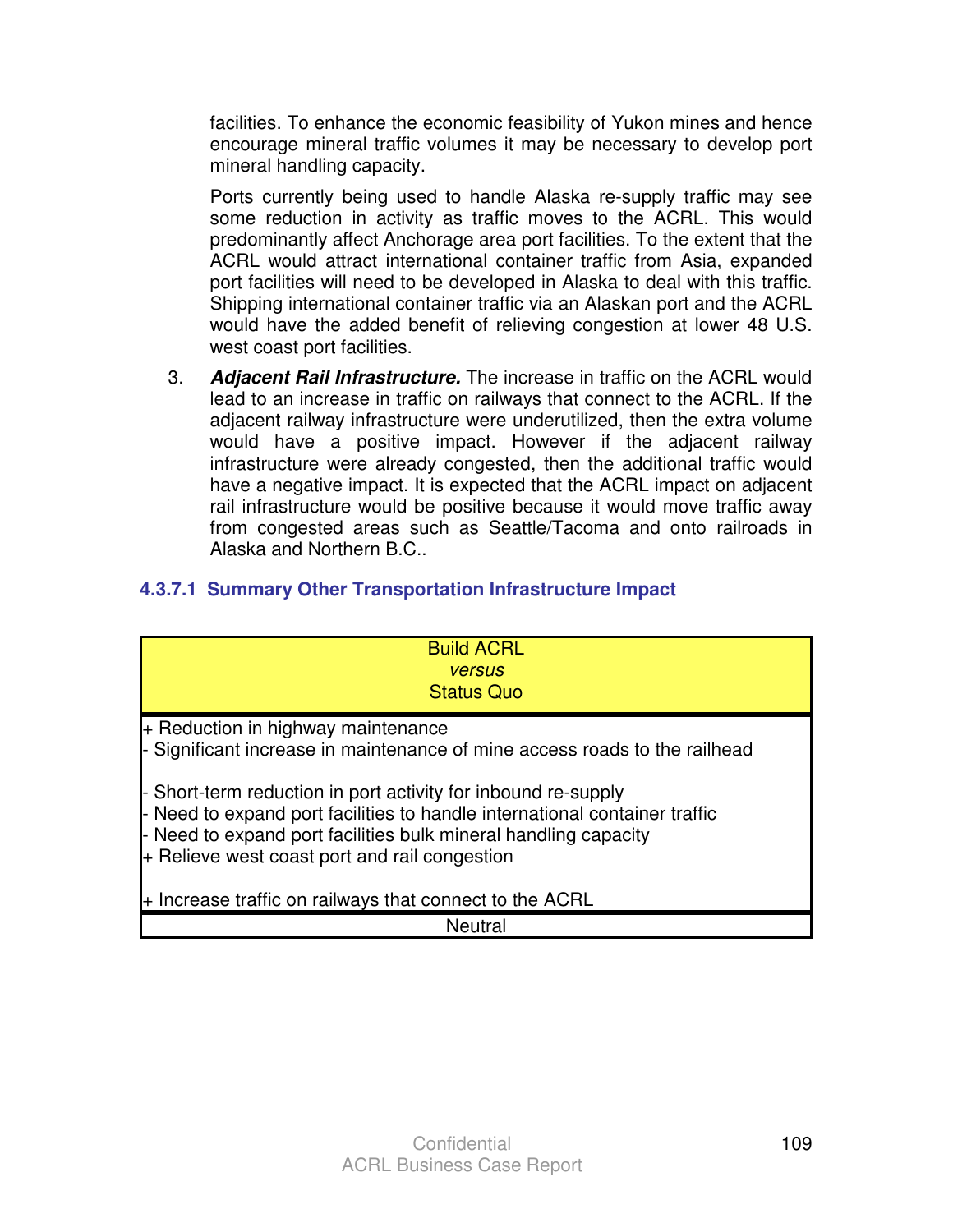#### **4.3.8 Social**

The ACRL would have a significant impact on every community that it passes near. These communities would gain the benefits of an improved transportation infrastructure. One the other hand, these communities would also experience inevitable side effects associated with growth and development.

The most significant social benefits will include:

- 1. **Improved affordability of goods.** The ACRL would increase competition between transportation providers that should result in lower transportation costs and hence reduce the cost and expand the selection of products sold in the region. This would effectively lower the cost of living in the region.
- 2. **Employment opportunities.** The ACRL would create a number of employment opportunities. Although the construction of the railroad would require skilled labor that would come from other regions it would also create a large number of job opportunities for local residents. As discussed in the economic development section, there would be a number of job opportunities associated with both the operation of the railroad and the economic activity, such as mine development, that result from the creation of the railroad. Some of the impacts and benefits associated with the creation of new businesses would be quantified in the economic cost impact study and could be better quantified in a full cost-benefit analysis.
- 3. **Economies of Scale in provision of public services.** Upon completion of construction there would be an increase in economic activity that would most likely lead to a longer term increase in population in the region. This increase in population would cause the per capita cost of providing public services to decrease.

Negative side-effects of the ACRL would include:

- 1. **Strain on community services.** During the construction of the ACRL there would be an influx of workers into the region. In the Yukon the influx of workers could substantially exceed the current workforce of the entire territory. This influx of workers will put a strain on community services in the region. The State of Alaska, Territory of the Yukon and Province of B.C. would need to temporarily increase their capacity to provide critical services such as health care.
- 2. **Alter the character and aesthetics of communities.** Improving the connection that remote communities have with the rest of North America would inevitably change the character of those communities. Small remote communities would be inundated with a large influx of people during the construction of the railroad. This influx of people may expose those communities to social issues that they would not be properly equipped to deal with.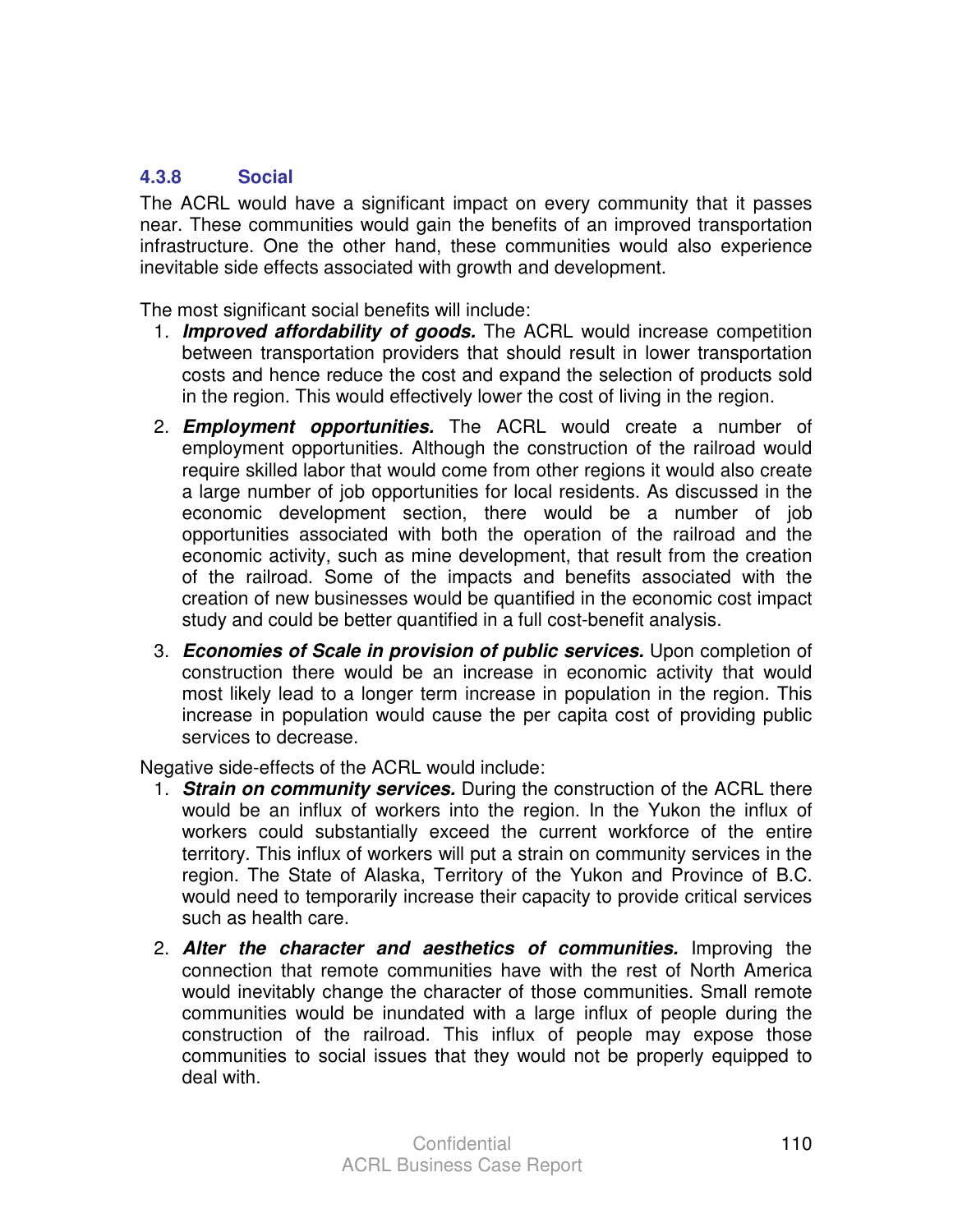After the railroad construction was complete, the character of the communities it passes through would be forever altered. Communities would now have regular train service that some community members would consider an intrusion to their privacy.

 Communities that were not actually on the railroad would also be impacted. Those communities located near mine sites that are developed as a result of the ACRL would grow as mine employees move to the region. Furthermore, those communities located along mine access roads would see a dramatic increase in truck traffic.

The predicted impacts to communities would be different through different stages in the development of the ACRL. The construction stage would put significant strain on the communities that the railroad passes through. Regional governments would need to consider what they could do to minimize the strain that the influx of a large labor force will have on their communities.

After construction was completed the benefits of a lower cost of living and better job opportunities should outweigh the negative impacts that the ACRL would have on communities.

## **4.3.8.1 Summary Social Impact**

| <b>Build ACRL</b><br><b>versus</b><br><b>Status Quo</b>                                                                                                                                                                                              |
|------------------------------------------------------------------------------------------------------------------------------------------------------------------------------------------------------------------------------------------------------|
| + Improve affordability of goods transported to the north.<br>$+$ Better job opportunities<br>+ Economies of scale in provision of public services<br>- Alter the character and aesthetics of communities<br>- Strain capacity of community services |
| <b>Net Positive</b>                                                                                                                                                                                                                                  |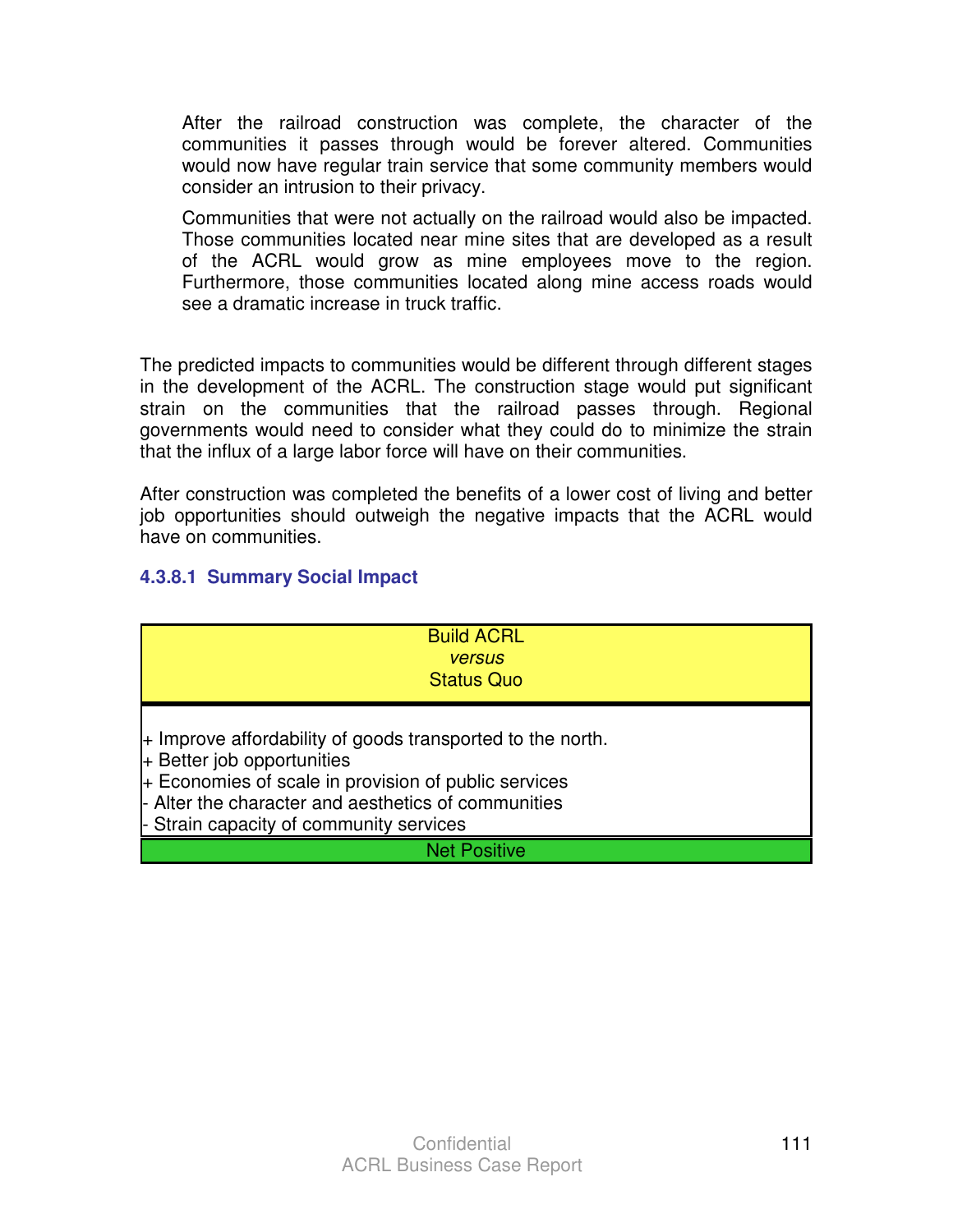## **4.3.9 First Nations and Alaska Native Corporations**

The ACRL right-of-way would pass through or near many First Nation and Alaska Native Communities and Lands. First Nations and Alaska Native communities would experience the same social issues that have been described in the previous section. However, there would be a number of impacts that will be specific to First Nations and Alaska Native communities. These impacts include:

- 1. **Traditional use of lands.** As discussed previously, the ACRL would have an impact on the wildlife and habitat of the region. This would inevitably have a negative affect on traditional activities such as hunting and fishing.
- 2. **Archaeological sites.** The ACRL right-of-way may pass through areas that are of archaeological or spiritual significance. The impact to these sites could be mitigated through the design of the ACRL and would need to be addressed during the approvals process of the project
- 3. **Partnership opportunities.** The ACRL would represent a good development and partnership opportunity for First Nations and Alaska Native peoples. As discussed above, there would be significant potential benefits to communities such as better access to community services and job creation. By becoming an active partner in the ACRL, First Nations and Alaska Native peoples could ensure they maximize the benefits they reap from the railroad.

There would be significant social benefits that were discussed in the previous section. First Nations and Alaska Native peoples could further maximize these benefits by taking an active partnership role in the project. There should be significant investment opportunities available to Canadian First Nations and Alaska Native Corporations. Some initial analysis of the impact to Canadian First Nations and Alaska Native Corporations has been conducted by the MacLeod Institute however detailed impact studies and consultations would need to be conducted to better determine the extent and nature of the impact that the ACRL would have on First Nations and Alaska Native traditional use of lands and archeological sites.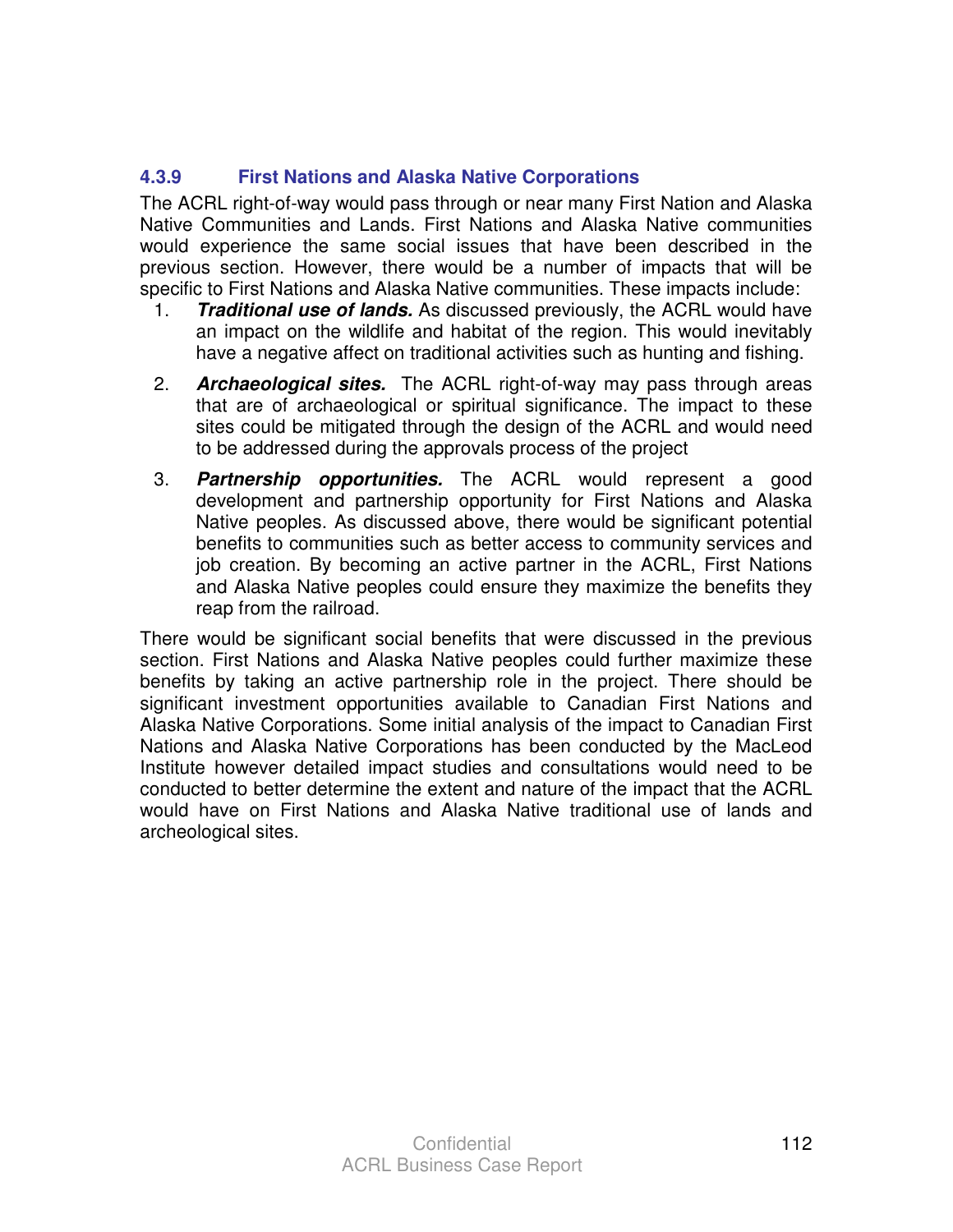# **4.3.9.1 Summary First Nations and Alaska Native Corporations Impact**

| <b>Build ACRL</b><br><b>versus</b><br><b>Status Quo</b>                                                                                                                                                                                                                 |
|-------------------------------------------------------------------------------------------------------------------------------------------------------------------------------------------------------------------------------------------------------------------------|
| - Railroad right-of-way may impact First Nations and Alaska Native peoples:<br>- Traditional use of the lands<br>- Archaeological sites<br>$+$ Investment and partnership opportunity                                                                                   |
| + Improve affordability of goods transported to the north<br>$+$ Better job opportunities<br>+ Economies of scale in provision of public services<br>- Alter the character and aesthetics of communities<br>- Strain capacity of community services during construction |
| <b>Neutral</b>                                                                                                                                                                                                                                                          |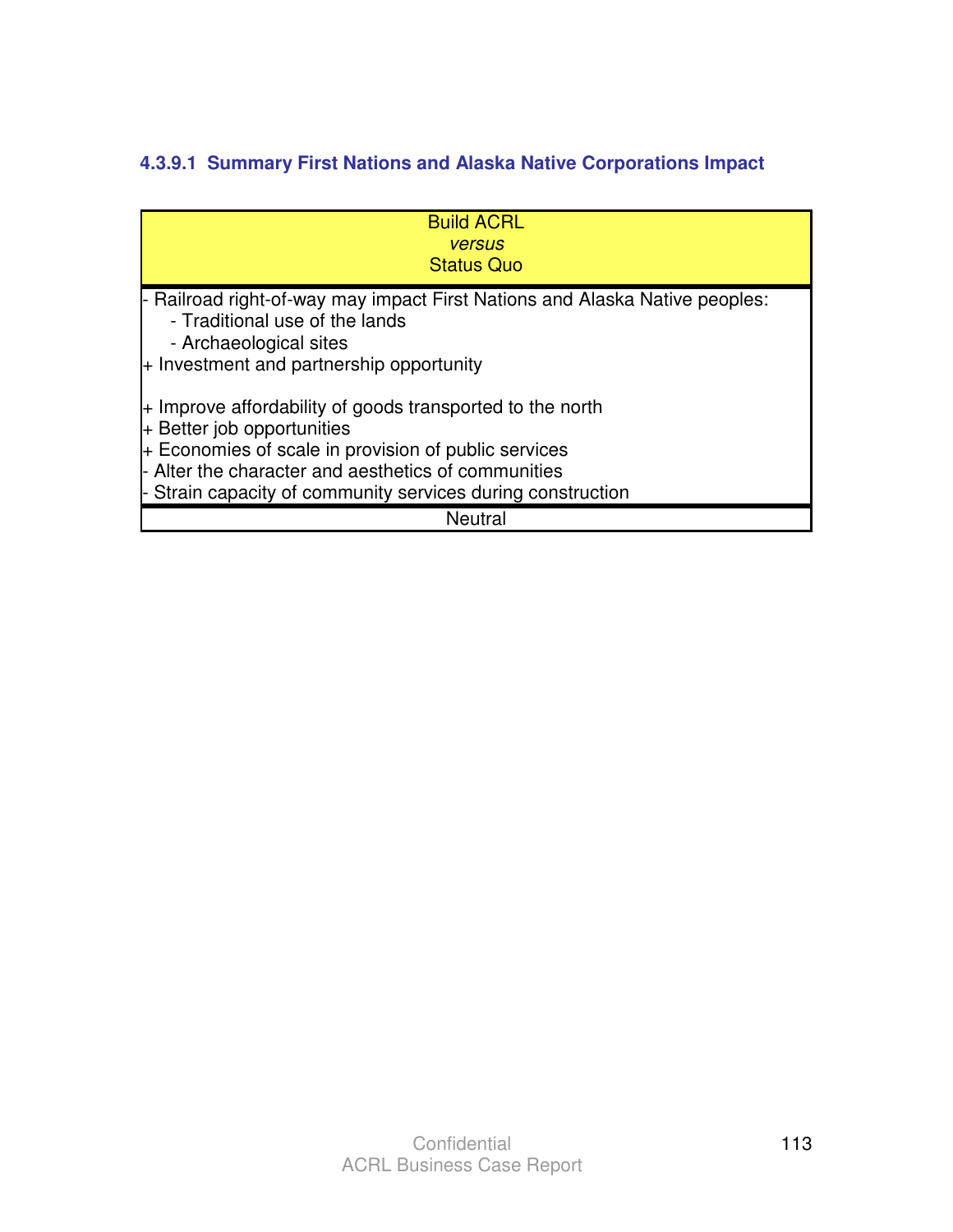#### **4.3.10 Impact Summary**

As mentioned earlier, the outcome of the qualitative impact analysis is not usefully scored and summed across the various factors. The purpose is to identify the impacts and their consequences. Governments will need to weigh the different factors according to their perceptions of what is important to their publics.

There would be a number of substantial positive benefits associated with creation of the ACRL. Many of the positive impacts such as economic growth and better integration with the rest of North America are clearly inline with government objectives. However, the potential negative environmental impacts go in the opposite direction. Governments would need to carefully consider how it can further enhance the potential positive impacts and what steps need to be taken to mitigate negative impacts.

|                                                     | <b>Build ACRL</b><br><b>versus</b><br><b>Status Quo</b> |
|-----------------------------------------------------|---------------------------------------------------------|
| <b>Economic Development</b>                         | <b>Net Positive</b>                                     |
| <b>North American Integration</b>                   | <b>Net Positive</b>                                     |
| Environmental                                       | <b>Net Negative</b>                                     |
| <b>Transportation Safety</b>                        | <b>Neutral</b>                                          |
| <b>Transportation System Reliability</b>            | <b>Net Positive</b>                                     |
| Impact on other Transportation providers            | <b>Net Negative</b>                                     |
| Impact on other Transportation Infrastructure       | <b>Neutral</b>                                          |
| <b>Social</b>                                       | <b>Net Positive</b>                                     |
| <b>First Nations and Alaska Native Corporations</b> | <b>Neutral</b>                                          |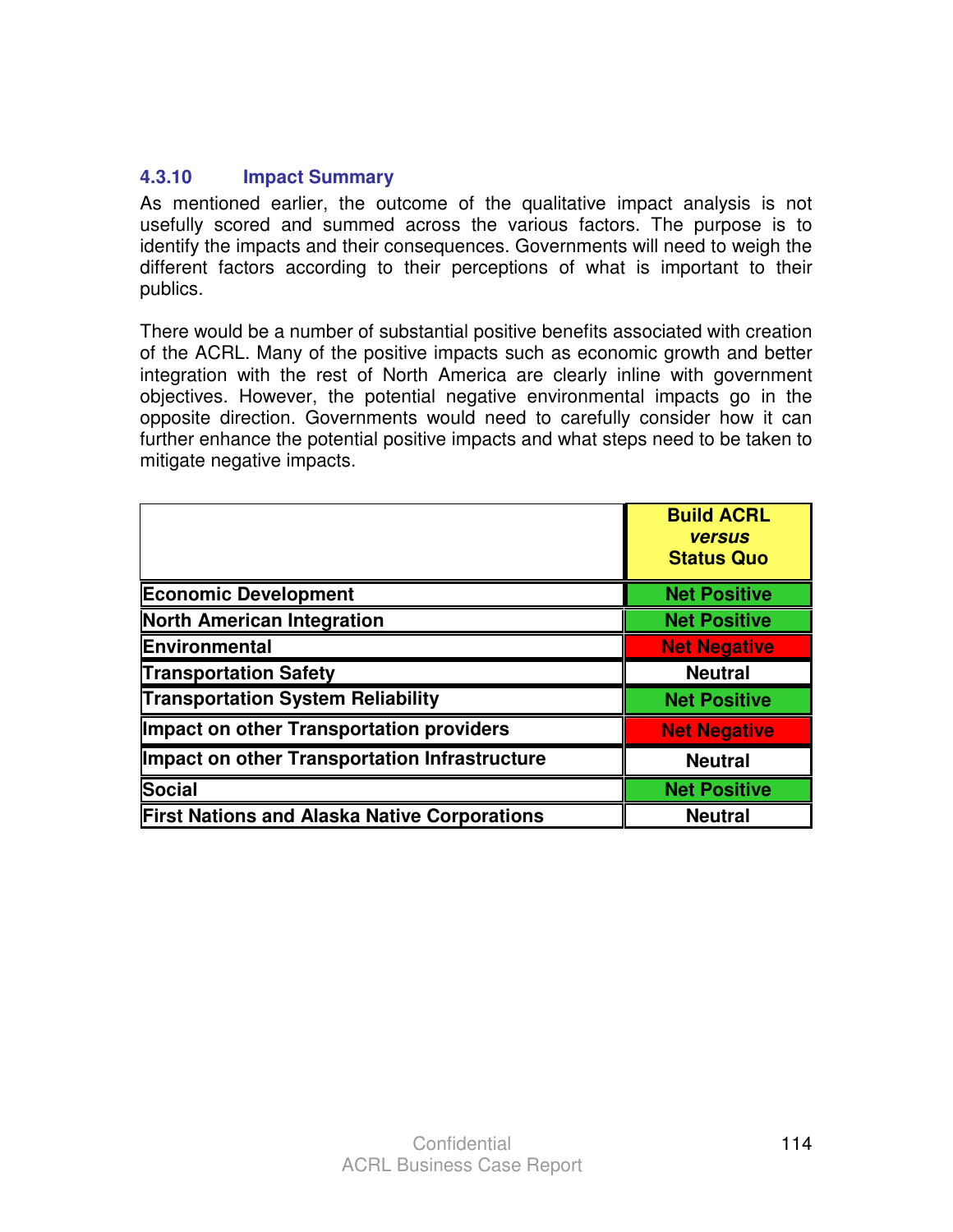# **4.4 ROLE OF GOVERNMENT**

## **4.4.1 Opportunities for a risk minimization strategy (sources of risk)**

As discussed in the section written by Macquarie North America, there is a significant gap between the costs of the project and the amount that the private sector is willing to fund. There are a number of issues that would deter the private sector from investing more capital in the project. Most of these issues stem from the risks of the project that the private sector is not willing to assume.

If these risks could be reduced the private sector may be induced to invest more capital in the project. There are a number of strategies that the government could pursue to address some of these risks. This section will discuss those risks and the steps that government could take to address those risks.

The risks can be broadly divided into three categories:

- 1. Political risks
- 2. Cost risks
- 3. Volume risks

#### **4.4.1.1 Political Risk**

Political risk refers to the risk that governments would change their policies and the regulatory environment facing the private sector railroad investor. A stable and predictable political regime is particularly important for projects with long timeframes. The ACRL will need substantial government support over a long period of time. Thus investors in the project will be particularly sensitive to any potential political changes that could impact government support of the project.

To help reduce political risk the governments involved can begin by creating a business and regulatory environment that encourages railway construction, operation and financing. Government can do this by enacting regulations and legislation that minimize the regulatory burden placed on the ACRL.

Different policies will be needed to enhance different aspects of the ACRL. To encourage investment and enhance return on capital the government could introduce legislation that encourages investment by granting special tax treatment for investments in the ACRL. Operating costs would be impacted by legislation that dictated taxes on items such as fuel. Revenues and volumes for a large part will be driven by the rates charged to transport goods. Government policy can help ensure the ACRL rates are set at an appropriate level to maximize both rail revenues and economic development.

Government can further reduce political risk by enshrining its commitments in long-term contracts. Long-term contracts further formalize government support and commitments. Legally binding contracts provide the private sector with greater confidence that they will have some form of recourse if policies change.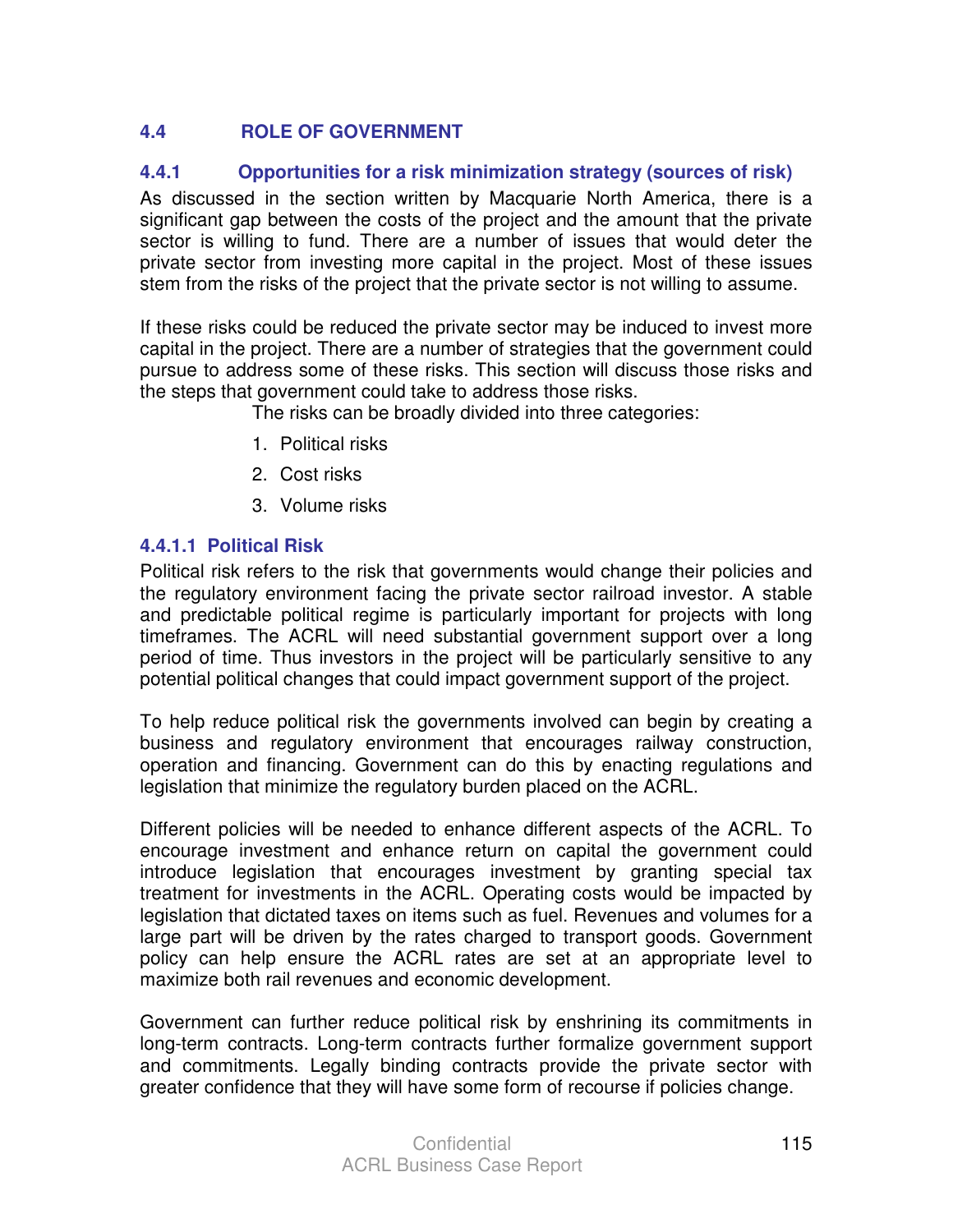As discussed in the previous section, the ACRL would have an impact on a broad range of government objectives. This means that the ACRL would have to deal with numerous government departments within each jurisdiction. It would be important for governments to coordinate their policies to ensure the project is not hampered by conflicting polices.

The ACRL would cross a number of different jurisdictions. The ACRL developers would need to deal with the laws, legislation and political policies of Alaska, Yukon, British Columbia, Canada and the United States. Challenges in any one of the jurisdictions would discourage private sector investment.

To help the ACRL navigate the multitude of jurisdictions it would be important for the ACRL project team to have access to key political figures in each of the various jurisdictions. Governments can help the ACRL project by appointing key people to the project team. These people can help champion the project in the various jurisdictions.

In summary, government can help reduce political risk by:

- Enacting legislation that creates a pro-railroad regulatory environment
- Enshrining government commitments in long-term contracts
- Coordinating railway policy with other policies
- Creating a dedicated project team to coordinate and champion the project

#### **4.4.1.2 Cost Risk**

The costs associated with the ACRL project can be broadly divided into three categories:

- Pre-Construction costs
- Capital and Construction costs
- Maintenance and Operating costs

# **4.4.1.2.1 Pre-Construction Cost Risk**

Pre-construction costs are the costs associated with the environmental and regulatory approvals and permitting process. The costs associated with projects such as the ACRL can be expected to be between 5% and 8% of the total capital costs associated with the project. The approvals and permitting process can also be expected to last approximately 5 years. These cost and time estimates don't include the impact of any legal challenges that may be mounted against the project.

From a private sector developer's perspective, the pre-construction cost risks are some of the most challenging risks facing the project. The ACRL developers face challenging approval and permitting processes in a multitude of jurisdictions.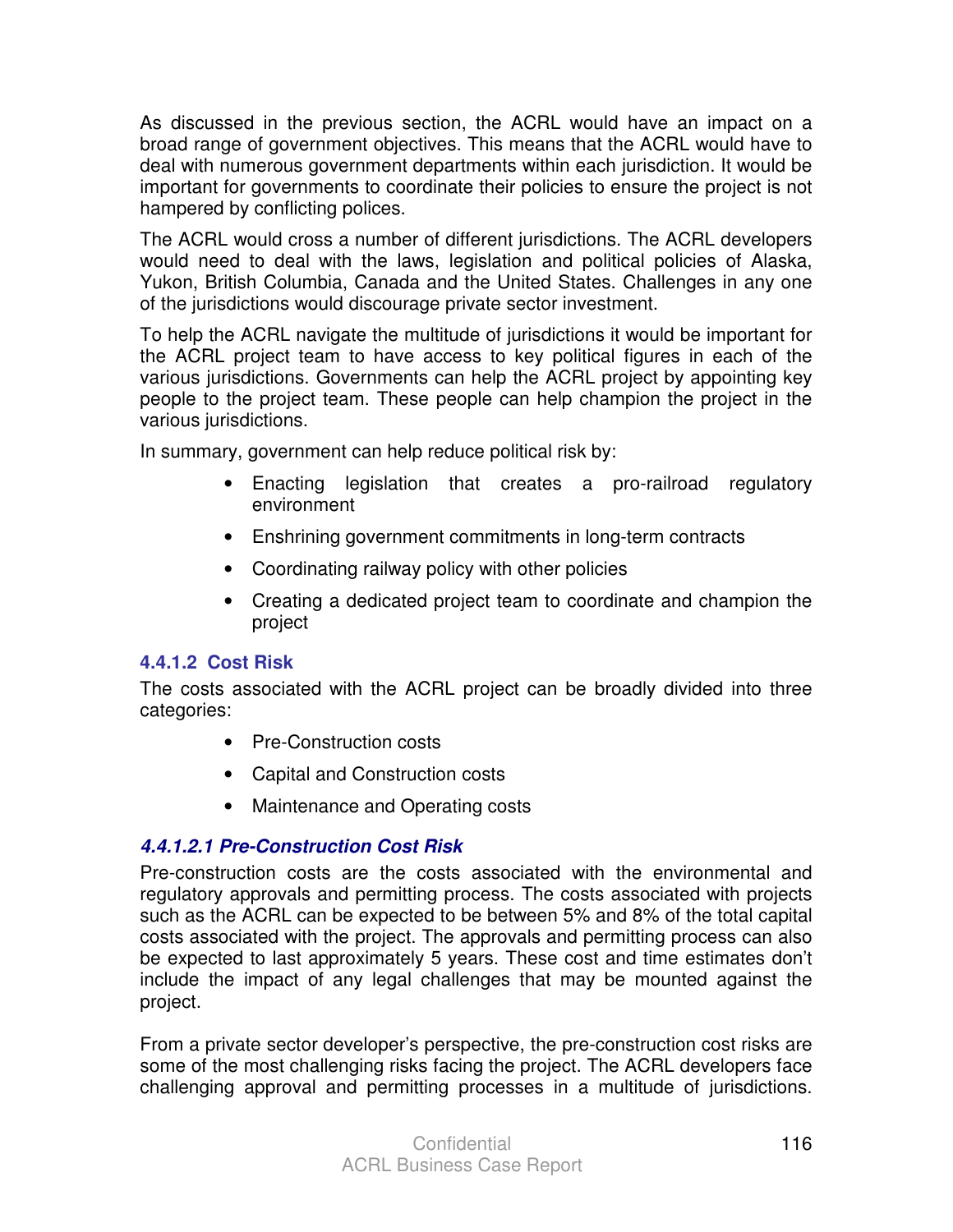During this stage there would be a considerable risk of the project being delayed or even failing to obtain approvals.

This uncertainty during the early stage of the project would have a considerable impact on the overall risk of the project. Thus government can have a significant impact on the overall risk of the project by reducing the early stage preconstruction risk.

The government can reduce the pre-construction risk through a number of initiatives such as:

- **1. Conduct and fund technical and environmental studies.** The risk of the ACRL is very high during the early stages of the project. Capital invested in the early stages has the longest time to wait for a return and the highest probability of seeing no return. As a result of the greater risk it is more difficult to attract private capital investment during the early stages of the project. Covering the costs of the early stages makes the project more attractive to the private sector.
- **2. Creating a dedicated project team to oversee the process.**  Government needs to create a project team with people who are able to navigate the complex myriad of approvals and permitting processes facing the ACRL.
- **3. Facilitate inter-government approvals.** The ACRL requires approvals in five jurisdictions. The multi-jurisdictional aspect of the project adds complexity to the approvals process. Government can help simplify the process by ensuring the approvals processes are harmonized between the different jurisdictions. This would help reduce costs by eliminating duplication and overlap of the process.
- **4. Manage public consultations.** Government could conduct the public consultation process for the private sector.
- **5. Manage First Nations and Alaska Native peoples consultations and negotiations.** The railroad right-of-way would pass through a number of First Nations and Alaska Native Corporation lands. Government will play a crucial role in ensuring First Nation's and Alaska Native people's needs are met. The private sector will not have the ability to negotiate with First Nations or Alaska Native Corporations.
- **6. Reduce land costs.** The current capital cost budget does not include any costs for the acquisition of the railroad right-of-way. The cost of the ACRL would be substantially greater if the private sector has to purchase the land for the railroad right-of-way. This means that government would need to assemble the right-of-way and then make the right-of-way available to the ACRL. This may require government to grant government lands, negotiate deals with First Nations and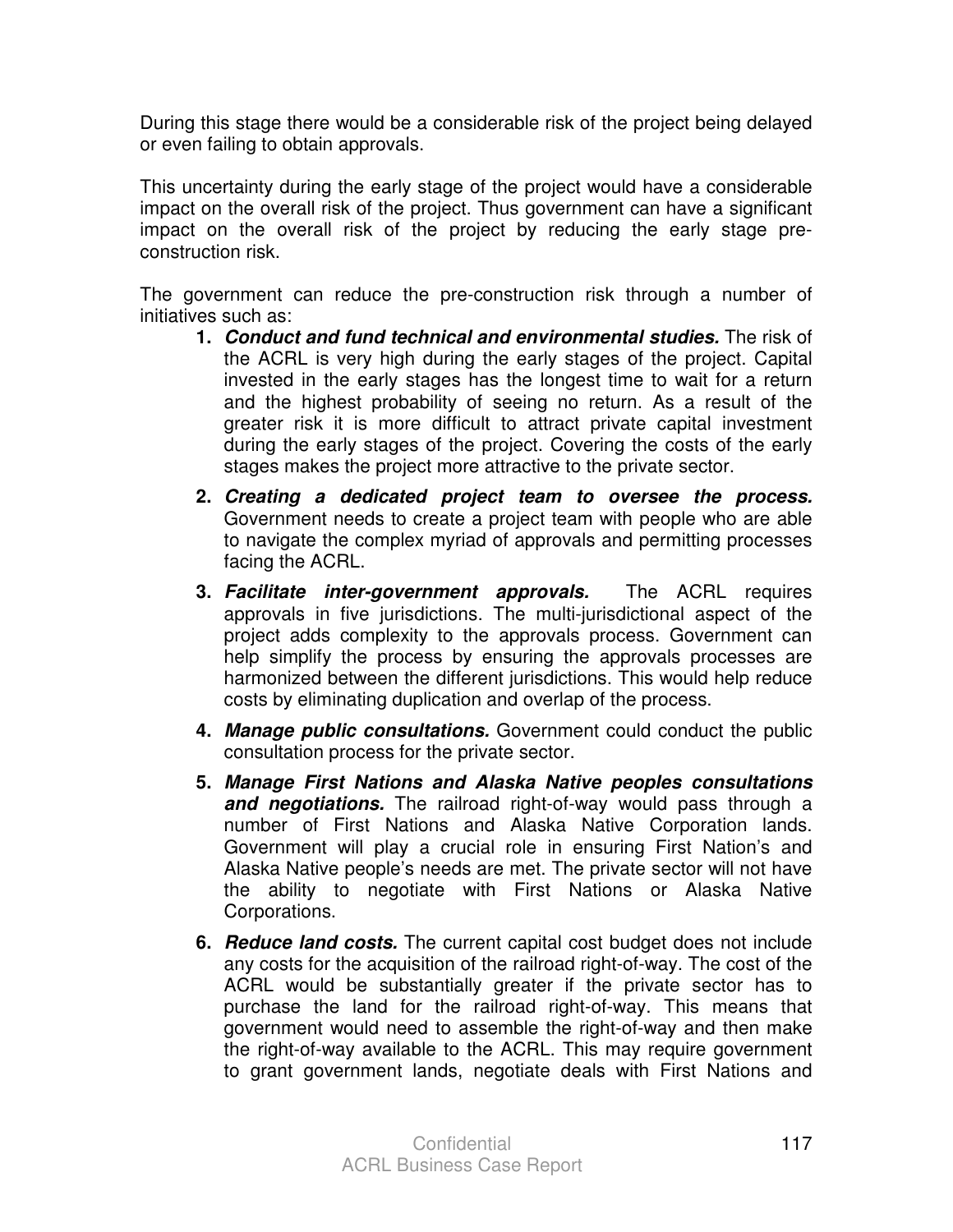Alaska Native Corporations, and even expropriate lands if necessary to assemble the right-of-way.

Taking these initiatives to reduce the pre-construction costs and the risks associated with them would make the ACRL project more appealing to the private sector. This requires the government to take a strong leadership role in the early stages of the ACRL.

Although it may be government making most of the investment during the early stages of the ACRL, it would be important to have considerable input from the private sector. The government would want to benefit from private sector expertise to optimize the design of the ACRL. Furthermore, government would want to involve the private sector at an early stage to ensure the ACRL attracts more private sector investment during the next stages of the project.

#### **4.4.1.2.2 Capital and Construction Cost Risk**

As discussed earlier there is a significant gap between the capital cost of the project and the amount that the private sector would be willing to fund. This funding gap is an issue that government would need to address. In general, to address the funding gap government must attract more private capital, reduce capital costs, reduce construction costs or directly fund the project.

As discussed earlier, government could attract more private sector capital by creating a stable regulatory and business environment that encourages railroad development. Depending on the type of private sector investor the government may need to take a more active role in facilitating the private sector investment. This is particularly true for strategic investors such as mining companies. Government would need to coordinate its natural resource development policies with its railroad policies to ensure the strategic investor is encouraged to develop a railroad that benefits a broader spectrum of users. Government may also need to address policies that could hinder foreign investment.

Government could directly or indirectly reduce capital costs. Government could directly reduce the cost of capital through actions such as allowing the ACRL to access government debt instruments. This would allow the ACRL to borrow at a much lower cost than they would without government support. Government could indirectly reduce the cost of capital through programs such as tax credits for railway investors.

Government could help reduce construction costs by reducing the costs of the inputs required for the ACRL. For example government could allow the ACRL to excavate gravel for ballast without charging a royalty on the gravel. Government could also use incentives to encourage third party suppliers to make inputs such as concrete ties locally. Furthermore, the government could eliminate taxes such as sales taxes on inputs or taxes on fuel used in the construction of the ACRL.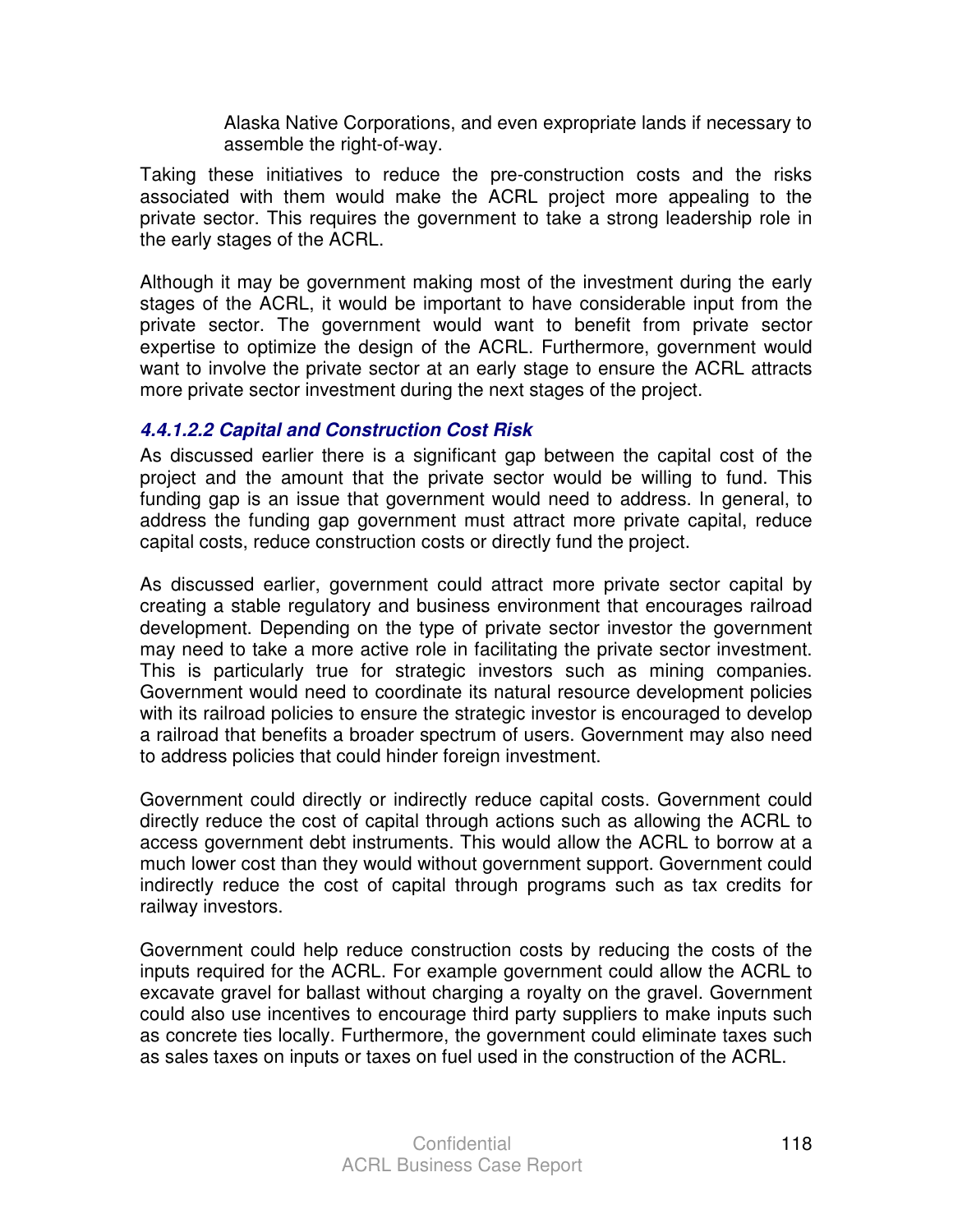Finally, it appears inevitable that the ACRL would require substantial direct funding from government. The government would have a number of options as to how it structures its capital contributions. Depending on the choice of structures and success of the ACRL the government may at sometime in future be able to recoup much of its capital contribution. For example the government could put capital into the ACRL in return for financial instruments such as equity, preferred shares, convertible debt or subordinated debt with warrants.

Government could also access existing government programs to directly fund the ACRL. In Canada the ACRL might access government funds through programs such as the Canada Strategic Investment Fund. In the United States the ACRL might access government funds through programs such as the Transportation Infrastructure Finance and Innovation Act.

## **4.4.1.2.3 Maintenance and Operating Cost Risk**

It is anticipated that the majority of government support would be required during the pre-construction and construction phases of the project. The ACRL may also require some support during the initial stages of its operations until it attracts sufficient traffic volumes. During this phase the government may have to provide additional support by reducing costs or through direct funding.

Government could provide support by reducing taxes on items that affect the operations and maintenance costs of the ACRL. Taxes on consumables such as diesel fuel could be temporarily reduced or eliminated. Government could also temporarily eliminate or reduce property taxes.

If necessary, government may have to provide direct funding to support the ACRL during the initial years of operations. Fortunately maintenance costs should be low during the initial years of operations. However, government may need to contribute to operating costs that are commonly referred to as above the rail costs.

#### **4.4.1.3 Volume Risk**

A mentioned earlier, reducing the risks for the ACRL should attract more private sector capital to the project. Some of the more significant risks in the ACRL project are the risks associated with the traffic volumes that the railroad could expect to attract. In general traffic volumes can be divided into three categories:

- Mineral
- Intermodal and Industrial Products
- Pipeline

# **4.4.1.3.1 Mineral Traffic Risk**

As discussed in the Ernst and Young section, rail traffic associated with mineral development would make up a significant amount of the volume of traffic transported on the ACRL. These mineral volumes predominantly originate from mineral development in the Yukon Territories and are dominated by the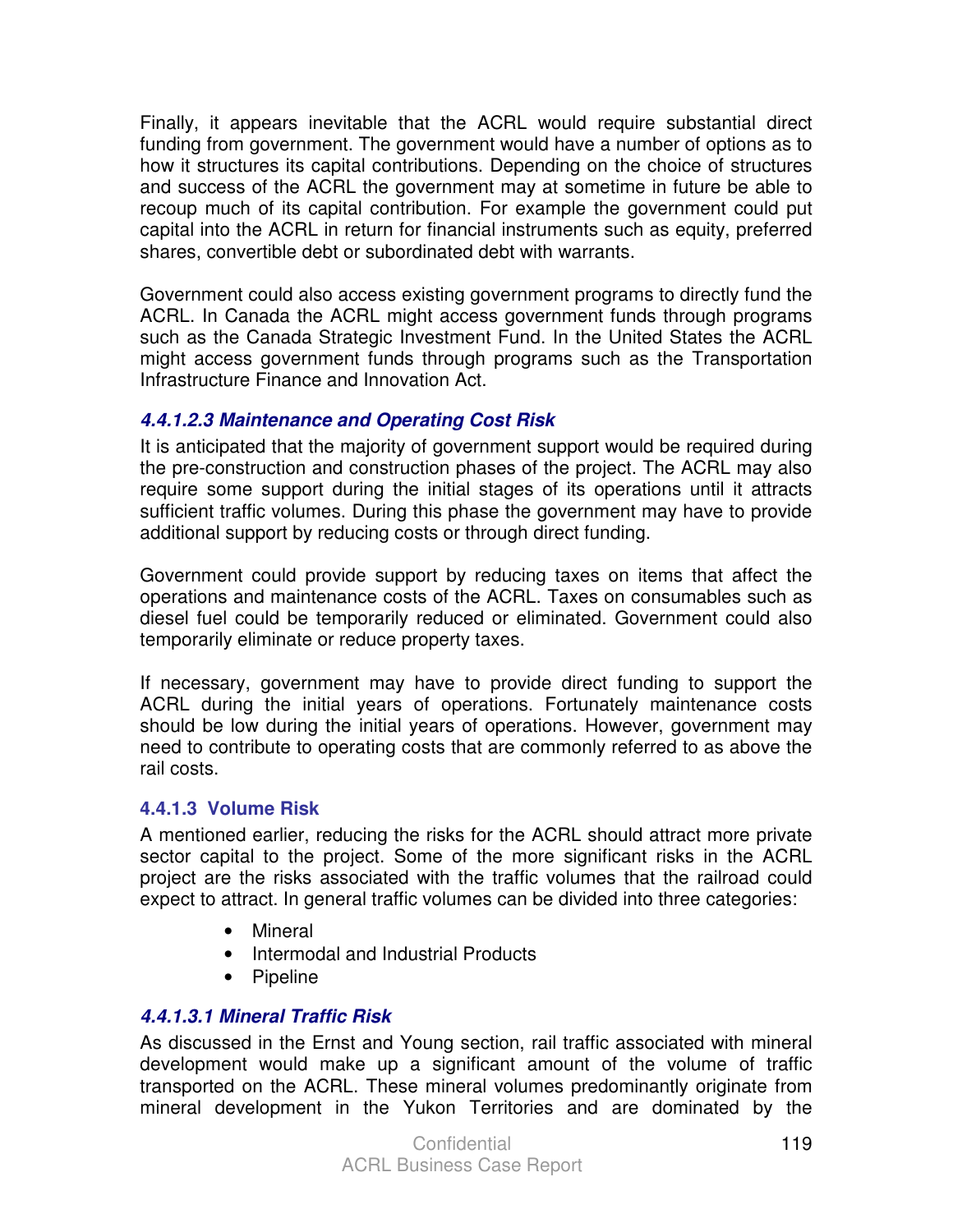development of a large iron ore deposit. The volumes associated with mineral development can be broadly classified as mineral concentrates or pellets that are exported from the region and materials required for mine construction and operations that are imported to the region.

None of the mines included in the mineral volume traffic are currently in production. This makes these volumes speculative from the perspective of the private sector. Anything that can be done to reduce the risk associated with these volumes should help attract more private sector investment to the ACRL project. There are a number of issues facing the development of these mines:

**1. Commodity prices.** Perhaps the most important issue facing mineral development is the value of the commodities that are being mined. Commodities are currently in high demand. This has driven market prices to levels that support the development of new mines. Typically commodity prices move in a cyclical fashion and it is difficult to accurately forecast future commodity prices.

 Government could enter into long-term contracts with mine developers agreeing to take the mineral volumes at a set price. However, these contracts would prove onerous and expensive in the event of a downswing in commodity prices. These contracts would also imply that the government was willing to take a very active role in setting prices that are generally best set by market forces. This type of market intervention might also contravene agreements such as GATT and NAFTA. As such there is very little that government can do guarantee long-term commodity prices.

**2. Transportation costs.** Transportation of materials to and from the mine is a significant factor in the economic viability of mines located in the Yukon and Alaskan interiors. The Yukon Economic Development team conducted an analysis of an iron ore mine in Quebec that could be comparable to a similar mine in the Yukon. They found that transportation costs make up over 40% of the total cost of the commodity by the time it was loaded on a ship for export.

 Clearly the development of the ACRL would have a significant impact on the transportation costs associated with mineral development in the Yukon, Alaska and Northern British Columbia. This highlights the importance of having coordinated railroad and natural resource development policies.

**3. Royalties.** Royalties can make up a significant portion of the cost associated with the development of mineral deposits. In the same analysis mentioned earlier, the Yukon Economic Development team estimated that royalties made up approximately 10% of the total cost of the commodity. Government can reduce the royalties that it collects to help ensure mines are developed. This in turn would help stimulate mineral traffic volumes on the ACRL.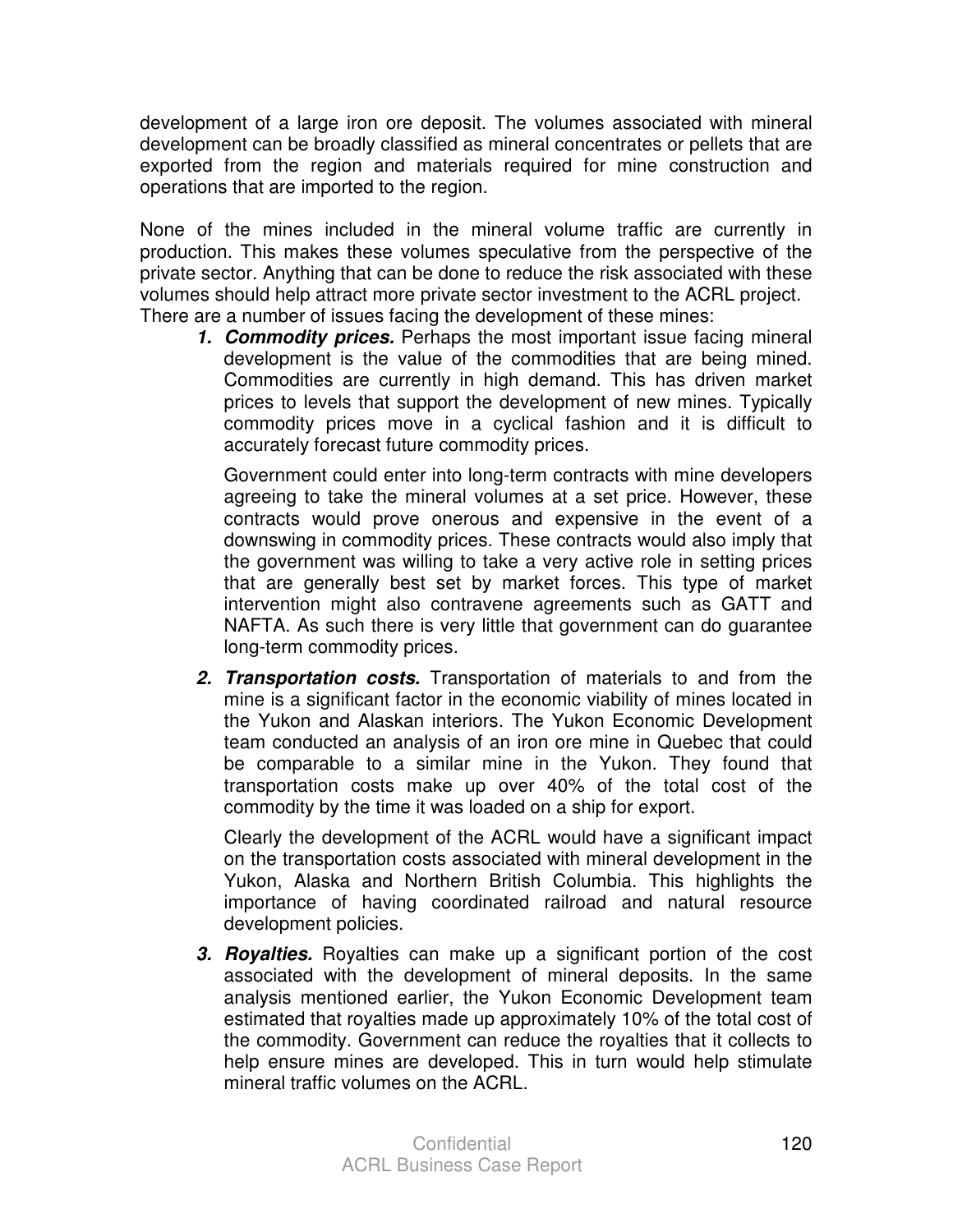The royalties associated with mineral development could also be used in other ways. Government could use the royalties as a source of funds for railroad development or to fund the operation of the ACRL. Alternatively, government could investigate the possibility of capitalizing the royalty payment stream to fund the capital costs of the ACRL.

- **4. Cost effective power sources.** Another important cost associated with the mining, milling, pelletizing and smelting of commodities is the cost of electrical power. Currently there is limited electrical power infrastructure in the majority of the areas where there are mineral deposits. Government could help develop access to low cost electricity to help improve the economics of mineral development and stimulate mineral traffic volumes for the ACRL.
- **5. Environmental and regulatory approvals and permits.** All the mineral volume traffic would come from mines that are not yet in production. Each of these mines must obtain environmental and regulatory approvals and permits before they can proceed with development. Complications in the approval and permitting process could delay or hinder mine development. Government can encourage mineral development by streamlining the approval and permitting process to ensure that it isn't a costly and onerous barrier to development. For some key mineral deposits such as the large Yukon Iron Ore deposit, the government may want to take a more proactive role to help ensure those projects get moved ahead.
- **6. Cost and risk of exploration.** The mineral volumes classified as Tier 3 are based on a Yukon Economic Development study on probabilistic mineral resource discoveries and development within a 150km corridor of the rail link. These volumes are not related to specific deposits. It is estimated that these mineral deposits will be developed as a result of exploration activity in the region. To help ensure this exploration occurs, government should continue to encourage exploration through programs such as the Yukon Mining Incentive Program and the Yukon Mineral Exploration Tax Credit.
- **7. Lack of other transportation infrastructure.** The ACRL is only one piece of transportation infrastructure that is needed for mineral development. Two other critical components required are a port capable of handling mineral volumes and mine access roads.

 As discussed, there are a number of ports to which mineral volumes could flow. There are a variety of issues that will need to be addressed for each of the various ports. Government will need to take a lead role in developing ports to ensure the mineral volumes transported by the ACRL are not constrained by port capacity.

 Mine access roads will also need to be developed to ensure mineral traffic volumes can flow between the mine sites and the railheads.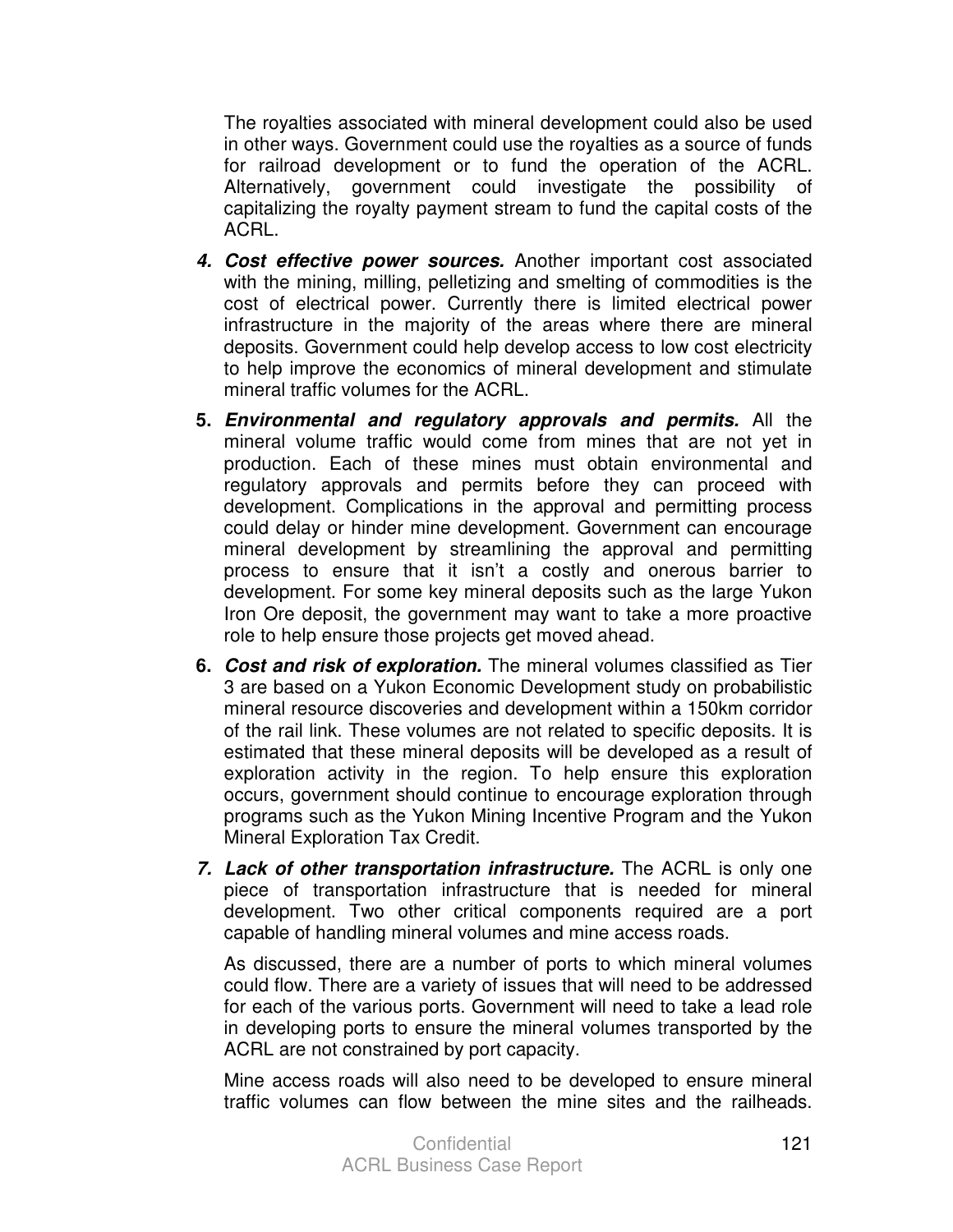Government will need to take an active role in developing these roads and ensuring the roads are designed to maximize the benefits of the railroad.

Government may have to take additional measures to reduce risks with key mineral deposits such as the large Yukon Iron Ore deposit. In the case of Iron Ore deposit, government may consider taking an active role to ensure the deposit is developed. This may include actions such as government acquiring a position in the development of key mineral deposits.

Clearly government policy would play an important role in determining the volume of mineral traffic. A number of different policies need to be coordinated to ensure the maximum potential mineral traffic is achieved without delays. Implementing policies that help ensure mines are developed would help reduce the risk associated with mineral traffic. This in turn would make the ACRL more attractive to private investors and attract additional private sector capital.

#### **4.4.1.3.2 Intermodal and Industrial Product Traffic Risk**

As discussed in the Ernst and Young section, intermodal and industrial product traffic is the second largest segment of traffic expected to be transported on the ACRL. This segment can be divided into two categories based on the origination and destination of the traffic:

- 1. Resupply
- 2. International container traffic

To capture a significant portion of the intermodal and industrial product traffic the ACRL will have to be competitive with other transportation alternatives. At a minimum the ACRL will need to provide a similar level of service at similar price level if it expects to be competitive. Subsidizing the ACRL prices would be unfair to other private sector marine and truck transportation providers and could ultimately reduce competitive transportation alternatives in the region. Thus it is important that prices for transportation of intermodal and industrial products be set by market forces.

Based on the work done by QGI Consulting it appears that the ACRL would be capable of competing on price for the resupply traffic. However, that analysis is based on current market pricing and it is uncertain what type of competitive pricing response the ACRL can expect from existing transportation providers. On the whole there is little the government can do to influence pricing other than ensure there are no subsidies to existing transportation providers that might give them an unfair advantage over the ACRL. At the time that this report was written no analysis had been completed to determine whether the ACRL would be a competitively priced alternative for international container traffic flowing from Asia to the rest of North America.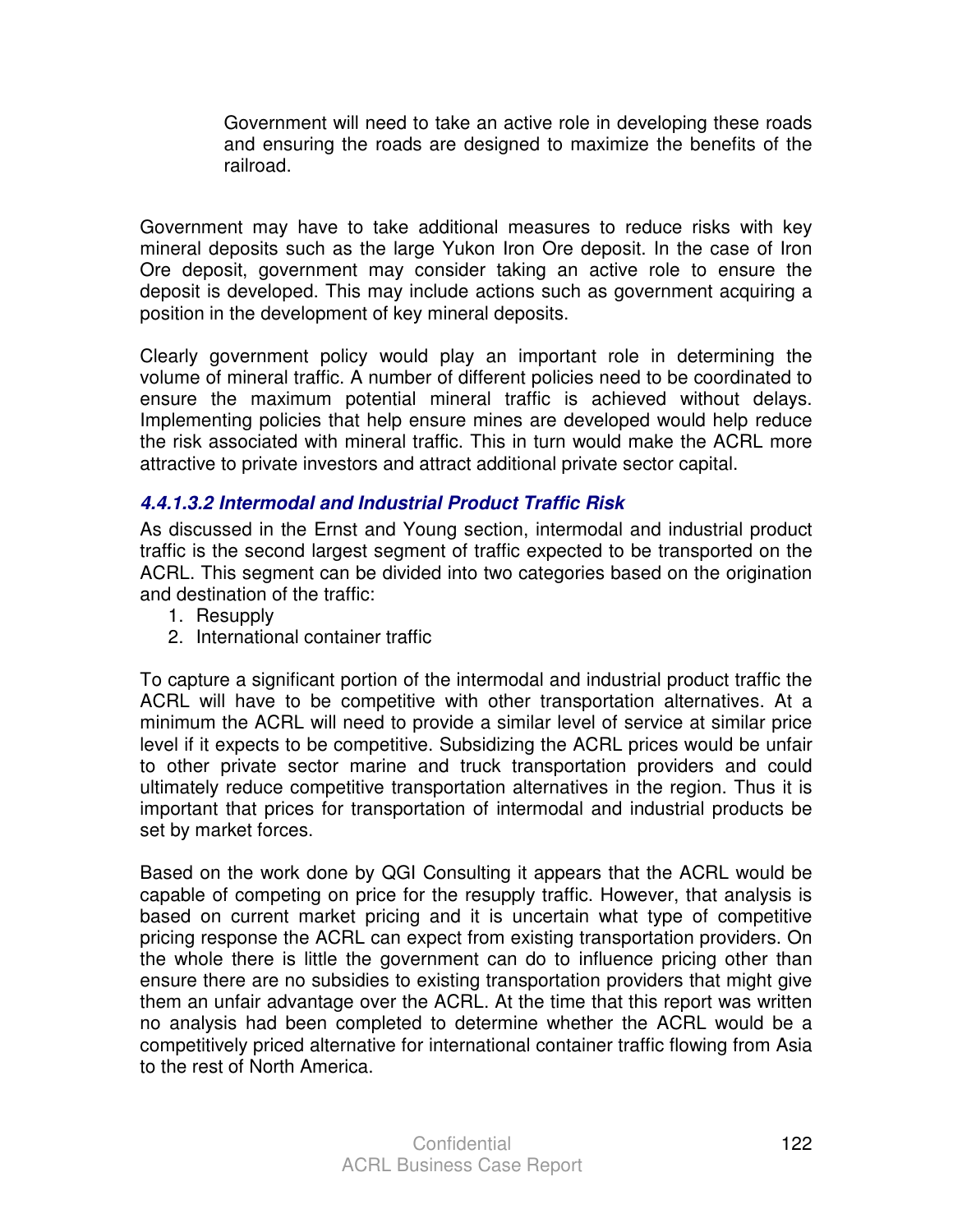To provide a similar level of service the ACRL would need to provide services that consistently deliver products within a similar timeframe as the existing transportation providers. It appears that the ACRL should be able to deliver goods between the mid-west United States and Alaska in approximately the same amount time that the same goods would take if transported via marine through Tacoma.

These transit time estimates assume there are no delays at ports, interconnecting railways or border crossings. Any delays at these potential transportation bottlenecks could impact the ACRL's ability to compete on service. Government can help reduce the risk associated with intermodal and industrial product traffic volume risk by addressing these three potential inefficiencies.

Government could help ensure there are no delays at ports by encouraging the development of efficient port facilities that quickly transfer freight from ship to rail. Government could facilitate agreements between connecting railways to ensure railcars are not delayed. Furthermore, government could ensure systems are in place to expedite railcars as they pass international boundaries and cross between the United States into Canada and then back into the United States.

Transit time can also be affected by frequency of operation. Currently there are only 2 roll-on roll-off ship sailings and 2 container ship sailings per week between Tacoma to Alaska. In some situations freight could wait in Tacoma for a few days before it is loaded on a ship. Daily freight trains on the ACRL would enhance the ACRL's ability to deliver goods in a reliable and timely fashion.

In summary, the role of government in reducing intermodal and industrial product volume risk is to ensure the ACRL can provide a service that is competitive with existing transportation providers. Reducing the uncertainty of intermodal and industrial traffic volumes would help to make the ACRL more attractive to private sector investors.

#### **4.4.1.3.3 Pipeline Traffic Risk**

As discussed in the Ernst and Young section, traffic resulting from the construction of the Alaskan gas pipeline would be relatively insignificant over the life of the railroad but could be a very significant volume over the early stages of the railroad. Pipeline traffic could represent close to 10% of ACRL rail revenues for the years during which the pipeline is being developed.

How much of the pipeline traffic is captured would be dependent on which segments of the ACRL are in place when the pipeline is being built. Government can help ensure the ACRL maximizes the pipeline traffic by influencing the order in which sections of the railroad are developed.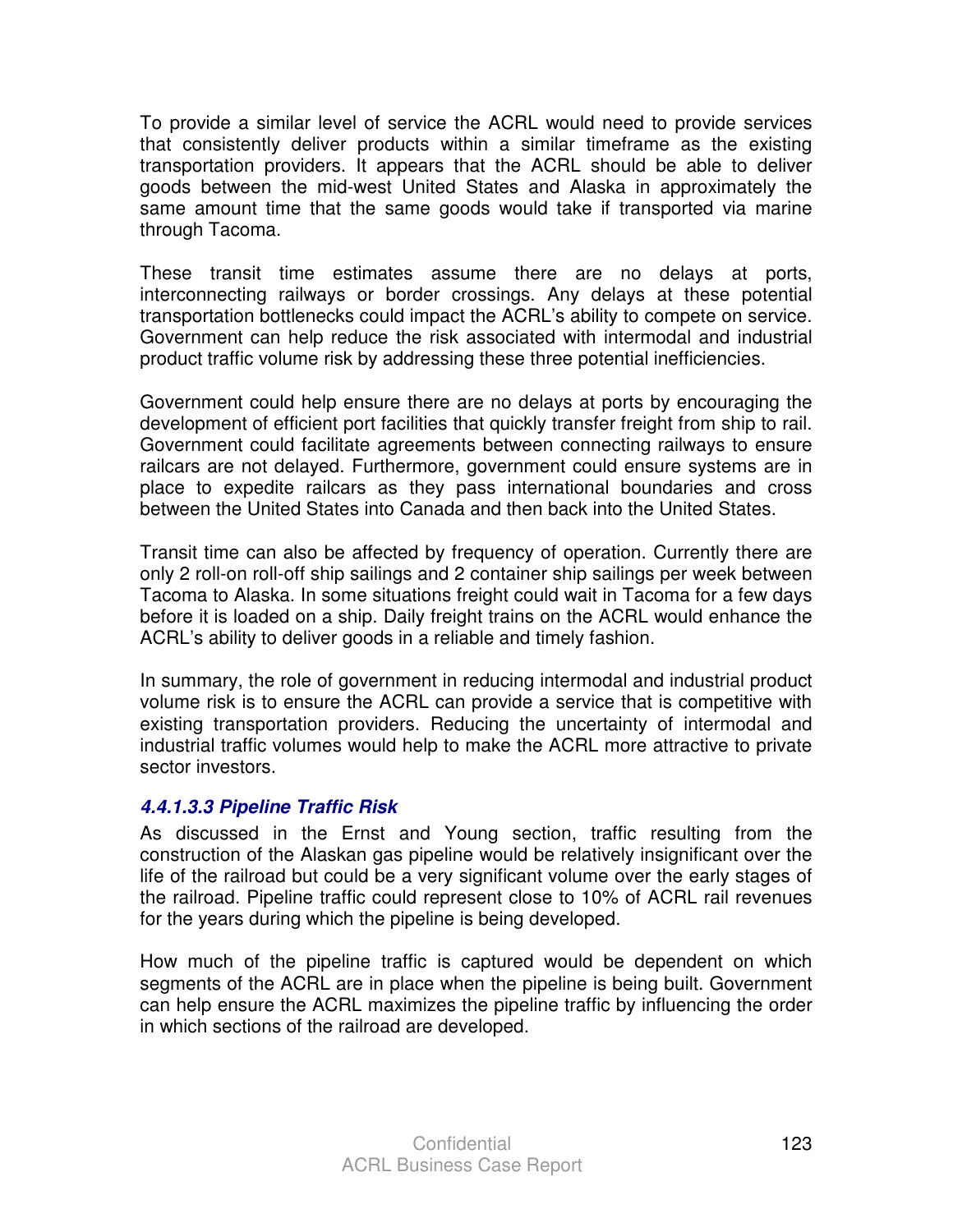#### **4.4.2 Phased Investment**

As discussed in the work conducted by Ernst and Young, the possibility exists to spread the development of the ACRL over a longer time frame by developing the railroad in segments. A phased development would allow for a smaller initial capital investment.

The majority of intermodal and industrial product traffic will only shift to rail after the completion of the entire Delta Junction to Hazelton segment. This means that a phased development would attract an insignificant amount of intermodal traffic. Thus, if a phased approach is pursued, the first phase should be selected to maximize mineral traffic to help maximize revenue. The next phases of the ACRL could then be built using revenues that were generated by the mineral traffic.

As mentioned in previous work the initial phases in a phased development approach that were considered include:

- 1. Carmacks to Skagway/Haines
- 2. Carmacks to Delta Junction
- 3. Carmacks to Hazelton

#### **4.4.2.1 Carmacks to Skagway/Haines**

This is the most direct route connecting mineral deposits in the interior of the Yukon with tidewater. Approvals and permitting should be less onerous for much of this route because a rail right-of-way already exits between Whitehorse and Skagway. Furthermore if Skagway is the port chosen, there is an existing narrow gauge railway and port facility in place. These factors help to make this one of the least capital intensive initial phases considered.

Since it is the shortest route to tidewater for Yukon mineral deposits, this phase would improve the economics of mines which should help to maximize mineral volume traffic. The route may attract some intermodal traffic with a Yukon destination. But this represents almost an insignificant amount of intermodal traffic. The route would also allow for the transportation of some Alaska Gas pipeline construction materials to a staging area in central Yukon.

Depending on the port and the mines that are developed there could be some significant issues with port handling capacity. The port at Skagway is not capable of handling the massive volumes that a mine like the large Yukon Iron Ore deposit will produce and there would be difficulties expanding Skagway port capacity by any significant amount. The port at Haines has space for expansion but the port would require extensive development. Furthermore, the use of Haines as a port would increase the capital costs of the construction of the railroad and the extent of approvals that are required.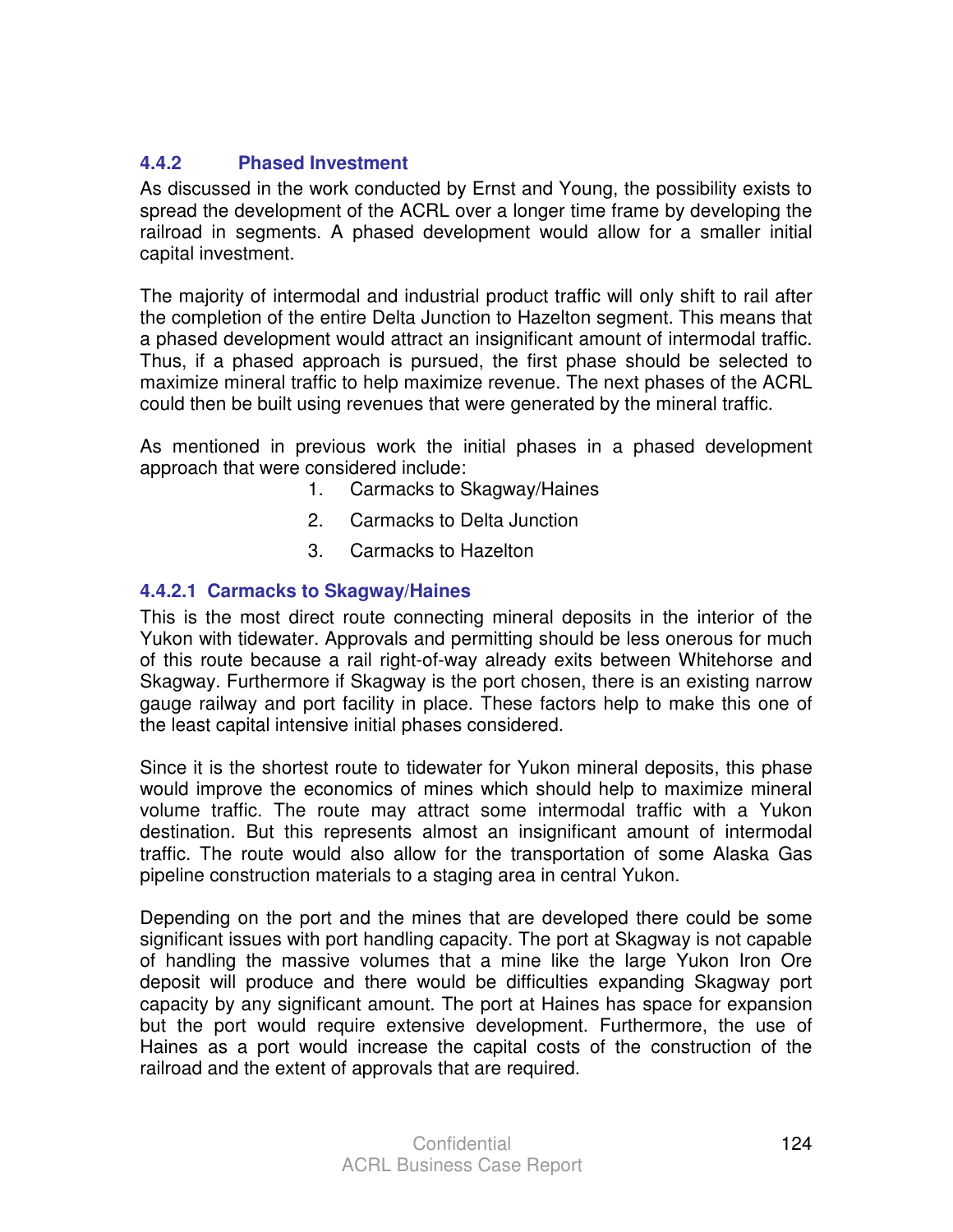This phase builds the entire segment of the ACRL that connects Carmacks to Skagway or Haines. However it builds no part of the intermodal rail corridor segment that will run between Delta Junction and Haines.

#### **4.4.2.2 Carmacks to Delta Junction**

This route is a considerably longer route and requires more capital than the Carmacks to Skagway/Haines segment. But it is shorter and would require less capital than the Carmacks to Hazelton segment. This segment would also require the full approvals and permitting process since it would run through regions that currently have no rail or road right-of-ways.

This route would allow for some mineral development and it would be a shorter route to a tidewater export position at Anchorage area ports than the Hazelton segment would be to Northern B.C. ports. But much like the Carmacks to Hazelton route, the long distance to tidewater would increase transportation costs which will impact the economic feasibility of Yukon mines and could result in significantly lower mineral volume traffic than the Carmacks to Skagway/Haines segment. There may be some mines in the interior of Alaska that would benefit from the development of the ACRL. However, these mineral concentrates would generate relatively low revenues as a result of the relatively short distances that they would travel on the ACRL.

This route would attract some Yukon re-supply traffic, but the revenues associated with that traffic are relatively small. The route would also allow for the transportation of some Alaska Gas pipeline construction materials to staging areas in the interior of Alaska and Yukon.

This route would most likely utilize port facilities in Anchorage, Port Mackenzie or Whittier. These ports would need to be expanded to handle the mineral volume traffic.

This phase builds approximately one third of the intermodal rail corridor segment that will run between Delta Junction and Haines. However, it builds no part of the ACRL that connects Carmacks to Skagway/Haines.

#### **4.4.2.3 Carmacks to Hazelton**

This route is a considerably longer route and requires more capital than the Carmacks to Skagway/Haines segment or the Carmacks to Delta Junction segment. This segment would also require the full approvals and permitting process since it runs through regions that currently have no rail or road right-ofways.

It would allow for the development of some mineral resources. However the longer distance to tidewater would mean a number of mineral deposits would not be economically feasible. More research needs to be conducted to determine if this route would make key mines such as the large Yukon Iron Ore deposit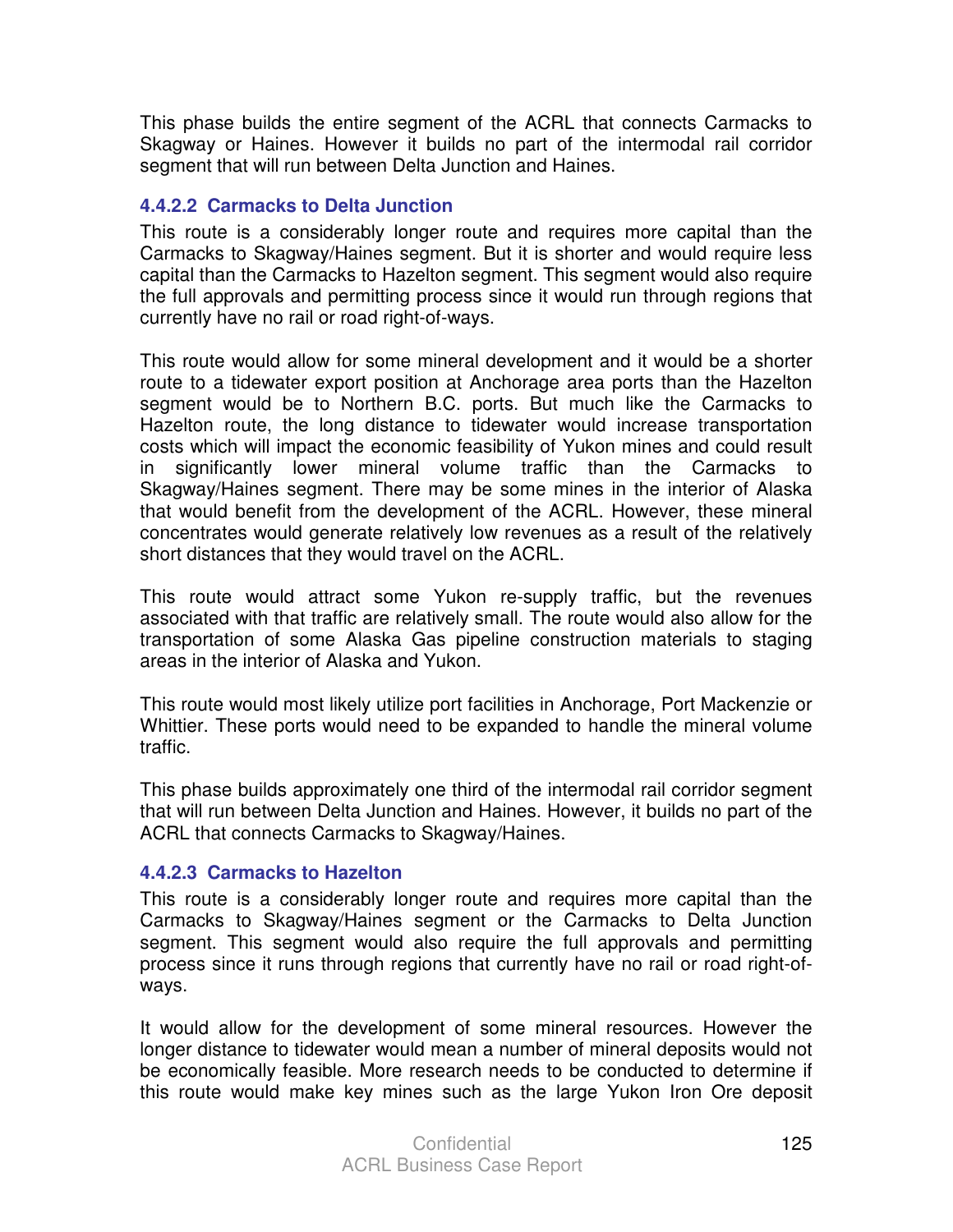uneconomical. Some mines in Northwest B.C. would benefit significantly from this segment as it saves some 500 miles of rail transport east to Prince George via Minaret and back to Prince Rupert. Although this traffic would generate relatively low revenues as a result of the relatively short distances that they would travel on the ACRL, the significant rail rate savings should allow B.C. mineral shippers to share in the capital costs of construction.

This route would probably attract slightly more Yukon re-supply traffic than the Carmacks to Skagway/Haines segment, but the intermodal volumes would still be relatively insignificant. The route would also allow for the transportation of some Alaska Gas pipeline construction materials to staging areas in Northern B.C. and Yukon.

The advantage of this route is that it accesses the one port in the region that has capacity to handle large volumes of mineral concentrates. The Ridley Island terminal at the Port at Prince Rupert is a high-capacity, deep-water facility that would need very little extra investment to handle B.C./Yukon mineral concentrates, coal and iron ore. The other advantage of the Port at Prince Rupert is that products flowing in and out of the Yukon would not need to cross a Canada-US border on their way to and from tidewater.

This phase builds approximately two thirds of the intermodal rail corridor segment that would run between Delta Junction and Haines. However, it builds no part of the ACRL that connects Carmacks to Skagway/Haines.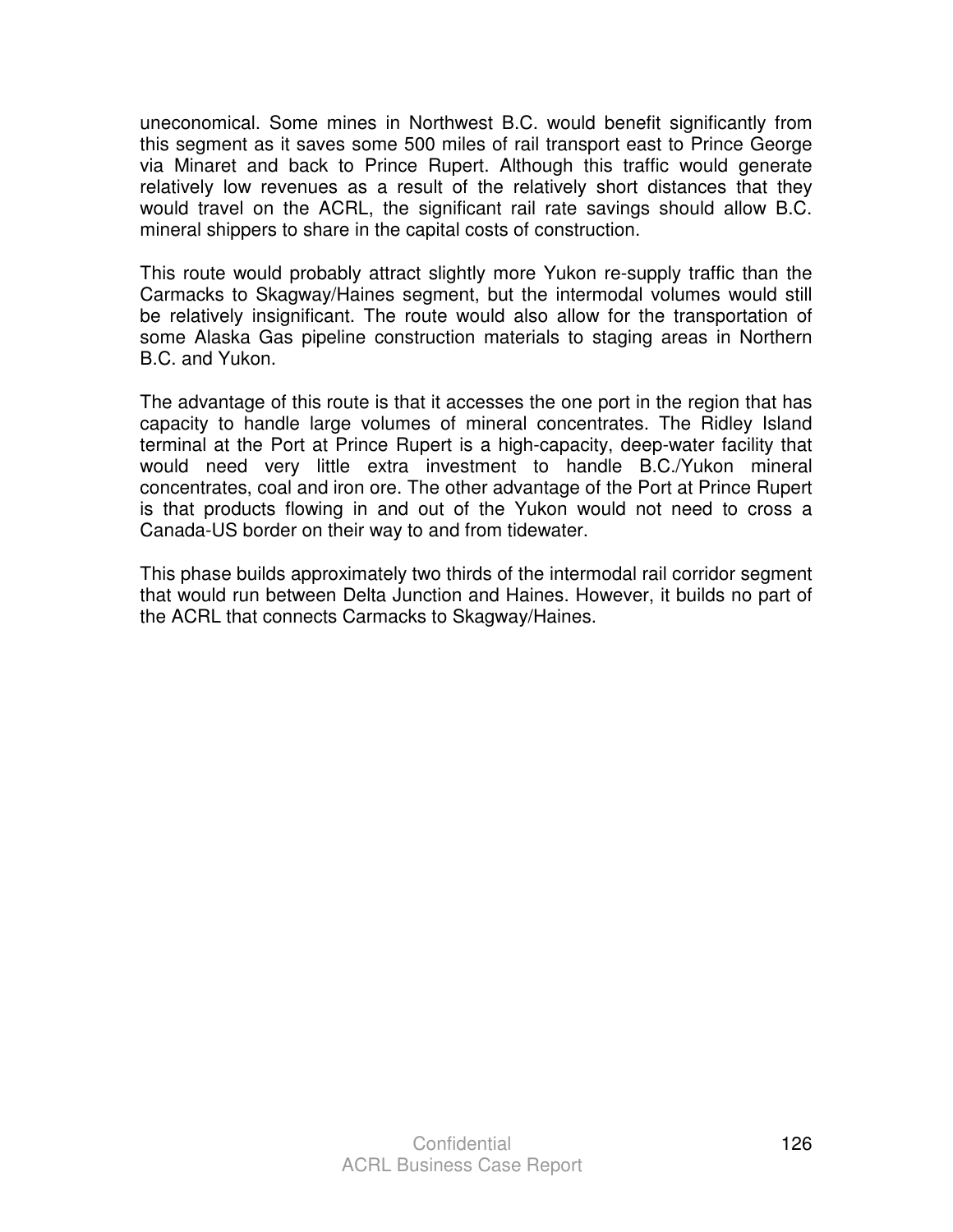## **4.5 SUMMARY**

Government has a much broader and longer term perspective of the ACRL than the private sector. Thus government will likely see benefits to supporting the ACRL that the private sector would not be able to monetize.

There are a number of important factors for which it is difficult to determine a quantifiable cost or benefit. A study of these factors indicates that the ACRL would have a positive impact on a number of these factors. The ACRL would have a positive impact on economic development, the integration of the region with the rest of North America, the reliability of the region's transportation system and a number of social factors. On the other hand, the ACRL would have a negative impact on the environment and competing transportation providers.

There are a number of different strategies that government could pursue to address the funding gap. By reducing risks associated with the project the government should be able attract additional private sector funding to reduce the funding gap. Some of the key risks that government could help mitigate include political risks, cost risk and traffic volume risks. Government can address these risks through actions such as:

- creating a favorable railway regulatory environment while still protecting public interests
- enshrining government commitments in long-term contracts
- coordinating railway policies with other government policies
- creating a dedicated project team
- conducting and funding technical and environmental studies
- facilitating inter-governmental approvals
- managing public and First Nations and Alaska Native Corporation consultations
- assembling the right-of-way and reducing land acquisition costs
- creating tax incentives to encourage investment
- creating tax structures to reduce operating construction costs
- accessing government debt instruments
- providing construction inputs at lower costs

It appears inevitable that government would have to provide some forms of funding to the project. However, government can structure its investment in the ACRL to allow it to benefit from the future success of the project.

Government could support construction of the ACRL in phases. This would help spread the capital investment over a greater time period. It would also generate revenues that could be used to finance the construction of later phases of the project.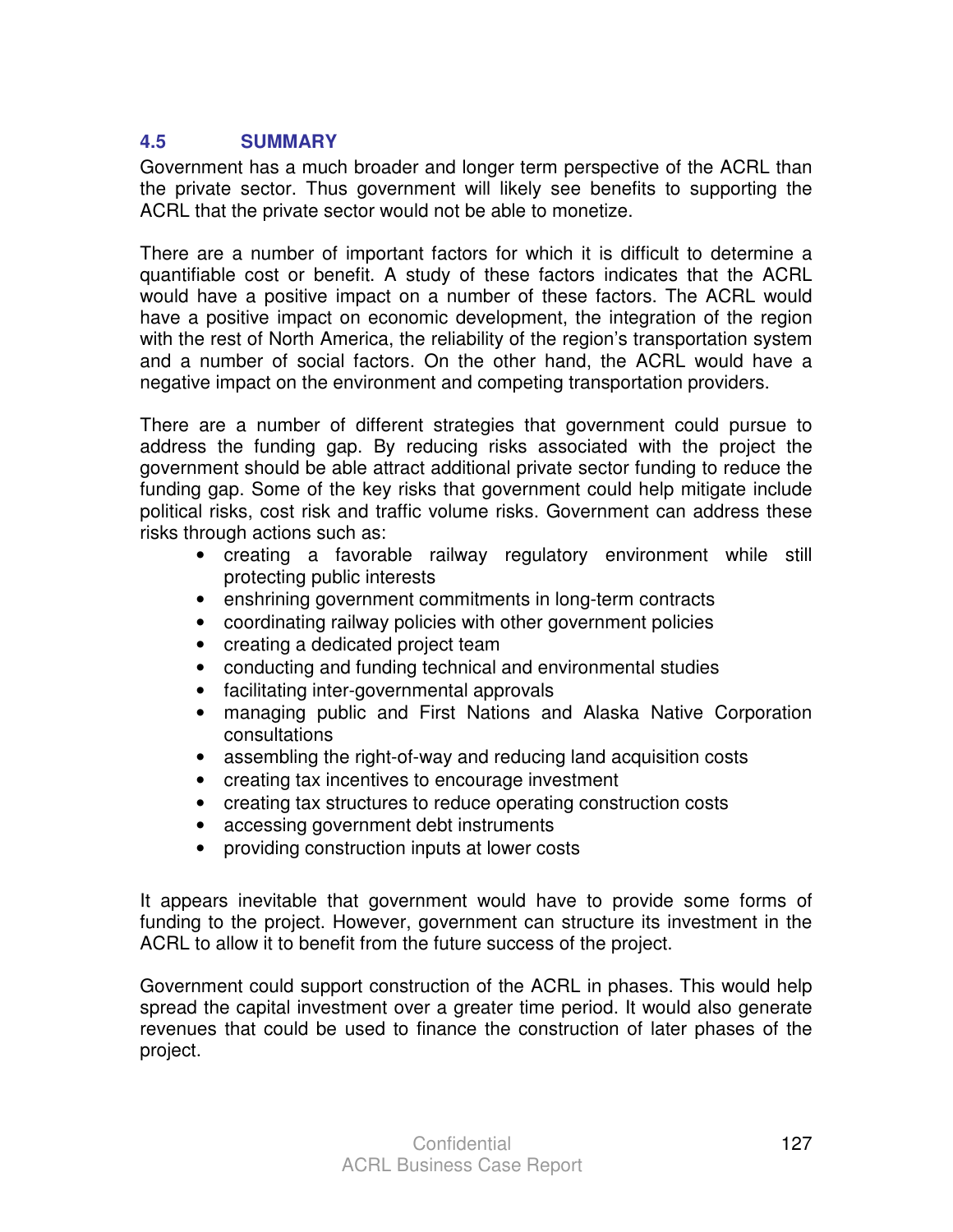# **5 RECOMMENDATIONS**

The results of the business case analysis discussed in this report indicate that the private sector would not invest in the project in its current form. The results indicate that if government were to develop the project on their own, they would fail to recoup their investment in the project. However, the study also points out that government may choose to pursue the development of the ACRL to meet their broader and longer term objectives.

If government decides to pursue the project they should conduct further detailed analysis to confirm that the benefits of the project, as identified by the analysis completed to date, will come to fruition. The studies conducted over the past year will help government identify the key benefits of the ACRL that warrant more detailed analysis.

Many of the key benefits are related to economic development that is a result of the ACRL. Some of the key benefits are associated with reduced transportation costs and the development of industries such as the mining industry and an international container shipping industry. Further analysis could include a more detailed study of the factors impeding Yukon mineral development to confirm that the mineral activity in the Yukon will in fact materialize if the railway is constructed. Additional analysis could also help to confirm the viability of international container traffic flowing through an Alaskan port to the rest of North America.

Government could also conduct further analysis into the key costs associated with the project such as the impact that the project may have on the environment. Building on the work conducted over the past year, a more detailed analysis of the key benefits in conjunction with further analysis of the key costs would allow a more detailed and fulsome economic analysis to be conducted. This would help support government's decision moving forward.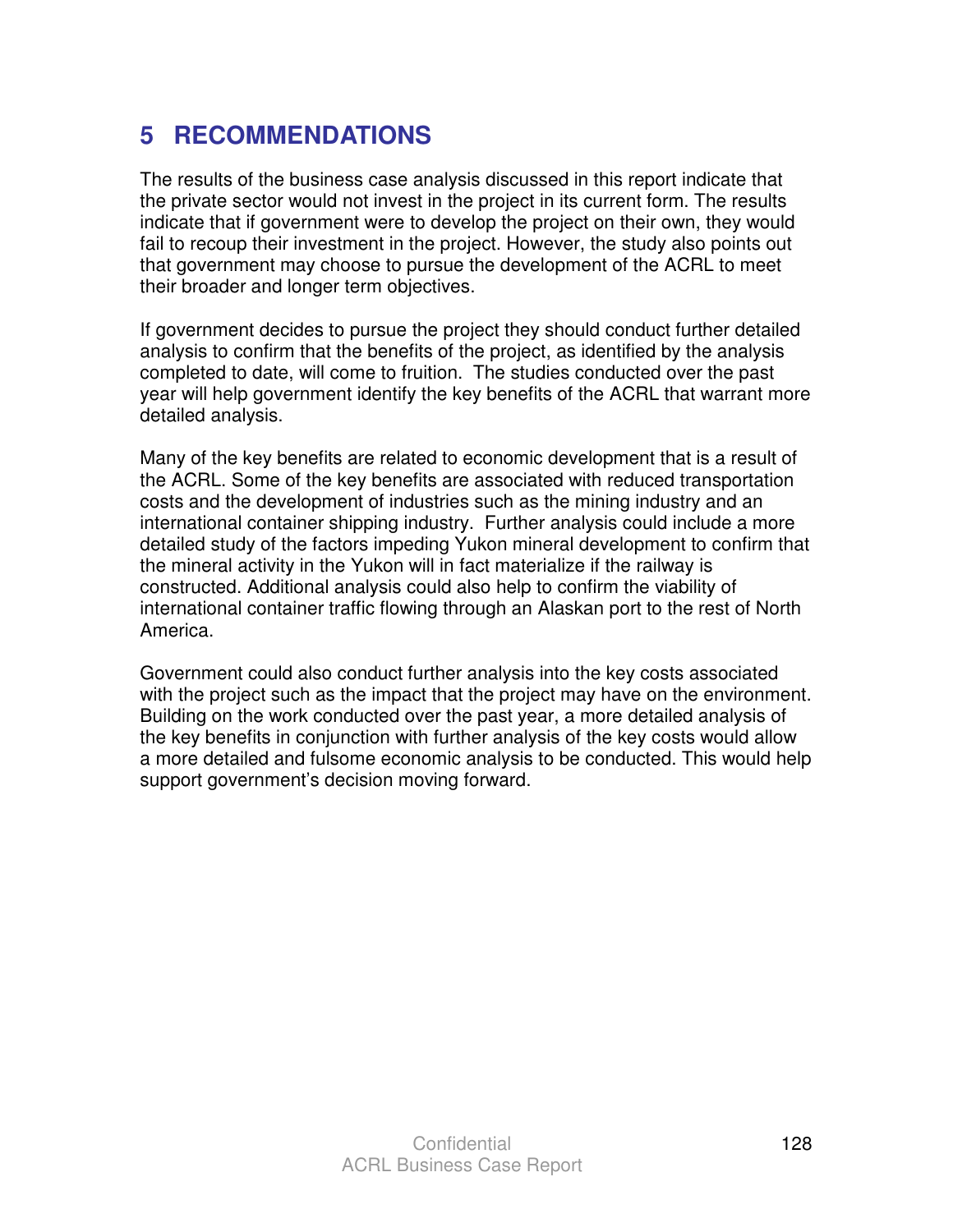# **APPENDIX A - CASE STUDIES**

#### **Adelaide to Darwin Rail Link**

The Adelaide to Darwin rail project is an A\$1.32 billion public-private-partnership that began construction on 20 April 2001. The project entailed the completion of a rail link from Alice Springs to Darwin of approximately 1420 kilometres and the development of an integrated rail and port operation linking the southern Australian cities of Sydney, Melbourne, and Adelaide to Darwin in northern Australia.

A variety of different parties worked together on this project including;

- Financial Investors
- Large construction companies contributing equity
- Intermodal operators and
- Federal and Provincial Government.

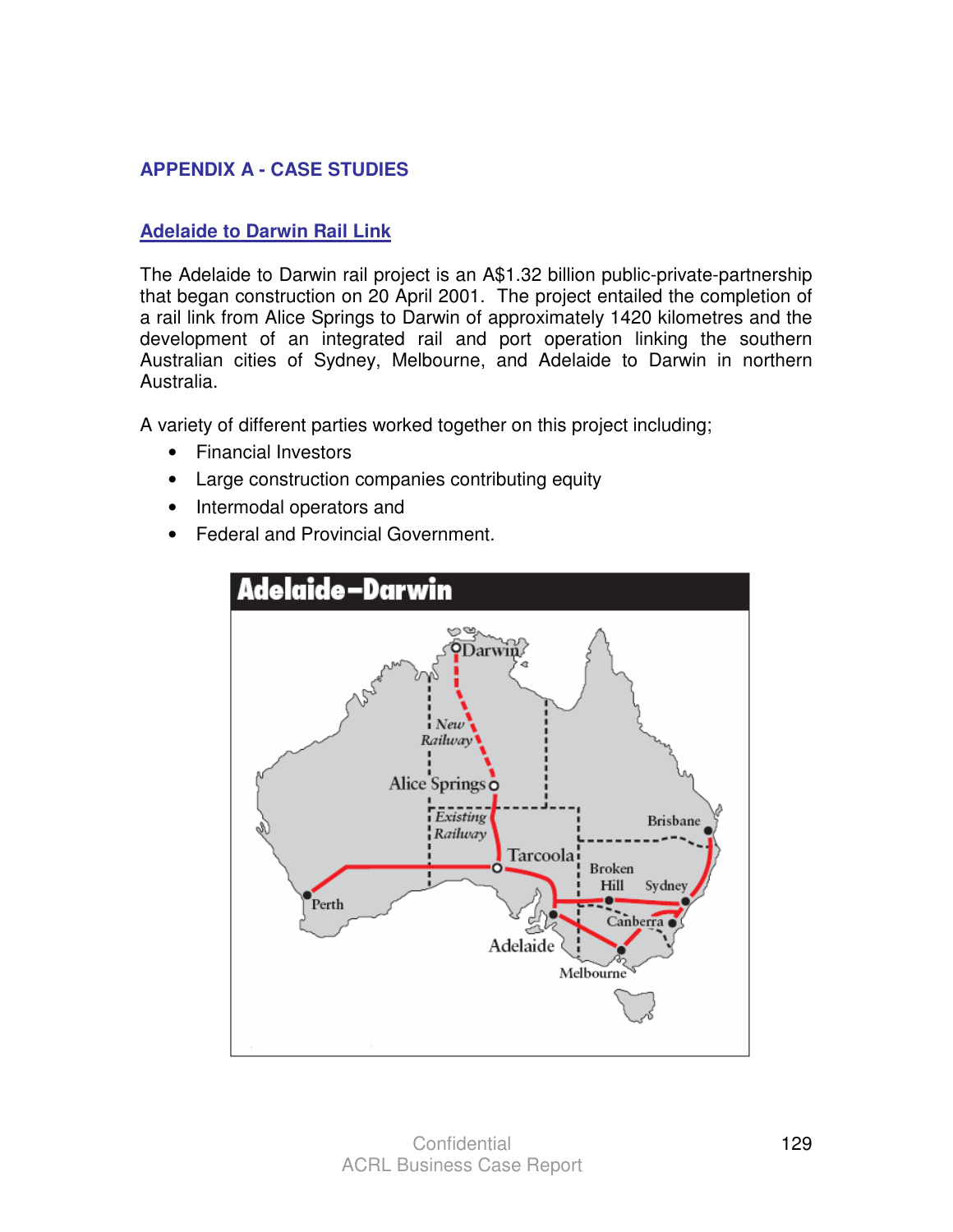#### **Key Drivers**

This Project was developed to provide a domestic rail link from the north to the south of Australia. It was believed this domestic rail link would provide an efficient, economic, and safe transport corridor through central Australia. General freight transportation through central Australia was, prior to construction of the rail line, minimized by the lack of rail access and primarily accomplished by truck. The rail project was intended to expand general freight capacity along the route by increasing efficiency.

The rail line was also intended to facilitate bulk minerals development along its traffic corridor through central Australia. In particular, several large projects, including a major iron ore mine, were contingent on development of the rail line. Rail infrastructure was intended to be the catalyst for major resource business development, as this rail project would provide access for resources to the northern Port of Darwin. It was also expected that a significant bulk liquids business would develop, both from the conversion from road to rail of the existing bulk liquid freight transportation, and from the increase in bulk liquids freight transportation in order to service the requirements of the major resource developments.

The Blue Sky of the rail line was to provide a rail link from the northern Port of Darwin to southern Australia for the purposes of international trade. It was believed the rail link could be more efficient for shippers than a circuitous sea route around Australia to reach the southern ports and cities. It was believed that this land bridge could increase traffic through the Port of Darwin and to the south of Australia. Given that the Port of Darwin was far closer to Australia's major trading partners in Asia, it was expected that this would increase the attractiveness of stopping in an Australian port and servicing Australia.

#### **The Government Process**

State and Commonwealth governments in Australia first conceived of the Adelaide to Darwin rail project in 1911. The project was considered to various degrees from 1911 until 1996, when, after many inter-Government reviews and expert panel reports, the government of the Northern Territory and governments in southern Australia agreed to call for private sector expressions of interest to develop the project in partnership with the public sector. The Commonwealth Government was also involved in the project, as it was necessary for the approval of any Rail Access regime under National Competition Policy guidelines.

In order to deal with the interaction with the private sector, the governments involved created a special project vehicle, the AustralAsia Railway Corporation, in order to evaluate expressions of interest, negotiate with potential consortiums, and provide a single point of access for parties interested in the development of the rail link. Given the significant number of different government agencies with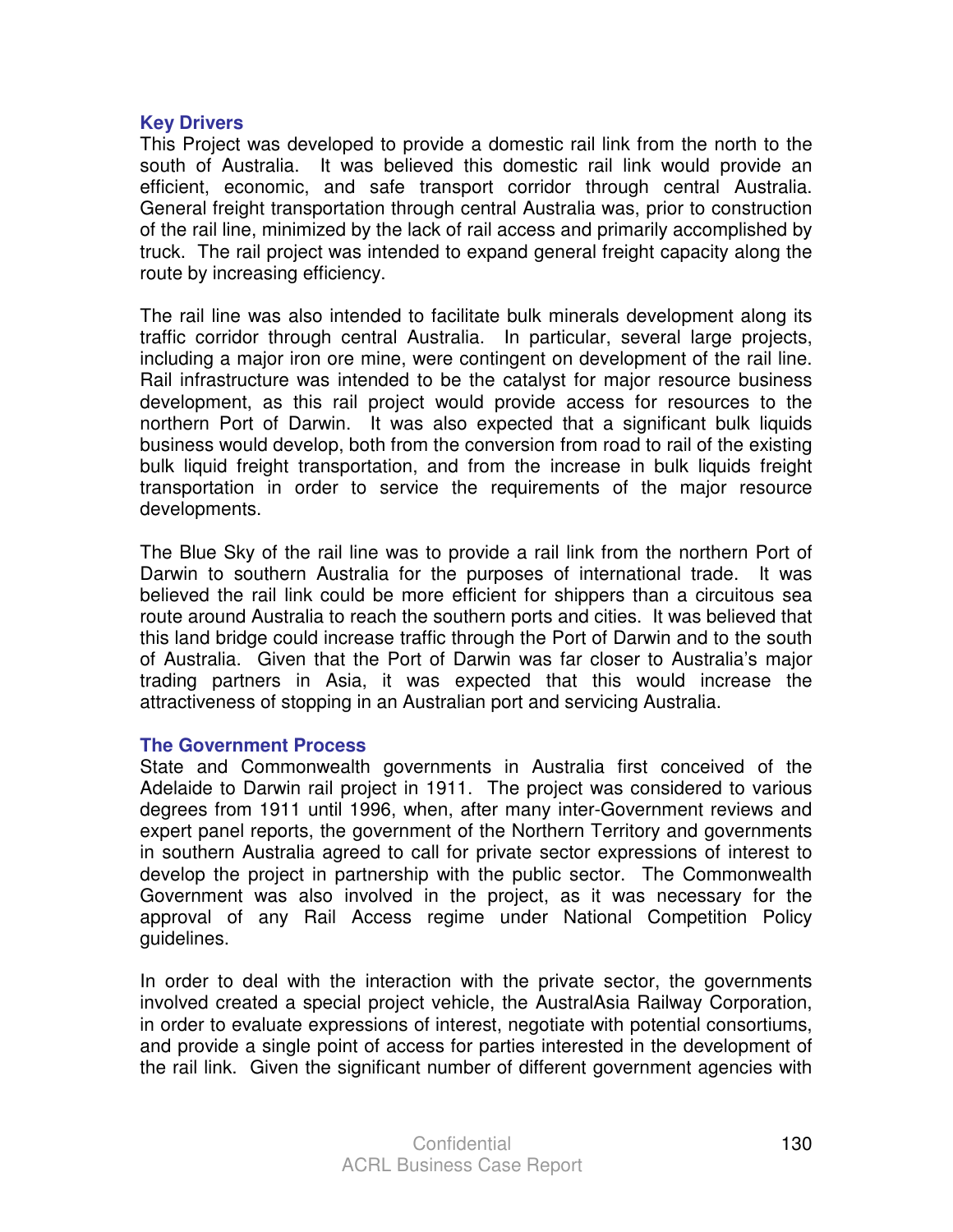a stake in the project, it was essential for the government to present a single organization for the private sector to conduct liaison with for the project.

#### **The Consortium**

The Asia Pacific Transport Corporation was chosen as the preferred bidder in November 1999. The consortium was formed in 1997 and represented eight partners – contractors Kellogg Brown & Rot, John Holland Group, Barclay Mowlem, and McMahon Holdings; transport operators Australian Railroad Group and PGA; and institutional investors. In addition, Macquarie Bank was the project's financial and commercial advisor, which included arranging the debt and equity financing, negotiating the financial terms of the Concession Deed, and arranging the financial contribution of governments. In addition, the consortium's underwriting group for the senior debt package was ABN-Amro, ANZ, RBS (Australia) and SG Australia.



As can be seen from the diagram above, in order to execute the transaction Asia Pacific Transport required consortium members and contractors for a wide variety of functions, including design and construction, provision and arrangement of financing, interaction with the government to secure the ownership of concession deeds and sub-leases of land, and all of the required operational functions. Operations contracts included terminal management, rail maintenance, rail operations, access management, and port operations and management to deal with the integrated port aspect of operations.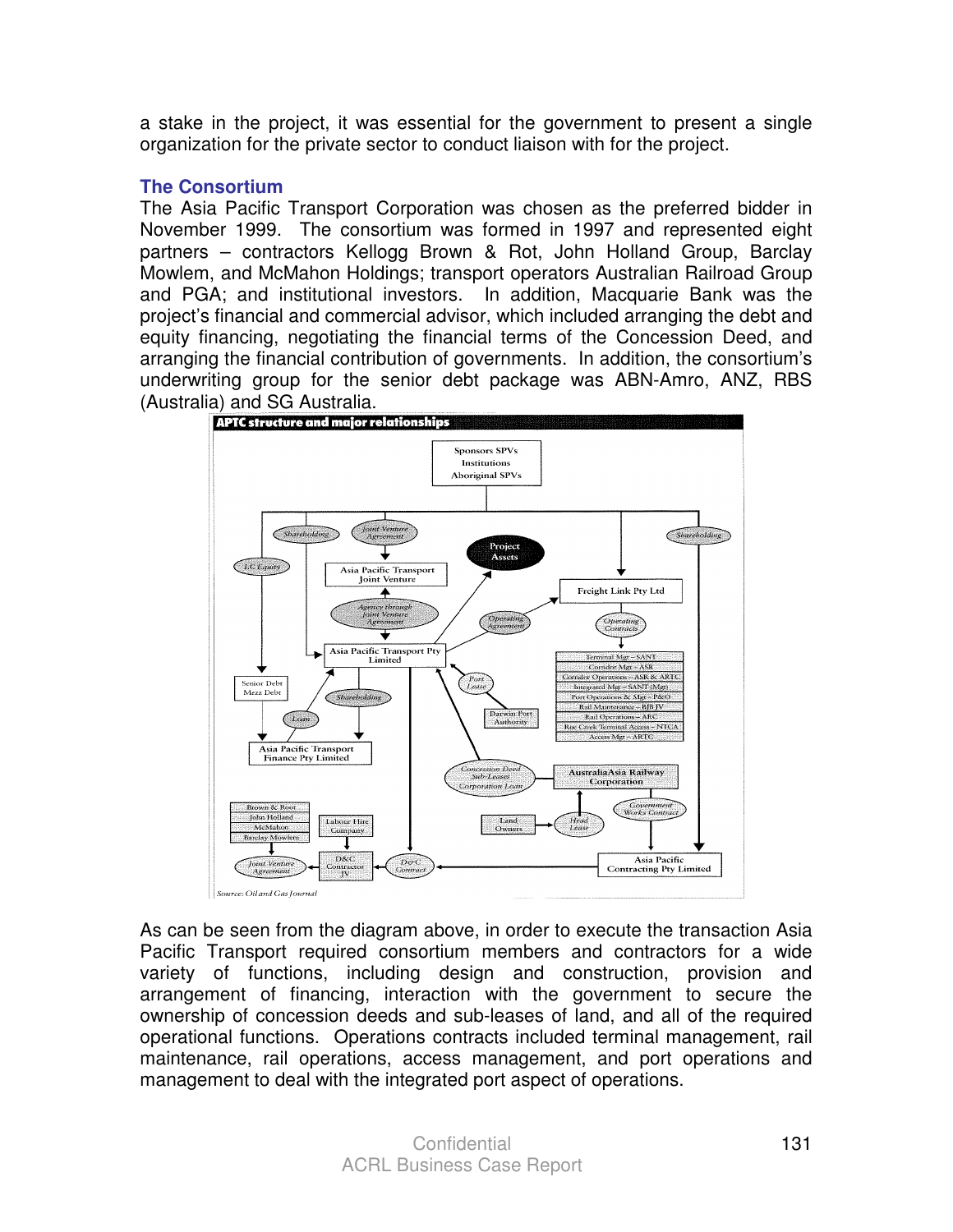#### **The Deal**

Under the terms of the deal, the consortium was required to design and construct the new railway between Alice Springs and Darwin, a railway of approximately 1420 kilometre. The consortium was also required to design and construct specific works for the Port of Darwin in order to integrate the new intermodal capacity of the port into the new railway. Finally, the consortium was to operate, maintain, and repair the new railway, together with the existing railway between Tarcoola and Alice Springs for 50 years following construction, after which the railway would revert to government control.

The final deal included a project concession for the operation of the rail line for 50 years, with a special regime developed to establish pricing frameworks for contestable and non contestable freight. Essentially, the government was willing to concede a pricing structure above that normally acceded to rail operations because of the significant risk profile accepted by the Consortium for this substantial Greenfield project. While many of the risks were standard, such as construction risk, force majeure, insurance, and maintenance standards, there were also other additional risks to be considered, including:

- Native title, heritage and sacred sites;
- Corridor leases;
- Access and competition;
- Change in law;
- Pre-existing contamination;
- Material adverse effect protection; and
- Early termination payment regime.

In addition to conceding a more profitable pricing structure to the project because of risk, the government also made additional contributions. These contributions included:

- The provision of the existing Alice Springs to Tarcoola rail link to Consortium for the concession period;
- A government loan of A\$50m subordinated to equity investors at an interest rate of 8%, with an interest trigger of equity being at 1.10 times the base case estimates, and repayment at the end of the concession period or at the point of re-leveraging or refinancing;
- Government works contribution of A\$428m with a drawdown schedule to meet the construction programme until month 15, followed by delayed payments of A\$25m and A\$20.5m;
- An A\$100m improvement to the Port of Darwin in order to support the potential for international shipping through the rail link land bridge; and
- The extensive process of acquiring Aboriginal and Aboriginal-claimed land for the consortium along the proposed route. This land was approximately 32.3% of the total land necessary for the rail route.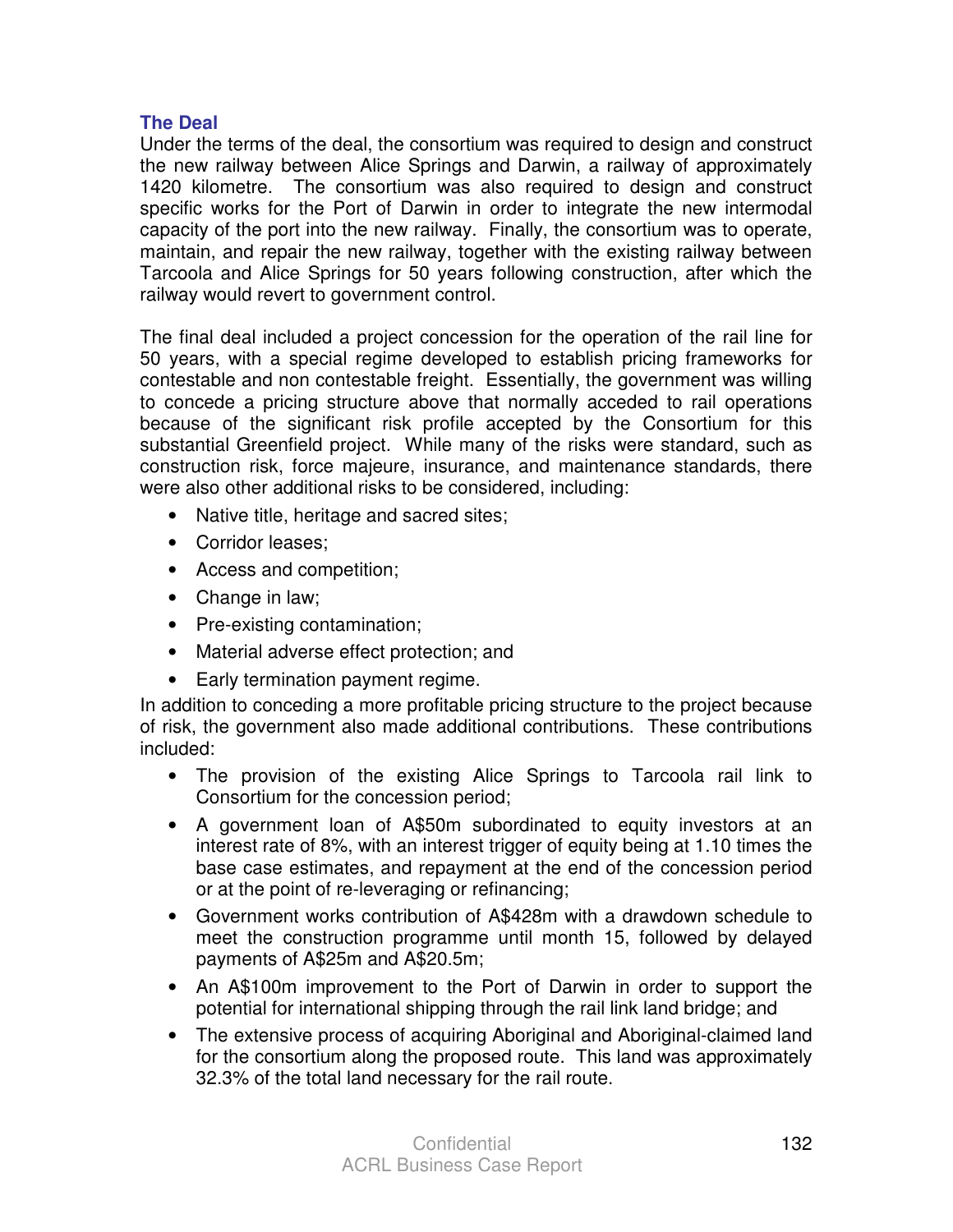Debt was provided on the basis that the senior lenders would only bank the domestic freight market exposure, as this was the only relatively certain exposure. Additional mezzanine tiers of debt were supported by the domestic land expectations and, to a limited extend, the expectation of international shipping land bridge freight. With the land bridge freight uncertain, senior debt providers could not accept any of the land bridge freight when assessing acceptable levels of senior debt.

For the equity providers, their minimum level of equity was intended to be achieved through returns from the domestic freight market, with strong upside potential coming from further resource development and the international land bridge freight.

| <b>AUD\$million</b> |
|---------------------|
| 239                 |
| 86                  |
| 24                  |
| 491                 |
| 50                  |
| Works 428           |
|                     |
| 1.320               |
|                     |

The overall financing structure for the project was the following:

The mezzanine and senior debt facilities were drawn 18 months after financial close, after the provision of government financing. The senior debt facility contained an equity bridge supported by irrevocable Bank Letters of Credit. Construction risk was supported by Joint and Several completion guarantees from the contractors' parent companies for fixed time, fixed price project delivery, with liquidated damages of 6% of the construction contract value. The tier 1 mezzanine lenders also provided a further A\$66m of contingent equity to support the project during traffic ramp-up and provide cover for maintenance and operational costs of the existing railway during construction. Financial close for the project was achieved 20 April 2001, with expectation of construction completion by April 2004.

#### **Results**

Construction of the project was completed early in October 2003, with FreightLink (the operator) commencing operations in January 2004. FreightLink has successfully captured over 85% of the contestable freight market on the Adelaide to Darwin corridor and has achieved freight delivery reliability in excess of 90%, making it one of the best performers within the Australian rail industry. FreightLink also raised prices significantly during initial operations, resulting in some companies declaring that the rail line is not competitive with their truck operations, although this opinion is not borne out by the results: FreightLink's significant market share of potential traffic from southern to northern Australia.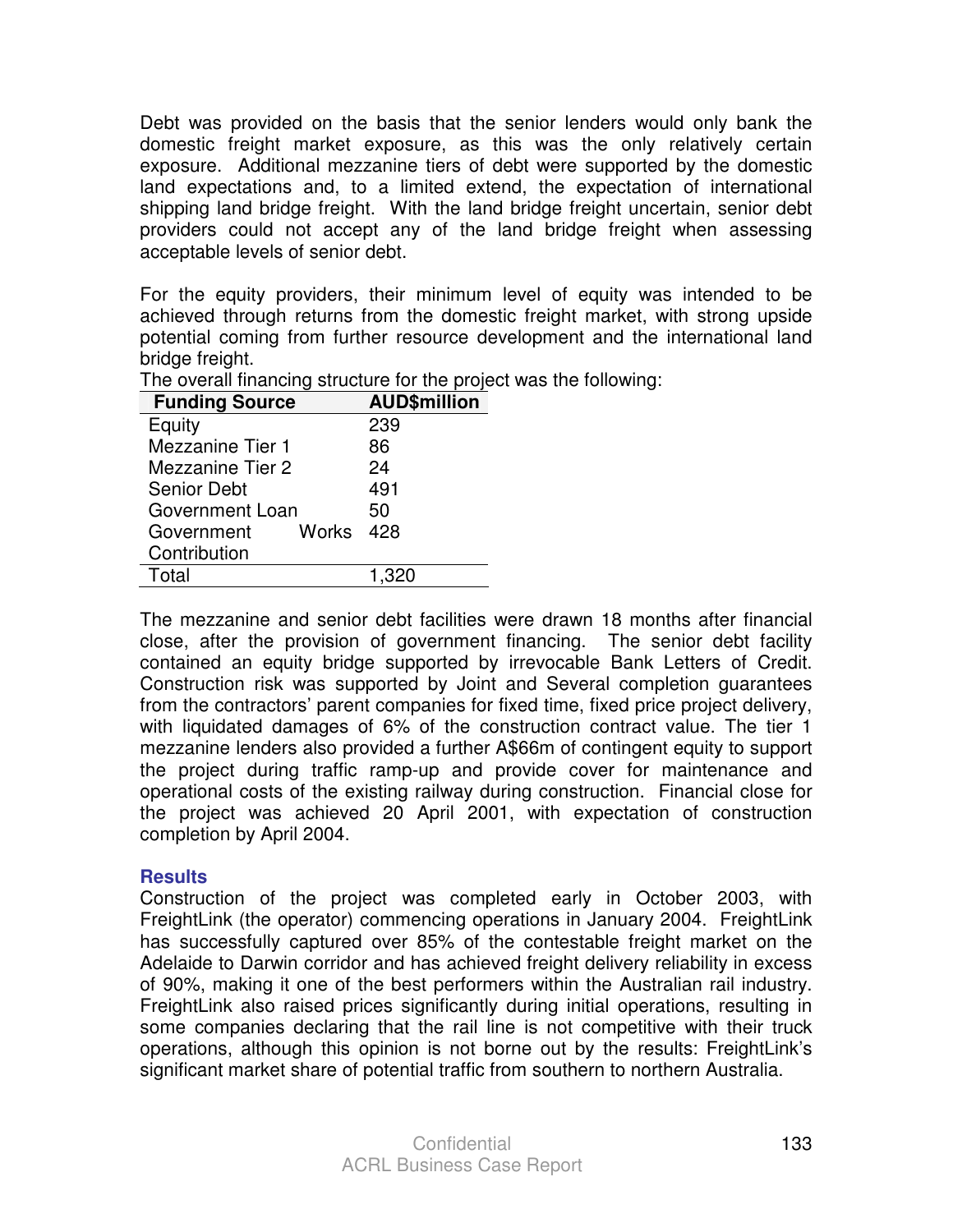The project also commenced bulk minerals traffic in April 2006 after the commissioning of mining operations in the region. The first resource operation commissioned will more than double transported freight along the line, with further significant increases expected from bulk mineral traffic in the near future, with a significant iron ore mine expecting to commence rail shipments in early 2007. The result of these significant increases in resource traffic along the rail line, and potential for greater increases in traffic in the future, has been the further development of bulk handling facilities at the Port of Darwin; the port will have invested A\$22 million in facilities by early 2007. The bulk liquids freight volume along the rail line has also increased significantly as resource operations have commenced in order to support these operations.

FreightLink has had difficulty obtaining the international traffic expected for the rail line. As of 2005, the port needed a 50-fold increase in international container traffic in order to reach its projections for container traffic by 2007. There has not been any significant container traffic along the rail line to this point, and there is the perception that the rail link is not economical for international freight shipping in its current form. There has been limited agreement with international shipping lines to begin providing container service through Darwin and the rail line.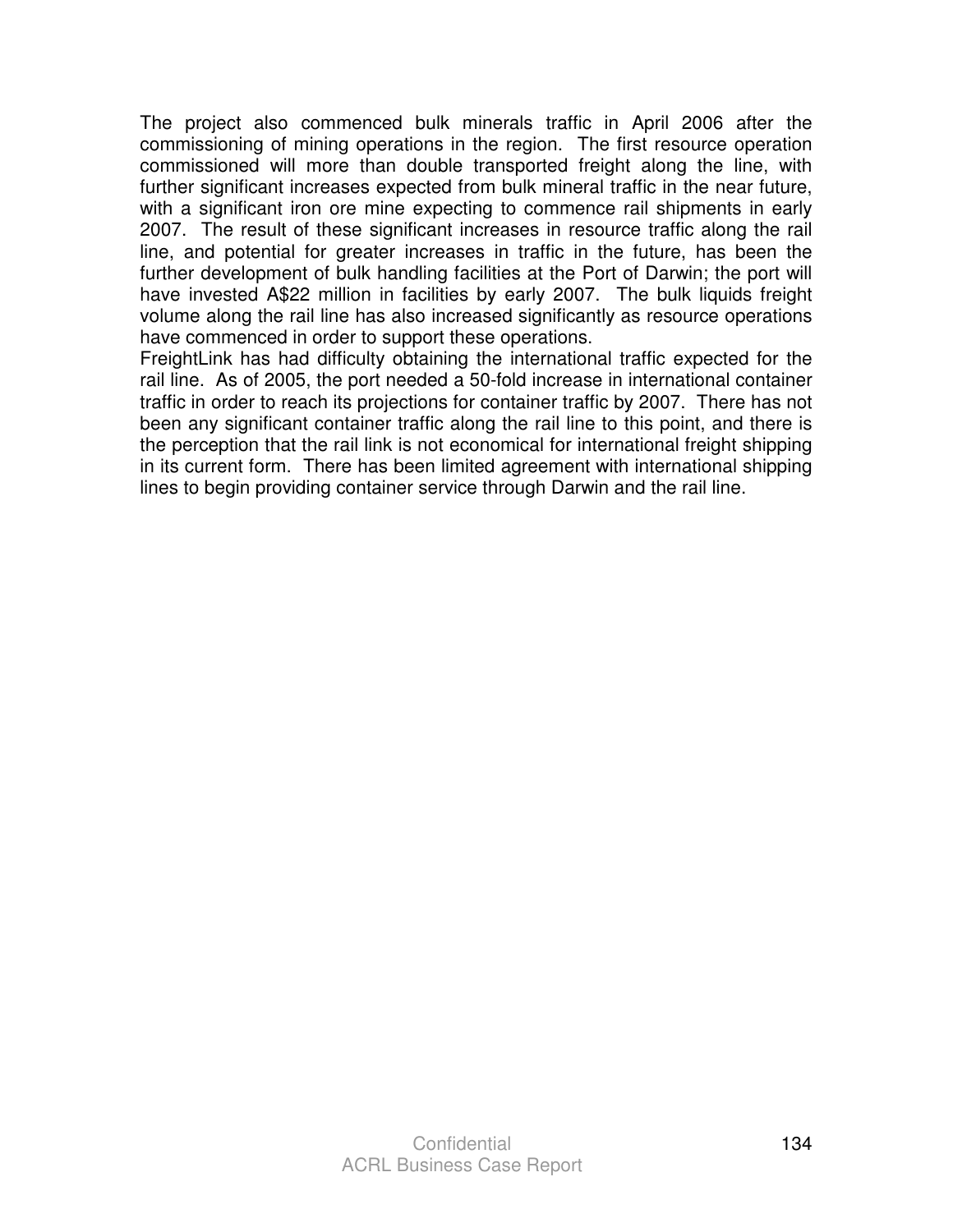## **BHP Pilbara rail – strategic railway**

BHP Billiton is one of the worlds largest mining companies. Reliable supply of the companies products are key to the customers of BHP. A delay in deliver of goods can cost the company heavily. To ensure reliability of supply BHP built two railway lines, one 426km in length and one 210km in length, in the Pilbara region of West Australia to transport iron ore mined inland to Port Hedland.

It is the sole owner and operator of the rail lines and BHP retains the rail lines on their balance sheet. The objective of the rail business for BHP is to secure their supply chain, and therefore it is a strategic asset.

As it is a strategic asset, BHP constructed the rail line using extremely high quality line and rolling stock in order to avoid derailments. As a result of the equipment, the line is able to run some of the longest and heaviest trains in the world at 7.2km in length. There are currently 12 trains a day running to the port along these rail lines.

BHP is facing strong government pressure to open its railway to another local metals producer. The National Competition Council is facing pressure from Fortescue Metals Group to declare part of the railway open access. BHP takes the position that the rail line is an essential part of their production process, and any interference in the rail line will be interference in their production process. The National Competition Council recommended that the rail line be opened, but the Australian Treasurer ignored their recommendation and rejected Fortescue Metals Group's request.

As an internally owned line, BHP has great incentive to maximize efficiency. Their drivers are trained on a similar in order to increase fuel efficiency, resulting in some of the highest efficiency in the world for the rail line at 12 net tonnes per Mega joule. This efficiency and high-quality equipment has been used to enhance BHP's argument that no other rail user should be given access to their rail line except through contracting with BHP, as additional users of the rail line would remove BHP's efficiencies and degrade their high-value infrastructure.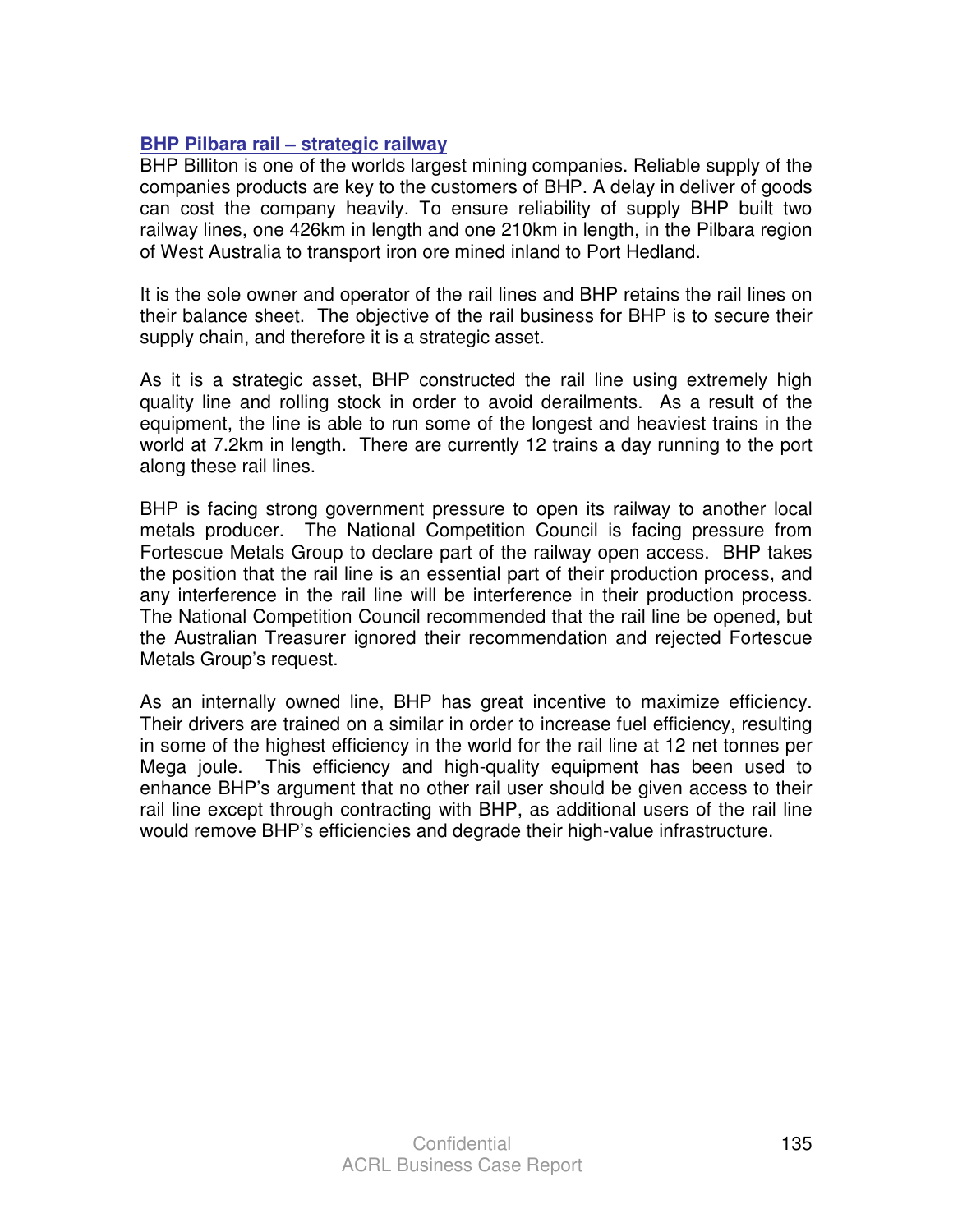# **Financial Investor Case Study - WestNet Rail and Australian Rail Group**

The Western Australian freight railway is structured railway as described in Section 3.4 with a separate Operating Company, Australian Western Railroad (AWR) and a Track Company, WestNet Rail.

The business was originally a government owned railway, which was acquired in by the Australian Rail Group (ARG) in December 2000 through the privatization of Westrail Freight, a Western Australia Government railway. ARG operated as a vertically integrated company and was responsible for over 5,000 km of track and carried over 33 million tonnes of freight rail each year.

In 2006 Babcock & Brown Infrastructure acquired 51 percent of ARG's "below rail" business WestNet Rail, under a long-term lease from the government in Western Australia. The remaining 49 percent of the purchase has been placed with a Babcock & Brown private equity syndicate, with Babcock & Brown retaining a call option to purchase the remaining 49 percent.

WestNet Rail offers access to its track network to both ARG's Western Australian operations and other rail operators. It is responsible for maintaining the track infrastructure, supply of the train control function and determination of track access fees.

Financial investors Babcock & Brown found the business attractive due to a number of key characteristics of the business which result in stable predictable cash flows. Some of the key characteristics were;

- The cost of rail transport generally represents a small component of the overall production cost of the commodity transported;
- The existing long-term customer contracts and the fact that such contracts are typically sought by resources customers to ensure adequate access to the supply chain to underpin production plans;
- The existence of some take or pay and flagfall arrangements; and
- The type and distance of product hauled and the critical nature of the grains and minerals industry to the West Australia economy overall and hence the strong level of government support.

ARG's above Rail business, Australian Western Railroad (AWR) was bought by Queensland Rail. Queensland Rail is a AUS\$2.5 billion business owned by the state of Queensland and is responsible for the operation and maintenance of the railway system in the state of Queensland. The Southern Australia ARG below rail business was sold to Genesee & Wyoming.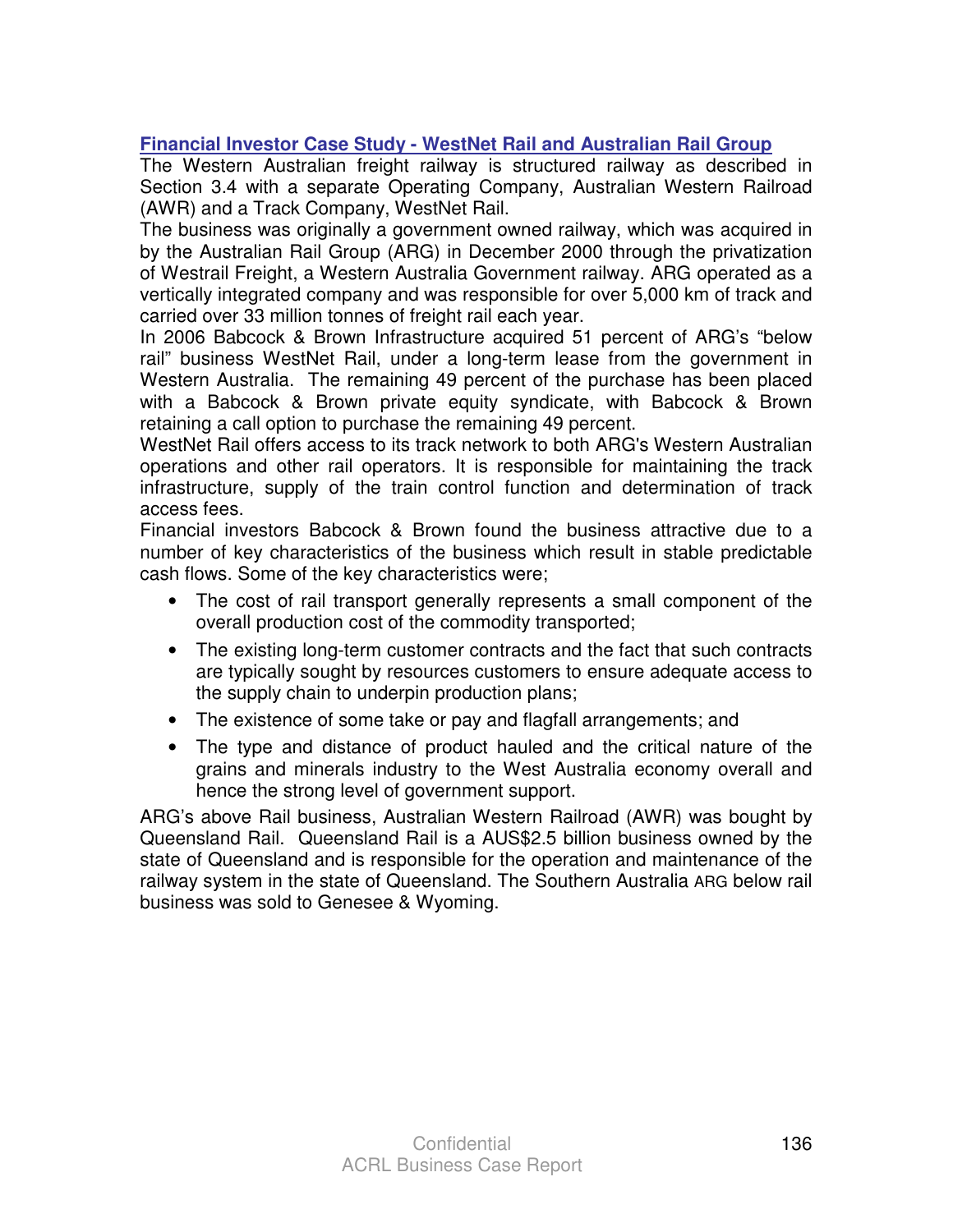| Intermodal<br>5,156<br>5,624<br>5,780<br>5,780<br>5,780<br>5,780<br>5,780<br>5,780<br>5,780<br>5,780<br>5,780<br>5,780<br>5,780<br>5,780<br>5,780<br>5,780<br>5,780<br>5,780<br>Tier 1<br>5,312<br>5.468<br>5.780<br><b>Minerals</b><br>30<br>3,681<br>2,739<br>2,739<br>2,155<br>2,155<br>1,896<br>1,675<br>496<br>3,408<br>3.681<br>3,681<br>3,681<br>3,081<br>3,081<br>2,922<br>2,503<br>2,155<br>1,675<br>DM Coal<br>1,393<br>1,406<br>1,406<br>1,406<br>1,406<br>1,406<br>1,406<br>1,406<br>1,406<br>1,406<br>1,406<br>1,406<br>1,406<br>15<br>15<br>1,406<br>1,406<br>1,406<br>1,406<br>1,406<br>745<br>510<br>Pipe<br>800<br>564<br>2,274<br>IndProd<br>435<br>686<br>2,275<br>2,437<br>2,437<br>2,437<br>2,437<br>2,319<br>2,319<br>2,299<br>2,274<br>2,230<br>2,172<br>2,172<br>2,172<br>2,142<br>2,113<br>2,113<br>6,336<br>12,586<br>12,586<br>11,513<br>11,224<br>10,974<br>6,638<br>6,077<br>8,199<br>12,869<br>13,305<br>13,305<br>13,305<br>13,305<br>12,406<br>12,199<br>12,199<br>11,920<br>11,513<br>11,513<br>10,974<br>$\overline{\phantom{a}}$<br>536<br>581<br>608<br>608<br>608<br>546<br>546<br>524<br>524<br>253<br>243<br>Minerals<br>608<br>Tier 2<br>11,569<br>11,569<br>11,569<br>11,569<br>11,569<br>11,569<br>11,569<br>11,569<br>11,569<br>11,569<br>11,569<br>11,569<br>11,569<br>11,569<br>10,494<br>9,033<br>9,033<br>Coal<br>9,033<br>12,150<br>12,177<br>12,177<br>11,822<br>11,573<br>11,573<br>9,037<br>9,037<br>12,106<br>12,177<br>12,177<br>12,116<br>12,116<br>12,093<br>12,094<br>11,812<br>10,498<br>9,037<br>4<br>Tier 3 Minerals<br>912<br>1,669<br>1,669<br>1,669<br>1,669<br>6,336<br>20,305<br>25,019<br>25,482<br>25,482<br>25,482<br>25,482<br>24,702<br>24,702<br>24,499<br>24,293<br>24,022<br>23,732<br>23,087<br>23,999<br>23,680<br>21,930<br>21,680<br>21,680<br>6,638<br>6,080<br>$\sim$<br><b>Tons ('000s)</b><br>Year<br>Year<br>Year<br>Year<br>Year<br>Year<br>Year<br>Year<br>Year<br>Year<br>Year<br>Year<br>Year<br>Year<br>Year<br>Year<br>Year<br>Year<br>Year<br>Year<br>Year<br>Year<br>Year<br><b>Tier</b> Revenue Type<br>27<br>28<br>29<br>30<br>31<br>33<br>34<br>35<br>36<br>37<br>38<br>39<br>40<br>41<br>42<br>43<br>44<br>45<br>46<br>47<br>48<br>26<br>32 <sub>2</sub><br>Tier 1<br>5,780<br>Intermodal<br>5,780<br>5,780<br>5,780<br>5,780<br>5,780<br>5,780<br>5,780<br>5,780<br>5,780<br>5,780<br>5,780<br>5,780<br>5,780<br>5,780<br>5,780<br>5,780<br>5,780<br>5,780<br>5,780<br>5,780<br>5,780<br>5,780<br>153<br>896<br>153<br>153<br>153<br>16<br>Minerals<br>1,668<br>16<br>16<br>16<br>16<br>DM Coal<br>1,406<br>1,406<br>28<br>Pipe<br>$\overline{\phantom{a}}$<br>IndProd<br>2.056<br>1.138<br>921<br>921<br>921<br>921<br>691<br>192<br>192<br>192<br>192<br>5,780<br>5,780<br>5,780<br>5,780<br>5,780<br>9,221<br>6,882<br>6,854<br>6,854<br>5,988<br>5,988<br>5,988<br>5,988<br>5,780<br>5,780<br>5,780<br>5,780<br>5,780<br>5,780<br>5,780<br>6,854<br>6,488<br>10,910<br>Minerals<br>Tier 2<br>5,674<br>Coal<br>5.702<br>5.702<br>5.674<br>5,674<br>5.674<br>5,705<br>5,674<br>5,674<br>5,674<br>5,674<br>5,706<br>1.669<br>1,669<br>1,669<br>1.669<br>1,669<br>1.669<br>1.669<br>1.669<br>1,669<br>1.669<br>1,669<br>1,669<br>1,669<br>1,669<br>1.669<br>1,669<br>1.669<br>1,669<br>1.669<br>1.669<br>1,669<br>1,669<br>1.669<br><b>Tier 3</b> Minerals<br>18,286<br>16,595<br>14,224<br>8,157<br>7,657<br>7,657<br>7,657<br>7,657<br>14,196<br>14,196<br>14,196<br>7,449<br>7,449<br>7,449<br>7,449<br>7,449<br>7,449<br>7,449<br>7,449<br>7,449<br>7,449<br>7,449<br>7,449<br>7,449 | Tier | Tons ('000s)<br><b>Revenue Type</b> | Year | Year<br>$\overline{2}$ | Year<br>$\overline{3}$ | Year | Year<br>5 <sup>5</sup> | Year<br>6 | Year<br>$\overline{7}$ | Year<br>8 | Year<br>9 <sup>°</sup> | Year<br>10 <sub>1</sub> | Year<br>11 | Year<br>12 <sub>2</sub> | Year<br>13 | Year<br>14 | Year<br>15 | Year<br>16 <sup>°</sup> | Year<br>17 | Year<br>18 | Year<br>19 | Year<br>20 | Year<br>21 | Year<br>22 | Year<br>23 | Year<br>24 | Year<br>25 |
|----------------------------------------------------------------------------------------------------------------------------------------------------------------------------------------------------------------------------------------------------------------------------------------------------------------------------------------------------------------------------------------------------------------------------------------------------------------------------------------------------------------------------------------------------------------------------------------------------------------------------------------------------------------------------------------------------------------------------------------------------------------------------------------------------------------------------------------------------------------------------------------------------------------------------------------------------------------------------------------------------------------------------------------------------------------------------------------------------------------------------------------------------------------------------------------------------------------------------------------------------------------------------------------------------------------------------------------------------------------------------------------------------------------------------------------------------------------------------------------------------------------------------------------------------------------------------------------------------------------------------------------------------------------------------------------------------------------------------------------------------------------------------------------------------------------------------------------------------------------------------------------------------------------------------------------------------------------------------------------------------------------------------------------------------------------------------------------------------------------------------------------------------------------------------------------------------------------------------------------------------------------------------------------------------------------------------------------------------------------------------------------------------------------------------------------------------------------------------------------------------------------------------------------------------------------------------------------------------------------------------------------------------------------------------------------------------------------------------------------------------------------------------------------------------------------------------------------------------------------------------------------------------------------------------------------------------------------------------------------------------------------------------------------------------------------------------------------------------------------------------------------------------------------------------------------------------------------------------------------------------------------------------------------------------------------------------------------------------------------------------------------------------------------------------------------------------------------------------------------------------------------------------------------------------------------------------------------|------|-------------------------------------|------|------------------------|------------------------|------|------------------------|-----------|------------------------|-----------|------------------------|-------------------------|------------|-------------------------|------------|------------|------------|-------------------------|------------|------------|------------|------------|------------|------------|------------|------------|------------|
|                                                                                                                                                                                                                                                                                                                                                                                                                                                                                                                                                                                                                                                                                                                                                                                                                                                                                                                                                                                                                                                                                                                                                                                                                                                                                                                                                                                                                                                                                                                                                                                                                                                                                                                                                                                                                                                                                                                                                                                                                                                                                                                                                                                                                                                                                                                                                                                                                                                                                                                                                                                                                                                                                                                                                                                                                                                                                                                                                                                                                                                                                                                                                                                                                                                                                                                                                                                                                                                                                                                                                                                        |      |                                     |      |                        |                        |      |                        |           |                        |           |                        |                         |            |                         |            |            |            |                         |            |            |            |            |            |            |            | 5,780      | 5,780      |
|                                                                                                                                                                                                                                                                                                                                                                                                                                                                                                                                                                                                                                                                                                                                                                                                                                                                                                                                                                                                                                                                                                                                                                                                                                                                                                                                                                                                                                                                                                                                                                                                                                                                                                                                                                                                                                                                                                                                                                                                                                                                                                                                                                                                                                                                                                                                                                                                                                                                                                                                                                                                                                                                                                                                                                                                                                                                                                                                                                                                                                                                                                                                                                                                                                                                                                                                                                                                                                                                                                                                                                                        |      |                                     |      |                        |                        |      |                        |           |                        |           |                        |                         |            |                         |            |            |            |                         |            |            |            |            |            |            |            | 1,675      | 1,668      |
|                                                                                                                                                                                                                                                                                                                                                                                                                                                                                                                                                                                                                                                                                                                                                                                                                                                                                                                                                                                                                                                                                                                                                                                                                                                                                                                                                                                                                                                                                                                                                                                                                                                                                                                                                                                                                                                                                                                                                                                                                                                                                                                                                                                                                                                                                                                                                                                                                                                                                                                                                                                                                                                                                                                                                                                                                                                                                                                                                                                                                                                                                                                                                                                                                                                                                                                                                                                                                                                                                                                                                                                        |      |                                     |      |                        |                        |      |                        |           |                        |           |                        |                         |            |                         |            |            |            |                         |            |            |            |            |            |            |            | 1,406      | 1,406      |
|                                                                                                                                                                                                                                                                                                                                                                                                                                                                                                                                                                                                                                                                                                                                                                                                                                                                                                                                                                                                                                                                                                                                                                                                                                                                                                                                                                                                                                                                                                                                                                                                                                                                                                                                                                                                                                                                                                                                                                                                                                                                                                                                                                                                                                                                                                                                                                                                                                                                                                                                                                                                                                                                                                                                                                                                                                                                                                                                                                                                                                                                                                                                                                                                                                                                                                                                                                                                                                                                                                                                                                                        |      |                                     |      |                        |                        |      |                        |           |                        |           |                        |                         |            |                         |            |            |            |                         |            |            |            |            |            |            |            |            |            |
|                                                                                                                                                                                                                                                                                                                                                                                                                                                                                                                                                                                                                                                                                                                                                                                                                                                                                                                                                                                                                                                                                                                                                                                                                                                                                                                                                                                                                                                                                                                                                                                                                                                                                                                                                                                                                                                                                                                                                                                                                                                                                                                                                                                                                                                                                                                                                                                                                                                                                                                                                                                                                                                                                                                                                                                                                                                                                                                                                                                                                                                                                                                                                                                                                                                                                                                                                                                                                                                                                                                                                                                        |      |                                     |      |                        |                        |      |                        |           |                        |           |                        |                         |            |                         |            |            |            |                         |            |            |            |            |            |            |            | 2,113      | 2,056      |
|                                                                                                                                                                                                                                                                                                                                                                                                                                                                                                                                                                                                                                                                                                                                                                                                                                                                                                                                                                                                                                                                                                                                                                                                                                                                                                                                                                                                                                                                                                                                                                                                                                                                                                                                                                                                                                                                                                                                                                                                                                                                                                                                                                                                                                                                                                                                                                                                                                                                                                                                                                                                                                                                                                                                                                                                                                                                                                                                                                                                                                                                                                                                                                                                                                                                                                                                                                                                                                                                                                                                                                                        |      |                                     |      |                        |                        |      |                        |           |                        |           |                        |                         |            |                         |            |            |            |                         |            |            |            |            |            |            |            | 10,974     | 10,910     |
|                                                                                                                                                                                                                                                                                                                                                                                                                                                                                                                                                                                                                                                                                                                                                                                                                                                                                                                                                                                                                                                                                                                                                                                                                                                                                                                                                                                                                                                                                                                                                                                                                                                                                                                                                                                                                                                                                                                                                                                                                                                                                                                                                                                                                                                                                                                                                                                                                                                                                                                                                                                                                                                                                                                                                                                                                                                                                                                                                                                                                                                                                                                                                                                                                                                                                                                                                                                                                                                                                                                                                                                        |      |                                     |      |                        |                        |      |                        |           |                        |           |                        |                         |            |                         |            |            |            |                         |            |            |            |            |            |            |            |            |            |
|                                                                                                                                                                                                                                                                                                                                                                                                                                                                                                                                                                                                                                                                                                                                                                                                                                                                                                                                                                                                                                                                                                                                                                                                                                                                                                                                                                                                                                                                                                                                                                                                                                                                                                                                                                                                                                                                                                                                                                                                                                                                                                                                                                                                                                                                                                                                                                                                                                                                                                                                                                                                                                                                                                                                                                                                                                                                                                                                                                                                                                                                                                                                                                                                                                                                                                                                                                                                                                                                                                                                                                                        |      |                                     |      |                        |                        |      |                        |           |                        |           |                        |                         |            |                         |            |            |            |                         |            |            |            |            |            |            |            | 9,033      | 9,033      |
|                                                                                                                                                                                                                                                                                                                                                                                                                                                                                                                                                                                                                                                                                                                                                                                                                                                                                                                                                                                                                                                                                                                                                                                                                                                                                                                                                                                                                                                                                                                                                                                                                                                                                                                                                                                                                                                                                                                                                                                                                                                                                                                                                                                                                                                                                                                                                                                                                                                                                                                                                                                                                                                                                                                                                                                                                                                                                                                                                                                                                                                                                                                                                                                                                                                                                                                                                                                                                                                                                                                                                                                        |      |                                     |      |                        |                        |      |                        |           |                        |           |                        |                         |            |                         |            |            |            |                         |            |            |            |            |            |            |            | 9,037      | 9,037      |
|                                                                                                                                                                                                                                                                                                                                                                                                                                                                                                                                                                                                                                                                                                                                                                                                                                                                                                                                                                                                                                                                                                                                                                                                                                                                                                                                                                                                                                                                                                                                                                                                                                                                                                                                                                                                                                                                                                                                                                                                                                                                                                                                                                                                                                                                                                                                                                                                                                                                                                                                                                                                                                                                                                                                                                                                                                                                                                                                                                                                                                                                                                                                                                                                                                                                                                                                                                                                                                                                                                                                                                                        |      |                                     |      |                        |                        |      |                        |           |                        |           |                        |                         |            |                         |            |            |            |                         |            |            |            |            |            |            |            | 1,669      | 1,669      |
|                                                                                                                                                                                                                                                                                                                                                                                                                                                                                                                                                                                                                                                                                                                                                                                                                                                                                                                                                                                                                                                                                                                                                                                                                                                                                                                                                                                                                                                                                                                                                                                                                                                                                                                                                                                                                                                                                                                                                                                                                                                                                                                                                                                                                                                                                                                                                                                                                                                                                                                                                                                                                                                                                                                                                                                                                                                                                                                                                                                                                                                                                                                                                                                                                                                                                                                                                                                                                                                                                                                                                                                        |      |                                     |      |                        |                        |      |                        |           |                        |           |                        |                         |            |                         |            |            |            |                         |            |            |            |            |            |            |            | 21,680     | 21,616     |
|                                                                                                                                                                                                                                                                                                                                                                                                                                                                                                                                                                                                                                                                                                                                                                                                                                                                                                                                                                                                                                                                                                                                                                                                                                                                                                                                                                                                                                                                                                                                                                                                                                                                                                                                                                                                                                                                                                                                                                                                                                                                                                                                                                                                                                                                                                                                                                                                                                                                                                                                                                                                                                                                                                                                                                                                                                                                                                                                                                                                                                                                                                                                                                                                                                                                                                                                                                                                                                                                                                                                                                                        |      |                                     |      |                        |                        |      |                        |           |                        |           |                        |                         |            |                         |            |            |            |                         |            |            |            |            |            |            |            | Year       | Year       |
|                                                                                                                                                                                                                                                                                                                                                                                                                                                                                                                                                                                                                                                                                                                                                                                                                                                                                                                                                                                                                                                                                                                                                                                                                                                                                                                                                                                                                                                                                                                                                                                                                                                                                                                                                                                                                                                                                                                                                                                                                                                                                                                                                                                                                                                                                                                                                                                                                                                                                                                                                                                                                                                                                                                                                                                                                                                                                                                                                                                                                                                                                                                                                                                                                                                                                                                                                                                                                                                                                                                                                                                        |      |                                     |      |                        |                        |      |                        |           |                        |           |                        |                         |            |                         |            |            |            |                         |            |            |            |            |            |            |            | 49         | 50         |
|                                                                                                                                                                                                                                                                                                                                                                                                                                                                                                                                                                                                                                                                                                                                                                                                                                                                                                                                                                                                                                                                                                                                                                                                                                                                                                                                                                                                                                                                                                                                                                                                                                                                                                                                                                                                                                                                                                                                                                                                                                                                                                                                                                                                                                                                                                                                                                                                                                                                                                                                                                                                                                                                                                                                                                                                                                                                                                                                                                                                                                                                                                                                                                                                                                                                                                                                                                                                                                                                                                                                                                                        |      |                                     |      |                        |                        |      |                        |           |                        |           |                        |                         |            |                         |            |            |            |                         |            |            |            |            |            |            |            | 5,780      | 5,780      |
|                                                                                                                                                                                                                                                                                                                                                                                                                                                                                                                                                                                                                                                                                                                                                                                                                                                                                                                                                                                                                                                                                                                                                                                                                                                                                                                                                                                                                                                                                                                                                                                                                                                                                                                                                                                                                                                                                                                                                                                                                                                                                                                                                                                                                                                                                                                                                                                                                                                                                                                                                                                                                                                                                                                                                                                                                                                                                                                                                                                                                                                                                                                                                                                                                                                                                                                                                                                                                                                                                                                                                                                        |      |                                     |      |                        |                        |      |                        |           |                        |           |                        |                         |            |                         |            |            |            |                         |            |            |            |            |            |            |            |            |            |
|                                                                                                                                                                                                                                                                                                                                                                                                                                                                                                                                                                                                                                                                                                                                                                                                                                                                                                                                                                                                                                                                                                                                                                                                                                                                                                                                                                                                                                                                                                                                                                                                                                                                                                                                                                                                                                                                                                                                                                                                                                                                                                                                                                                                                                                                                                                                                                                                                                                                                                                                                                                                                                                                                                                                                                                                                                                                                                                                                                                                                                                                                                                                                                                                                                                                                                                                                                                                                                                                                                                                                                                        |      |                                     |      |                        |                        |      |                        |           |                        |           |                        |                         |            |                         |            |            |            |                         |            |            |            |            |            |            |            |            |            |
|                                                                                                                                                                                                                                                                                                                                                                                                                                                                                                                                                                                                                                                                                                                                                                                                                                                                                                                                                                                                                                                                                                                                                                                                                                                                                                                                                                                                                                                                                                                                                                                                                                                                                                                                                                                                                                                                                                                                                                                                                                                                                                                                                                                                                                                                                                                                                                                                                                                                                                                                                                                                                                                                                                                                                                                                                                                                                                                                                                                                                                                                                                                                                                                                                                                                                                                                                                                                                                                                                                                                                                                        |      |                                     |      |                        |                        |      |                        |           |                        |           |                        |                         |            |                         |            |            |            |                         |            |            |            |            |            |            |            |            |            |
|                                                                                                                                                                                                                                                                                                                                                                                                                                                                                                                                                                                                                                                                                                                                                                                                                                                                                                                                                                                                                                                                                                                                                                                                                                                                                                                                                                                                                                                                                                                                                                                                                                                                                                                                                                                                                                                                                                                                                                                                                                                                                                                                                                                                                                                                                                                                                                                                                                                                                                                                                                                                                                                                                                                                                                                                                                                                                                                                                                                                                                                                                                                                                                                                                                                                                                                                                                                                                                                                                                                                                                                        |      |                                     |      |                        |                        |      |                        |           |                        |           |                        |                         |            |                         |            |            |            |                         |            |            |            |            |            |            |            |            |            |
|                                                                                                                                                                                                                                                                                                                                                                                                                                                                                                                                                                                                                                                                                                                                                                                                                                                                                                                                                                                                                                                                                                                                                                                                                                                                                                                                                                                                                                                                                                                                                                                                                                                                                                                                                                                                                                                                                                                                                                                                                                                                                                                                                                                                                                                                                                                                                                                                                                                                                                                                                                                                                                                                                                                                                                                                                                                                                                                                                                                                                                                                                                                                                                                                                                                                                                                                                                                                                                                                                                                                                                                        |      |                                     |      |                        |                        |      |                        |           |                        |           |                        |                         |            |                         |            |            |            |                         |            |            |            |            |            |            |            | 5,780      | 5,780      |
|                                                                                                                                                                                                                                                                                                                                                                                                                                                                                                                                                                                                                                                                                                                                                                                                                                                                                                                                                                                                                                                                                                                                                                                                                                                                                                                                                                                                                                                                                                                                                                                                                                                                                                                                                                                                                                                                                                                                                                                                                                                                                                                                                                                                                                                                                                                                                                                                                                                                                                                                                                                                                                                                                                                                                                                                                                                                                                                                                                                                                                                                                                                                                                                                                                                                                                                                                                                                                                                                                                                                                                                        |      |                                     |      |                        |                        |      |                        |           |                        |           |                        |                         |            |                         |            |            |            |                         |            |            |            |            |            |            |            |            |            |
|                                                                                                                                                                                                                                                                                                                                                                                                                                                                                                                                                                                                                                                                                                                                                                                                                                                                                                                                                                                                                                                                                                                                                                                                                                                                                                                                                                                                                                                                                                                                                                                                                                                                                                                                                                                                                                                                                                                                                                                                                                                                                                                                                                                                                                                                                                                                                                                                                                                                                                                                                                                                                                                                                                                                                                                                                                                                                                                                                                                                                                                                                                                                                                                                                                                                                                                                                                                                                                                                                                                                                                                        |      |                                     |      |                        |                        |      |                        |           |                        |           |                        |                         |            |                         |            |            |            |                         |            |            |            |            |            |            |            |            |            |
|                                                                                                                                                                                                                                                                                                                                                                                                                                                                                                                                                                                                                                                                                                                                                                                                                                                                                                                                                                                                                                                                                                                                                                                                                                                                                                                                                                                                                                                                                                                                                                                                                                                                                                                                                                                                                                                                                                                                                                                                                                                                                                                                                                                                                                                                                                                                                                                                                                                                                                                                                                                                                                                                                                                                                                                                                                                                                                                                                                                                                                                                                                                                                                                                                                                                                                                                                                                                                                                                                                                                                                                        |      |                                     |      |                        |                        |      |                        |           |                        |           |                        |                         |            |                         |            |            |            |                         |            |            |            |            |            |            |            |            |            |
|                                                                                                                                                                                                                                                                                                                                                                                                                                                                                                                                                                                                                                                                                                                                                                                                                                                                                                                                                                                                                                                                                                                                                                                                                                                                                                                                                                                                                                                                                                                                                                                                                                                                                                                                                                                                                                                                                                                                                                                                                                                                                                                                                                                                                                                                                                                                                                                                                                                                                                                                                                                                                                                                                                                                                                                                                                                                                                                                                                                                                                                                                                                                                                                                                                                                                                                                                                                                                                                                                                                                                                                        |      |                                     |      |                        |                        |      |                        |           |                        |           |                        |                         |            |                         |            |            |            |                         |            |            |            |            |            |            |            | 1.669      | 1,669      |
|                                                                                                                                                                                                                                                                                                                                                                                                                                                                                                                                                                                                                                                                                                                                                                                                                                                                                                                                                                                                                                                                                                                                                                                                                                                                                                                                                                                                                                                                                                                                                                                                                                                                                                                                                                                                                                                                                                                                                                                                                                                                                                                                                                                                                                                                                                                                                                                                                                                                                                                                                                                                                                                                                                                                                                                                                                                                                                                                                                                                                                                                                                                                                                                                                                                                                                                                                                                                                                                                                                                                                                                        |      |                                     |      |                        |                        |      |                        |           |                        |           |                        |                         |            |                         |            |            |            |                         |            |            |            |            |            |            |            |            |            |

#### **APPENDIX B –TOTAL TRAFFIC FORECAST PER YEAR BY REVENUE TYPE**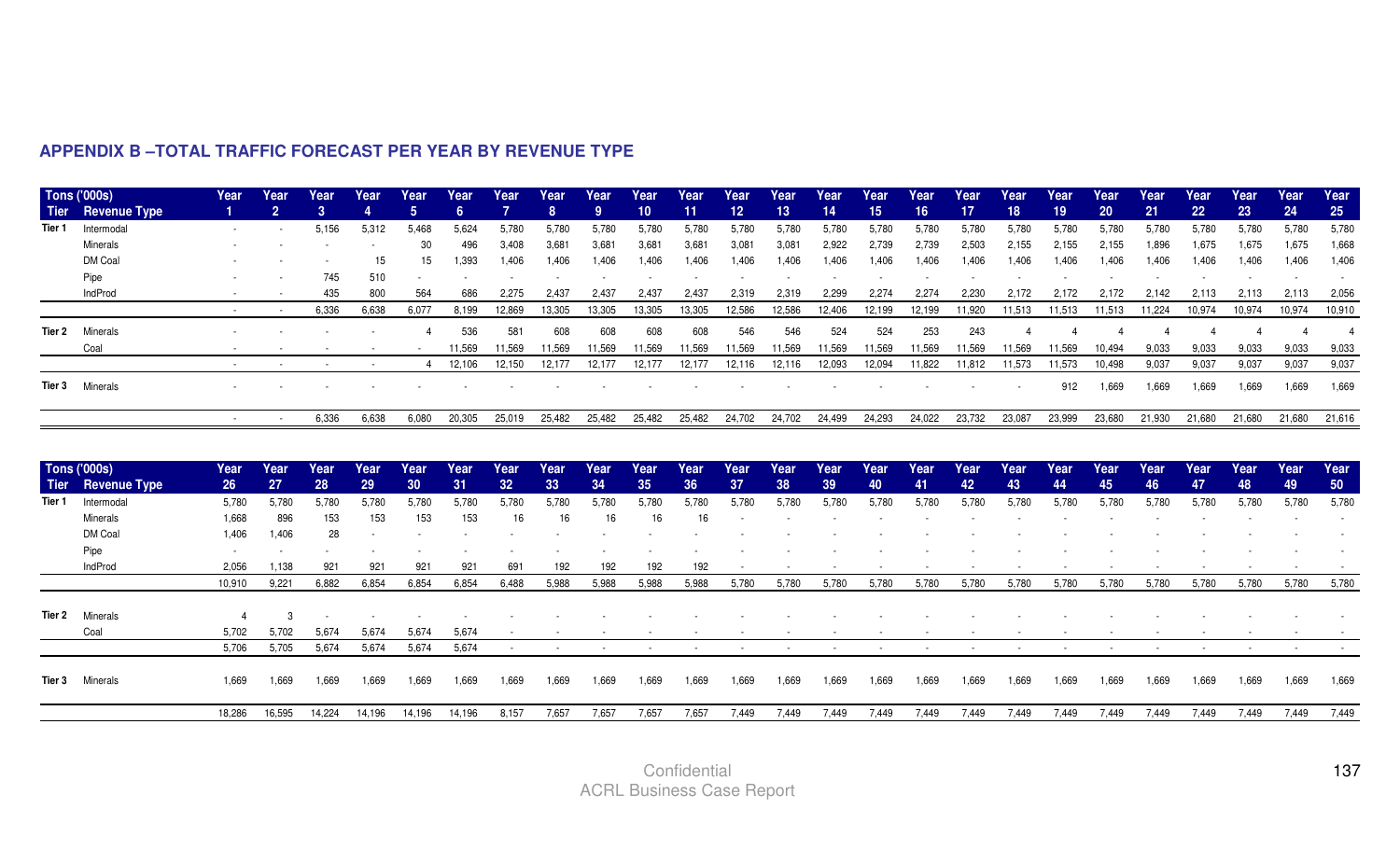|        | <b>Tons ('000s)</b> | Year           | Year           | Year  | Year  | Year                  | Year                     | Year            | Year   | Year   | Year            | Year   | Year   | Year                     | Year                     | Year   | Year                     | Year   | Year            | Year   | Year   | Year   | Year   | Year     | Year   | Year   |
|--------|---------------------|----------------|----------------|-------|-------|-----------------------|--------------------------|-----------------|--------|--------|-----------------|--------|--------|--------------------------|--------------------------|--------|--------------------------|--------|-----------------|--------|--------|--------|--------|----------|--------|--------|
| Tier   | <b>Revenue Type</b> |                | $\overline{2}$ | 3     |       | 5                     | 6.                       |                 | 8      | 9      | 10 <sup>°</sup> | 11     | 12     | 13                       | 14                       | 15     | 16                       | 17     | 18 <sup>°</sup> | 19     | 20     | 21     | 22     | 23       | 24     | 25     |
| Tier 1 | Intermodal          |                |                | 5,156 | 5,312 | 5,468                 | 5,624                    | 5.780           | 5,780  | 5,780  | 5,780           | 5,780  | 5,780  | 5,780                    | 5.780                    | 5,780  | 5,780                    | 5.780  | 5,780           | 5,780  | 5,780  | 5,780  | 5,780  | 5,780    | 5,780  | 5,780  |
|        | Minerals            |                |                |       |       | 30                    | 496                      | 3,408           | 3,681  | 3,681  | 3,681           | 3,681  | 3,081  | 3,081                    | 2,922                    | 2,739  | 2,739                    | 2,503  | 2,155           | 2,155  | 2,155  | 1,896  | 1,675  | 1,675    | 1,675  | 1,668  |
|        | DM Coal             |                |                |       | 15    | 15                    | 1,393                    | 1,406           | 1,406  | 1,406  | 1,406           | 1,406  | 1,406  | 1,406                    | 1,406                    | 1,406  | 1,406                    | 1,406  | 1,406           | 1,406  | 1,406  | 1,406  | 1,406  | 1,406    | 1,406  | 1,406  |
|        | Pipe                |                |                | 745   | 510   |                       | $\overline{\phantom{a}}$ |                 |        |        |                 |        |        |                          |                          |        |                          |        |                 |        |        |        |        |          |        |        |
|        | IndProd             |                |                | 435   | 800   | 564                   | 686                      | 2.275           | 2.437  | 2.437  | 2.437           | 2,437  | 2,319  | 2.319                    | 2,299                    | 2.274  | 2.274                    | 2.230  | 2.172           | 2.172  | 2.172  | 2.142  | 2,113  | 2,113    | 2,113  | 2,056  |
|        |                     | $\sim$         |                | 6,336 | 6,638 | 6,077                 | 8,199                    | 12,869          | 13,305 | 13,305 | 13,305          | 13,305 | 12,586 | 12,586                   | 12,406                   | 12,199 | 12,199                   | 11,920 | 11,513          | 11,513 | 11,513 | 11,224 | 10,974 | 10,974   | 10,974 | 10,910 |
| Tier 2 | Minerals            |                |                |       |       |                       | 536                      | 581             | 608    | 608    | 608             | 608    | 546    | 546                      | 524                      | 524    | 253                      | 243    |                 |        |        |        |        |          |        |        |
|        | Coal                |                |                |       |       |                       | $\sim$                   | ۰.              | $\sim$ | $\sim$ | $\sim$          | $\sim$ | $\sim$ | $\overline{\phantom{a}}$ | $\overline{\phantom{a}}$ | $\sim$ | $\overline{\phantom{a}}$ | $\sim$ |                 |        |        |        |        |          |        |        |
|        |                     |                |                |       |       | $\boldsymbol{\Delta}$ | 536                      | 581             | 608    | 608    | 608             | 608    | 546    | 546                      | 524                      | 524    | 253                      | 243    |                 |        |        |        |        | $\Delta$ |        |        |
|        | Tier 3 Minerals     |                |                |       |       |                       |                          |                 |        |        |                 |        |        |                          |                          |        |                          |        |                 | 912    | 1,669  | 1,669  | 1,669  | 1,669    | 1,669  | 1,669  |
|        |                     | $\sim$         |                | 6,336 | 6,638 | 6,080                 | 8,736                    | 13,450          | 13,913 | 13,913 | 13,913          | 13,913 | 13,132 | 13,132                   | 12,930                   | 12,724 | 12,452                   | 12,162 | 11,517          | 12,429 | 13,186 | 12,897 | 12,647 | 12,647   | 12,647 | 12,583 |
|        | <b>Tons ('000s)</b> | Year           | Year           | Year  | Year  | Year                  | Year                     | Year            | Year   | Year   | Year            | Year   | Year   | Year                     | Year                     | Year   | Year                     | Year   | Year            | Year   | Year   | Year   | Year   | Year     | Year   | Year   |
| Tier   | <b>Revenue Type</b> | 26             | 27             | 28    | 29    | 30                    | 31                       | 32 <sub>2</sub> | 33     | 34     | 35              | 36     | 37     | 38                       | 39                       | 40     | 41                       | 42     | 43              | 44     | 45     | 46     | 47     | 48       | 49     | 50     |
| Tier 1 | Intermodal          | 5,780          | 5,780          | 5,780 | 5,780 | 5,780                 | 5,780                    | 5,780           | 5,780  | 5,780  | 5,780           | 5,780  | 5,780  | 5,780                    | 5.780                    | 5,780  | 5,780                    | 5,780  | 5,780           | 5,780  | 5,780  | 5,780  | 5.780  | 5,780    | 5,780  | 5,780  |
|        | Minerals            | 1.668          | 896            | 153   | 153   | 153                   | 153                      | 16              | 16     | 16     | 16              | 16     |        |                          |                          |        |                          |        |                 |        |        |        |        |          |        |        |
|        | DM Coal             | 1,406          | 1,406          | 28    |       |                       |                          |                 |        |        |                 |        |        |                          |                          |        |                          |        |                 |        |        |        |        |          |        |        |
|        | Pipe                |                |                |       |       |                       |                          |                 |        |        |                 |        |        |                          |                          |        |                          |        |                 |        |        |        |        |          |        |        |
|        | IndProd             | 2,056          | 1.138          | 921   | 921   | 921                   | 921                      | 691             | 192    | 192    | 192             | 192    |        |                          |                          |        |                          |        |                 |        |        |        |        |          |        |        |
|        |                     | 10,910         | 9.221          | 6.882 | 6,854 | 6,854                 | 6.854                    | 6.488           | 5,988  | 5.988  | 5,988           | 5,988  | 5,780  | 5,780                    | 5,780                    | 5,780  | 5,780                    | 5,780  | 5,780           | 5,780  | 5,780  | 5,780  | 5,780  | 5,780    | 5,780  | 5,780  |
| Tier 2 | Minerals            |                |                |       |       |                       |                          |                 |        |        |                 |        |        |                          |                          |        |                          |        |                 |        |        |        |        |          |        |        |
|        | Coal                |                |                |       |       |                       |                          |                 |        |        |                 |        |        |                          |                          |        |                          |        |                 |        |        |        |        |          |        |        |
|        |                     | $\overline{4}$ | 3              |       |       |                       |                          |                 |        |        |                 |        |        |                          |                          |        |                          |        |                 |        |        |        |        |          |        |        |
|        | Tier 3 Minerals     |                |                |       |       |                       |                          |                 |        |        |                 |        |        |                          |                          |        |                          |        |                 |        |        |        |        |          |        |        |
|        |                     | 10,914         | 9,223          | 6,882 | 6,854 | 6,854                 | 6,854                    | 6,488           | 5,988  | 5.988  | 5,988           | 5,988  | 5,780  | 5,780                    | 5,780                    | 5,780  | 5,780                    | 5,780  | 5,780           | 5,780  | 5,780  | 5,780  | 5,780  | 5,780    | 5,780  | 5,780  |

#### **APPENDIX B1 – FULL ROUTE FORECAST PER YEAR BY REVENUE TYPE**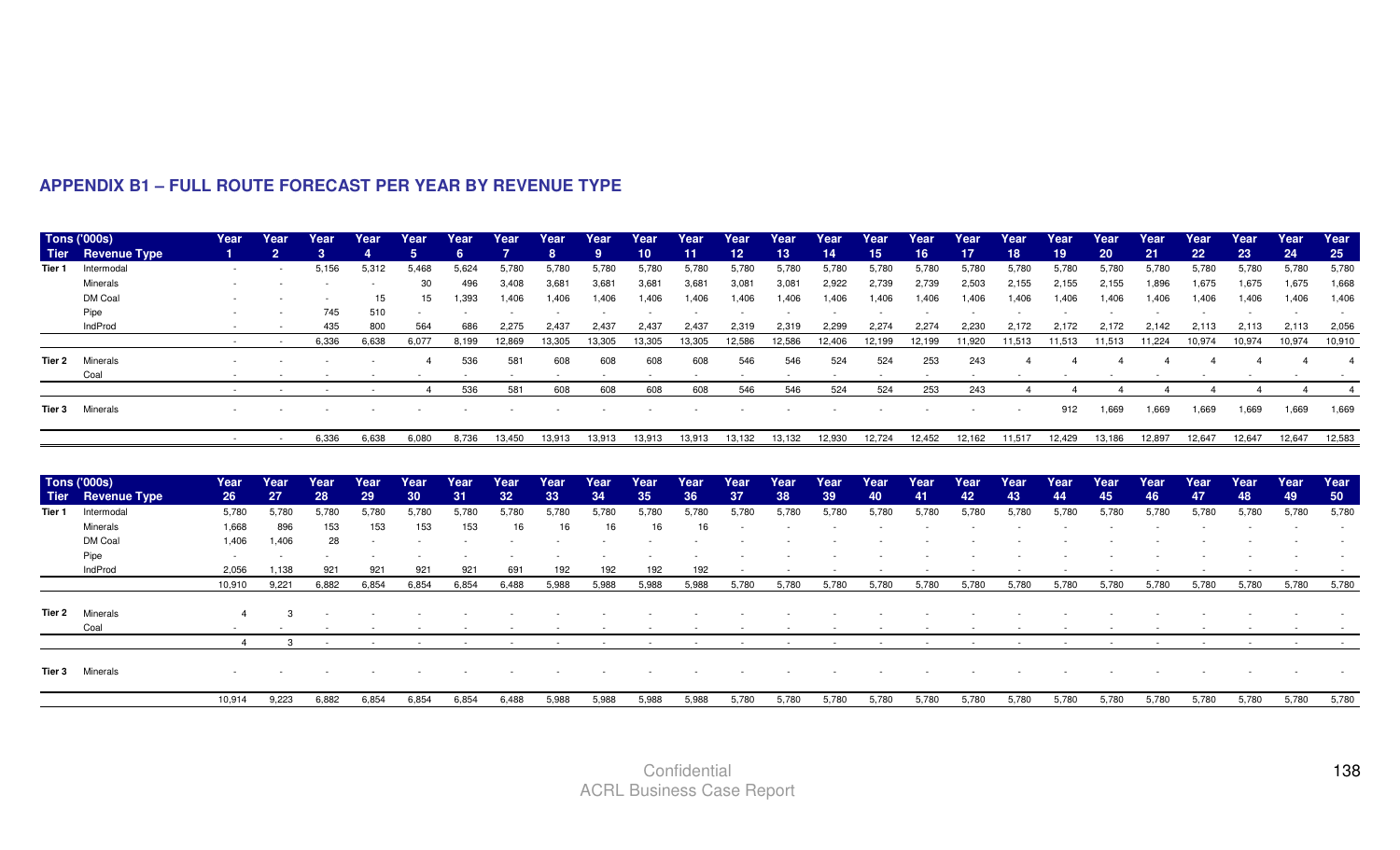|        | Tons ('000s)<br>Tier Revenue Type | Year            | Year<br>$\overline{2}$ | Year<br>$\mathbf{3}$ | Year | Year<br>5 <sup>1</sup> | Year<br>6 | Year  | Year<br>8 | Year<br>9 | Year<br>10 <sup>10</sup> | Year<br>11 | Year<br>12 <sup>°</sup> | Year<br>13 <sup>°</sup> | Year<br>14 | Year<br>15 | Year<br>16 <sup>°</sup> | Year<br>17 | Year<br>18 | Year<br>19 | Year<br>20 | Year<br>21 | Year<br>22 <sub>2</sub> | Year<br>23 | Year<br>24 | Year<br>25 |
|--------|-----------------------------------|-----------------|------------------------|----------------------|------|------------------------|-----------|-------|-----------|-----------|--------------------------|------------|-------------------------|-------------------------|------------|------------|-------------------------|------------|------------|------------|------------|------------|-------------------------|------------|------------|------------|
| Tier 1 | Intermodal                        |                 |                        |                      |      |                        |           |       |           |           |                          |            |                         |                         |            |            |                         |            |            |            |            |            |                         |            |            |            |
|        | Minerals                          |                 |                        |                      |      |                        |           | 30    | 30        | 30        | 30                       |            | 30                      | 30                      | 30         | 30         |                         |            |            |            |            |            |                         |            |            |            |
|        | DM Coal                           |                 |                        |                      |      |                        | .406      | 1.406 | A06,      | .406      | 1.406                    |            | 1.406                   | .406                    | 1.406      | .406       |                         | ∣.406      |            |            |            |            |                         |            |            | 1.406      |
|        | Pipe                              |                 |                        | 313                  |      |                        |           |       |           |           |                          |            |                         |                         |            |            |                         |            |            |            |            |            |                         |            |            |            |
|        | IndProd                           |                 |                        |                      |      |                        |           |       |           |           |                          |            |                         |                         |            |            |                         |            |            |            |            |            |                         |            |            |            |
|        |                                   | <b>Contract</b> | $\sim$                 | 329                  | 195  | 45                     | 1,435     | 1,435 | 1,435     | 1,435     | 1,435                    | 1,435      | 1,435                   | 1,435                   | 1,435      | 1,435      | 1,435                   | 1,406      | 1,406      | 1,406      | 1,406      | 1,406      | 1,406                   | 1,406      | 1,406      | 1,406      |
| Tier 2 | Minerals                          |                 |                        |                      |      |                        |           |       |           |           |                          |            |                         |                         |            |            |                         |            |            |            |            |            |                         |            |            |            |
|        | Coal                              |                 |                        |                      |      |                        | 29        | 29    | 29        | 29        | 29                       | 29         | 29                      | 29                      | 29         | 29         | 29                      | 29         | 29         | 29         | 29         | 29         | 29                      | 29         | 29         | 29         |
|        |                                   |                 |                        |                      |      |                        | 33        | 33    | 33        | 33        | 33                       | 33         | 33                      | 33                      | 33         | 33         | 33                      | 29         | 29         | 29         | 29         | 29         | 29                      | 29         | 29         | 29         |
|        | <b>Tier 3</b> Minerals            |                 |                        |                      |      |                        |           |       |           |           |                          |            |                         |                         |            |            |                         |            |            | 912        | 912        | 912        | 912                     | 912        | 912        | 912        |
|        |                                   | $\sim$          | $\sim$                 | 329                  | 195  | 48                     | 1,468     | 1,468 | 1,468     | 1,468     | 1,468                    | 1,468      | 1,468                   | 1,468                   | 1,468      | 1,468      | 1,468                   | 1,435      | 1,435      | 2,347      | 2,347      | 2,347      | 2,347                   | 2,347      | 2,347      | 2,347      |
|        |                                   |                 |                        |                      |      |                        |           |       |           |           |                          |            |                         |                         |            |            |                         |            |            |            |            |            |                         |            |            |            |
|        | <b>Tons ('000s)</b>               | Year            | Year                   | Year                 | Year | Year                   | Year      | Year  | Year      | Year      | Year                     | Year       | Year                    | Year                    | Year       | Year       | Year                    | Year       | Year       | Year       | Year       | Year       | Year                    | Year       | Year       | Year       |
|        | Tier Revenue Type                 | 26              | 27                     | 28                   | 29   | 30                     | 31        | 32    | 33        | 34        | 35                       | 36         | 37                      | 38                      | 39         | 40         | 41                      | 42         | 43         | 44         | 45         | 46         | 47                      | 48         | 49         | 50         |
| Tier 1 | Intermodal                        |                 |                        |                      |      |                        |           |       |           |           |                          |            |                         |                         |            |            |                         |            |            |            |            |            |                         |            |            |            |
|        | Minerals                          |                 |                        |                      |      |                        |           |       |           |           |                          |            |                         |                         |            |            |                         |            |            |            |            |            |                         |            |            |            |
|        | DM Coal                           | 1.406           | .406                   |                      |      |                        |           |       |           |           |                          |            |                         |                         |            |            |                         |            |            |            |            |            |                         |            |            |            |
|        | Pipe                              |                 |                        |                      |      |                        |           |       |           |           |                          |            |                         |                         |            |            |                         |            |            |            |            |            |                         |            |            |            |
|        | IndProd                           |                 |                        |                      |      |                        |           |       |           |           |                          |            |                         |                         |            |            |                         |            |            |            |            |            |                         |            |            |            |
|        |                                   | 1,406           | 1,406                  |                      |      |                        |           |       |           |           |                          |            |                         |                         |            |            |                         |            |            |            |            |            |                         |            |            |            |
| Tier 2 | Minerals                          |                 |                        |                      |      |                        |           |       |           |           |                          |            |                         |                         |            |            |                         |            |            |            |            |            |                         |            |            |            |
|        | Coal                              | 29              | 29                     |                      |      |                        |           |       |           |           |                          |            |                         |                         |            |            |                         |            |            |            |            |            |                         |            |            |            |
|        |                                   | 29              | 29                     |                      |      |                        |           |       |           |           |                          |            |                         |                         |            |            |                         |            |            |            |            |            |                         |            |            |            |
|        |                                   |                 |                        |                      |      |                        |           |       |           |           |                          |            |                         |                         |            |            |                         |            |            |            |            |            |                         |            |            |            |

# **APPENDIX B2 – PHASED OPTION A (SKAGWAY TO CARMACKS) ROUTE FORECAST PER YEAR BY REVENUE TYPE**

2,347 2,347

2,347 912 912 912 912 912 912 912 912 912 912 912 912 912 912 912 912 912 912 912 912 912 912 912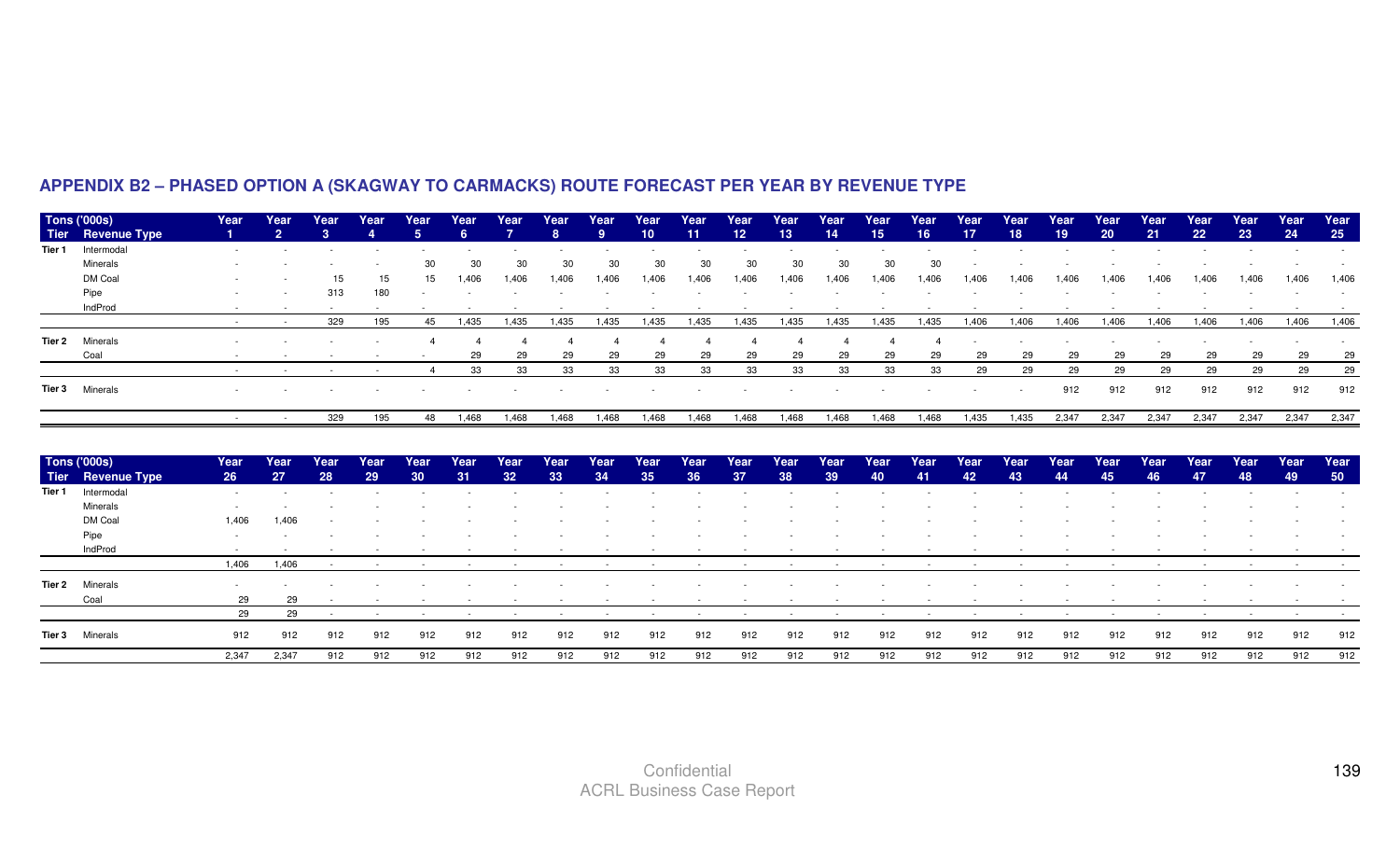|        | <b>Tons ('000s)</b>    | Year | Year           | Year | Year | Year   | Year   | Year   | Year   | Year   | Year            | Year            | Year            | Year   | Year            | Year            | Year   | Year   | Year   | Year   | Year            | Year   | Year            | Year   | Year   | Year   |
|--------|------------------------|------|----------------|------|------|--------|--------|--------|--------|--------|-----------------|-----------------|-----------------|--------|-----------------|-----------------|--------|--------|--------|--------|-----------------|--------|-----------------|--------|--------|--------|
|        | Tier Revenue Type      |      | $\overline{2}$ |      |      |        |        |        |        |        | 10 <sup>°</sup> | 11 <sup>1</sup> | 12 <sup>°</sup> | 13     | 14 <sup>°</sup> | 15 <sub>1</sub> | 16'    | 17     | 18     | 19.    | 20 <sub>2</sub> | 21     | 22 <sub>2</sub> | 23     | 24     | 25     |
| Tier 1 | Intermodal             |      |                |      |      |        |        |        |        |        |                 |                 |                 |        |                 |                 |        |        |        |        |                 |        |                 |        |        |        |
|        | Minerals               |      |                |      |      | $\sim$ | 467    | 1,753  | 1,959  | 1,959  | 1,959           | 1,959           | 1,763           | 1,763  | 1,603           | 1,421           | ,421   | 1,276  | 1,151  | 1,151  | 1,151           | 1,151  | 929             | 929    | 929    | 929    |
|        | DM Coal                |      |                |      |      |        |        |        |        |        |                 |                 |                 |        |                 |                 |        |        |        |        |                 |        |                 |        |        |        |
|        | Pipe                   |      |                | 157  | 330  |        |        |        |        |        |                 |                 |                 |        |                 |                 |        |        |        |        |                 |        |                 |        |        |        |
|        | IndProd                |      |                | -61  | 227  | 239    | 253    | 1,684  | 1,847  | 1,847  | 1.847           | 1,847           | 1,728           | 1,728  | 1,728           | 1.704           | 1,704  | 1,660  | 1,602  | 1,602  | 1,602           | 1,572  | 1,543           | 1.543  | 1,543  | 1,486  |
|        |                        |      |                | 217  | 557  | 239    | 720    | 3,437  | 3,806  | 3,806  | 3,806           | 3,806           | 3,491           | 3,49   | 3,332           | 3,125           | 3,125  | 2,935  | 2,753  | 2,753  | 2,753           | 2,722  | 2,472           | 2,472  | 2,472  | 2,415  |
|        | <b>Tier 2</b> Minerals |      |                |      |      |        | 533    | 534    | 555    | 555    | 555             | 555             | 534             | 534    | 511             | 512             | 240    | 240    |        |        |                 |        |                 |        |        |        |
|        | Coal                   |      |                |      |      |        | 11.541 | 11.541 | 11.541 | 11.541 | 11.541          | 11.541          | 11.541          | 11.54  | 11,541          | 11,541          | 11,541 | 11.541 | 11,541 | 11.541 | 10,465          | 9,004  | 9,004           | 9.004  | 9.004  | 9,004  |
|        |                        |      |                |      |      |        | 12,073 | 12,074 | 12,095 | 12,095 | 12,095          | 12,095          | 12,074          | 12,074 | 12,052          | 12,053          | 11,781 | 11.781 | 11,542 | 11,542 | 10,466          | 9,005  | 9,005           | 9,005  | 9,005  | 9,005  |
|        | <b>Tier 3</b> Minerals |      |                |      |      |        |        |        |        |        |                 |                 |                 |        |                 |                 |        |        |        |        | 757             | 757    | 757             | 757    | 757    | 757    |
|        |                        |      |                | 217  | 557  | 239    | 12,793 | 15,512 | 15,901 | 15,90  | 15.901          | 15.90           | 15,566          | 15,566 | 15,384          | 15,177          | 14,906 | 14,716 | 14,295 | 14,295 | 13,976          | 12,485 | 12,234          | 12,234 | 12,234 | 12,178 |
|        |                        |      |                |      |      |        |        |        |        |        |                 |                 |                 |        |                 |                 |        |        |        |        |                 |        |                 |        |        |        |

# **APPENDIX B3 – PHASED OPTION B (HAZELTON TO CARMACKS) ROUTE FORECAST PER YEAR BY REVENUE TYPE**

| <b>Tons ('000s)</b>    | Year  | <b>Year</b> | Year  | Year  | Year            | Year  | Year            | Year | Year | Year | Year            | Year | Year | Year            | Year | Year | Year | Year | Year | Year | Year | Year | Year | Year | Year   |
|------------------------|-------|-------------|-------|-------|-----------------|-------|-----------------|------|------|------|-----------------|------|------|-----------------|------|------|------|------|------|------|------|------|------|------|--------|
| Tier Revenue Type      | -26   | 27          | 28    | 29    | 30 <sub>°</sub> | 31    | 32 <sup>°</sup> | 33   | 34   | 35   | 36 <sup>°</sup> | -37  | 38   | 39 <sup>°</sup> | 40   | -41. | 42   | 43   | 44   | 45   | 46   | -47  | 48   | 49   | - 50 - |
| Tier 1 Intermodal      |       |             |       |       |                 |       |                 |      |      |      |                 |      |      |                 |      |      |      |      |      |      |      |      |      |      |        |
| Minerals               | 929   | 157         | 147   | 147   | 147             | 147   | 11              | 11   | 11   |      |                 |      |      |                 |      |      |      |      |      |      |      |      |      |      |        |
| DM Coal                |       |             |       |       |                 |       |                 |      |      |      |                 |      |      |                 |      |      |      |      |      |      |      |      |      |      |        |
| Pipe                   |       |             |       |       |                 |       |                 |      |      |      |                 |      |      |                 |      |      |      |      |      |      |      |      |      |      |        |
| IndProd                | 1.486 | 568         | 351   | 351   | 351             | 351   | 121             | 121  | 121  | 121  | 121             |      |      |                 |      |      |      |      |      |      |      |      |      |      |        |
|                        | 2,415 | 726         | 498   | 498   | 498             | 498   | 132             | 132  | 132  | 132  | 132             |      |      | $\sim$          |      |      |      |      |      |      |      |      |      |      |        |
| <b>Tier 2</b> Minerals |       |             |       |       |                 |       |                 |      |      |      |                 |      |      |                 |      |      |      |      |      |      |      |      |      |      |        |
| Coal                   | 5.674 | 5.674       | 5.674 | 5.674 | 5,674           | 5.674 |                 |      |      |      |                 |      |      |                 |      |      |      |      |      |      |      |      |      |      |        |
|                        | 5,675 | 5,674       | 5,674 | 5,674 | 5,674           | 5,674 |                 |      |      |      |                 |      |      |                 |      |      |      |      |      |      |      |      |      |      |        |
| Tier 3 Minerals        | 757   | 757         | 757   | 757   | 757             | 757   | 757             | 757  | 757  | 757  | 757             | 757  | 757  | 757             | 757  | 757  | 757  | 757  | 757  | 757  | 757  | 757  | 757  | 757  | 757    |
|                        | 8.847 | 7,156       | 6,929 | 6.929 | 6,929           | 6,929 | 889             | 889  | 889  | 889  | 889             | 757  | 757  | 757             | 757  | 757  | 757  | 757  | 757  | 757  | 757  | 757  | 757  | 757  | 757    |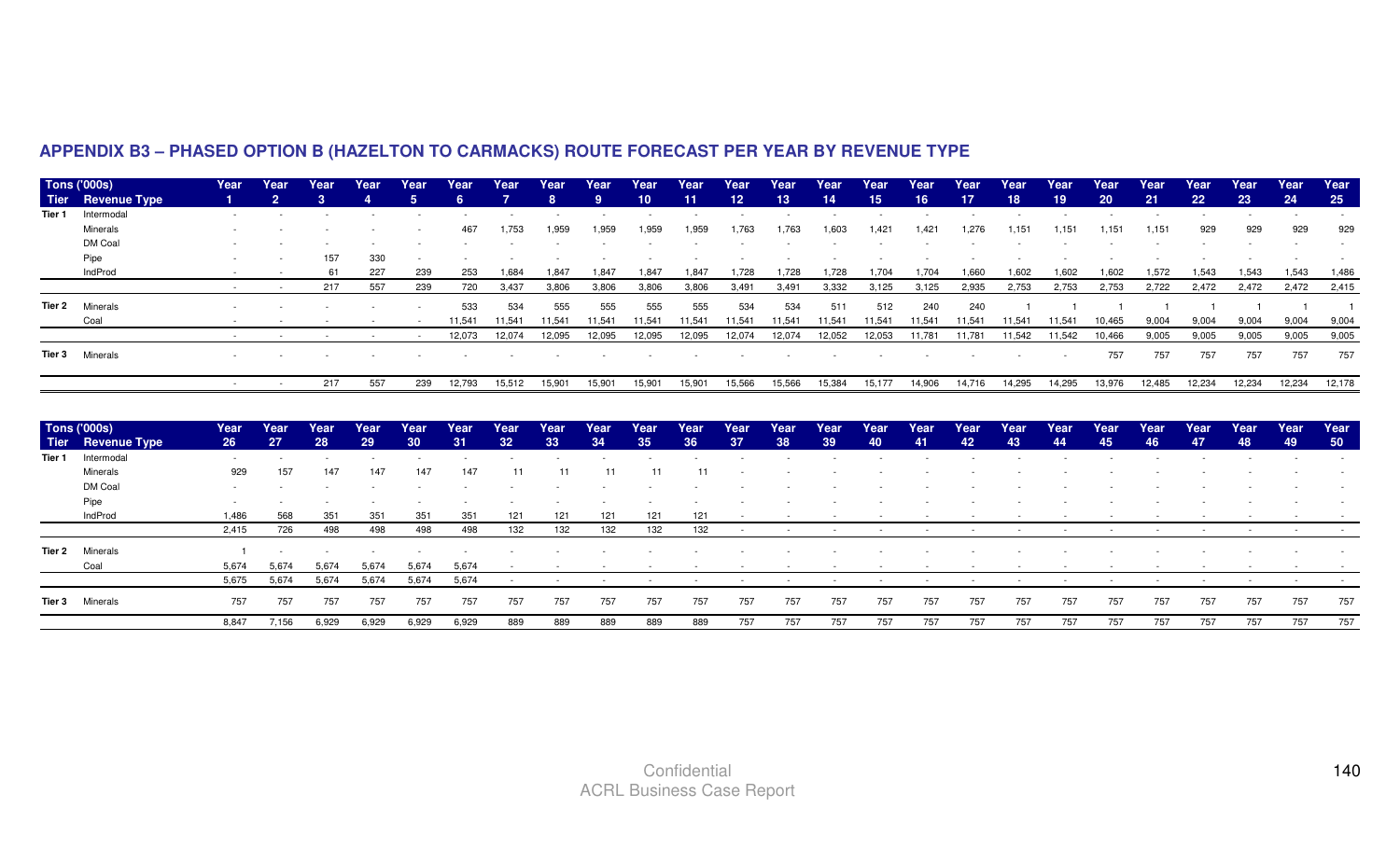| <b>Segment Density</b> | Year            | Year           | Year | Year | Year            | Year | Year          | Year           | Year | Year            | Year            | Year            | Year | Year    | Year            | Year | Year | Year    | Year | Year | Year | Year | Year            | Year          | Year      |
|------------------------|-----------------|----------------|------|------|-----------------|------|---------------|----------------|------|-----------------|-----------------|-----------------|------|---------|-----------------|------|------|---------|------|------|------|------|-----------------|---------------|-----------|
| (MGT)                  |                 | $\overline{2}$ | 3    |      | 5               |      |               | 8              |      | 10 <sub>1</sub> | 11              | 12 <sub>2</sub> | 13   | 14      | 15 <sub>1</sub> | 16   |      | 18      | 19   | 20   | 21   | 22   | 23 <sup>°</sup> | 24            | <b>25</b> |
| Segment 1a             |                 |                | 15.4 | 17.1 | 16.8            | 18.4 | 21.7          | 22.2           | 22.2 | 22.2            | 22.2            | 21.7            | 21.7 | 21.5    | 21.2            | 21.2 | 21.0 | 20.6    | 20.6 | 20.6 | 20.6 | 20.2 | 20.2            | 20.2          | 20.1      |
| Segment 1b             |                 |                | 15.2 | 16.3 | 16.6            | 17.5 | 19.5          | 19.7           | 19.7 | 19.7            | 19.7            | 19.3            | 19.3 | 19.3    | 19.3            | 19.3 | 19.2 | 19.1    | 19.1 | 19.1 | 18.9 | 18.9 | 18.9            | 18.9          | 18.8      |
| Segment 1c             |                 |                | 14.9 | 15.7 | 16.2            | 17.1 | 18.0          | 18.0           | 18.0 | 18.0            | 18.0            | 18.0            | 18.0 | 18.0    | 18.0            | 18.0 | 18.0 | 18.0    | 18.0 | 18.0 | 18.0 | 18.0 | 18.0            | 18.0          | 18.0      |
| Segment 1d             |                 |                | 15.4 | 15.7 | 16.3            | 17.1 | 18.0          | 18.0           | 18.0 | 18.0            | 18.0            | 18.0            | 18.0 | 18.0    | 18.0            | 18.0 | 18.0 | 18.0    | 18.0 | 18.0 | 18.0 | 18.0 | 18.0            | 18.0          | 18.0      |
| Segment 3a             |                 |                | 0.6  | 0.3  | 0.0             | 2.0  | 4.6           | 4.7            | 4.7  | 4.7             | 4.7             | 4.0             | 4.0  | 4.0     | 4.0             | 4.0  | 3.9  | 3.6     | 5.0  | 5.0  | 4.6  | 4.6  | 4.6             | 4.6           | 4.6       |
| Segment 3b             |                 |                | 0.2  | 0.4  | 0.3             | 1.4  | 4.0           | 4.2            | 4.2  | 4.2             | 4.2             | 3.5             | 3.5  | 3.4     | 3.4             | 3.4  | 3.3  | 2.9     | 4.3  | 4.3  | 3.9  | 3.9  | 3.9             | 3.9           | 3.9       |
| $ $ (Cont'd)           | Year            | Year           | Year | Year | Year            | Year | Year          | Year           | Year | Year            | Year            | Year            | Year | Year    | Year            | Year | Year | Year    | Year | Year | Year | Year | Year            | Year          | Year      |
|                        | 26 <sup>°</sup> | 27             | 28   | 29   | 30 <sub>2</sub> | 31   | 32            | 33             | 34   | 35 <sub>1</sub> | 36 <sup>°</sup> | 37              | 38   | 39      | 40              | 41   | 42   | 43      | 44   | 45   | 46   | 47   | 48              | 49            | 50        |
| Segment 1a             | 20.1            | : 19           | 18.8 | 18.8 | 18.8            | 18.8 | 18.5          | 17.6           | 17.6 | 17.6            | 17.6            | 17.3            | 17.3 | 17.3    | 17.3            | 17.3 | 17.3 | 17.3    | 17.3 | 17.3 | 17.3 | 17.3 | 17.3            | 17.3          | 17.3      |
| Segment 1b             | 18.8            | 18.8           | 18.3 | 18.3 | 18.3            | 18.3 | 18.3          | 17.4           | 17.4 | 17.4            | 17.4            | 17.3            | 17.3 | 17.3    | 17.3            | 17.3 | 17.3 | 17.3    | 17.3 | 17.3 | 17.3 | 17.3 | 17.3            | 17.3          | 17.3      |
| Segment 1c             | 18.0            | 18.0           | 18.0 | 18.0 | 18.0            | 18.0 | 18.0          | 17.4           | 17.4 | 17.4            | 17.4            | 17.2            | 17.2 | 17.2    | 17.2            | 17.2 | 17.2 | 17.2    | 17.2 | 17.2 | 17.2 | 17.2 | 17.2            | 17.2          | 17.2      |
| Segment 1d             | 18.0            | 18.0           | 18.0 | 18.0 | 18.0            | 18.0 | 18.0          | 17.4           | 17.4 | 17.4            | 17.4            | 17.3            | 17.3 | 17.3    | 17.3            | 17.3 | 17.3 | 17.3    | 17.3 | 17.3 | 17.3 | 17.3 | 17.3            | 17.3          | 17.3      |
| Segment 3a             | 4.6             | 4.6            | 1.4  | 1.4  | 1.4             | 1.4  | $\mathsf{.4}$ | 1.4            | 1.4  | 1.4             | .4              | 1.4             | 1.4  | $\cdot$ | $\cdot$         | 1.4  | 1.4  | l.4     | 1.4  | 1.4  | 1.4  | 1.4  | 1.4             | 1.4           | 1.4       |
| Segment 3b             | 3.9             | 3.9            | 1.7  |      |                 |      | .7            | $\overline{1}$ | 1.4  | 1.4             | .4              |                 | 1.4  | $\cdot$ |                 |      | 1.4  | $\cdot$ | 1.4  | 1.4  | 1.4  | 4. ا | 1.4             | $\mathsf{.4}$ | 1.4       |

# **APPENDIX C – ADJUSTED FULL ROUTE DENSITY PER YEAR BY SEGMENT**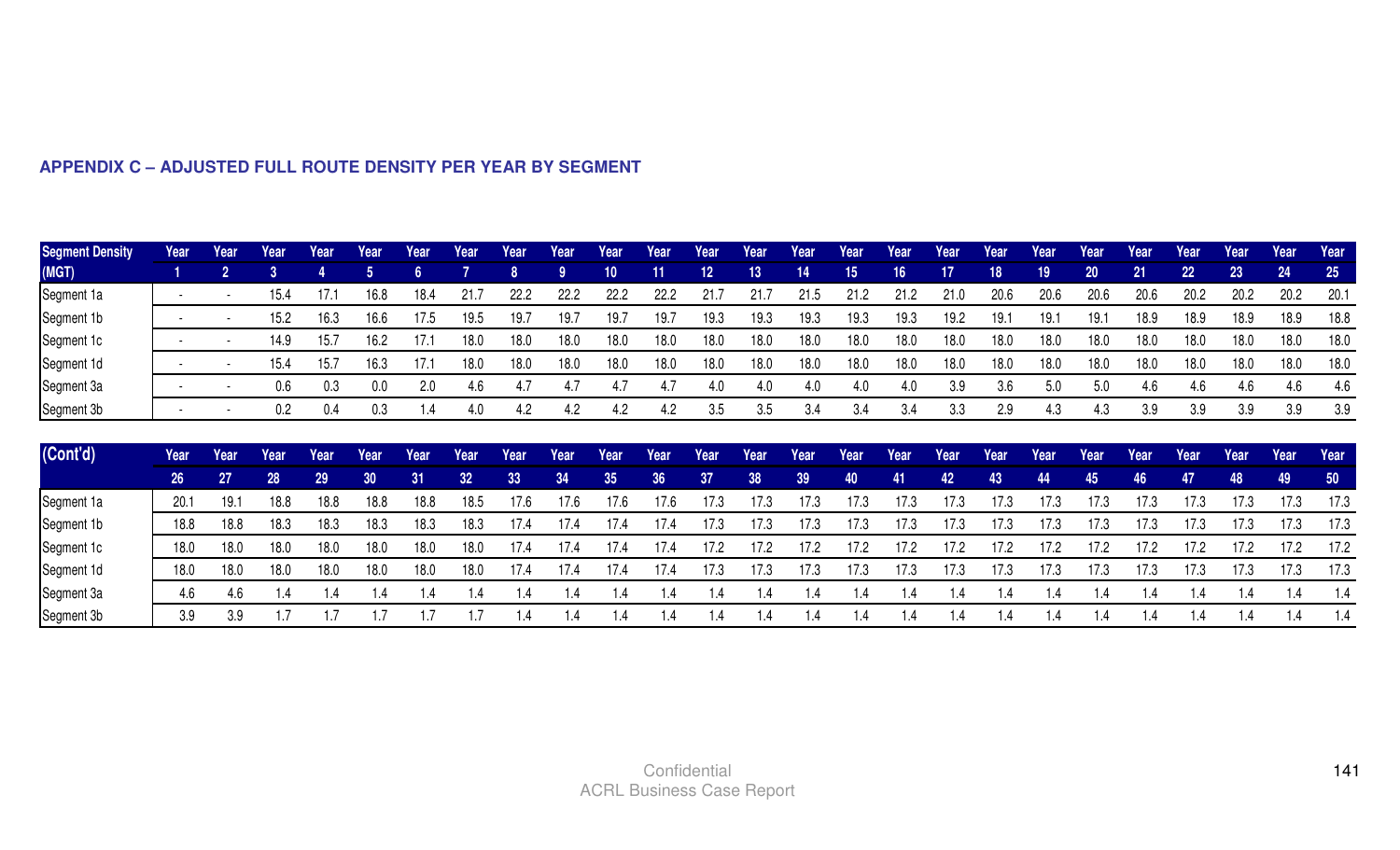| <b>TON MILES</b>                        |                 | <b>Phased Option A</b> | <b>Phased Option B</b> | <b>Phased Option C</b> |
|-----------------------------------------|-----------------|------------------------|------------------------|------------------------|
|                                         | <b>Full</b>     | <b>Carmacks</b>        | <b>Carmacks</b>        | <b>Carmacks</b>        |
| <b>TIER1</b>                            | <b>Route</b>    | <b>Skagway</b>         | <b>New Hazelton</b>    | <b>Delta Junction</b>  |
| Intermodal                              | 364,069,664,768 |                        |                        |                        |
| <b>Minerals</b>                         | 16,782,214,316  | 76,910,328             | 8,212,388,621          |                        |
| Coal                                    |                 |                        |                        |                        |
| Pipe                                    | 350,031,050     | 54,259,700             | 241,989,300            | 53,782,050             |
| IndProd                                 | 32,482,046,122  |                        | 11,791,588,699         |                        |
| Division Moutain - Coal Exports         | 5,032,050,628   | 5,032,050,628          |                        |                        |
| Division Mountain - Industrial Products | 628,993,759     | 33,919,247             |                        |                        |
| <b>TOTAL TON MILES</b>                  | 419,345,000,643 | 5,197,139,903          | 20,245,966,619         | 53,782,050             |
|                                         |                 |                        |                        |                        |
| <b>TIER 2</b>                           |                 |                        |                        |                        |
| <b>Minerals</b>                         | 434,641,666     | 7,997,519              | 1,909,640,481          |                        |
| Coal                                    | 105,604,884     | 105,604,884            | 60,363,164,088         |                        |
| <b>TOTAL TON MILES</b>                  | 540,246,550     | 113,602,403            | 62,272,804,569         |                        |
|                                         |                 |                        |                        |                        |
| <b>TIER 3</b>                           |                 |                        |                        |                        |
| <b>Minerals</b>                         | 6,320,873,184   | 6,320,873,184          | 11,661,789,405         |                        |
| Coal                                    |                 |                        |                        |                        |
|                                         | 6,320,873,184   | 6,320,873,184          | 11,661,789,405         |                        |
| <b>Total Route Ton Miles</b>            | 426,206,120,377 | 11,631,615,490         | 94,180,560,593         | 53,782,050             |

# **APPENDIX D – TOTAL TON MILES BY ROUTE OPTION**